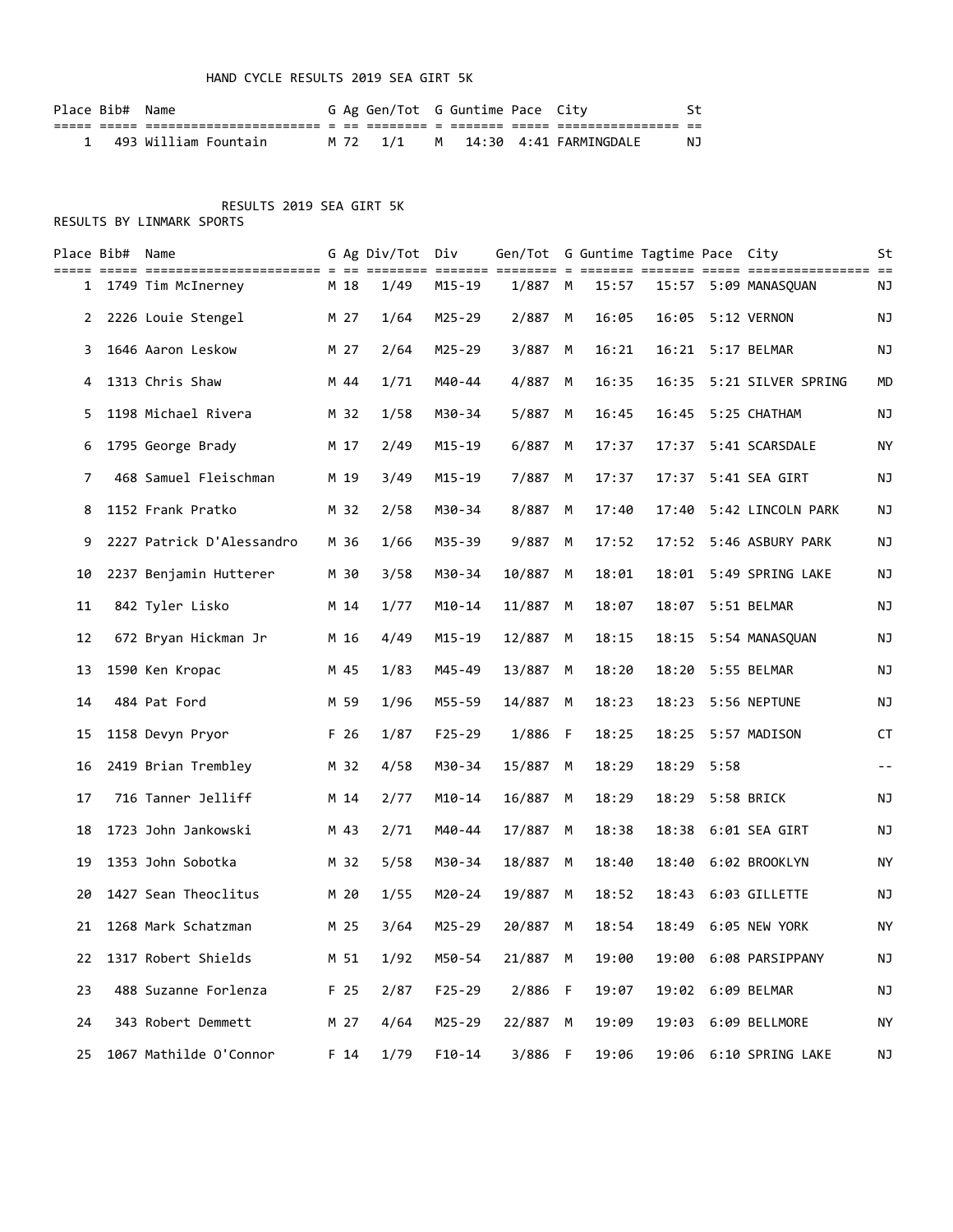RESULTS BY LINMARK SPORTS

|    | Place Bib# Name |                       |      | G Ag Div/Tot Div |            | Gen/Tot G Guntime Tagtime Pace City |   |       |       |            |                               | St    |
|----|-----------------|-----------------------|------|------------------|------------|-------------------------------------|---|-------|-------|------------|-------------------------------|-------|
| 26 |                 | 1631 Patrick Grosso   | M 15 | ======<br>5/49   | M15-19     | ======= ======== = ===:<br>23/887 M |   | 19:06 |       |            | 19:06 6:10 CHATHAM            | ΝJ    |
| 27 |                 | 2274 Katie Desiere    | F 31 | 1/63             | F30-34     | 4/886 F                             |   | 19:10 | 19:09 |            | 6:11 ASBURY PARK              | ΝJ    |
| 28 |                 | 1026 Michael Murphy   | M 23 | 2/55             | M20-24     | 24/887                              | м | 19:12 | 19:10 |            | 6:11 CRANFORD                 | ΝJ    |
| 29 |                 | 2248 Scott Isgett     | M 50 | 2/92             | M50-54     | 25/887                              | М | 19:13 | 19:13 |            | 6:12 ROCKAWAY                 | NJ    |
| 30 |                 | 274 Jarrad Crighton   | M 40 | 3/71             | M40-44     | 26/887 M                            |   | 19:17 | 19:17 |            | 6:14 AVON BY THE SEA          | ΝJ    |
| 31 |                 | 311 Courtney Decker   | F 37 | 1/85             | F35-39     | 5/886 F                             |   | 19:22 |       |            | 19:22 6:15 AVON BY THE SEA NJ |       |
| 32 |                 | 2259 Chris Failla     | M 17 | 6/49             | $M15 - 19$ | 27/887 M                            |   | 19:38 | 19:22 |            | 6:15 CHATHAM                  | ΝJ    |
| 33 |                 | 182 Ryan Campi        | M 32 | 6/58             | M30-34     | 28/887 M                            |   | 19:34 | 19:33 |            | 6:19 SPRING LAKE              | ΝJ    |
| 34 |                 | 1642 Gregory Gargiulo | M 34 | 7/58             | M30-34     | 29/887                              | M | 20:10 | 19:35 |            | 6:19 BELMAR                   | ΝJ    |
| 35 |                 | 799 Christine Korosec | F 34 | 2/63             | F30-34     | 6/886 F                             |   | 19:37 | 19:37 |            | 6:20 POINT PLEASANT B NJ      |       |
| 36 |                 | 2282 Peter Foytlin    | M 45 | 2/83             | M45-49     | 30/887                              | М | 19:43 | 19:43 |            | 6:22 FORKED RIVER             | ΝJ    |
| 37 |                 | 694 Tyler Horton      | M 34 | 8/58             | M30-34     | 31/887                              | М | 19:47 | 19:45 |            | 6:23 HOLMDEL                  | NJ    |
| 38 |                 | 552 Anthony Giordano  | M 41 | 4/71             | M40-44     | 32/887                              | м | 19:57 | 19:47 |            | 6:23 WEST HARTFORD            | CT    |
| 39 |                 | 657 Julian Henry      | M 18 | 7/49             | $M15 - 19$ | 33/887                              | M | 20:05 | 19:59 |            | 6:27 CONCORD                  | МA    |
| 40 |                 | 495 Matt Frabizio     | M 17 | 8/49             | $M15 - 19$ | 34/887                              | М | 20:03 | 20:01 |            | 6:28 ASBURY PARK              | ΝJ    |
| 41 |                 | 1347 Scott V. Smith   | M 52 | 3/92             | M50-54     | 35/887                              | М | 20:08 | 20:08 |            | 6:30 FORT LAUDERDALE          | FL.   |
| 42 |                 | 979 Nick Michelis     | M 18 | 9/49             | $M15 - 19$ | 36/887 M                            |   | 20:10 | 20:10 |            | 6:31 WOODCLIFF LAKE           | ΝJ    |
| 43 |                 | 1562 Joshua Young     | M 30 | 9/58             | M30-34     | 37/887                              | М | 20:20 | 20:16 |            | 6:33 NEWARK                   | NJ    |
| 44 |                 | 704 Masayuki Inouye   | M 49 | 3/83             | M45-49     | 38/887                              | М | 20:22 | 20:18 |            | 6:33 SEA GIRT                 | ΝJ    |
| 45 |                 | 2434 John Floyd       | M 54 | 4/92             | M50-54     | 39/887                              | м | 20:22 |       | 20:22 6:34 |                               | $- -$ |
| 46 |                 | 1218 Bob Rooney       | M 63 | 1/72             | M60-64     | 40/887 M                            |   | 20:23 |       |            | 20:22 6:35 BRONX              | ΝY    |
| 47 |                 | 2266 Lauren Doherty   | F 15 | 1/54             | $F15 - 19$ | 7/886 F                             |   | 20:23 | 20:23 |            | 6:35 SPRING LAKE              | NJ    |
| 48 |                 | 1794 Jack Brady       | M 20 | 3/55             | M20-24     | 41/887 M                            |   | 20:32 | 20:32 |            | 6:38 SCARSDALE                | ΝY    |
| 49 |                 | 873 Morgan MacKie     | F 13 | 2/79             | $F10 - 14$ | 8/886 F                             |   | 20:38 | 20:38 |            | 6:40 SPRING LAKE              | ΝJ    |
| 50 |                 | 99 Jake Berish        | M 13 | 3/77             | $M10 - 14$ | 42/887 M                            |   | 20:47 | 20:42 |            | 6:41 TRENTON                  | NJ    |

|                 |  | RESULTS 2019 SEA GIRT 5K<br>RESULTS BY LINMARK SPORTS |  |                  |        |                                                     |  |  |    |
|-----------------|--|-------------------------------------------------------|--|------------------|--------|-----------------------------------------------------|--|--|----|
| Place Bib# Name |  |                                                       |  | G Ag Div/Tot Div |        | Gen/Tot G Guntime Tagtime Pace City                 |  |  | St |
|                 |  |                                                       |  |                  |        |                                                     |  |  |    |
|                 |  | 51 2436 Sally Boucher                                 |  |                  |        | M 22 4/55 M20-24 43/887 M 20:58 20:43 6:41 SEA GIRT |  |  |    |
| 52              |  | 708 Wayne Jackson                                     |  | M 48 4/83        | M45-49 | 44/887 M                                            |  |  | NJ |

Page 3 and 2012 and 2012 and 2012 and 2012 and 2012 and 2012 and 2012 and 2012 and 2012 and 2012 and 2012 and 2012 and 2012 and 2012 and 2012 and 2012 and 2012 and 2012 and 2012 and 2012 and 2012 and 2012 and 2012 and 2012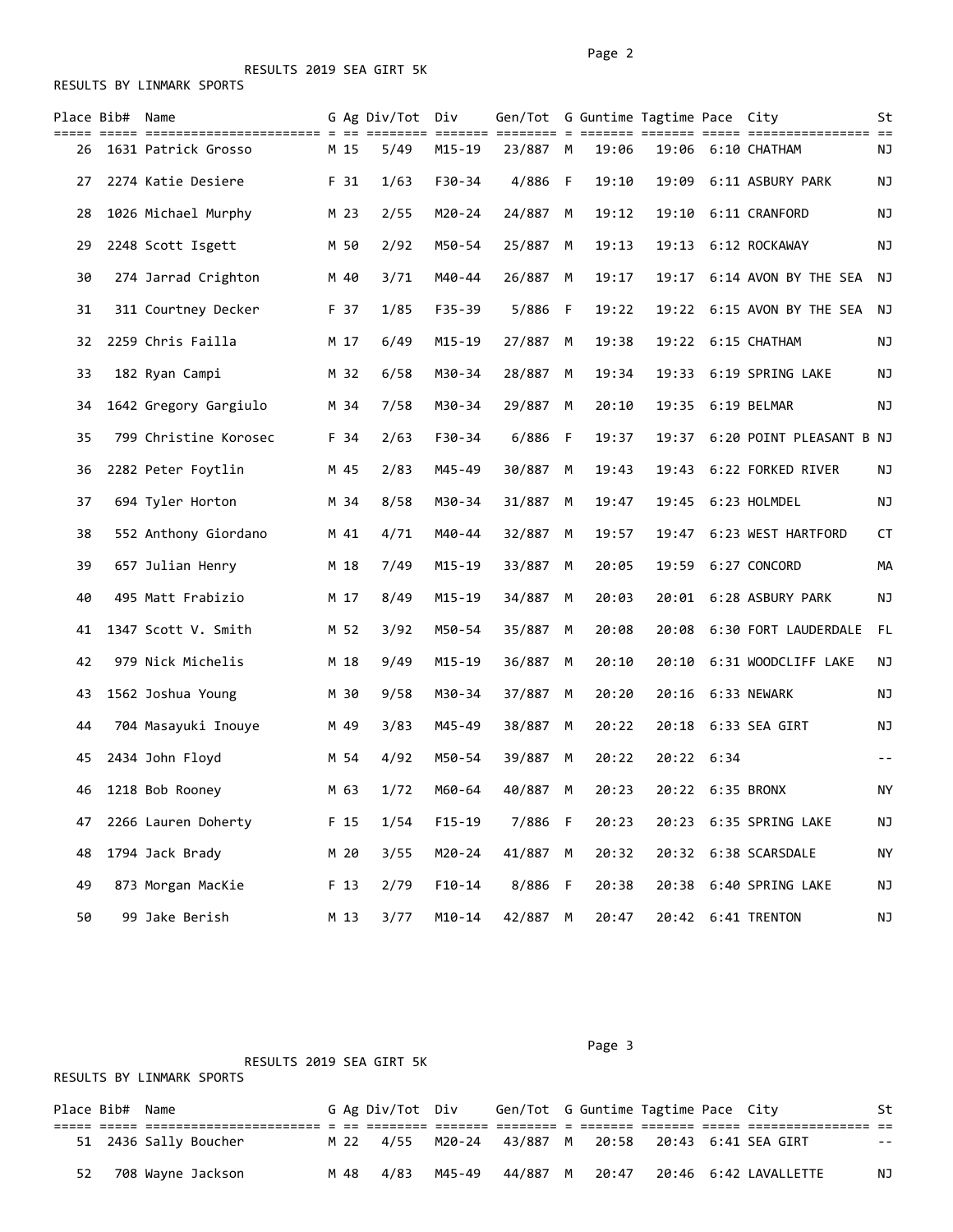| 53 | 1452 Joan Totaro       | F 47 | 1/94  | F45-49     | 9/886 F  |   | 20:47 | 20:47 | 6:43 TOMS RIVER          | ΝJ         |
|----|------------------------|------|-------|------------|----------|---|-------|-------|--------------------------|------------|
| 54 | 160 Owen Buckley       | M 26 | 5/64  | $M25 - 29$ | 45/887   | M | 21:38 | 20:48 | 6:43 BASKING RIDGE       | NJ         |
| 55 | 2415 Liam Collins      | M 24 | 5/55  | $M20 - 24$ | 46/887   | M | 21:24 | 20:49 | 6:43                     | $\sim$ $-$ |
| 56 | 1356 James Sorenson    | M 30 | 10/58 | M30-34     | 47/887   | M | 20:50 | 20:50 | 6:44 TOMS RIVER          | ΝJ         |
| 57 | 183 Sean Campi         | M 29 | 6/64  | $M25 - 29$ | 48/887   | М | 20:51 | 20:50 | 6:44 NEW YORK            | ΝY         |
| 58 | 367 David Dipietro     | M 38 | 2/66  | M35-39     | 49/887   | M | 21:04 |       | 20:52 6:44 SEA GIRT      | ΝJ         |
| 59 | 433 Tom Falvey         | M 37 | 3/66  | M35-39     | 50/887   | M | 21:51 | 20:54 | 6:45 POINT PLEASANT B NJ |            |
| 60 | 1638 Ryan Troy         | M 11 | 4/77  | $M10 - 14$ | 51/887   | M | 21:07 | 21:01 | 6:47 RIDGEFIELD          | CT         |
| 61 | 1372 Matthew Stevens   | M 37 | 4/66  | M35-39     | 52/887 M |   | 21:03 |       | 21:01 6:47 PHILADELPHIA  | PA         |
| 62 | 1664 Doug Twyman       | M 57 | 2/96  | M55-59     | 53/887   | M | 21:05 | 21:05 | 6:48 SEA GIRT            | ΝJ         |
| 63 | 1696 Scott Linnell     | M 63 | 2/72  | M60-64     | 54/887   | M | 21:08 | 21:08 | 6:49 COLTS NECK          | ΝJ         |
| 64 | 737 Annie Keenan       | F 18 | 2/54  | $F15 - 19$ | 10/886 F |   | 21:30 | 21:09 | 6:50 SUMMIT              | ΝJ         |
| 65 | 1074 Edward Oser       | M 22 | 6/55  | M20-24     | 55/887   | M | 21:33 | 21:10 | 6:50 VERONA              | ΝJ         |
| 66 | 1629 Laura Grosso      | F 45 | 2/94  | $F45 - 49$ | 11/886 F |   | 21:28 | 21:13 | 6:51 CHATHAM             | ΝJ         |
| 67 | 1497 Ryan Wade         | M 36 | 5/66  | M35-39     | 56/887   | M | 21:20 |       | 21:13 6:51 MANASQUAN     | ΝJ         |
| 68 | 1420 Lee Terwilliger   | M 25 | 7/64  | M25-29     | 57/887   | M | 21:54 | 21:21 | 6:53 SEA GIRT            | ΝJ         |
| 69 | 455 Lindsey Field      | F 16 | 3/54  | $F15 - 19$ | 12/886 F |   | 21:33 |       | 21:23 6:54 MANASQUAN     | ΝJ         |
| 70 | 675 Josh Hodes         | M 39 | 6/66  | M35-39     | 58/887   | M | 21:48 | 21:26 | 6:55 SEA GIRT            | ΝJ         |
| 71 | 2301 Zach Sylvester    | M 23 | 7/55  | $M20 - 24$ | 59/887   | M | 21:44 | 21:30 | 6:57 TOMS RIVER          | ΝJ         |
| 72 | 53 Brett Baginski      | M 30 | 11/58 | M30-34     | 60/887   | M | 22:07 |       | 21:32 6:57 NEPTUNE       | ΝJ         |
| 73 | 778 Lisi Klus          | F 42 | 1/72  | $F40 - 44$ | 13/886 F |   | 21:38 |       | 21:33 6:57 SHREWSBURY    | ΝJ         |
| 74 | 86 Brian Bell          | M 28 | 8/64  | M25-29     | 61/887   | М | 21:51 | 21:35 | 6:58 MARINA DEL REY      | CA         |
| 75 | 119 Christopher Bonnar | M 14 | 5/77  | M10-14     | 62/887   | M | 21:48 |       | 21:38 6:59 LIVINGSTON    | ΝJ         |

Page 4

| Place Bib# | Name                    |      | G Ag Div/Tot Div |        | Gen/Tot G Guntime Tagtime Pace City |   |       |            |                            | St  |
|------------|-------------------------|------|------------------|--------|-------------------------------------|---|-------|------------|----------------------------|-----|
|            |                         |      |                  |        |                                     |   |       |            |                            |     |
| 76         | 1674 Joseph Morsillo    | M 14 | 6/77             | M10-14 | 63/887                              | M | 21:39 |            | 21:39 6:59 EASTON          | PA  |
| 77         | 2429 Hans Langeveld     | M 53 | 5/92             | M50-54 | 64/887                              | M | 21:45 | 21:40 7:00 |                            | - - |
| 78         | 1073 Daniel Oscar       | M 52 | 6/92             | M50-54 | 65/887                              | M | 21:46 |            | 21:45    7:01    PRINCETON | ΝJ  |
| 79.        | 1798 Joe Kennedy        | M 17 | 10/49            | M15-19 | 66/887                              | M | 21:52 |            |                            | ΙL  |
| 80.        | 1659 Nathaniel Matthews |      | M 31 12/58       | M30-34 | 67/887                              | M | 21:54 |            | 21:45 7:01 FAIR HAVEN      | NJ  |
| 81.        | 1378 Jonathan Strasnick | M 38 | 7/66             | M35-39 | 68/887                              | M | 22:09 | 21:47      | 7:02 LIVINGSTON            | ΝJ  |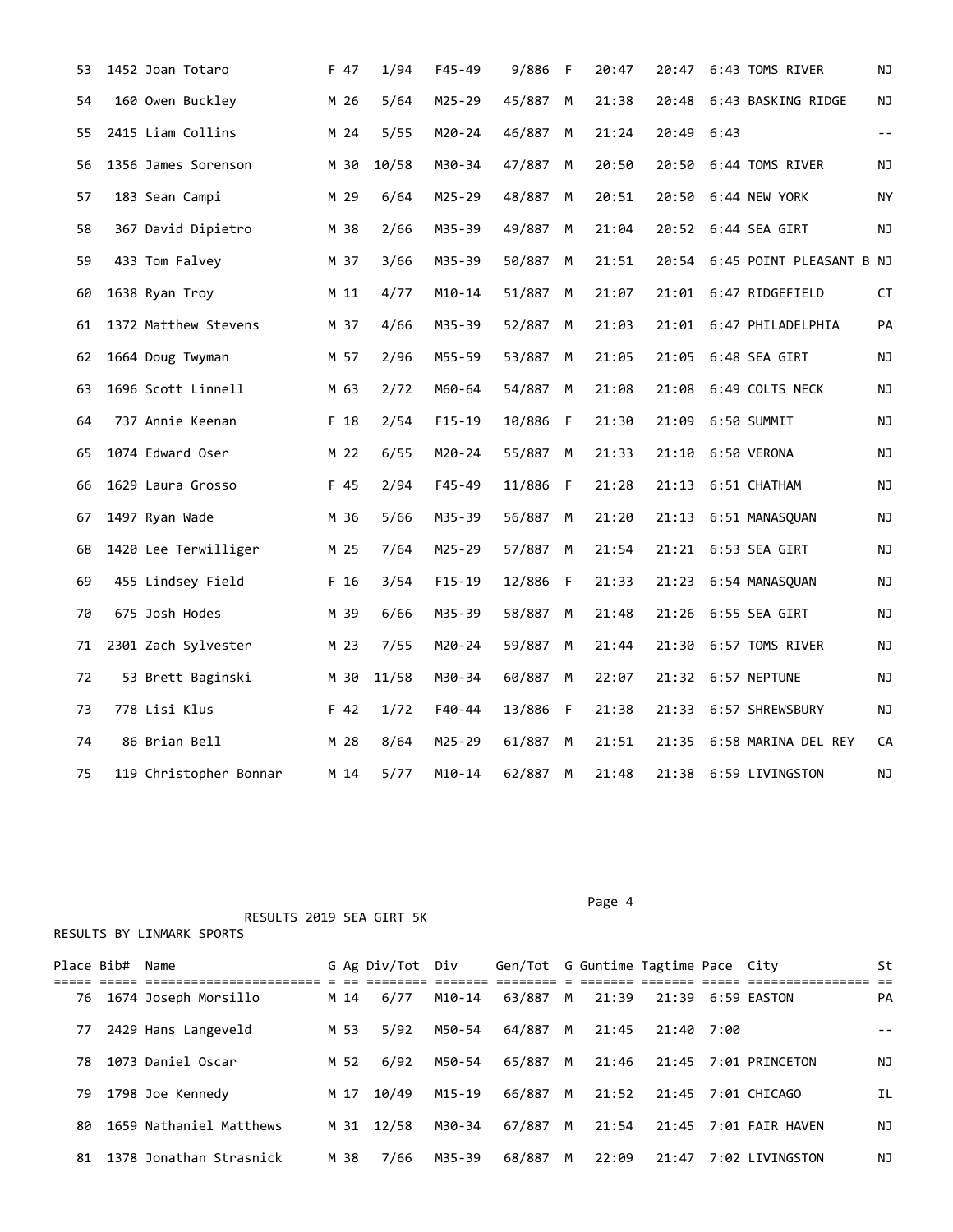| 82  | 1248 Luke Salerno       | M 15 | 11/49 | $M15 - 19$ | 69/887 | М | 22:23 | 21:49 | 7:03 ROSLYN              | <b>NY</b> |
|-----|-------------------------|------|-------|------------|--------|---|-------|-------|--------------------------|-----------|
| 83  | 1624 Gerald Della Torre | M 52 | 7/92  | M50-54     | 70/887 | M | 21:58 | 21:50 | 7:03 MADISON             | ΝJ        |
| 84  | 1025 Kevin Murphy       | M 19 | 12/49 | $M15 - 19$ | 71/887 | M | 22:26 | 21:51 | 7:03 CRANFORD            | ΝJ        |
| 85  | 2366 Jack Dickerson     | M 37 | 8/66  | M35-39     | 72/887 | M | 21:54 | 21:53 | 7:04 POINT PLEASANT B NJ |           |
| 86  | 381 Matthew Douglas     | M 33 | 13/58 | M30-34     | 73/887 | M | 22:06 | 21:54 | 7:04 CHARLESTOWN         | МA        |
| 87  | 2338 Jonathan Smith     | M 36 | 9/66  | M35-39     | 74/887 | M | 21:57 | 21:57 | 7:05 SEA GIRT            | NJ        |
| 88  | 42 Elizabeth Athaide    | F 16 | 4/54  | $F15 - 19$ | 14/886 | F | 22:12 | 21:58 | 7:05 MAPLEWOOD           | NJ        |
| 89  | 2369 Chance Adam        | M 43 | 5/71  | M40-44     | 75/887 | М | 22:08 | 21:58 | 7:06 MORRISVILLE         | PA        |
| 90  | 1440 Marek Tokarski     | M 44 | 6/71  | M40-44     | 76/887 | M | 22:10 | 22:03 | 7:07 TRENTON             | NJ        |
| 91  | 1599 Christopher Dailey | M 13 | 7/77  | $M10 - 14$ | 77/887 | M | 22:13 | 22:05 | 7:08 BELMAR              | NJ        |
| 92  | 537 Carl Gensib         | M 60 | 3/72  | M60-64     | 78/887 | M | 22:08 | 22:08 | 7:09 PRINCETON           | NJ        |
| 93  | 2283 Justin Kundrat     | M 28 | 9/64  | $M25 - 29$ | 79/887 | M | 23:01 | 22:10 | 7:10 WARREN              | ΝJ        |
| 94  | 43 Steven Athaide       | M 52 | 8/92  | M50-54     | 80/887 | M | 22:19 | 22:14 | 7:11 MAPLEWOOD           | ΝJ        |
| 95  | 2368 Michael Reuter     | M 33 | 14/58 | M30-34     | 81/887 | M | 22:56 | 22:14 | 7:11 LEONARDO            | ΝJ        |
| 96  | 782 Brian Knauf Jr      | M 22 | 8/55  | $M20 - 24$ | 82/887 | M | 22:36 | 22:17 | 7:12 SEA GIRT            | ΝJ        |
| 97  | 224 Jordan Ciambrone    | F 39 | 2/85  | $F35 - 39$ | 15/886 | F | 22:22 | 22:19 | 7:12 MANITOU SPRINGS     | CO.       |
| 98  | 66 Andrew Barelli       | M 25 | 10/64 | $M25 - 29$ | 83/887 | М | 22:27 | 22:20 | 7:13 SEA GIRT            | ΝJ        |
| 99  | 671 Lindsay Hickman     | F 13 | 3/79  | $F10-14$   | 16/886 | F | 22:24 | 22:21 | 7:13 MANASQUAN           | ΝJ        |
| 100 | 673 Bryan Hickman Sr    | M 47 | 5/83  | M45-49     | 84/887 | М | 22:24 |       | 22:21 7:13 MANASQUAN     | NJ        |

| Place Bib# | Name                    |      | G Ag Div/Tot | Div        | Gen/Tot G Guntime Tagtime Pace City |     |       |  |                         | St        |
|------------|-------------------------|------|--------------|------------|-------------------------------------|-----|-------|--|-------------------------|-----------|
| 101        | 1278 Thomas Schnurr     | M 14 | 8/77         | M10-14     | 85/887                              | M   | 22:40 |  | 22:22 7:13 SEA GIRT     | NJ.       |
| 102        | 238 Jean Clifton        | F 58 | 1/80         | $F55 - 59$ | 17/886 F                            |     | 22:25 |  | 22:23 7:14 NEWTOWN      | PA        |
| 103        | 1324 Nancy Sietsma      | F 57 | 2/80         | F55-59     | 18/886 F                            |     | 22:31 |  | 22:24 7:14 MAHWAH       | <b>NJ</b> |
| 104        | 929 Christen McCafferty | F 37 | 3/85         | $F35 - 39$ | 19/886 F                            |     | 22:33 |  | 22:25 7:14 BELFORD      | ΝJ        |
| 105        | 1153 Kelly Pratko       | F 31 | 3/63         | F30-34     | 20/886                              | - F | 22:26 |  | 22:26 7:15 LINCOLN PARK | <b>NJ</b> |
| 106        | 567 Peter Gormley       | M 23 | 9/55         | M20-24     | 86/887                              | M   | 23:11 |  | 22:28 7:15 WYCKOFF      | NJ        |
| 107        | 1245 James Salerno      | M 15 | 13/49        | M15-19     | 87/887 M                            |     | 23:01 |  | 22:29 7:16 ROSLYN       | <b>NY</b> |
| 108        | 2212 Lily Carhart       | F 13 | 4/79         | $F10-14$   | 21/886 F                            |     | 22:29 |  | 22:29 7:16 SEA GIRT     | <b>NJ</b> |
| 109        | 188 Corinne Caracausa   | F 27 | 3/87         | $F25 - 29$ | 22/886                              | - F | 23:00 |  | 22:32 7:16 NORTH WALES  | PA        |
| 110        | 834 Bean Leonard        | F 33 | 4/63         | F30-34     | 23/886 F                            |     | 22:33 |  |                         | MA        |
| 111        | 931 Tommy McCarty       | M 15 | 14/49        | M15-19     | 88/887                              | M   | 22:42 |  | 22:35 7:17 TRENTON      | ΝJ        |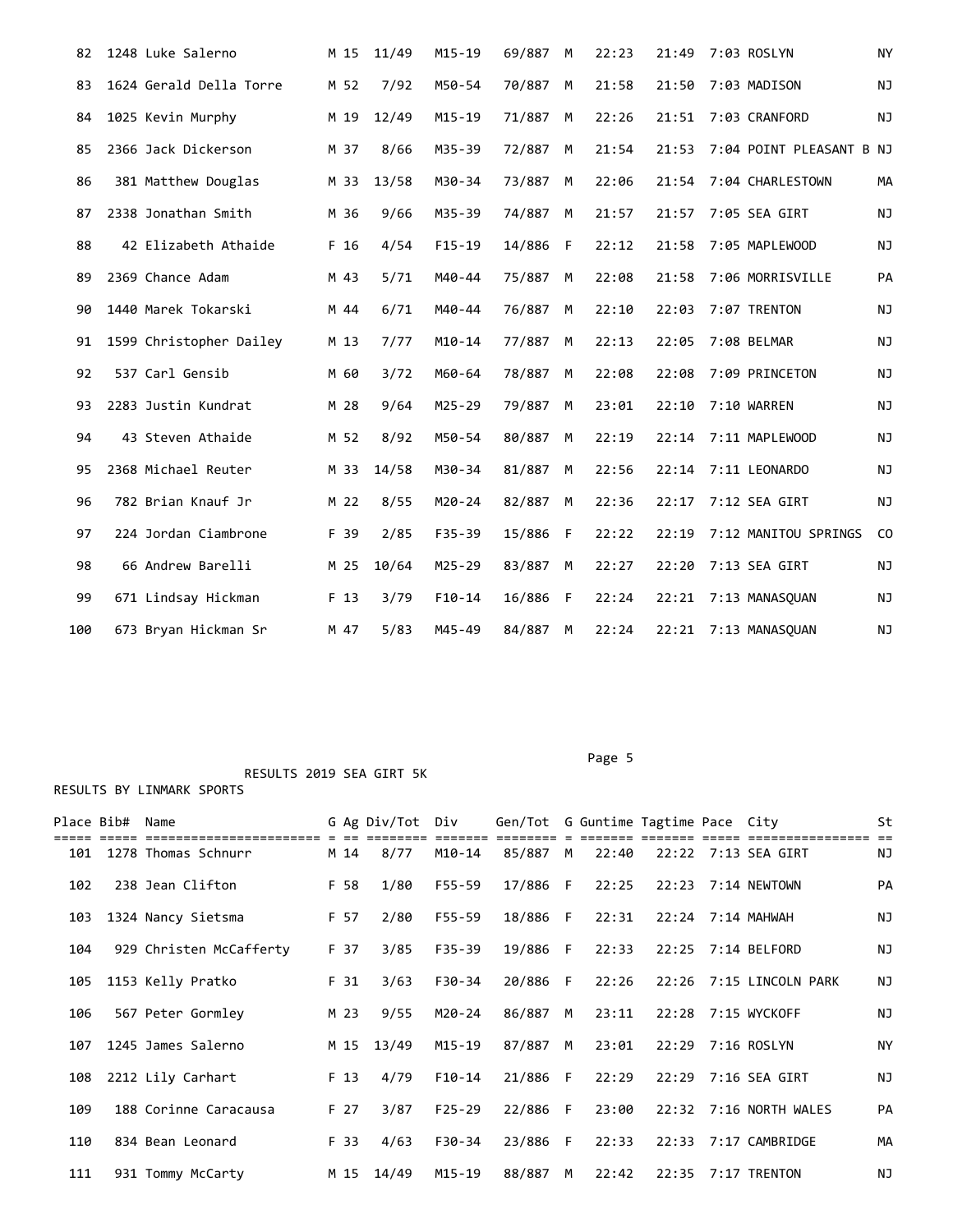| 112 | 2325 Christine Long   | F <sub>21</sub> | 1/78  | $F20 - 24$ | 24/886 F |    | 22:46 |            | 22:35 7:18 MENDHAM        | <b>NJ</b> |
|-----|-----------------------|-----------------|-------|------------|----------|----|-------|------------|---------------------------|-----------|
| 113 | 1671 Paul Burke       | M 45            | 6/83  | M45-49     | 89/887   | M  | 22:44 |            | 22:37 7:18 NEW YORK       | NY        |
| 114 | 1460 Shawn Tumulty    | M 54            | 9/92  | M50-54     | 90/887   | M  | 22:43 |            | 22:38 7:18 LITTLE SILVER  | <b>NJ</b> |
| 115 | 1705 Olivia Bonevento | F 23            | 2/78  | $F20 - 24$ | 25/886   | E  | 22:41 |            | 22:38 7:18 BRICK          | ΝJ        |
| 116 | 161 Patrick Buckley   | M 25            | 11/64 | $M25 - 29$ | 91/887   | M  | 24:21 |            | 22:39 7:19 BASKING RIDGE  | ΝJ        |
| 117 | 2422 Robert Galizio   | M 57            | 3/96  | M55-59     | 92/887   | M  | 22:41 | 22:40 7:19 |                           |           |
| 118 | 52 Samuel Averill     | M 13            | 9/77  | $M10 - 14$ | 93/887   | M  | 23:08 |            | 22:41 7:19 VIRGINIA BEACH | <b>VA</b> |
| 119 | 1109 Jeremy Pawlak    | M 32            | 15/58 | M30-34     | 94/887   | M  | 23:06 |            | 22:42 7:20 NEW YORK       | NY        |
| 120 | 273 Donald Cresitello | M 40            | 7/71  | M40-44     | 95/887   | M  | 22:44 |            | 22:42 7:20 BRIELLE        | <b>NJ</b> |
| 121 | 976 Jacky Meyer       | F 45            | 3/94  | $F45 - 49$ | 26/886   | F  | 22:51 | 22:43      | 7:20 WESTFIELD            | <b>NJ</b> |
| 122 | 2303 Martin Poerner   | M 64            | 4/72  | M60-64     | 96/887   | M  | 23:01 |            | 22:46 7:21 TUCKERTON      | <b>NJ</b> |
| 123 | 123 Sam Booker        | M 27            | 12/64 | M25-29     | 97/887   | M  | 23:16 | 22:48      | 7:22 NEW YORK             | NY        |
| 124 | 478 Andrew Foerst     | M 55            | 4/96  | M55-59     | 98/887   | M  | 23:04 | 22:50      | 7:22 SEA GIRT             | <b>NJ</b> |
| 125 | 952 Marissa McKenna   | F 23            | 3/78  | $F20 - 24$ | 27/886   | -F | 23:28 | 22:51      | 7:22 BELMAR               | ΝJ        |

Page 6 and the state of the state of the state of the state of the state of the state of the state of the state of the state of the state of the state of the state of the state of the state of the state of the state of the

| Place Bib# | Name                                        |      | G Ag Div/Tot | Div        | Gen/Tot G Guntime Tagtime Pace City |      |       |       |                                         | St        |
|------------|---------------------------------------------|------|--------------|------------|-------------------------------------|------|-------|-------|-----------------------------------------|-----------|
| 126        | =====================<br>954 Vivian McKenna | F 53 | 1/88         | F50-54     | 28/886                              | $-F$ | 23:28 |       | ==================<br>22:51 7:23 BELMAR | <b>NJ</b> |
| 127        | 975 Alex Meyer                              | M 12 | 10/77        | $M10 - 14$ | 99/887                              | M    | 22:58 | 22:51 | 7:23 WESTFIELD                          | <b>NJ</b> |
| 128        | 1716 Will Aprahamian                        | M 14 | 11/77        | $M10 - 14$ | 100/887                             | M    | 23:24 | 22:57 | 7:24 MALVERN                            | PA        |
| 129        | 1161 Frederick Raffetto                     | M 53 | 10/92        | M50-54     | 101/887                             | M    | 23:13 | 22:59 | 7:25 SPRING LAKE                        | NJ        |
| 130        | 841 Jon Lisko                               | M 47 | 7/83         | M45-49     | 102/887                             | M    | 23:43 | 23:01 | 7:26 BELMAR                             | <b>NJ</b> |
| 131        | 1670 Christine Burke                        | F 45 | 4/94         | $F45 - 49$ | 29/886                              | F    | 23:13 | 23:05 | 7:27 NEW YORK                           | <b>NY</b> |
| 132        | 236 Andrew Clemmensen                       | M 39 | 10/66        | M35-39     | 103/887                             | M    | 23:36 | 23:08 | 7:28 SEA GIRT                           | <b>NJ</b> |
| 133        | 1555 Alexander Wronski                      | M 30 | 16/58        | M30-34     | 104/887                             | M    | 23:50 | 23:09 | 7:29 WESTFIELD                          | <b>NJ</b> |
| 134        | 738 Betsy Keenan                            | F 15 | 5/54         | $F15-19$   | 30/886                              | F    | 23:25 | 23:10 | 7:29 SUMMIT                             | <b>NJ</b> |
| 135        | 490 Nick Forte                              | M 27 | 13/64        | $M25 - 29$ | 105/887                             | M    | 24:08 | 23:11 | 7:29 POINT PLEASANT B NJ                |           |
| 136        | 262 John Coulter                            | M 60 | 5/72         | M60-64     | 106/887                             | M    | 23:16 | 23:11 | 7:29 ASBURY PARK                        | <b>NJ</b> |
| 137        | 703 Nicole Inkrote                          | F 35 | 4/85         | F35-39     | 31/886                              | F    | 23:20 | 23:12 | 7:29 MANASOUAN                          | NJ        |
| 138        | 384 Maggie Downs                            | F 18 | 6/54         | $F15 - 19$ | 32/886                              | F    | 23:29 | 23:13 | 7:30 TOMS RIVER                         | <b>NJ</b> |
| 139        | 74 Alex Bean                                | M 20 | 10/55        | M20-24     | 107/887                             | M    | 23:14 | 23:14 | 7:30 RED BANK                           | ΝJ        |
| 140        | 492 Kevin Fortkiewicz                       | M 35 | 11/66        | M35-39     | 108/887                             | M    | 23:45 | 23:14 | 7:30 WASHINGTON                         | DC        |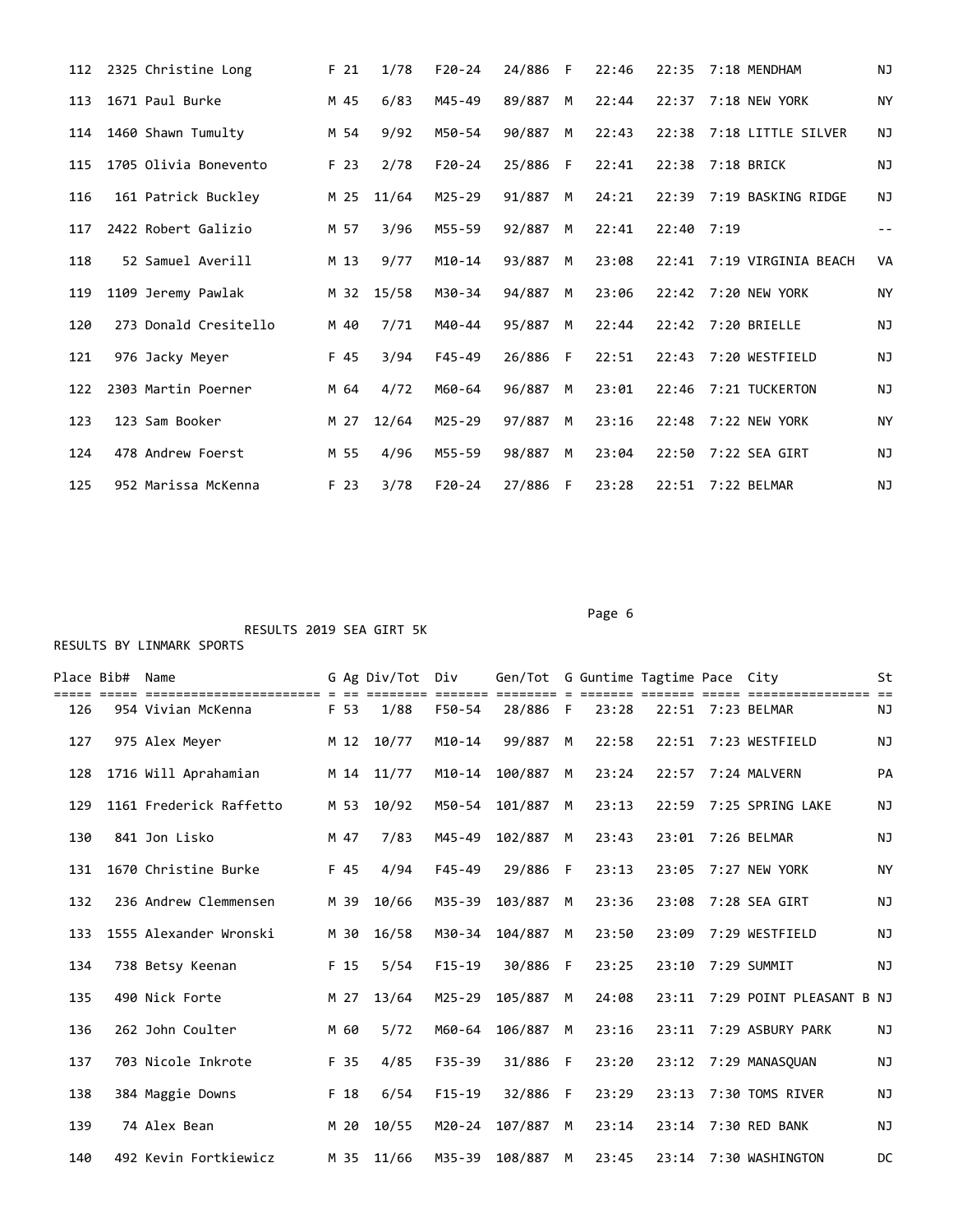| 141 | 218 Andrew Chase         |      | M 33 17/58 | M30-34     | 109/887 M |   | 24:30 |              | 23:15 7:30 FLORHAM PARK      | NJ |
|-----|--------------------------|------|------------|------------|-----------|---|-------|--------------|------------------------------|----|
| 142 | 76 Max Bean              | M 20 | 11/55      | M20-24     | 110/887 M |   | 23:15 |              | 23:15 7:30 RED BANK          | ΝJ |
| 143 | 2213 Christopher Carhart |      | M 12 12/77 | M10-14     | 111/887 M |   | 23:16 |              | 23:16    7:31    SEA    GIRT | NJ |
| 144 | 776 Maria Klick          | F 16 | 7/54       | $F15-19$   | 33/886 F  |   | 23:40 |              | 23:17 7:31 MC LEAN           | VA |
| 145 | 2316 Jackie Shroyer      | F 26 | 4/87       | $F25 - 29$ | 34/886 F  |   | 23:22 |              | 23:18 7:31 HOBOKEN           | ΝJ |
| 146 | 313 Michael Degennaro    | M 26 | 14/64      | M25-29     | 112/887   | M | 24:37 |              | 23:18 7:31 SEA GIRT          | NJ |
| 147 | 75 Jim Bean              | M 20 | 12/55      | M20-24     | 113/887 M |   | 23:19 |              | 23:19 7:32 RED BANK          | ΝJ |
| 148 | 1299 Lisa Searls         | F 47 | 5/94       | $F45 - 49$ | 35/886 F  |   | 23:22 |              | 23:22 7:32 NAZARETH          | PA |
| 149 | 2420 Ken Dobler          | M 51 | 11/92      | M50-54     | 114/887   | M | 23:23 | $23:22$ 7:33 |                              |    |
| 150 | 92 Charles Bender        | M 33 | 18/58      | M30-34     | 115/887   | M | 24:33 |              | 23:22 7:33 HOBOKEN           | ΝJ |

Page 7 and 2012 and 2012 and 2012 and 2012 and 2012 and 2012 and 2012 and 2012 and 2012 and 2012 and 2012 and

|     | Place Bib#  Name |                        |      | G Ag Div/Tot Div |            | Gen/Tot G Guntime Tagtime Pace City |              |       |       |      |                   | St   |
|-----|------------------|------------------------|------|------------------|------------|-------------------------------------|--------------|-------|-------|------|-------------------|------|
| 151 |                  | 151 Stephen Bridgman   |      | M 51 12/92       | M50-54     | 116/887 M                           |              | 23:32 |       |      | 23:22 7:33 BELMAR | ΝJ   |
| 152 |                  | 2209 Ed Kerr           | M 45 | 8/83             | M45-49     | 117/887                             | M            | 23:54 | 23:25 |      | 7:34 SPRING LAKE  | ΝJ   |
| 153 |                  | 1172 Kimberly Reda     | F 28 | 5/87             | $F25 - 29$ | 36/886                              | F            | 23:42 | 23:25 |      | 7:34 MATAWAN      | ΝJ   |
| 154 |                  | 809 Benjamin Kuran     | M 15 | 15/49            | $M15 - 19$ | 118/887                             | M            | 24:11 | 23:26 |      | 7:34 JACKSON      | ΝJ   |
| 155 |                  | 383 Christy Downs      | F 48 | 6/94             | $F45 - 49$ | 37/886                              | -F           | 23:41 | 23:26 |      | 7:34 TOMS RIVER   | ΝJ   |
| 156 |                  | 122 Kylie Blood        | F 14 | 5/79             | $F10-14$   | 38/886                              | F            | 23:34 | 23:29 |      | 7:35 BRICK        | ΝJ   |
| 157 |                  | 363 Gina Dimarsico     | F 50 | 2/88             | F50-54     | 39/886                              | F            | 23:47 | 23:32 |      | 7:36 SEA GIRT     | ΝJ   |
| 158 |                  | 801 Angela Kostenko    | F 39 | 5/85             | $F35 - 39$ | 40/886                              | F            | 24:53 | 23:32 |      | 7:36 BRICK        | ΝJ   |
| 159 |                  | 1727 Riley Giegerich   | F 15 | 8/54             | $F15 - 19$ | 41/886                              | $\mathsf{F}$ | 24:21 | 23:35 |      | 7:37 SEA GIRT     | ΝJ   |
| 160 |                  | 253 Kyle Connor        | M 26 | 15/64            | $M25 - 29$ | 119/887                             | M            | 24:34 | 23:36 |      | 7:37 LAVALLETTE   | ΝJ   |
| 161 |                  | 1693 Ron Lahr          | M 50 | 13/92            | M50-54     | 120/887                             | M            | 23:42 | 23:38 |      | 7:38 CRANFORD     | ΝJ   |
| 162 |                  | 1517 Meghie Weinberger | F 25 | 6/87             | $F25 - 29$ | 42/886                              | - F          | 23:43 | 23:40 |      | 7:38 TOMS RIVER   | ΝJ   |
| 163 |                  | 1672 Charlie Burke     | M 13 | 13/77            | $M10 - 14$ | 121/887                             | M            | 23:53 | 23:41 |      | 7:39 NEW YORK     | ΝY   |
| 164 |                  | 143 Trish Brandt       | F 27 | 7/87             | $F25 - 29$ | 43/886                              | F            | 23:52 | 23:42 |      | 7:39 PRINCETON    | ΝJ   |
| 165 |                  | 690 Luke Horrigan      | M 12 | 14/77            | $M10 - 14$ | 122/887                             | M            | 23:55 | 23:43 |      | 7:39 MONTCLAIR    | NJ   |
| 166 |                  | 60 Paige Baney         | F 17 | 9/54             | $F15 - 19$ | 44/886                              | F            | 23:57 | 23:43 |      | 7:39 BRICK        | ΝJ   |
| 167 |                  | 230 Sean Cielecki      | M 24 | 13/55            | $M20 - 24$ | 123/887                             | M            | 24:39 | 23:44 |      | 7:40 SPRING LAKE  | ΝJ   |
| 168 |                  | 439 Alex Fatenko       | M 18 | 16/49            | $M15 - 19$ | 124/887                             | M            | 24:03 | 23:44 |      | 7:40 SEA GIRT     | ΝJ   |
| 169 |                  | 2446 Tommy Proscia     | M 11 | 15/77            | $M10 - 14$ | 125/887                             | M            | 23:47 | 23:45 | 7:40 |                   | $ -$ |
| 170 |                  | 454 Lauren Feury       | F 26 | 8/87             | $F25 - 29$ | 45/886                              | F            | 23:55 | 23:45 |      | 7:40 NEW YORK     | NY   |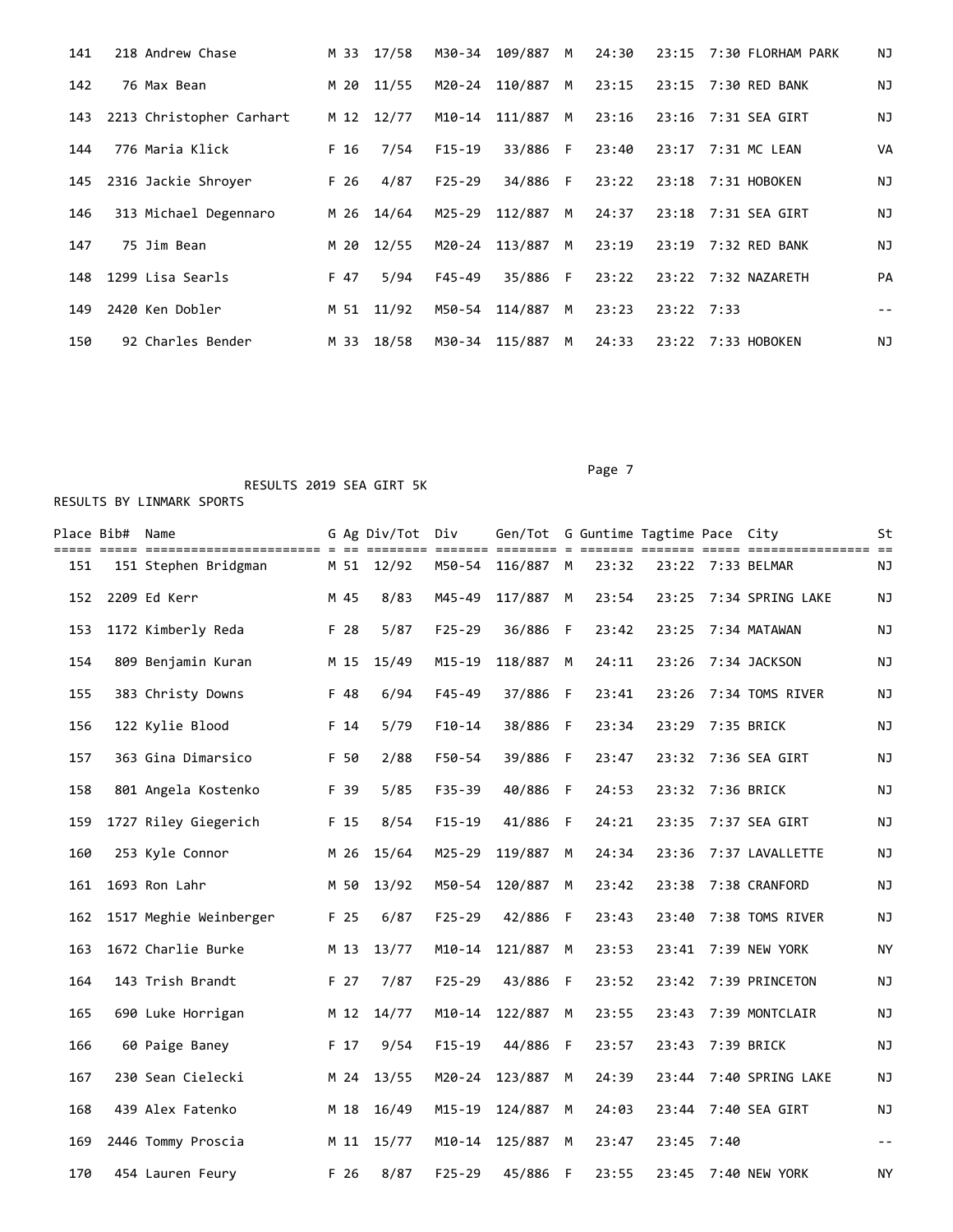| 171 | 544 Bradley Gilbert                                                                    |      | M 37 12/66 |        |                        |  | M35-39 126/887 M 25:01 23:47 7:41 MOUNT LAUREL | ΝJ  |
|-----|----------------------------------------------------------------------------------------|------|------------|--------|------------------------|--|------------------------------------------------|-----|
|     | 172 2321 Chris Kendall                                                                 |      | M 52 14/92 |        | M50-54 127/887 M 23:57 |  |                                                | IL. |
| 173 | 515 Grace Gaffney                                                                      |      | F 21 4/78  |        | F20-24 46/886 F        |  | 24:00 23:49 7:41 SEA GIRT                      | NJ  |
|     | 174 1142 Kristofer Pogorzelski M 35 13/66 M35-39 128/887 M 24:01 23:55 7:43 KENILWORTH |      |            |        |                        |  |                                                | ΝJ  |
|     | 175 1328 Evelyn Silvestri                                                              | F 20 | 5/78       | F20-24 | 47/886 F               |  |                                                | ΝJ  |

Place Bib# Name 6 Ag Div/Tot Div Gen/Tot G Guntime Tagtime Pace City St ===== ===== ======================= = == ======== ======= ======== = ======= ======= ===== ================ == 176 277 Tim Cross M 20 14/55 M20-24 129/887 M 23:56 23:56 7:44 RED BANK NJ 177 514 Tim Gaedt M 20 15/55 M20-24 130/887 M 23:56 23:56 7:44 RED BANK NJ 178 496 Tj Frabizio M 46 9/83 M45-49 131/887 M 23:59 23:56 7:44 ASBURY PARK NJ 179 2405 Shivan McArtor F 45 7/94 F45-49 48/886 F 25:29 23:58 7:44 -- 180 347 Chelsea Desimone F 29 9/87 F25-29 49/886 F 24:06 23:58 7:44 HOBOKEN NJ 181 1549 Andy Woodford M 29 16/64 M25-29 132/887 M 24:21 23:58 7:44 SEA GIRT NJ 182 756 Charles Kenny M 54 15/92 M50-54 133/887 M 24:04 23:59 7:44 MATAWAN NJ 183 239 Richard Clifton M 58 5/96 M55-59 134/887 M 24:10 23:59 7:45 NEWTOWN PA 184 2292 Zack Savacool M 26 17/64 M25-29 135/887 M 24:37 24:02 7:46 ASBURY PARK NJ 185 1602 Allie Madlinger F 25 10/87 F25-29 50/886 F 24:13 24:05 7:46 BASKING RIDGE NJ 186 597 Megan Guilbert F 23 6/78 F20-24 51/886 F 24:34 24:11 7:48 MORGANVILLE NJ 187 1348 Sean Smith M 52 16/92 M50-54 136/887 M 24:47 24:11 7:49 PALM BEACH GARDE FL 188 1047 Tom Nicolini M 52 17/92 M50-54 137/887 M 24:36 24:13 7:49 SEA GIRT NJ 189 2223 Connor Dellapina M 20 16/55 M20-24 138/887 M 25:26 24:14 7:49 SPRING LAKE NJ 190 2216 Brian Oliver M 49 10/83 M45-49 139/887 M 25:26 24:15 7:50 SPRING LAKE NJ 191 2388 Brian Musto M 37 14/66 M35-39 140/887 M 24:53 24:17 7:50 SPRING LAKE NJ 192 1754 David Orlofsky M 49 11/83 M45-49 141/887 M 24:47 24:17 7:50 SPRING LAKE NJ 193 141 Joseph A Brancato M 21 17/55 M20-24 142/887 M 24:28 24:17 7:50 CORTLANDT MANOR NY 194 199 Christine Carty F 31 5/63 F30-34 52/886 F 24:42 24:18 7:51 NEW PROVIDENCE NJ 195 2260 Matt Failla M 15 17/49 M15-19 143/887 M 24:49 24:18 7:51 CHATHAM NJ 196 523 Shannon Galvin F 26 11/87 F25-29 53/886 F 25:18 24:18 7:51 MAPLEWOOD NJ 197 1688 Ken Wilson M 67 1/43 M65-69 144/887 M 24:23 24:18 7:51 RUMSON NJ 198 1637 Kieran Troy M 9 1/27 M9&UND 145/887 M 24:25 24:19 7:51 RIDGEFIELD CT

199 524 Dan Gamble M 36 15/66 M35-39 146/887 M 24:33 24:20 7:51 AVON BY THE SEA NJ

Page 8 and 2012 and 2012 and 2012 and 2012 and 2012 and 2012 and 2012 and 2012 and 2012 and 2012 and 2012 and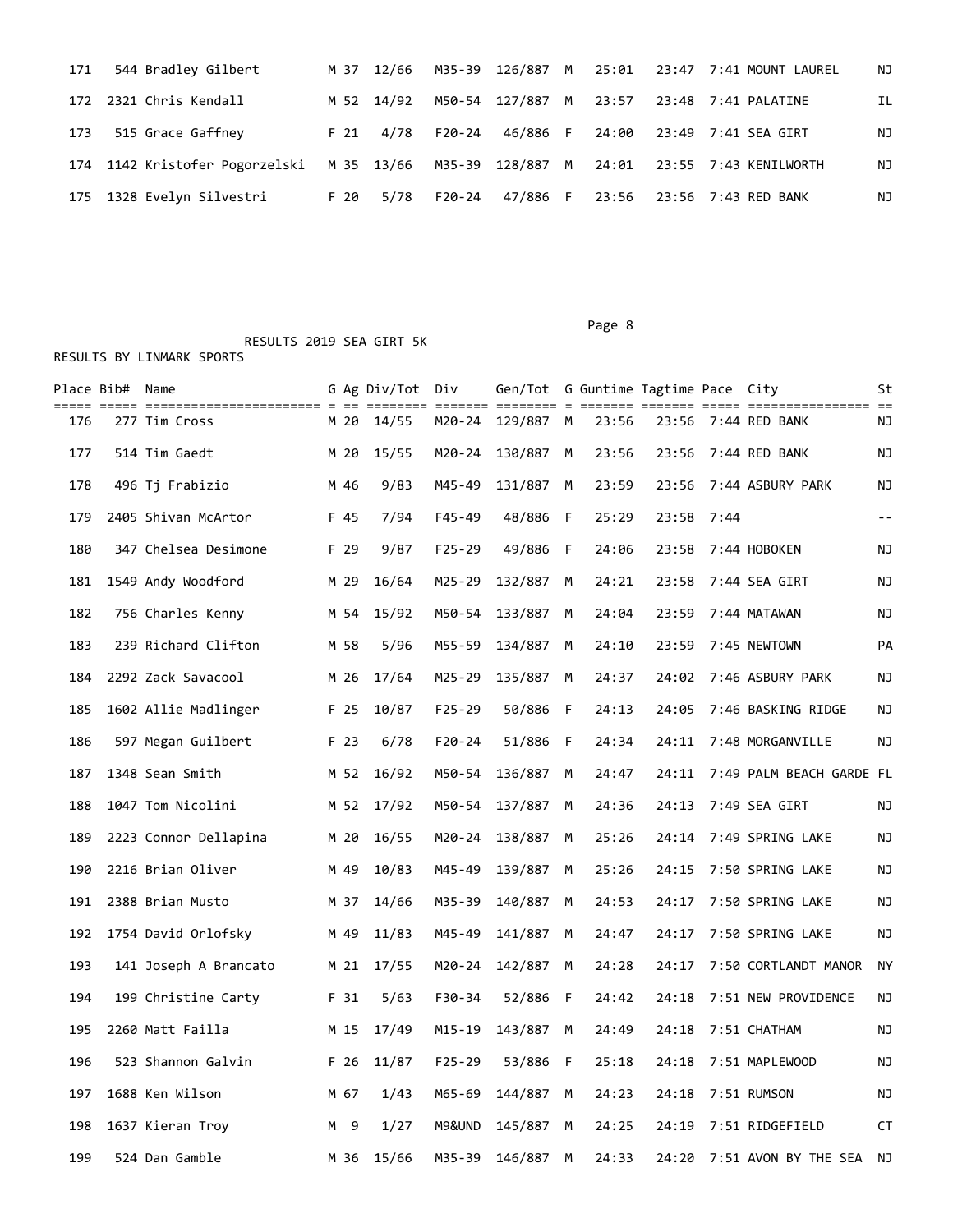#### Page 9 and 2012 12:30 and 2012 12:30 and 2012 12:30 and 2012 12:30 and 2012 12:30 and 2012 12:30 and 2012 12:30

 RESULTS 2019 SEA GIRT 5K RESULTS BY LINMARK SPORTS

|     | Place Bib# Name |                           |      | G Ag Div/Tot Div |            | Gen/Tot G Guntime Tagtime Pace City |   |       |       |      |                          | St        |
|-----|-----------------|---------------------------|------|------------------|------------|-------------------------------------|---|-------|-------|------|--------------------------|-----------|
| 201 |                 | 1023 Aidan Mulligan       |      | M 11 16/77       |            | M10-14 148/887 M                    |   | 25:11 |       |      | 24:21 7:52 MAYWOOD       | ΝJ        |
| 202 |                 | 1717 Mark Weston-Dawkes   | M 65 | 2/43             | M65-69     | 149/887 M                           |   | 24:26 |       |      | 24:22 7:52 ASBURY PARK   | ΝJ        |
| 203 |                 | 1635 Meghan Troy          | F 42 | 2/72             | F40-44     | 54/886 F                            |   | 24:29 | 24:23 |      | 7:52 RIDGEFIELD          | СT        |
| 204 |                 | 851 Michael Long          | M 59 | 6/96             | M55-59     | 150/887                             | M | 24:30 | 24:23 |      | 7:52 SEA GIRT            | ΝJ        |
| 205 |                 | 432 Izzy Fakhreddine      | F 16 | 10/54            | $F15 - 19$ | 55/886 F                            |   | 24:37 | 24:23 |      | 7:52 BRICK               | ΝJ        |
| 206 |                 | 16 Damian Allen           | M 28 | 18/64            | M25-29     | 151/887 M                           |   | 24:42 | 24:23 |      | 7:52 MANASQUAN           | NJ        |
| 207 |                 | 1143 Veronica Pogorzelski | F 27 | 12/87            | $F25 - 29$ | 56/886 F                            |   | 24:30 | 24:23 |      | 7:52 UNION               | ΝJ        |
| 208 |                 | 1304 Jane Seligmann       | F 30 | 6/63             | F30-34     | 57/886 F                            |   | 24:31 | 24:24 |      | 7:53 NEW YORK            | ΝY        |
| 209 |                 | 2354 Kirsten Nelson       | F 43 | 3/72             | F40-44     | 58/886 F                            |   | 24:53 | 24:25 |      | 7:53 CHARLESTOWN         | MА        |
| 210 |                 | 284 Jaclyn Cusack         | F 24 | 7/78             | $F20 - 24$ | 59/886 F                            |   | 24:55 | 24:26 |      | 7:53 ENGLISHTOWN         | ΝJ        |
| 211 |                 | 2389 Richard Raffetto     | M 50 | 18/92            | M50-54     | 152/887 M                           |   | 24:33 | 24:28 |      | 7:54 POINT PLEASANT B NJ |           |
| 212 |                 | 2268 Olivia Hand          | F 12 | 6/79             | $F10-14$   | 60/886 F                            |   | 25:00 | 24:29 |      | 7:54 MORRISTOWN          | ΝJ        |
| 213 |                 | 1056 Thomas Nolan         | M 20 | 18/55            | M20-24     | 153/887                             | M | 24:49 | 24:29 |      | 7:54 SEA GIRT            | NJ        |
| 214 |                 | 2310 Marc Simpson         | M 38 | 16/66            | M35-39     | 154/887                             | M | 26:07 | 24:29 |      | 7:54 NEW YORK            | ΝY        |
| 215 |                 | 418 John Emilius          | M 60 | 6/72             | M60-64     | 155/887                             | M | 24:34 | 24:30 |      | 7:54 SEA GIRT            | ΝJ        |
| 216 |                 | 2442 Patrick Hiler        | M 23 | 19/55            | M20-24     | 156/887                             | M | 24:47 | 24:32 | 7:55 |                          | $- -$     |
| 217 |                 | 743 Margery Keenan        | F 20 | 8/78             | $F20 - 24$ | 61/886 F                            |   | 24:54 | 24:33 |      | 7:55 SUMMIT              | ΝJ        |
| 218 |                 | 2214 Stider Carhart       | M 10 | 17/77            | M10-14     | 157/887 M                           |   | 24:37 | 24:33 |      | 7:56 SEA GIRT            | ΝJ        |
| 219 |                 | 715 Joshua James          | M 24 | 20/55            | M20-24     | 158/887                             | M | 26:34 | 24:34 |      | 7:56 BROOKLYN            | ΝY        |
| 220 |                 | 480 Erin Foley            | F 42 | 4/72             | $F40 - 44$ | 62/886 F                            |   | 26:26 | 24:34 |      | 7:56 PELHAM              | NY        |
| 221 |                 | 229 Michael Cielecki      | M 17 | 18/49            |            | M15-19 159/887 M                    |   | 25:30 |       |      | 24:35 7:56 SPRING LAKE   | ΝJ        |
| 222 |                 | 534 Matthew Geibel        | M 47 | 13/83            | M45-49     | 160/887 M                           |   | 25:09 | 24:35 |      | 7:56 EDISON              | ΝJ        |
| 223 |                 | 2257 Reggie Hyde          | M 59 | 7/96             | M55-59     | 161/887 M                           |   | 26:19 | 24:36 |      | 7:56 ALLENWOOD           | ΝJ        |
| 224 |                 | 1401 Will Swanson         | M 23 | 21/55            |            | M20-24 162/887 M                    |   | 25:42 | 24:36 |      | 7:57 SEA GIRT            | NJ        |
| 225 |                 | 1162 Kaivon Rahaghi       | M 46 | 14/83            |            | M45-49 163/887 M                    |   | 25:09 | 24:37 |      | 7:57 NEW YORK            | <b>NY</b> |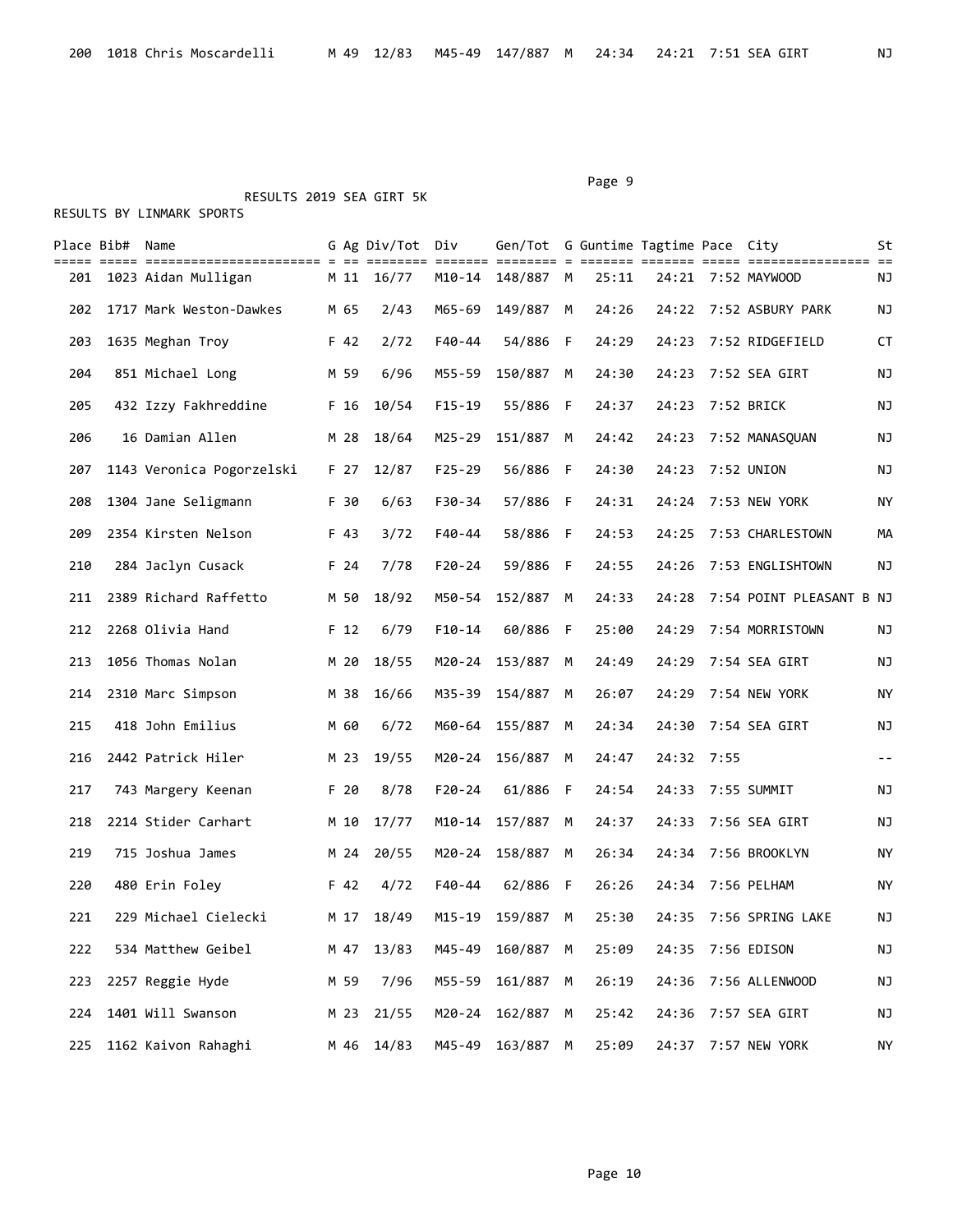RESULTS BY LINMARK SPORTS

|     | Place Bib# Name |                            |      | G Ag Div/Tot Div |            | Gen/Tot G Guntime Tagtime Pace City |     |       |       |      |                      | St                |
|-----|-----------------|----------------------------|------|------------------|------------|-------------------------------------|-----|-------|-------|------|----------------------|-------------------|
| 226 |                 | 1232 MacEy Rudnick         | M 15 | 19/49            | M15-19     | ======= ======== = ==<br>164/887 M  |     | 25:23 | 24:38 |      | 7:57 CALDWELL        | ΝJ                |
| 227 |                 | 1118 Jillian Pereira       | F 35 | 6/85             | $F35 - 39$ | 63/886                              | - F | 25:05 | 24:39 |      | 7:58 HAINESPORT      | ΝJ                |
| 228 |                 | 2355 Kyle Elken            | M 51 | 19/92            | M50-54     | 165/887                             | M   | 24:42 | 24:40 |      | 7:58 PAOLI           | PA                |
| 229 |                 | 1022 Ryan Mulholland       | M 35 | 17/66            | M35-39     | 166/887                             | M   | 24:58 | 24:40 |      | 7:58 SEA GIRT        | ΝJ                |
| 230 |                 | 1038 Nick Neisser          | M 27 | 19/64            | M25-29     | 167/887                             | M   | 24:50 | 24:40 |      | 7:58 NEW YORK        | ΝY                |
| 231 |                 | 1787 Michael McLaughlin    | M 45 | 15/83            | M45-49     | 168/887                             | M   | 25:34 | 24:41 |      | 7:58 BRIELLE         | NJ                |
| 232 |                 | 2379 Dylan White           | M 25 | 20/64            | M25-29     | 169/887                             | M   | 25:43 | 24:42 |      | 7:58 PITTSBURGH      | PA                |
| 233 |                 | 1763 Brendan O'Reilly      | M 46 | 16/83            | M45-49     | 170/887                             | М   | 25:00 | 24:42 |      | 7:59 SEA GIRT        | ΝJ                |
| 234 |                 | 1684 Maura McKenna         | F 45 | 8/94             | $F45 - 49$ | 64/886                              | F   | 25:07 | 24:43 |      | 7:59 SEA GIRT        | NJ                |
| 235 |                 | 977 Jason Meyer            | M 47 | 17/83            | M45-49     | 171/887                             | M   | 24:51 | 24:44 |      | 7:59 WESTFIELD       | NJ                |
| 236 |                 | 51 Jacob Averill           | M 15 | 20/49            | M15-19     | 172/887                             | M   | 25:12 | 24:45 |      | 7:59 VIRGINIA BEACH  | VA                |
| 237 |                 | 1255 Ryan Sansone          | M 40 | 8/71             | M40-44     | 173/887                             | M   | 25:44 | 24:46 |      | 8:00 SEA GIRT        | ΝJ                |
| 238 |                 | 1699 Chris Rauschenbach    | M 45 | 18/83            | M45-49     | 174/887                             | M   | 24:47 | 24:46 |      | 8:00 MANASOUAN       | NJ                |
| 239 |                 | 219 Andrew Chatzky         | M 31 | 19/58            | M30-34     | 175/887                             | M   | 26:02 | 24:46 |      | 8:00 WASHINGTON      | DC                |
| 240 |                 | 2441 Jack Laffey           | M 22 | 22/55            | M20-24     | 176/887                             | M   | 25:01 | 24:46 | 8:00 |                      | $\equiv$ $\equiv$ |
| 241 |                 | 111 Jack Bleach            | M 72 | 1/20             | M70-74     | 177/887                             | M   | 24:48 | 24:48 |      | 8:00 BELMAR          | ΝJ                |
| 242 |                 | 2272 Paul Deykerhoff       | M 67 | 3/43             | M65-69     | 178/887                             | M   | 24:54 | 24:49 |      | 8:01 LITTLE SILVER   | NJ                |
| 243 |                 | 55 Brady Ballou            | M 12 | 18/77            |            | M10-14 179/887                      | M   | 25:48 |       |      | 24:51 8:01 BELMAR    | ΝJ                |
| 244 |                 | 1694 Andrew Melville       | M 18 | 21/49            | M15-19     | 180/887                             | M   | 24:51 | 24:51 |      | 8:01 WOODCLIFF LAKE  | ΝJ                |
| 245 |                 | 162 Lauren Bulzacchelli    | F 27 | 13/87            | $F25 - 29$ | 65/886                              | - F | 26:07 | 24:52 |      | 8:02 CHATHAM         | ΝJ                |
| 246 |                 | 252 Patrick Conniff        | M 13 | 19/77            |            | M10-14 181/887                      | M   | 25:13 |       |      | 24:52 8:02 SEA GIRT  | ΝJ                |
| 247 |                 | 1057 Erin North            | F 36 | 7/85             | F35-39     | 66/886 F                            |     | 25:06 |       |      | 24:54 8:02 BRIELLE   | NJ                |
| 248 |                 | 1165 Curran Rastogi        | M 15 | 22/49            | $M15 - 19$ | 182/887 M                           |     | 25:35 | 24:54 |      | 8:02 CALDWELL        | ΝJ                |
| 249 |                 | 412 Carolyn Eknoian        | F 48 | 9/94             | F45-49     | 67/886 F                            |     | 25:32 | 24:54 |      | 8:02 HOLMDEL         | ΝJ                |
| 250 |                 | 1139 Kenneth S. Pizzo, III | M 17 | 23/49            | $M15 - 19$ | 183/887 M                           |     | 27:06 |       |      | 24:55 8:02 FAR HILLS | NJ                |

RESULTS 2019 SEA GIRT 5K

Page 11

|     | Place Bib# Name |                          |  | G Ag Div/Tot Div | Gen/Tot G Guntime Tagtime Pace City                   |  |  | St |
|-----|-----------------|--------------------------|--|------------------|-------------------------------------------------------|--|--|----|
|     |                 |                          |  |                  |                                                       |  |  |    |
| 251 |                 | 986 Martin Minkowicz     |  |                  | M 36 18/66 M35-39 184/887 M 26:46 24:55 8:02 SEA GIRT |  |  | ΝJ |
|     |                 | 252 1277 Matthew Schnurr |  |                  | M 12 20/77 M10-14 185/887 M 25:13 24:55 8:03 SEA GIRT |  |  | NJ |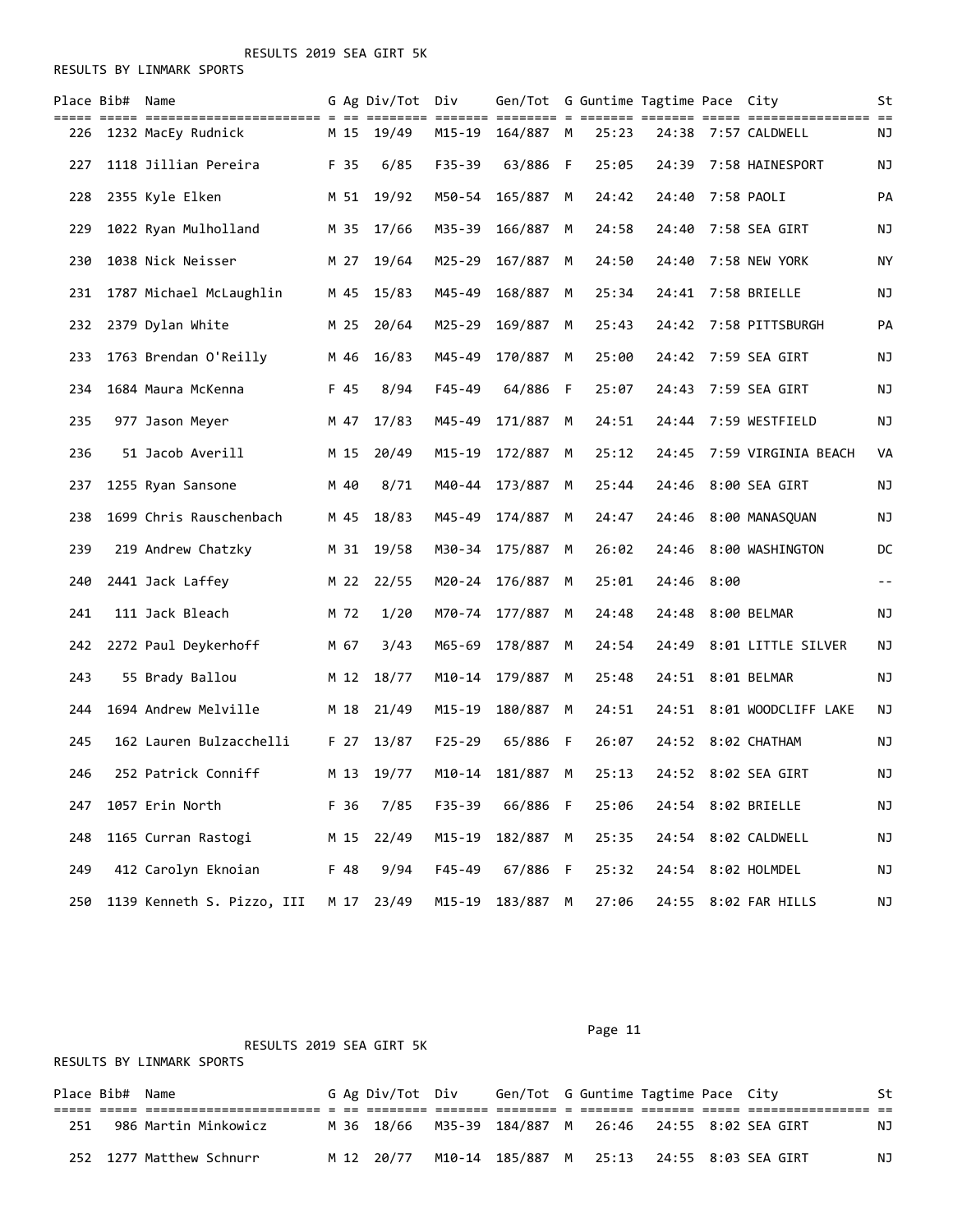| 253 | 388 Rob Dreeke           | M 48 | 19/83 | M45-49     | 186/887 | M   | 25:41 | 24:55      | 8:03 HOBOKEN          | ΝJ |
|-----|--------------------------|------|-------|------------|---------|-----|-------|------------|-----------------------|----|
| 254 | 1592 Mike Bonczak        | M 42 | 9/71  | M40-44     | 187/887 | M   | 25:36 | 24:56      | 8:03 FORT WASHINGTON  | PA |
| 255 | 1784 Adam Gorman         | M 41 | 10/71 | M40-44     | 188/887 | M   | 25:08 | 24:56      | 8:03 WESTFIELD        | NJ |
| 256 | 2318 David Reynolds      | M 57 | 8/96  | M55-59     | 189/887 | м   | 25:20 | 24:56      | 8:03 SEA GIRT         | ΝJ |
| 257 | 1512 Mike Washakowski    | M 67 | 4/43  | M65-69     | 190/887 | M   | 24:59 | 24:58      | 8:03 MONMOUTH BEACH   | ΝJ |
| 258 | 2238 Mike Ayars          | M 63 | 7/72  | M60-64     | 191/887 | M   | 25:00 | 24:58      | 8:04 AVON BY THE SEA  | ΝJ |
| 259 | 2273 Rob Neugass         | M 58 | 9/96  | M55-59     | 192/887 | M   | 25:07 | 25:01      | 8:05 MARLBORO         | NJ |
| 260 | 762 Clare Kerrisk        | F 27 | 14/87 | $F25 - 29$ | 68/886  | F   | 25:55 | 25:01      | 8:05 NEW YORK         | NY |
| 261 | 1569 Kaitlin Zielaznicki | F 27 | 15/87 | $F25 - 29$ | 69/886  | - F | 25:56 |            | 25:02 8:05 NEW YORK   | ΝY |
| 262 | 1066 Margerie O'Connor   | F 47 | 10/94 | F45-49     | 70/886  | F   | 25:20 | 25:04      | 8:06 SPRING LAKE      | ΝJ |
| 263 | 602 Paul Gutkowski       | M 40 | 11/71 | M40-44     | 193/887 | M   | 26:27 | 25:05      | 8:06 BROOKLYN         | ΝY |
| 264 | 2391 Gabriel Pape        | M 11 | 21/77 | M10-14     | 194/887 | M   | 27:18 | 25:06      | 8:06 LITTLE SILVER    | ΝJ |
| 265 | 1560 Joseph Yewaisis     | M 50 | 20/92 | M50-54     | 195/887 | M   | 25:35 | 25:11      | 8:08 GLEN RIDGE       | ΝJ |
| 266 | 1287 Michael Schwitter   | M 30 | 20/58 | M30-34     | 196/887 | M   | 26:03 |            | 25:11 8:08 ORADELL    | ΝJ |
| 267 | 840 Gavin Lisko          | M 14 | 22/77 | M10-14     | 197/887 | M   | 25:53 |            | 25:12 8:08 BELMAR     | ΝJ |
| 268 | 471 Chris Flynn          | M 34 | 21/58 | M30-34     | 198/887 | M   | 26:33 | 25:12      | 8:08 HOWELL           | ΝJ |
| 269 | 1030 Stephen Musto       | M 27 | 21/64 | M25-29     | 199/887 | M   | 25:48 |            | 25:12 8:08 BELMAR     | ΝJ |
| 270 | 2271 Unknown             |      |       |            |         |     | 25:51 | 25:13 8:08 |                       | ΝJ |
| 271 | 1424 Dave Theoclitus     | M 54 | 21/92 | M50-54     | 200/887 | M   | 25:38 | 25:14      | 8:09 GILLETTE         | ΝJ |
| 272 | 1439 Ray Tintle          | M 33 | 22/58 | M30-34     | 201/887 | M   | 26:02 | 25:16      | 8:09 MIDDLETOWN       | ΝJ |
| 273 | 2330 Jack Reynolds       | M 25 | 22/64 | M25-29     | 202/887 | M   | 25:40 | 25:16      | 8:10 SEA GIRT         | ΝJ |
| 274 | 1444 Vincent Tonino      | M 41 | 12/71 | M40-44     | 203/887 | M   | 26:09 | 25:17      | 8:10 HOWELL           | ΝJ |
| 275 | 2233 Jono Govantes       | M 24 | 23/55 | M20-24     | 204/887 | M   | 27:03 |            | 25:18 8:10 PENNINGTON | ΝJ |

Place Bib# Name 6 Ag Div/Tot Div Gen/Tot G Guntime Tagtime Pace City St ===== ===== ======================= = == ======== ======= ======== = ======= ======= ===== ================ == 276 698 Joseph Iacono M 55 10/96 M55-59 205/887 M 25:41 25:19 8:10 NEW YORK NY 277 1094 Frank Palumbo M 58 11/96 M55-59 206/887 M 26:12 25:19 8:10 SEA GIRT NJ 278 1391 Patrick Sullivan M 24 24/55 M20-24 207/887 M 27:03 25:19 8:10 MORRISTOWN NJ 279 498 Mario Francalangia M 58 12/96 M55-59 208/887 M 26:03 25:19 8:10 WEST HARTFORD CT 280 1772 Jay Boozan M 24 25/55 M20-24 209/887 M 25:43 25:19 8:10 SEA GIRT NJ 281 740 Gregory Keenan M 13 23/77 M10-14 210/887 M 25:40 25:19 8:10 SUMMIT NJ 282 2435 Unknown 25:52 25:20 8:11 NJ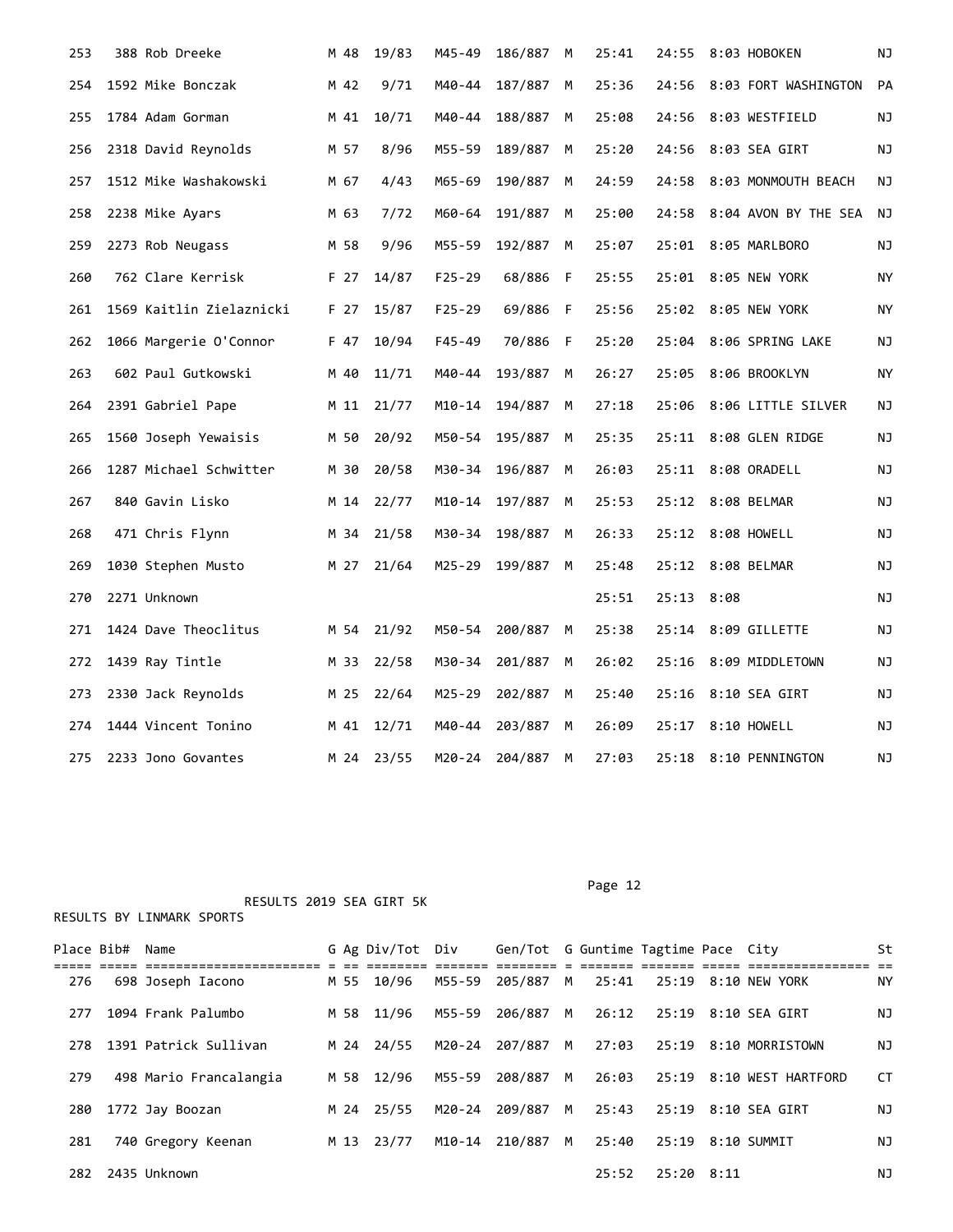| 283 | 2432 Eric Boucher         | M 46 | 20/83      | M45-49     | 211/887 | M  | 25:52 | 25:20 8:11 |                            | $- -$     |
|-----|---------------------------|------|------------|------------|---------|----|-------|------------|----------------------------|-----------|
| 284 | 1141 Jose Pleitez         |      | M 34 23/58 | M30-34     | 212/887 | M  | 25:52 |            | 25:21 8:11 RED BANK        | <b>NJ</b> |
| 285 | 2225 Pippo Graham         | M 15 | 24/49      | M15-19     | 213/887 | M  | 26:34 |            | 25:22 8:11 SPRING LAKE     | NJ        |
| 286 | 2425 Dan Zimmer           | M    |            |            | 214/887 | M  | 25:23 | 25:23 8:11 |                            | $= -$     |
| 287 | 482 Sean Foley            | M 26 | 23/64      | $M25 - 29$ | 215/887 | M  | 25:30 |            | 25:24 8:12 AVON BY THE SEA | NJ        |
| 288 | 231 Cindy Cimino          | F 41 | 5/72       | $F40 - 44$ | 71/886  | F  | 25:34 |            | 25:24 8:12 BELMAR          | <b>NJ</b> |
| 289 | 124 Brian Borden          | M 55 | 13/96      | M55-59     | 216/887 | M  | 25:27 | 25:25      | 8:12 NEPTUNE               | <b>NJ</b> |
| 290 | 1060 Kent Ochse           | M 30 | 24/58      | M30-34     | 217/887 | M  | 25:59 | 25:26      | 8:13 SPRING LAKE           | ΝJ        |
| 291 | 779 Kathleen Knauf        | F 26 | 16/87      | $F25 - 29$ | 72/886  | -F | 25:48 | 25:29      | 8:14 SEA GIRT              | ΝJ        |
| 292 | 1350 Daniel Ethan Smoke   | M 21 | 26/55      | M20-24     | 218/887 | M  | 25:54 |            | 25:29 8:14 TOMS RIVER      | NJ        |
| 293 | 1734 Jack Averill         | M 16 | 25/49      | M15-19     | 219/887 | M  | 25:58 |            | 25:30 8:14 SHELBURNE       | VT        |
| 294 | 1653 Nikolas Duritza      | M 25 | 24/64      | M25-29     | 220/887 | M  | 26:26 |            | 25:30 8:14 MANASOUAN       | NJ        |
| 295 | 599 John Gunderson        | M 65 | 5/43       | M65-69     | 221/887 | М  | 25:34 | 25:30      | 8:14 WOODBRIDGE            | ΝJ        |
| 296 | 943 Caryn McGrory         | F 17 | 11/54      | $F15-19$   | 73/886  | F  | 26:03 |            | 25:32 8:15 SEA GIRT        | NJ        |
| 297 | 2218 Kyle Oliver          | M 17 | 26/49      | $M15 - 19$ | 222/887 | M  | 26:46 | 25:33      | 8:15 SPRING LAKE           | NJ        |
| 298 | 500 Nicholas Francalangia | M 26 | 25/64      | $M25 - 29$ | 223/887 | M  | 26:15 |            | 25:33 8:15 WEST HARTFORD   | <b>CT</b> |
| 299 | 1623 Christopher Whelan   | M 19 | 27/49      | $M15 - 19$ | 224/887 | M  | 26:52 | 25:33 8:15 |                            |           |
| 300 | 1282 Marc Schwartz        | M 42 | 13/71      | M40-44     | 225/887 | M  | 26:13 |            | 25:34 8:15 SEA GIRT        | NJ        |

| Place Bib# | Name                 |      | G Ag Div/Tot | Div    | Gen/Tot G Guntime Tagtime Pace City |    |       |       |                                | St        |
|------------|----------------------|------|--------------|--------|-------------------------------------|----|-------|-------|--------------------------------|-----------|
| 301        | 1283 Nathan Schwartz |      | M 12 24/77   |        | M10-14 226/887                      | M  | 26:13 |       | 25:35 8:15 SEA GIRT            | ΝJ        |
| 302        | 2361 Michael Timmes  |      | M 55 14/96   | M55-59 | 227/887                             | M  | 26:18 |       | 25:35 8:15 FORT LEE            | ΝJ        |
| 303        | 1339 Brian Smith     | M 26 | 26/64        | M25-29 | 228/887                             | M  | 26:31 |       | 25:36 8:16 OCEANPORT           | ΝJ        |
| 304        | 1136 Dominic Pizzo   | M 15 | 28/49        | M15-19 | 229/887                             | M  | 27:48 |       | 25:36 8:16 FAR HILLS           | ΝJ        |
| 305        | 71 Stephen Barrett   | M 64 | 8/72         |        | M60-64 230/887                      | M  | 25:40 |       | 25:37 8:16 UNION CITY          | ΝJ        |
| 306        | 479 Michael Foerst   |      | M 58 15/96   | M55-59 | 231/887                             | M  | 25:50 |       | 25:37 8:16 PALM HARBOR         | FL        |
| 307        | 326 Gene Demarco     | M 55 | 16/96        | M55-59 | 232/887                             | M  | 26:40 |       | 25:37 8:16 ABSECON             | <b>NJ</b> |
| 308        | 186 Alexander Caprio |      | M 38 19/66   | M35-39 | 233/887                             | M  | 27:13 |       | 25:38 8:16 WESTFIELD           | NJ        |
| 309        | 530 Kevin Garger     | M 25 | 27/64        | M25-29 | 234/887                             | M  | 26:02 |       | 25:38 8:16 SEA GIRT            | <b>NJ</b> |
| 310        | 1117 Emily Peregrin  | F 33 | 7/63         | F30-34 | 74/886                              | -F | 26:25 | 25:39 | 8:17 ASBURY PARK               | ΝJ        |
| 311        | 402 Mike Durning     | M 61 | 9/72         |        | M60-64 235/887                      | M  | 25:41 |       | 25:40 8:17 MILLSTONE TOWNSH NJ |           |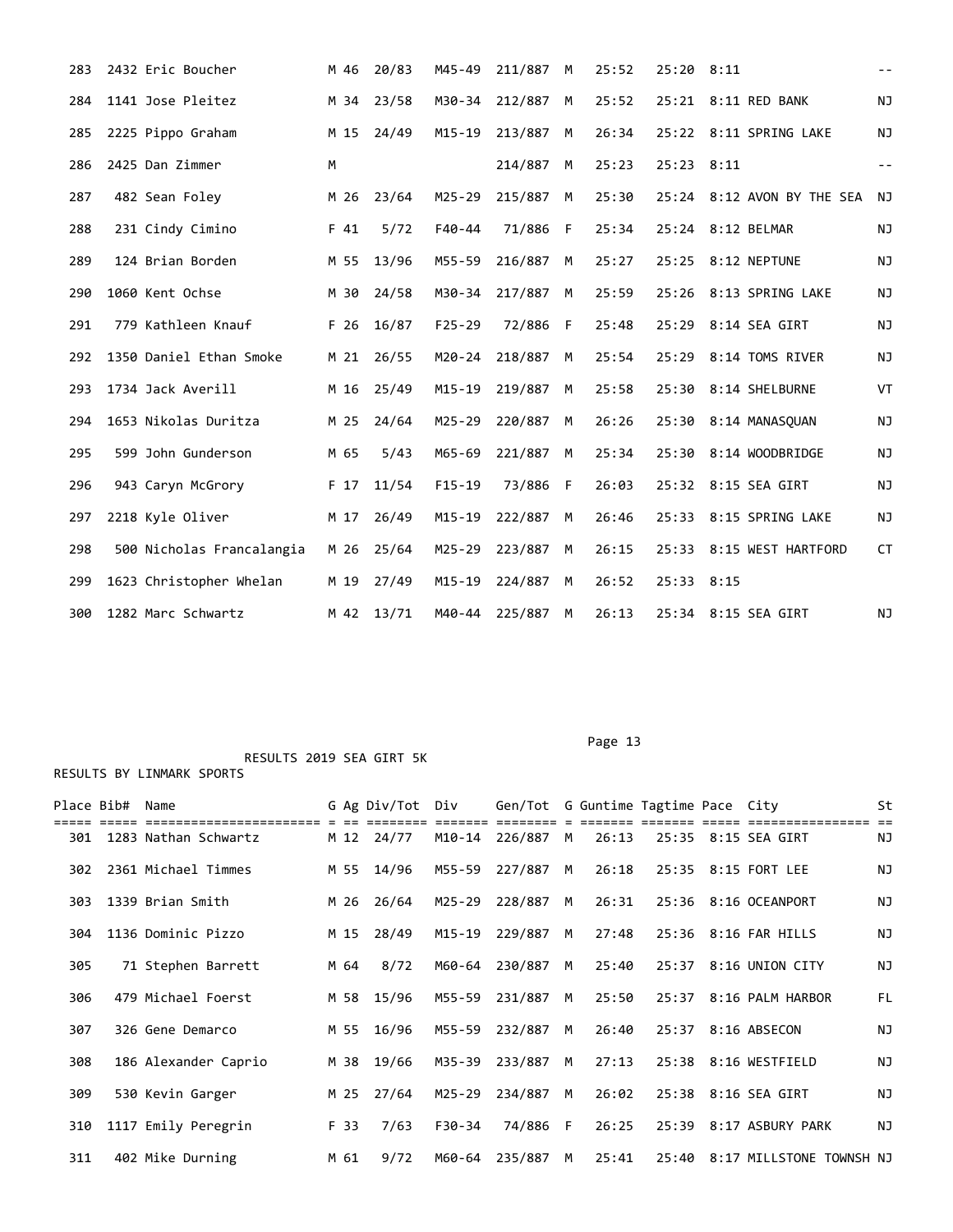| 312 | 2407 Robert Kirsner    |      | M 56 17/96 | M55-59     | 236/887  | M  | 25:59 | 25:42 8:18 |                         | $- -$     |
|-----|------------------------|------|------------|------------|----------|----|-------|------------|-------------------------|-----------|
| 313 | 2270 Rich Gerber       | M 56 | 18/96      | M55-59     | 237/887  | M  | 25:45 |            | 25:42 8:18 BEACHWOOD    | <b>NJ</b> |
| 314 | 331 Jane Demaria       | F 29 | 17/87      | $F25 - 29$ | 75/886   | -F | 27:06 |            | 25:43 8:18 NEW YORK     | <b>NY</b> |
| 315 | 1645 Jonathan Averill  |      | M 52 22/92 | M50-54     | 238/887  | M  | 26:11 |            | 25:44 8:18 SHELBURNE    | VT        |
| 316 | 908 Dan Martin         | M 49 | 21/83      | M45-49     | 239/887  | M  | 26:20 |            | 25:46 8:19 HILLSBOROUGH | ΝJ        |
| 317 | 511 Ken Fung           | M 43 | 14/71      | M40-44     | 240/887  | M  | 26:27 |            | 25:46 8:19 EDISON       | <b>NJ</b> |
| 318 | 469 Keith Fleming      | M 44 | 15/71      | M40-44     | 241/887  | M  | 26:23 |            | 25:49 8:20 NEPTUNE      | <b>NJ</b> |
| 319 | 2220 Jeffrey Dellapina | M 55 | 19/96      | M55-59     | 242/887  | M  | 27:04 |            | 25:50 8:20 SPRING LAKE  | ΝJ        |
| 320 | 2350 Liz Collins       | F 37 | 8/85       | $F35 - 39$ | 76/886 F |    | 26:40 |            | 25:51 8:21 SEA GIRT     | <b>NJ</b> |
| 321 | 2243 Kevin Hill        | M 56 | 20/96      | M55-59     | 243/887  | M  | 25:58 |            | 25:52 8:21 RUMSON       | <b>NJ</b> |
| 322 | 863 Shane Ludwig       | M 12 | 25/77      | M10-14     | 244/887  | M  | 26:18 |            | 25:52 8:21 MANASOUAN    | <b>NJ</b> |
| 323 | 225 Justin Ciambrone   | M 41 | 16/71      | M40-44     | 245/887  | M  | 25:54 |            | 25:53 8:21 LINCROFT     | ΝJ        |
| 324 | 816 Bryan Lampe        | M 31 | 25/58      | M30-34     | 246/887  | M  | 26:09 |            | 25:53 8:21 HOBOKEN      | <b>NJ</b> |
| 325 | 449 Aaron Feldman      | M 38 | 20/66      | M35-39     | 247/887  | M  | 26:42 |            | 25:53 8:21 WASHINGTON   | DC        |

| Place Bib# | Name                                                  |      | G Ag Div/Tot | Div                     | Gen/Tot G Guntime Tagtime Pace City |   |                 |       |                          | St             |
|------------|-------------------------------------------------------|------|--------------|-------------------------|-------------------------------------|---|-----------------|-------|--------------------------|----------------|
| 326        | ======================== = ==<br>1258 Jessica Sarubbi | F 41 | 6/72         | ====== ==<br>$F40 - 44$ | 77/886 F                            |   | === ==<br>26:01 |       | 25:53 8:21 CRESSKILL     | NJ             |
| 327        | 1779 Joseph Ferguson                                  | M 15 | 29/49        | $M15 - 19$              | 248/887                             | M | 27:04           |       | 25:54 8:21 BETHESDA      | <b>MD</b>      |
| 328        | 34 Todd Angeles                                       | M 25 | 28/64        | $M25 - 29$              | 249/887                             | M | 26:58           | 25:56 | 8:22 JACKSON             | NJ             |
| 329        | 1016 Debra Morton                                     | F 48 | 11/94        | $F45 - 49$              | 78/886                              | F | 26:11           |       | 25:57 8:22 WEST HARTFORD | <b>CT</b>      |
| 330        | 1589 Ginny Kropac                                     | F 47 | 12/94        | $F45 - 49$              | 79/886                              | F | 26:04           |       | 25:57 8:23 BELMAR        | ΝJ             |
| 331        | 934 Kailey McCullen                                   | F 23 | 9/78         | $F20 - 24$              | 80/886                              | E | 26:36           | 25:58 | 8:23 HERNDON             | VA             |
| 332        | 1719 George Snow                                      | M 59 | 21/96        | M55-59                  | 250/887                             | M | 26:07           | 25:59 | 8:23 GOLDEN              | C <sub>0</sub> |
| 333        | 1263 John Scalia                                      |      | M 54 23/92   | M50-54                  | 251/887                             | M | 26:27           | 25:59 | 8:23 STATEN ISLAND       | <b>NY</b>      |
| 334        | 1643 Shaun McGrath                                    | M 36 | 21/66        | M35-39                  | 252/887                             | M | 26:06           | 26:00 | 8:23 BELMAR              | ΝJ             |
| 335        | 1080 Michael Pacchia                                  | M 49 | 22/83        | M45-49                  | 253/887                             | M | 26:32           | 26:00 | 8:24 CHATHAM             | NJ             |
| 336        | 961 John McPartland                                   | M 64 | 10/72        | M60-64                  | 254/887                             | M | 26:11           | 26:00 | 8:24 MANASOUAN           | <b>NJ</b>      |
| 337        | 429 Deb Faiello                                       | F 57 | 3/80         | $F55 - 59$              | 81/886                              | F | 26:03           |       | 26:01 8:24 MILFORD       | <b>NJ</b>      |
| 338        | 1360 Jo-Ann Spear                                     | F 52 | 3/88         | F50-54                  | 82/886                              | F | 26:19           |       | 26:02 8:24 HOBOKEN       | ΝJ             |
| 339        | 509 Glenn Fullowan                                    | M 14 | 26/77        | M10-14                  | 255/887                             | M | 26:33           | 26:02 | 8:24 HOWELL              | <b>NJ</b>      |
| 340        | 1618 Allie Rogers                                     | F 22 | 10/78        | $F20 - 24$              | 83/886                              | F | 27:44           | 26:03 | 8:24 SEA GIRT            | <b>NJ</b>      |
| 341        | 1601 Joseph Shaw                                      | M 56 | 22/96        | M55-59                  | 256/887                             | M | 27:16           |       | 26:03 8:24 ARLINGTON     | VA             |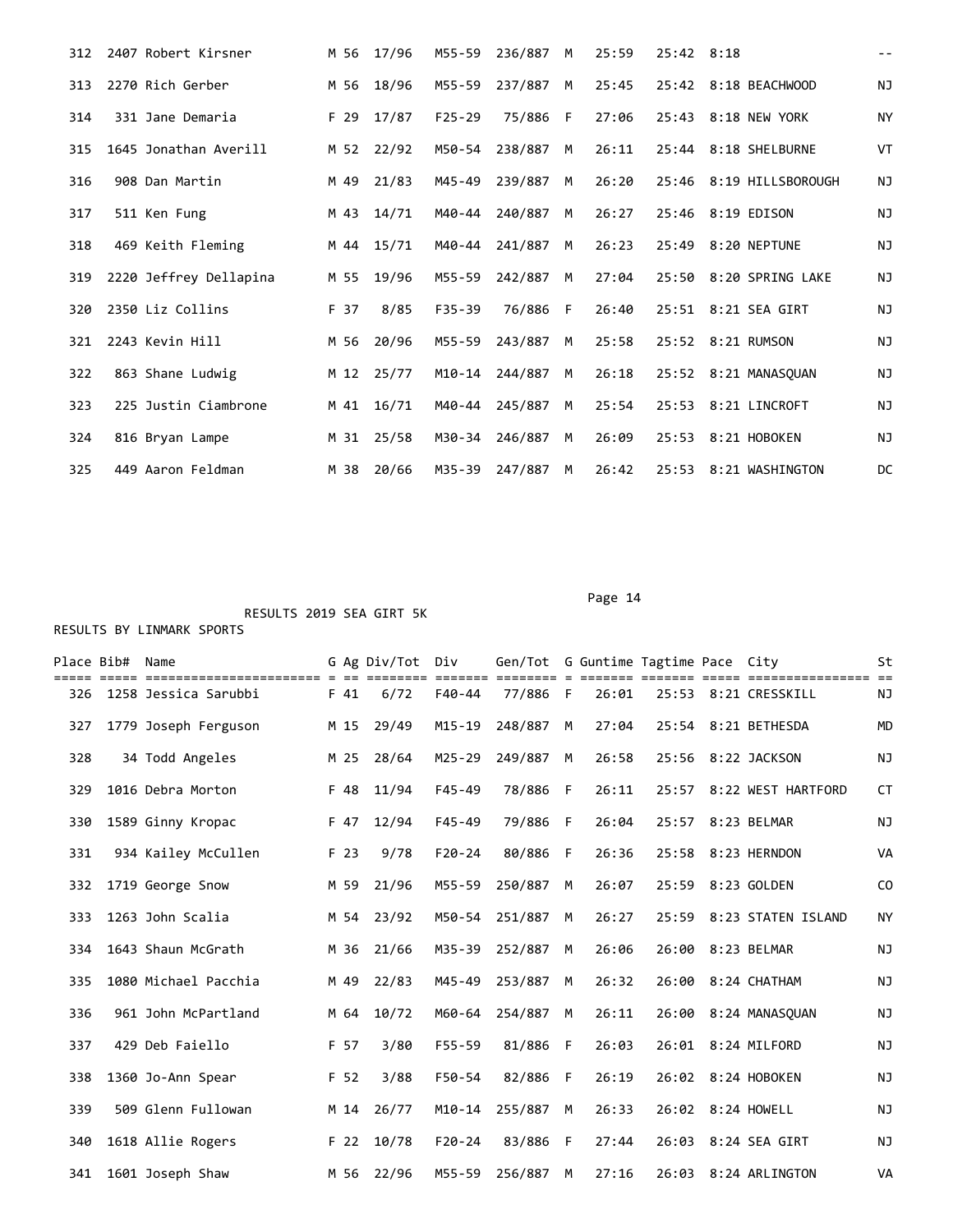| 342 | 559 Ai Golden     |      | M 14 27/77 | M10-14 | 257/887   | M | 26:30 |       | 26:03 8:25 SEA GIRT     | ΝJ |
|-----|-------------------|------|------------|--------|-----------|---|-------|-------|-------------------------|----|
| 343 | 2245 Kc Kuntz     | M 41 | 17/71      | M40-44 | 258/887 M |   | 27:10 |       | 26:04 8:25 HOBOKEN      | ΝJ |
| 344 | 1800 Erin Mickel  | F 39 | 9/85       | F35-39 | 84/886 F  |   | 26:39 |       | 26:05 8:25 STAMFORD     | CT |
| 345 | 924 Reid Matuch   | M 13 | 28/77      | M10-14 | 259/887 M |   | 26:33 |       | 26:05 8:25 SPRING LAKE  | NJ |
| 346 | 189 Chris Cardone | M 24 | 27/55      | M20-24 | 260/887   | M | 26:54 |       | 26:05 8:25 MOUNTAINSIDE | ΝJ |
| 347 | 191 John Carey    | M 41 | 18/71      | M40-44 | 261/887   | M | 27:23 |       | 26:07 8:26 GOSHEN       | ΝY |
| 348 | 426 Brendan Evans | M 27 | 29/64      | M25-29 | 262/887   | M | 26:18 |       | 26:08 8:26 PRINCETON    | NJ |
| 349 | 78 Dylan Beato    | M 27 | 30/64      | M25-29 | 263/887   | M | 26:47 |       | 26:09 8:26 HOWELL       | ΝJ |
| 350 | 504 Tim French    | M 20 | 28/55      | M20-24 | 264/887   | M | 26:09 | 26:09 | 8:27 RED BANK           | ΝJ |

## RESULTS 2019 SEA GIRT 5K

| Place Bib# | Name                     |      | G Ag Div/Tot Div |            | Gen/Tot G Guntime Tagtime Pace City |     |       |       |      |                          | St        |
|------------|--------------------------|------|------------------|------------|-------------------------------------|-----|-------|-------|------|--------------------------|-----------|
| 351        | 149 David Bridgman       | M 20 | 29/55            |            | M20-24 265/887 M                    |     | 26:10 |       |      | 26:10 8:27 RED BANK      | ΝJ        |
| 352        | 502 Patrick French       | M 20 | 30/55            | M20-24     | 266/887                             | M   | 26:10 | 26:10 |      | 8:27 RED BANK            | ΝJ        |
| 353        | 198 Samantha Carroll     | F 28 | 18/87            | $F25 - 29$ | 85/886                              | F   | 26:46 | 26:10 |      | 8:27 OCEANPORT           | ΝJ        |
| 354        | 1748 Molly Mueller       | F 16 | 12/54            | $F15-19$   | 86/886                              | -F  | 27:23 | 26:10 |      | 8:27 CHATHAM             | ΝJ        |
| 355        | 240 Brian Coakley        | M 48 | 23/83            | M45-49     | 267/887                             | М   | 27:01 | 26:11 |      | 8:27 POINT PLEASANT B NJ |           |
| 356        | 862 Matthew Ludwig       | M 42 | 19/71            | M40-44     | 268/887                             | M   | 26:37 | 26:12 |      | 8:27 MANASQUAN           | ΝJ        |
| 357        | 1204 Peter Robinson      | M 43 | 20/71            | M40-44     | 269/887                             | M   | 26:32 | 26:12 |      | 8:27 MANASOUAN           | ΝJ        |
| 358        | 662 Anna Heras           | F 14 | 7/79             | $F10-14$   | 87/886                              | F   | 27:04 | 26:13 |      | 8:28 POINT PLEASANT B NJ |           |
| 359        | 1558 Paul Yacullo        | M 10 | 29/77            | M10-14     | 270/887                             | М   | 26:20 | 26:13 |      | 8:28 HACKETTSTOWN        | ΝJ        |
| 360        | 2279 Samir Jain          | M 46 | 24/83            | M45-49     | 271/887                             | M   | 26:37 | 26:14 |      | 8:28 TOMS RIVER          | ΝJ        |
| 361        | 2239 Chris Sula          | M 51 | 24/92            | M50-54     | 272/887                             | М   | 27:36 | 26:14 |      | 8:28 SUMMIT              | ΝJ        |
| 362        | 1133 Britten Piedrasanta | F 32 | 8/63             | $F30-34$   | 88/886                              | F   | 26:55 | 26:15 |      | 8:28 NEW YORK            | <b>NY</b> |
| 363        | 1230 Laura Rowley        | F 20 | 11/78            | $F20 - 24$ | 89/886                              | F   | 26:16 | 26:16 |      | 8:29 RED BANK            | ΝJ        |
| 364        | 1499 Matt Wagner         | M 60 | 11/72            | M60-64     | 273/887                             | М   | 26:40 | 26:16 |      | 8:29 MILLINGTON          | ΝJ        |
| 365        | 2258 Maria Lucas         | F 57 | 4/80             | F55-59     | 90/886 F                            |     | 26:17 | 26:17 |      | 8:29 AVON BY THE SEA     | ΝJ        |
| 366        | 1337 Chelsea Slater      | F 20 | 12/78            | $F20 - 24$ | 91/886                              | - F | 26:17 | 26:17 |      | 8:29 RED BANK            | ΝJ        |
| 367        | 1270 Mary Schindler      | F 20 | 13/78            | $F20 - 24$ | 92/886                              | - F | 26:17 | 26:17 |      | 8:29 RED BANK            | ΝJ        |
| 368        | 2210 Unknown             |      |                  |            |                                     |     | 26:44 | 26:17 | 8:29 |                          | ΝJ        |
| 369        | 216 Meghan Chang         | F 26 | 19/87            | $F25 - 29$ | 93/886 F                            |     | 26:54 | 26:18 |      | 8:29 MATAWAN             | ΝJ        |
| 370        | 856 Bob Lorzing          | M 62 | 12/72            | M60-64     | 274/887                             | M   | 26:33 |       |      | 26:18 8:30 MARLBORO      | ΝJ        |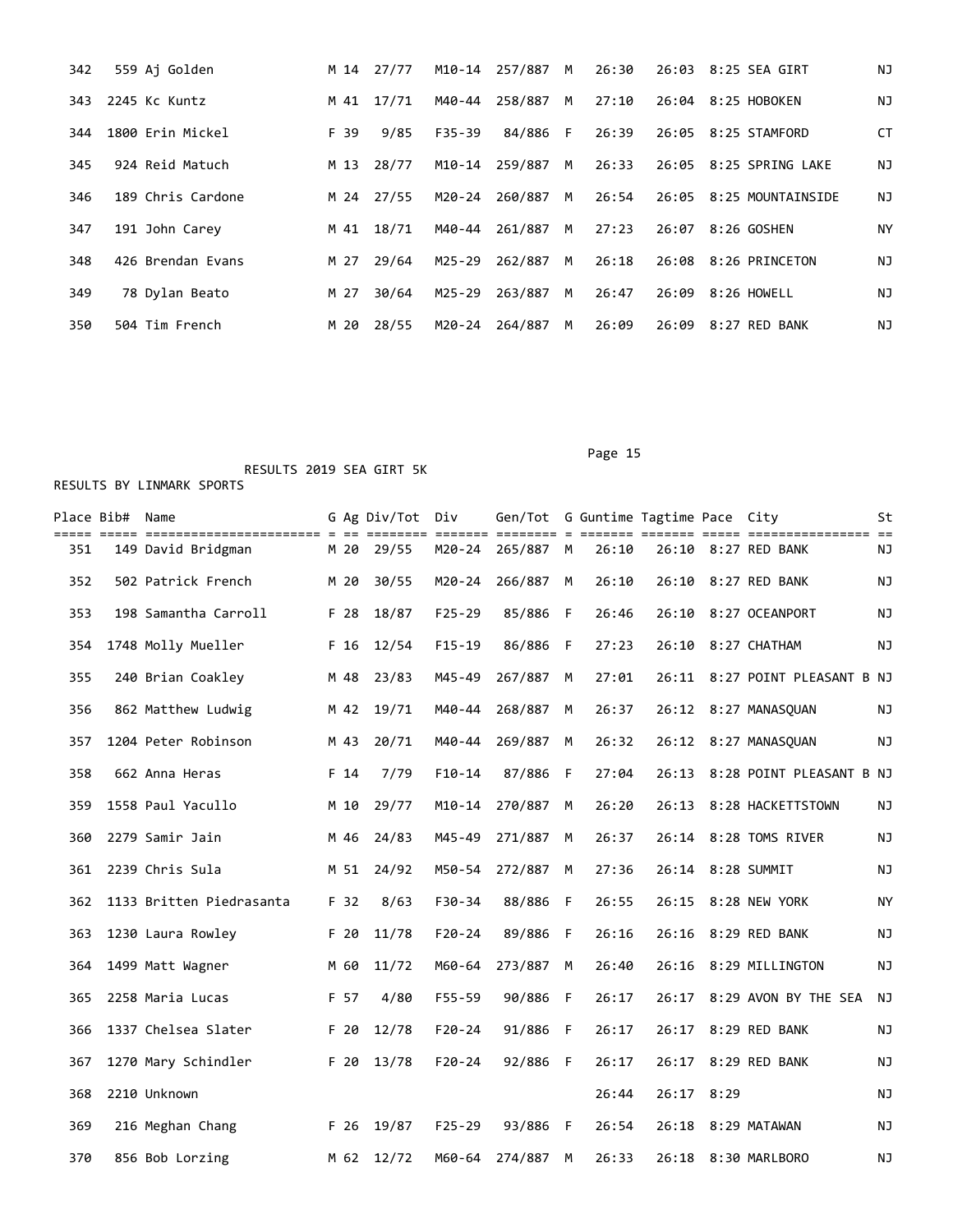| 371 | 215 Jeremy Chaitin           |      | M 24 31/55 |            |                  |       | M20-24 275/887 M 26:56 26:20 8:30 NYACK | NY |
|-----|------------------------------|------|------------|------------|------------------|-------|-----------------------------------------|----|
|     | 372 1273 Skyler Schlagenhaft |      | F 11 8/79  | F10-14     | 94/886 F         | 27:13 | 26:22 8:31 BRICK                        | NJ |
| 373 | 159 Jim Brubaker             |      | M 63 13/72 |            | M60-64 276/887 M |       |                                         | ΝJ |
|     | 374 1740 Kieran Hynes        | M 12 | 30/77      |            | M10-14 277/887 M |       |                                         | ΝJ |
| 375 | 2341 Alexa Martin            |      | F 26 20/87 | $F25 - 29$ | 95/886 F         | 26:36 | 26:27 8:32 HOBOKEN                      | ΝJ |

RESULTS 2019 SEA GIRT 5K

|  | RESULTS BY LINMARK SPORTS |  |
|--|---------------------------|--|
|  |                           |  |

|     | Place Bib# | Name                       |      | G Ag Div/Tot Div |            | Gen/Tot G Guntime Tagtime Pace City |     |       |       |      |                                                               | St   |
|-----|------------|----------------------------|------|------------------|------------|-------------------------------------|-----|-------|-------|------|---------------------------------------------------------------|------|
| 376 |            | 2339 Andrew Madlinder      | M 27 | 31/64            | M25-29     | 278/887 M                           |     | 26:36 |       |      | ----- ------- ----- ---------------- --<br>26:27 8:32 HOBOKEN | ΝJ   |
| 377 |            | 350 Peter Dicataldo        | M 38 | 22/66            | M35-39     | 279/887                             | М   | 28:31 | 26:28 |      | 8:33 ENGLISHTOWN                                              | ΝJ   |
| 378 |            | 2240 Sandra Sula           | F 48 | 13/94            | $F45 - 49$ | 96/886 F                            |     | 27:50 | 26:29 |      | 8:33 SUMMIT                                                   | ΝJ   |
| 379 |            | 2424 Gregory Lantz         | M 48 | 25/83            | M45-49     | 280/887                             | M   | 28:48 | 26:29 | 8:33 |                                                               | $ -$ |
| 380 |            | 1392 Patrick Sullivan      | M 57 | 23/96            | M55-59     | 281/887                             | M   | 28:13 | 26:29 |      | 8:33 MORRISTOWN                                               | ΝJ   |
| 381 |            | 901 Brian Marley           | M 49 | 26/83            | M45-49     | 282/887                             | M   | 26:47 |       |      | 26:31 8:33 JACKSON                                            | ΝJ   |
| 382 |            | 1059 Jeffrey O'Brien       | M 62 | 14/72            | M60-64     | 283/887                             | M   | 26:38 |       |      | 26:31 8:34 FREEHOLD                                           | ΝJ   |
| 383 |            | 1682 Thomas Lynch          | M 20 | 32/55            | M20-24     | 284/887                             | M   | 26:47 | 26:32 |      | 8:34 NEPTUNE                                                  | ΝJ   |
| 384 |            | 1494 Stephanie Von Stetten | F 32 | 9/63             | F30-34     | 97/886                              | - F | 26:56 | 26:33 |      | 8:34 OLD BRIDGE                                               | ΝJ   |
| 385 |            | 50 Howard Averill          | M 55 | 24/96            | M55-59     | 285/887 M                           |     | 26:59 |       |      | 26:33 8:34 SEA GIRT                                           | ΝJ   |
| 386 |            | 1443 Kristy Tonino         | F 44 | 7/72             | F40-44     | 98/886 F                            |     | 27:22 | 26:33 |      | 8:34 HOWELL                                                   | ΝJ   |
| 387 |            | 1111 Brie Pearce           | F 36 | 10/85            | F35-39     | 99/886                              | - F | 27:22 | 26:33 |      | 8:34 NEW EGYPT                                                | ΝJ   |
| 388 |            | 1724 Jack Giegerich        | M 53 | 25/92            | M50-54     | 286/887                             | M   | 27:07 |       |      | 26:33 8:34 SEA GIRT                                           | NJ   |
| 389 |            | 373 James Donaldson        | M 60 | 15/72            | M60-64     | 287/887                             | М   | 26:59 | 26:34 |      | 8:34 LONG VALLEY                                              | ΝJ   |
| 390 |            | 990 Ryan Mitchell          | M 42 | 21/71            | M40-44     | 288/887                             | M   | 27:04 | 26:34 |      | 8:35 BELMAR                                                   | ΝJ   |
| 391 |            | 1387 Chris Sullens         | M 49 | 27/83            | M45-49     | 289/887                             | M   | 27:20 | 26:35 |      | 8:35 WEST LONG BRANCH NJ                                      |      |
| 392 |            | 2276 Lilliana Mangano      | F 13 | 9/79             | F10-14     | 100/886 F                           |     | 26:38 | 26:36 |      | 8:35 HARRINGTON PARK                                          | ΝJ   |
| 393 |            | 1746 Carlin Chazen         | F 15 | 13/54            | $F15 - 19$ | 101/886 F                           |     | 27:49 |       |      | 26:37 8:35 CHATHAM                                            | ΝJ   |
| 394 |            | 1733 Caroline Averill      | F 20 | 14/78            | $F20 - 24$ | 102/886                             | - F | 27:05 | 26:38 |      | 8:36 SHELBURNE                                                | VT   |
| 395 |            | 827 Michele Lee            | F 33 | 10/63            | F30-34     | 103/886                             | - F | 27:31 | 26:39 |      | 8:36 LANOKA HARBOR                                            | ΝJ   |
| 396 |            | 361 Renato Dilauro         | M 17 | 30/49            |            | M15-19 290/887 M                    |     | 27:13 |       |      | 26:40 8:36 RAMSEY                                             | ΝJ   |
| 397 |            | 120 David Bonnar           |      | M 51 26/92       |            | M50-54 291/887 M                    |     | 26:49 |       |      | 26:40 8:36 LIVINGSTON                                         | ΝJ   |
| 398 |            | 922 Griffin Matuch         | M 10 | 31/77            |            | M10-14 292/887 M                    |     | 27:08 | 26:40 |      | 8:36 SPRING LAKE                                              | ΝJ   |
| 399 |            | 308 Cory Dean              | M 40 | 22/71            |            | M40-44 293/887 M                    |     | 28:13 |       |      | 26:40 8:36 NEW YORK                                           | NY   |
| 400 |            | 2215 Francisco Catarino    |      | M 56 25/96       |            | M55-59 294/887 M                    |     | 28:39 |       |      | 26:41 8:37 MANTUA                                             | NJ   |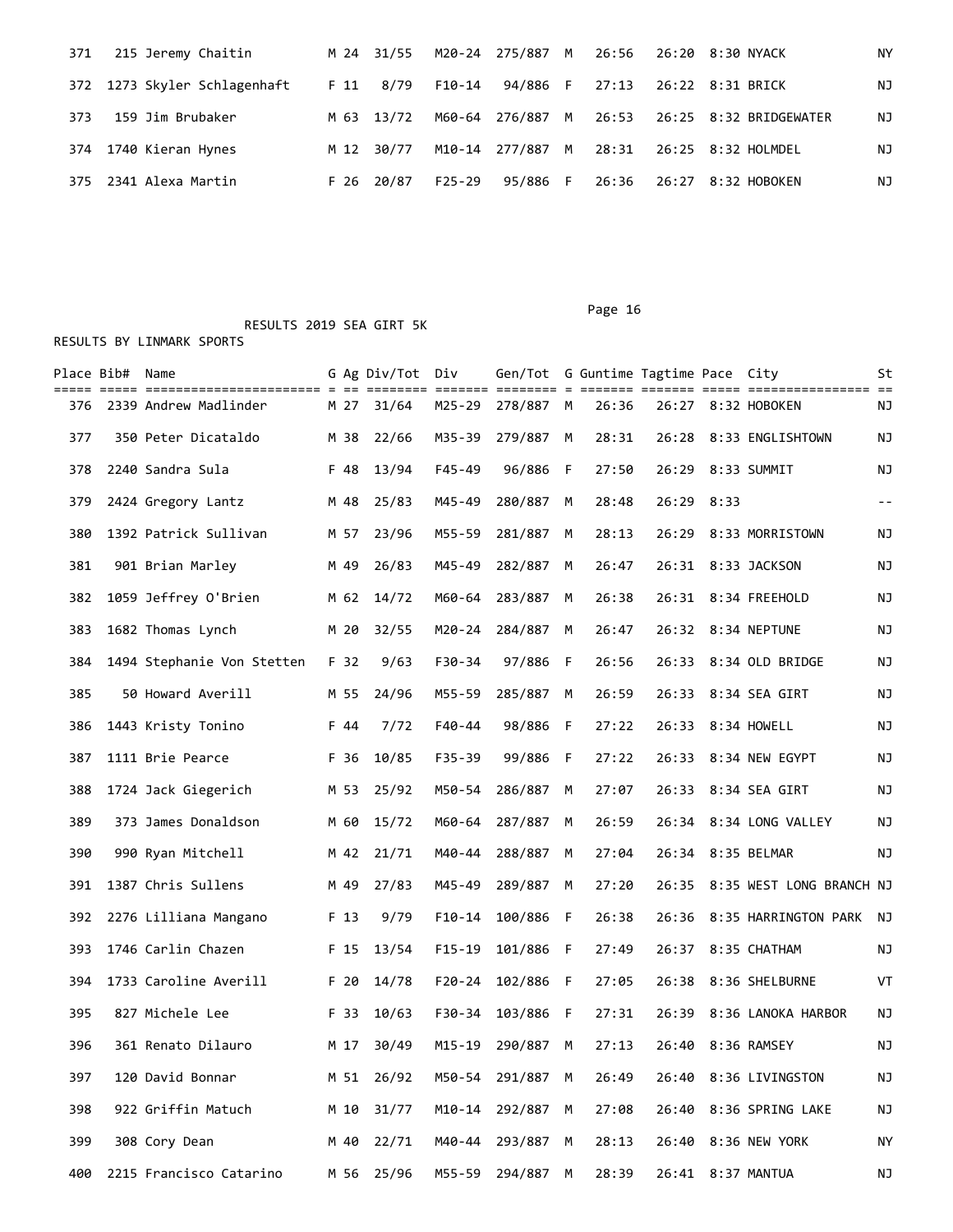## RESULTS 2019 SEA GIRT 5K

|     | Place Bib# | Name                                           | $=$  | G Ag Div/Tot  | Div                                                                            | Gen/Tot G Guntime Tagtime Pace City<br>=== = == |   |       | ==== ==== |      |                          | St        |
|-----|------------|------------------------------------------------|------|---------------|--------------------------------------------------------------------------------|-------------------------------------------------|---|-------|-----------|------|--------------------------|-----------|
| 401 |            | ========================<br>917 Drew Matarazzo | F 27 | ====<br>21/87 | $\qquad \qquad \equiv \equiv \equiv \equiv \equiv \equiv \equiv$<br>$F25 - 29$ | 104/886                                         | F | 28:47 | 26:43     |      | 8:38 MANCHESTER TOWNS NJ | === ==    |
| 402 |            | 1660 Sarah Romeo                               | F 31 | 11/63         | F30-34                                                                         | 105/886 F                                       |   | 27:18 | 26:45     |      | 8:38 FAIR HAVEN          | NJ        |
| 403 |            | 634 Timothy Harris                             | M 59 | 26/96         | M55-59                                                                         | 295/887                                         | M | 27:15 | 26:45     |      | 8:38 EATONTOWN           | ΝJ        |
| 404 |            | 2413 Henry Wilkomm                             | M 10 | 32/77         | M10-14                                                                         | 296/887                                         | M | 27:02 | 26:48     | 8:39 |                          | $ -$      |
| 405 |            | 112 Mark Blumberg                              | M 35 | 23/66         | M35-39                                                                         | 297/887                                         | M | 27:39 | 26:48     |      | 8:39 AUSTIN              | TX        |
| 406 |            | 1159 Blair Quin                                | M 63 | 16/72         | M60-64                                                                         | 298/887                                         | М | 27:10 | 26:49     |      | 8:39 BELMAR              | ΝJ        |
| 407 |            | 1785 Robert Knauf Jr                           | M 21 | 33/55         | M20-24                                                                         | 299/887                                         | M | 28:46 | 26:50     |      | 8:40 JACKSON             | NJ        |
| 408 |            | 1697 Jeff Fogel                                | M 54 | 27/92         | M50-54                                                                         | 300/887                                         | М | 27:11 | 26:50     |      | 8:40 MORRISVILLE         | PA        |
| 409 |            | 928 Carly McBride                              | F 30 | 12/63         | F30-34                                                                         | 106/886                                         | F | 27:09 | 26:51     |      | 8:40 SEA GIRT            | NJ        |
| 410 |            | 663 David Herchakowski                         | M 48 | 28/83         | M45-49                                                                         | 301/887                                         | M | 28:17 |           |      | 26:52 8:40 OCEANPORT     | ΝJ        |
| 411 |            | 175 Jeffrey Byrne                              | M 63 | 17/72         | M60-64                                                                         | 302/887                                         | M | 27:09 | 26:52     |      | 8:40 SEA GIRT            | ΝJ        |
| 412 |            | 957 Catherine McLaughlin                       | F 56 | 5/80          | $F55 - 59$                                                                     | 107/886 F                                       |   | 27:25 |           |      | 26:52 8:40 TOMS RIVER    | ΝJ        |
| 413 |            | 1191 Christin Repoli                           | F 46 | 14/94         | F45-49                                                                         | 108/886 F                                       |   | 26:56 | 26:53     |      | 8:41 VERONA              | ΝJ        |
| 414 |            | 556 Kevin Glenn                                | M 57 | 27/96         | M55-59                                                                         | 303/887                                         | M | 27:30 | 26:54     |      | 8:41 SEA GIRT            | NJ        |
| 415 |            | 430 Juan Fajardo                               | M 38 | 24/66         | M35-39                                                                         | 304/887                                         | М | 27:51 | 26:55     |      | 8:41 COLUMBUS            | NJ        |
| 416 |            | 1192 Matthew Repoli                            | M 51 | 28/92         | M50-54                                                                         | 305/887                                         | М | 26:57 | 26:55     |      | 8:41 VERONA              | NJ        |
| 417 |            | 636 Peter Harte                                | M 32 | 26/58         | M30-34                                                                         | 306/887                                         | M | 27:36 | 26:57     |      | 8:42 NEW YORK            | ΝY        |
| 418 |            | 2275 Bernie Mangano                            | M 55 | 28/96         | M55-59                                                                         | 307/887                                         | M | 26:59 | 26:58     |      | 8:42 HARRINGTON PARK     | ΝJ        |
| 419 |            | 232 Melanie Ciriaco                            | F 40 | 8/72          | F40-44                                                                         | 109/886 F                                       |   | 28:00 | 27:00     |      | 8:43 BRICK               | ΝJ        |
| 420 |            | 1773 Tony Garrow                               | M 46 | 29/83         | M45-49                                                                         | 308/887                                         | M | 27:24 | 27:00     |      | 8:43 SEA GIRT            | ΝJ        |
| 421 |            | 2376 Deana Lynn                                | F 51 | 4/88          | F50-54                                                                         | 110/886 F                                       |   | 29:13 |           |      | 27:01 8:43 BRICK         | ΝJ        |
| 422 |            | 184 Marion Candrea                             | F 37 | 11/85         | F35-39                                                                         | 111/886                                         | F | 27:08 |           |      | 27:02 8:44 MIDDLETOWN    | NJ        |
| 423 |            | 2219 Barbara Anderson                          | F 50 | 5/88          | F50-54                                                                         | 112/886 F                                       |   | 28:25 | 27:02     |      | 8:44 SPRING LAKE         | NJ        |
| 424 |            | 1450 Joanne Toomey                             | F 59 | 6/80          |                                                                                | F55-59 113/886 F                                |   | 27:20 | 27:03     |      | 8:44 MATAWAN             | ΝJ        |
| 425 |            | 959 Danielle McManus                           | F 19 | 14/54         |                                                                                | F15-19 114/886 F                                |   | 27:06 |           |      | 27:04 8:44 NEW CITY      | <b>NY</b> |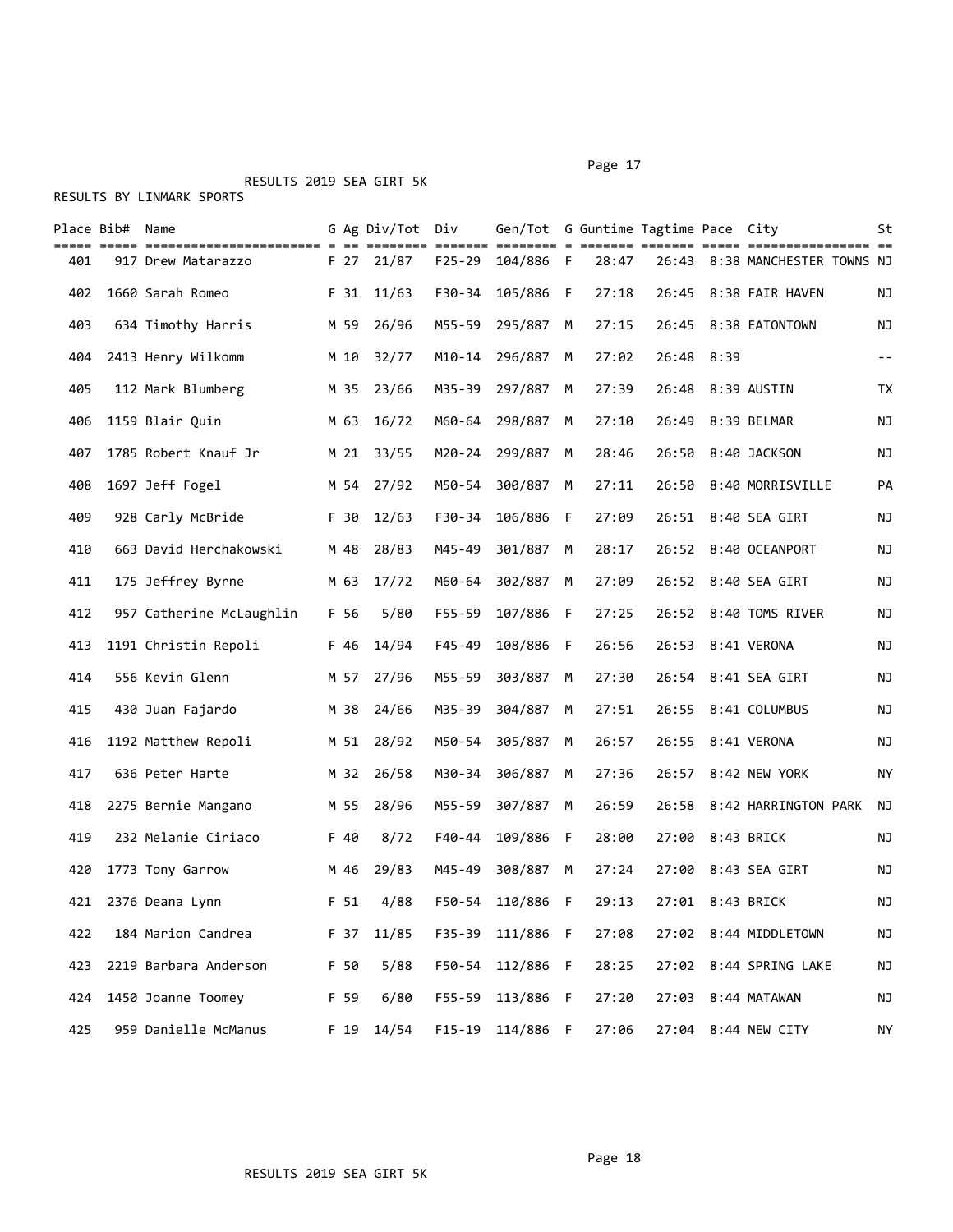RESULTS BY LINMARK SPORTS

|     | Place Bib# Name |                         |      | G Ag Div/Tot Div |                       | Gen/Tot G Guntime Tagtime Pace City |   |       |              |      |                                | St         |
|-----|-----------------|-------------------------|------|------------------|-----------------------|-------------------------------------|---|-------|--------------|------|--------------------------------|------------|
| 426 |                 | 654 Abby Henry          | F 12 | 10/79            | ======= ==:<br>F10-14 | 115/886 F                           |   | 27:56 |              |      | 27:05 8:44 POINT PLEASANT B NJ |            |
| 427 |                 | 988 Christopher Mirra   | M 28 | 32/64            | M25-29                | 309/887                             | М | 27:11 | 27:06        |      | 8:45 HOWELL                    | ΝJ         |
| 428 |                 | 1181 Iuliana Reich      | F 39 | 12/85            | $F35 - 39$            | 116/886 F                           |   | 27:52 | 27:07        |      | 8:45 LONG BRANCH               | ΝJ         |
| 429 |                 | 1511 Danielle Warren    | F 48 | 15/94            | $F45 - 49$            | 117/886 F                           |   | 27:42 | 27:09        |      | 8:46 NEW YORK                  | ΝY         |
| 430 |                 | 1029 Matt Musick        | M 28 | 33/64            | M25-29                | 310/887                             | M | 28:35 | 27:10        |      | 8:46 BRADLEY BEACH             | ΝJ         |
| 431 |                 | 2406 Catherine Little   | F 13 | 11/79            |                       | F10-14 118/886 F                    |   | 28:42 | 27:10        | 8:46 |                                | $- -$      |
| 432 |                 | 2404 Chloe McArtor      | F 14 | 12/79            |                       | F10-14 119/886 F                    |   | 28:42 | $27:10$ 8:46 |      |                                | $\sim$ $-$ |
| 433 |                 | 245 Thomas Coghlan      | M 28 | 34/64            | M25-29                | 311/887                             | M | 27:53 |              |      | 27:11 8:46 JERSEY CITY         | ΝJ         |
| 434 |                 | 2323 Chip Hoffmann      | M 39 | 25/66            | M35-39                | 312/887                             | М | 29:22 | 27:12        |      | 8:47 BELMAR                    | ΝJ         |
| 435 |                 | 1361 Lauren Spiegelhoff | F 33 | 13/63            | F30-34                | 120/886 F                           |   | 27:18 | 27:12        |      | 8:47 EAST BRUNSWICK            | ΝJ         |
| 436 |                 | 844 Kiersten Litton     | F 22 | 15/78            | $F20 - 24$            | 121/886 F                           |   | 27:20 | 27:12        |      | 8:47 SEA GIRT                  | ΝJ         |
| 437 |                 | 1085 Diane Pagano       | F 48 | 16/94            | $F45 - 49$            | 122/886 F                           |   | 27:34 | 27:13        |      | 8:47 SEA GIRT                  | ΝJ         |
| 438 |                 | 1666 Peter Drennan      | M 27 | 35/64            | M25-29                | 313/887                             | м | 28:15 | 27:13        |      | 8:47 MATAWAN                   | ΝJ         |
| 439 |                 | 951 Michael McKee       | M 57 | 29/96            | M55-59                | 314/887                             | M | 27:22 | 27:13        |      | 8:47 PEARL RIVER               | ΝY         |
| 440 |                 | 222 Jamie Christian     | M 40 | 23/71            | M40-44                | 315/887                             | M | 27:43 | 27:13        |      | 8:47 MANASQUAN                 | ΝJ         |
| 441 |                 | 1764 Jack O'Reilly      | M 12 | 33/77            | M10-14                | 316/887                             | M | 27:31 | 27:13        |      | 8:47 SEA GIRT                  | ΝJ         |
| 442 |                 | 1265 Jack Sceppaguercio | M 14 | 34/77            | M10-14                | 317/887                             | М | 27:55 | 27:14        |      | 8:47 CALDWELL                  | ΝJ         |
| 443 |                 | 401 Kristina Dunphey    | F 23 | 16/78            |                       | F20-24 123/886 F                    |   | 27:17 | 27:14        |      | 8:48 HILLSBOROUGH              | ΝJ         |
| 444 |                 | 1369 Megan Staub        | F 24 | 17/78            | F20-24                | 124/886 F                           |   | 27:25 | 27:15        |      | 8:48 POINT PLEASANT B NJ       |            |
| 445 |                 | 2306 Kevin Armstrong    | M 21 | 34/55            | M20-24                | 318/887                             | М | 27:45 | 27:16        |      | 8:48 MADISON                   | ΝJ         |
| 446 |                 | 836 Bridgette Lewis     | F 30 | 14/63            |                       | F30-34 125/886 F                    |   | 27:26 |              |      | 27:16 8:48 POINT PLEASANT B NJ |            |
| 447 |                 | 1208 Adam Rodricks      | M 10 | 35/77            |                       | M10-14 319/887 M                    |   | 28:44 |              |      | 27:16 8:48 BRIELLE             | ΝJ         |
| 448 |                 | 1093 Ryan Paltridge     | M 32 | 27/58            | M30-34                | 320/887 M                           |   | 27:55 |              |      | 27:17 8:48 SEA GIRT            | NJ         |
| 449 |                 | 772 Ezra Klemow         | M 26 | 36/64            | M25-29                | 321/887                             | М | 28:32 | 27:17        |      | 8:48 BRADLEY BEACH             | ΝJ         |
| 450 |                 | 142 Kelly Brand         | F 26 | 22/87            |                       | F25-29 126/886 F                    |   | 28:32 |              |      | 27:17 8:48 BRADLEY BEACH       | ΝJ         |

|                 | RESULTS 2019 SEA GIRT 5K<br>RESULTS BY LINMARK SPORTS |                    |  |      |            |  |                                                      |  |  |  |  |  |    |  |  |
|-----------------|-------------------------------------------------------|--------------------|--|------|------------|--|------------------------------------------------------|--|--|--|--|--|----|--|--|
| Place Bib# Name |                                                       |                    |  |      |            |  | G Ag Div/Tot Div Gen/Tot G Guntime Tagtime Pace City |  |  |  |  |  | St |  |  |
| 451             |                                                       | 386 Matthew Drazin |  |      | M 36 26/66 |  | M35-39 322/887 M 29:22 27:19 8:49 BRICK              |  |  |  |  |  | NJ |  |  |
| 452             |                                                       | 385 Amy Drazin     |  |      | F 32 15/63 |  | F30-34 127/886 F 29:22 27:20 8:49 BRICK              |  |  |  |  |  | ΝJ |  |  |
| 453             |                                                       | 1216 Luke Romano   |  | M 13 | 36/77      |  | M10-14 323/887 M 28:03 27:20 8:49 CALDWELL           |  |  |  |  |  | ΝJ |  |  |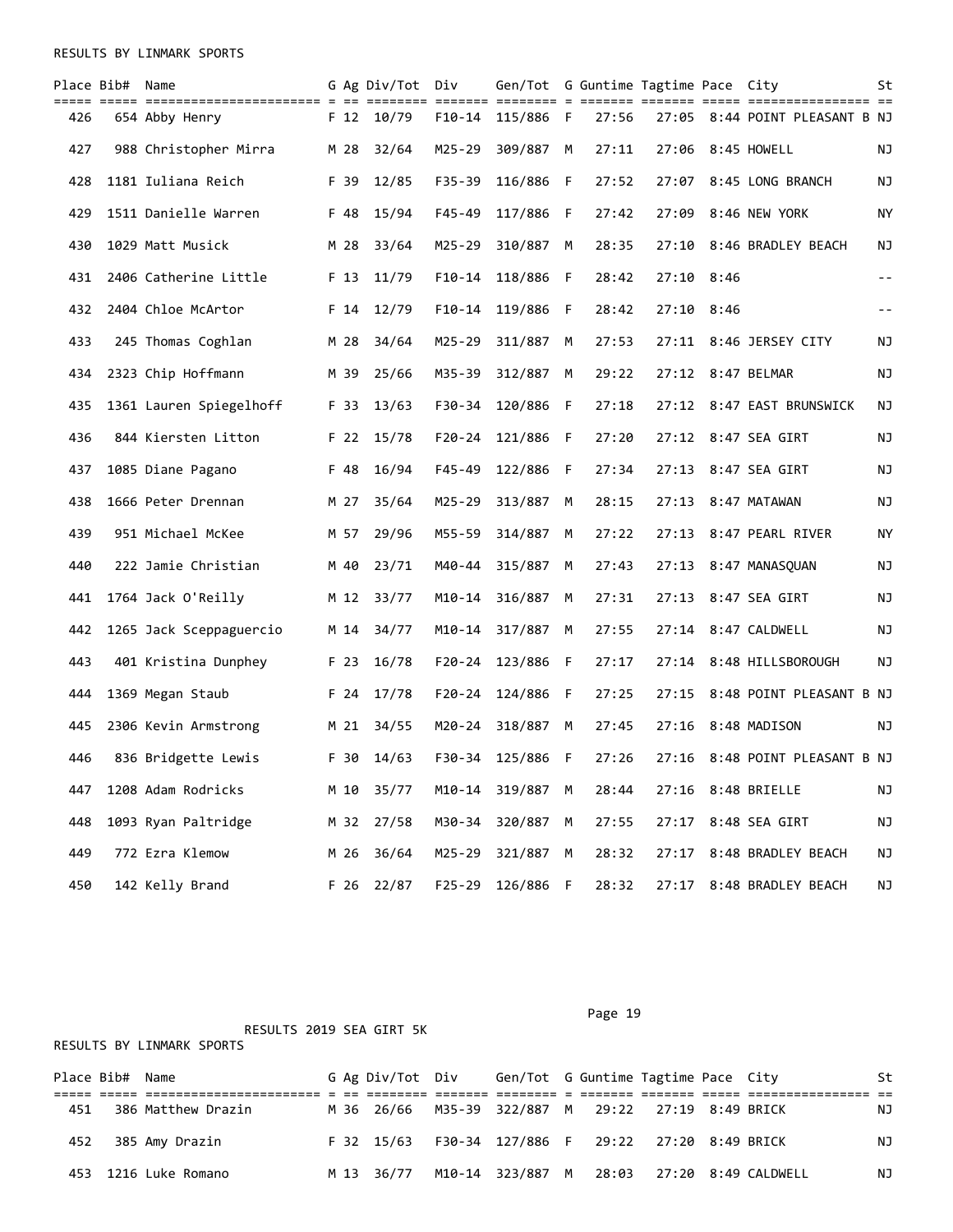| 454 | 1147 Ron Pongrac        | M 49 | 30/83 | M45-49     | 324/887   | M   | 27:45 | 27:20 | 8:49 SEA GIRT          | NJ        |
|-----|-------------------------|------|-------|------------|-----------|-----|-------|-------|------------------------|-----------|
| 455 | 1783 Ken Davidson       | M 41 | 24/71 | M40-44     | 325/887   | M   | 27:33 | 27:20 | 8:49 WESTFIELD         | NJ        |
| 456 | 497 Carl Francalangia   | M 22 | 35/55 | M20-24     | 326/887   | M   | 28:28 | 27:20 | 8:50 WEST HARTFORD     | CT        |
| 457 | 98 Abigail Berish       | F 15 | 15/54 | $F15-19$   | 128/886   | -F  | 27:31 |       | 27:21 8:50 TRENTON     | ΝJ        |
| 458 | 1209 Brooke Rodricks    | F 14 | 13/79 | $F10-14$   | 129/886   | F   | 28:50 | 27:23 | 8:50 BRIELLE           | ΝJ        |
| 459 | 1210 David Rodricks     | M 47 | 31/83 | M45-49     | 327/887   | M   | 28:50 | 27:23 | 8:50 BRIELLE           | ΝJ        |
| 460 | 1129 Liz Petti          | F 63 | 1/54  | F60-64     | 130/886 F |     | 28:01 |       | 27:25 8:51 AVENEL      | ΝJ        |
| 461 | 2380 John Benge         | M 59 | 30/96 | M55-59     | 328/887   | М   | 28:08 | 27:25 | 8:51 MAPLEWOOD         | ΝJ        |
| 462 | 1732 Paul Githens       | M 22 | 36/55 | M20-24     | 329/887   | М   | 27:56 | 27:25 | 8:51 SEA GIRT          | NJ        |
| 463 | 1260 Raymond Savacool   | M 57 | 31/96 | M55-59     | 330/887   | M   | 28:02 | 27:26 | 8:51 SEA GIRT          | <b>NJ</b> |
| 464 | 501 Robert Francalangia | M 24 | 37/55 | $M20 - 24$ | 331/887   | M   | 28:10 | 27:26 | 8:51 WEST HARTFORD     | CT        |
| 465 | 1351 Ben Smutek         | M 70 | 2/20  | M70-74     | 332/887   | М   | 27:29 | 27:26 | 8:51 MATAWAN           | ΝJ        |
| 466 | 531 Samantha Garger     | F 24 | 18/78 | $F20 - 24$ | 131/886   | F   | 27:51 | 27:27 | 8:52 SEA GIRT          | ΝJ        |
| 467 | 470 Tiffany Fliedner    | F 22 | 19/78 | $F20 - 24$ | 132/886   | - F | 27:33 | 27:30 | 8:53 JACKSON           | NJ        |
| 468 | 1286 Meaghan Schwitter  | F 32 | 16/63 | F30-34     | 133/886 F |     | 28:21 | 27:30 | 8:53 CHARLESTOWN       | МA        |
| 469 | 438 Jan Farnung-Krause  | F 65 | 1/15  | $F65 - 69$ | 134/886 F |     | 27:37 |       | 27:32 8:53 DUNELLEN    | ΝJ        |
| 470 | 2378 Sharon Condon      | F 36 | 13/85 | $F35 - 39$ | 135/886   | F   | 29:11 | 27:32 | 8:53 BELMAR            | ΝJ        |
| 471 | 483 Susan Foley         | F 58 | 7/80  | $F55 - 59$ | 136/886   | -F  | 27:41 | 27:34 | 8:54 AVON BY THE SEA   | ΝJ        |
| 472 | 136 Tara Boyle          | F 26 | 23/87 | $F25 - 29$ | 137/886 F |     | 28:34 | 27:36 | 8:55 PHILADELPHIA      | PA        |
| 473 | 1539 Alexandra Williams | F 27 | 24/87 | $F25 - 29$ | 138/886   | F   | 28:06 | 27:37 | 8:55 HOBOKEN           | ΝJ        |
| 474 | 933 Judy McCullen       | F 62 | 2/54  | F60-64     | 139/886   | F   | 28:16 | 27:38 | 8:55 HERNDON           | VA        |
| 475 | 1632 Kerry Weigner      | M 46 | 32/83 | M45-49     | 333/887   | M   | 29:29 |       | 27:38 8:55 ASBURY PARK | ΝJ        |

 RESULTS 2019 SEA GIRT 5K RESULTS BY LINMARK SPORTS

| Place Bib# | Name                  |      | G Ag Div/Tot Div |        | Gen/Tot G Guntime Tagtime Pace City |   |       |                  |                          | St        |
|------------|-----------------------|------|------------------|--------|-------------------------------------|---|-------|------------------|--------------------------|-----------|
|            |                       |      |                  |        |                                     |   |       |                  |                          |           |
| 476        | 272 Theodore Coyle    |      | M 12 37/77       | M10-14 | 334/887 M                           |   | 28:11 |                  | 27:39 8:55 VERONA        | NJ        |
| 477        | 819 Tristan Langhorne | F 42 | 9/72             | F40-44 | 140/886 F                           |   | 27:43 |                  | 27:39 8:56 GREENWICH     | CT        |
| 478        | 1285 Maura Schwitter  | F 24 | 20/78            | F20-24 | 141/886 F                           |   | 28:31 |                  | 27:40 8:56 NEW YORK      | <b>NY</b> |
| 479        | 1112 Glen Pearce      | M 55 | 32/96            | M55-59 | 335/887                             | M | 27:44 | 27:40 8:56 BRICK |                          | NJ.       |
| 480        | 1459 Justine Tumulty  | F 50 | 6/88             | F50-54 | 142/886 F                           |   | 27:49 |                  | 27:43 8:57 LITTLE SILVER | ΝJ        |
| 481        | 659 Pat Henry         | F 81 | 1/1              | F80+   | 143/886 F                           |   | 27:44 |                  | 27:44 8:57 SEA GIRT      | ΝJ        |
| 482        | 1600 Matthew Dailey   |      | M 15 31/49       | M15-19 | 336/887                             | M | 27:56 |                  | 27:44 8:57 BELMAR        | ΝJ        |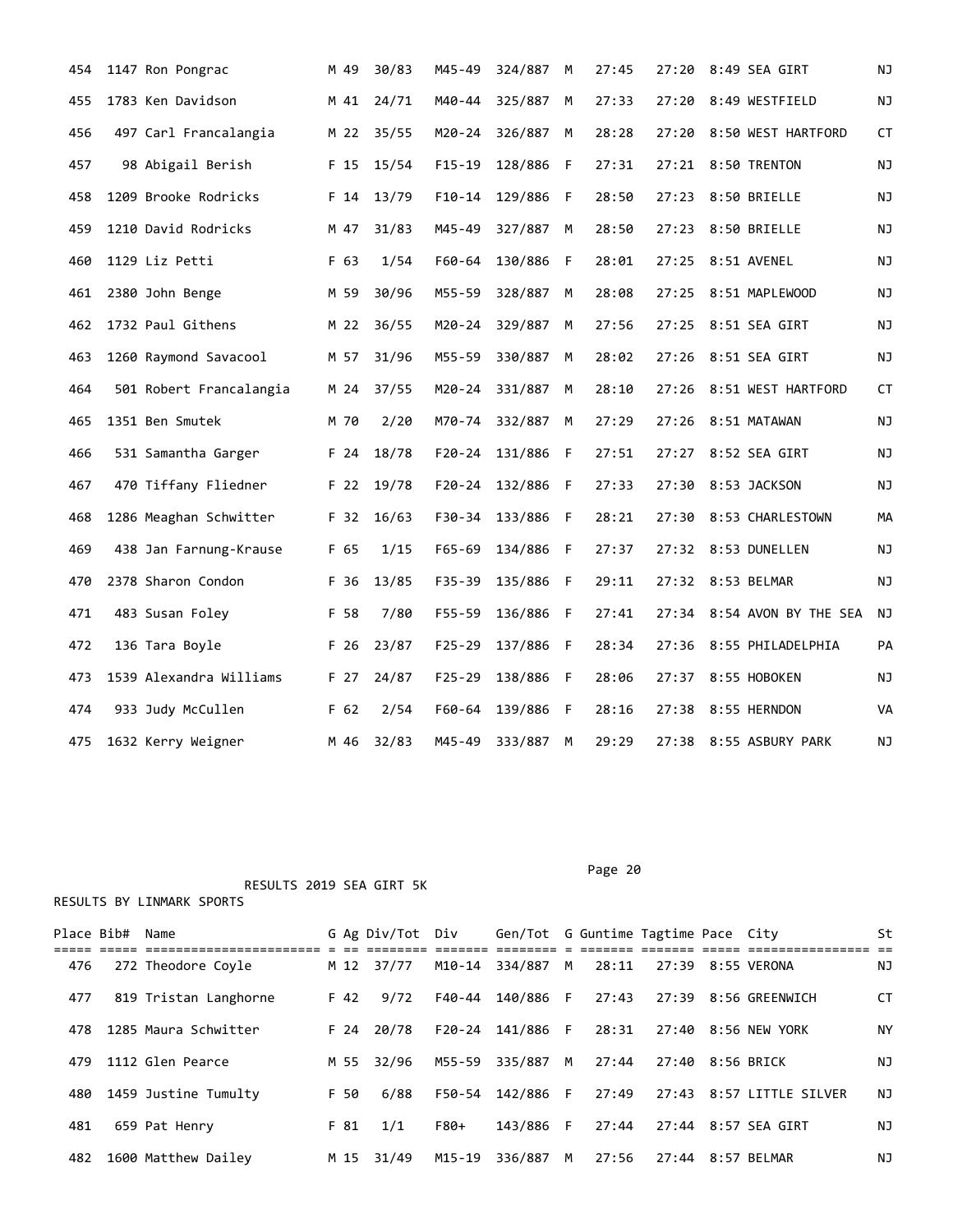| 483 | 852 Jaime Lopes          | M 58 | 33/96 | M55-59     | 337/887 | M  | 29:43 |       | 27:45 8:57 ELIZABETH    | <b>NJ</b>     |
|-----|--------------------------|------|-------|------------|---------|----|-------|-------|-------------------------|---------------|
| 484 | 1290 Stephanie Scopaz    | F 27 | 25/87 | $F25 - 29$ | 144/886 | -F | 28:00 |       | 27:45 8:58 SUMMIT       | NJ            |
| 485 | 1616 Hugo Verdegaal      | M 69 | 6/43  | M65-69     | 338/887 | M  | 28:01 |       | 27:46 8:58 SPRING LAKE  | NJ            |
| 486 | 847 Timothy Livolsi Jr   | M 31 | 28/58 | M30-34     | 339/887 | M  | 28:53 |       | 27:47 8:58 SOUTH ORANGE | NJ            |
| 487 | 1078 William Oser        | M 22 | 38/55 | M20-24     | 340/887 | M  | 28:19 | 27:47 | 8:58 VERONA             | NJ            |
| 488 | 481 Heather Foley        | F 44 | 10/72 | F40-44     | 145/886 | F  | 29:39 | 27:47 | 8:58 SEA GIRT           | ΝJ            |
| 489 | 153 Christine Brodeur    | F 34 | 17/63 | F30-34     | 146/886 | F  | 28:42 | 27:48 | 8:58 BELMAR             | NJ            |
| 490 | 2447 Skylar Zianick      | F 26 | 26/87 | $F25 - 29$ | 147/886 | -F | 28:48 | 27:48 | 8:58                    | $\frac{1}{2}$ |
| 491 | 2365 Nora Matthews       | F 27 | 27/87 | $F25 - 29$ | 148/886 | F  | 28:22 | 27:48 | 8:58 SEA GIRT           | ΝJ            |
| 492 | 329 Chris Demaria        | M 54 | 29/92 | M50-54     | 341/887 | M  | 29:12 | 27:48 | 8:58 GLEN ROCK          | ΝJ            |
| 493 | 1098 Michael Paris       | M 24 | 39/55 | M20-24     | 342/887 | M  | 29:13 | 27:49 | 8:59 PARSIPPANY         | NJ            |
| 494 | 1188 Tara Rempel         | F 23 | 21/78 | $F20 - 24$ | 149/886 | -F | 28:15 | 27:49 | 8:59 SPRING LAKE        | NJ            |
| 495 | 1213 Thomas Rogers       | M 62 | 18/72 | M60-64     | 343/887 | M  | 28:56 | 27:50 | 8:59 OCEAN GROVE        | NJ            |
| 496 | 563 Greg Gombash         | M 68 | 7/43  | M65-69     | 344/887 | M  | 28:21 | 27:50 | 8:59 LINCOLN PARK       | NJ            |
| 497 | 1383 Grace Suhocki       | F 16 | 16/54 | $F15-19$   | 150/886 | F  | 28:35 | 27:50 | 8:59 FREEHOLD           | NJ            |
| 498 | 251 John Conniff         | M 11 | 38/77 | M10-14     | 345/887 | M  | 28:11 |       | 27:51 8:59 SEA GIRT     | NJ            |
| 499 | 1345 Mia Smith           | F 12 | 14/79 | $F10-14$   | 151/886 | F. | 28:21 |       | 27:51 8:59 SEA GIRT     | <b>NJ</b>     |
| 500 | 1468 Marisa Valentinetti | F 38 | 14/85 | F35-39     | 152/886 | F  | 28:46 |       | 27:51 8:59 WALDWICK     | <b>NJ</b>     |

Place Bib# Name 6 Ag Div/Tot Div Gen/Tot G Guntime Tagtime Pace City St ===== ===== ======================= = == ======== ======= ======== = ======= ======= ===== ================ == M55-59 346/887 M 28:46 27:52 9:00 HOLMDEL 502 68 Alicia Barillari F 21 22/78 F20-24 153/886 F 28:07 27:55 9:01 EAST HANOVER NJ 503 1276 Lisa Schneider F 52 7/88 F50-54 154/886 F 28:03 27:55 9:01 SPRING LAKE NJ 504 2353 Colleen Turrisi F 63 3/54 F60-64 155/886 F 28:07 27:56 9:01 PHILADELPHIA PA 505 2449 Michael Kane M 26 37/64 M25-29 347/887 M 28:25 27:56 9:01 -- 506 72 Holly Basile F 49 17/94 F45-49 156/886 F 28:12 27:58 9:01 BELMAR NJ 507 2246 Michael Dailey M 11 39/77 M10-14 348/887 M 28:10 27:58 9:02 GLEN ROCK NJ 508 1365 Brian Stanziano M 37 27/66 M35-39 349/887 M 28:23 27:58 9:02 MEDFORD NJ 509 397 Joseph Duffy M 31 29/58 M30-34 350/887 M 28:41 27:58 9:02 WEEHAWKEN NJ 510 679 Molly Hoffmaster F 26 28/87 F25-29 157/886 F 28:55 27:58 9:02 NEW YORK NY 511 108 Randal Bisset M 32 30/58 M30-34 351/887 M 28:55 27:59 9:02 WOODBRIDGE NJ 512 1432 Scott Thompson M 51 30/92 M50-54 352/887 M 30:05 28:00 9:02 BELMAR NJ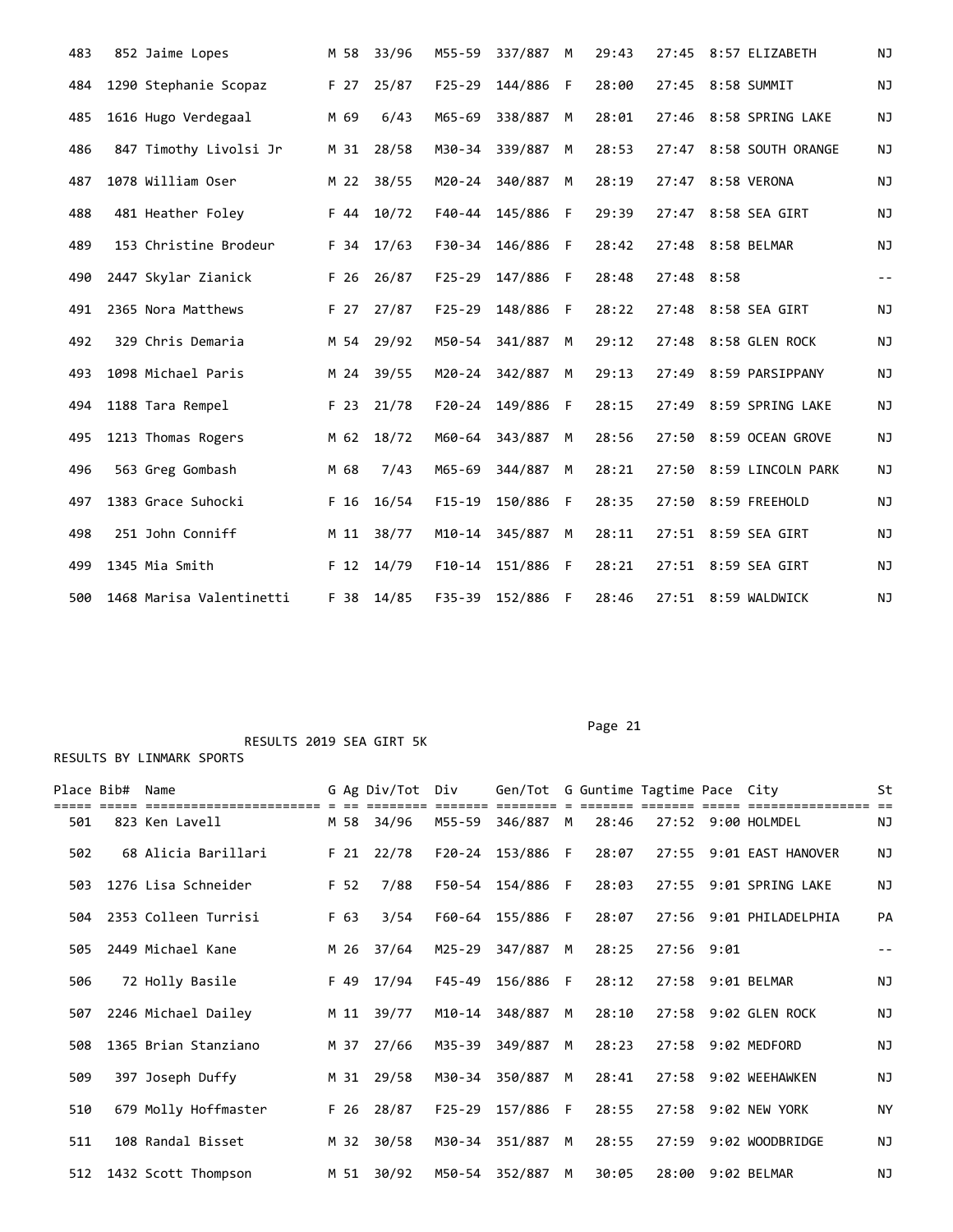| 513 | 1033 Daniel Napoliton   | M 65 | 8/43  | M65-69     | 353/887 | M  | 28:01 | 28:00 | 9:02 BELMAR                    | NJ            |
|-----|-------------------------|------|-------|------------|---------|----|-------|-------|--------------------------------|---------------|
| 514 | 1701 Anthony Greto      | M 31 | 31/58 | M30-34     | 354/887 | M  | 28:17 |       | 28:01 9:03 CAPE MAY COURT H NJ |               |
| 515 | 1458 Jenna Tucker       | F 34 | 18/63 | F30-34     | 158/886 | -F | 28:34 |       | 28:02 9:03 TRENTON             | ΝJ            |
| 516 | 26 Russell Anderson     | M 30 | 32/58 | M30-34     | 355/887 | M  | 29:14 |       | 28:02 9:03 BERNARDSVILLE       | ΝJ            |
| 517 | 2267 Caroline Hand      | F 12 | 15/79 | F10-14     | 159/886 | F  | 28:38 |       | 28:02 9:03 MORRISTOWN          | NJ            |
| 518 | 1636 Rob Troy           | M 44 | 25/71 | M40-44     | 356/887 | M  | 28:09 |       | 28:02 9:03 RIDGEFIELD          | СT            |
| 519 | 833 Joseph Lemaire      | M 65 | 9/43  | M65-69     | 357/887 | M  | 28:37 |       | 28:04 9:04 BELMAR              | <b>NJ</b>     |
| 520 | 2313 Mj Morris          | F 46 | 18/94 | $F45 - 49$ | 160/886 | F  | 28:33 | 28:05 | 9:04 POINT PLEASANT B NJ       |               |
| 521 | 598 Christina Guilianti | F 34 | 19/63 | F30-34     | 161/886 | F  | 28:50 | 28:07 | 9:04 PARAMUS                   | <b>NJ</b>     |
| 522 | 1538 Mike Wholley       | M 29 | 38/64 | M25-29     | 358/887 | M  | 29:05 | 28:08 | 9:05 HAZLET                    | <b>NJ</b>     |
| 523 | 2433 Mike Morgan        | M 20 | 40/55 | M20-24     | 359/887 | M  | 29:19 | 28:09 | 9:05                           | $\sim$ $\sim$ |
| 524 | 298 Mike D'Altrui       | M 45 | 33/83 | M45-49     | 360/887 | M  | 28:20 | 28:09 | 9:05 SEA GIRT                  | <b>NJ</b>     |
| 525 | 2362 Patrick Murphy     | M 51 | 31/92 | M50-54     | 361/887 | M  | 28:13 | 28:10 | 9:06 CHATHAM                   | NJ            |

Page 22

| Place Bib# | Name                  |      | G Ag Div/Tot Div |            | Gen/Tot G Guntime Tagtime Pace City |    |       |       |      |                       | St        |
|------------|-----------------------|------|------------------|------------|-------------------------------------|----|-------|-------|------|-----------------------|-----------|
| 526        | 1329 Anne Simons      | F 56 | 8/80             | F55-59     | 162/886 F                           |    | 28:45 |       |      | 28:14 9:07 SAINT PAUL | <b>MN</b> |
| 527        | 139 Giannina Brancato | F 23 | 23/78            | $F20 - 24$ | 163/886                             | F  | 28:25 | 28:14 |      | 9:07 CORTLANDT MANOR  | <b>NY</b> |
| 528        | 2280 David Sprague    | M 45 | 34/83            | M45-49     | 362/887                             | M  | 28:47 | 28:15 |      | 9:07 CHATHAM          | <b>NJ</b> |
| 529        | 742 Kathryn Keenan    | F 48 | 19/94            | $F45 - 49$ | 164/886                             | -F | 28:36 | 28:15 |      | 9:07 SUMMIT           | ΝJ        |
| 530        | 783 Brian Knauf Sr    | M 56 | 35/96            | M55-59     | 363/887                             | M  | 28:37 | 28:17 |      | 9:08 SEA GIRT         | NJ        |
| 531        | 212 Jessica Cerrato   | F 17 | 17/54            | $F15-19$   | 165/886                             | F  | 28:27 | 28:17 |      | 9:08 MORRIS PLAINS    | NJ        |
| 532        | 1409 Bella Tamburri   | F 19 | 18/54            | $F15 - 19$ | 166/886                             | F  | 28:27 | 28:18 |      | 9:08 LIVINGSTON       | NJ        |
| 533        | 18 Eric Amador        | M 44 | 26/71            | M40-44     | 364/887                             | M  | 29:11 | 28:19 |      | 9:08 THOROFARE        | NJ        |
| 534        | 508 Colleen Fullowan  | F 19 | 19/54            | $F15 - 19$ | 167/886                             | F  | 28:50 | 28:19 |      | 9:08 HOWELL           | NJ        |
| 535        | 2401 Steve McArtor    | M 46 | 35/83            | M45-49     | 365/887                             | M  | 29:53 | 28:19 | 9:09 |                       | $- -$     |
| 536        | 562 Andrew Goldman    | M 37 | 28/66            | M35-39     | 366/887                             | M  | 29:10 | 28:20 |      | 9:09 SPRING LAKE      | ΝJ        |
| 537        | 70 Margie Barrett     | F 62 | 4/54             | F60-64     | 168/886                             | F  | 29:23 | 28:20 |      | 9:09 UNION CITY       | ΝJ        |
| 538        | 1358 Andrew Spaeth    | M 31 | 33/58            | M30-34     | 367/887                             | M  | 30:13 | 28:21 |      | 9:09 MANASOUAN        | ΝJ        |
| 539        | 903 Brian Marron      | M 28 | 39/64            | $M25 - 29$ | 368/887                             | M  | 29:51 | 28:21 |      | 9:09 BELMAR           | <b>NJ</b> |
| 540        | 1726 Miles Giegerich  | M 16 | 32/49            | $M15 - 19$ | 369/887                             | M  | 29:08 | 28:23 |      | 9:10 SEA GIRT         | ΝJ        |
| 541        | 973 Amy Merse         | F 38 | 15/85            | $F35 - 39$ | 169/886                             | F  | 29:57 | 28:23 |      | 9:10 CHATHAM          | ΝJ        |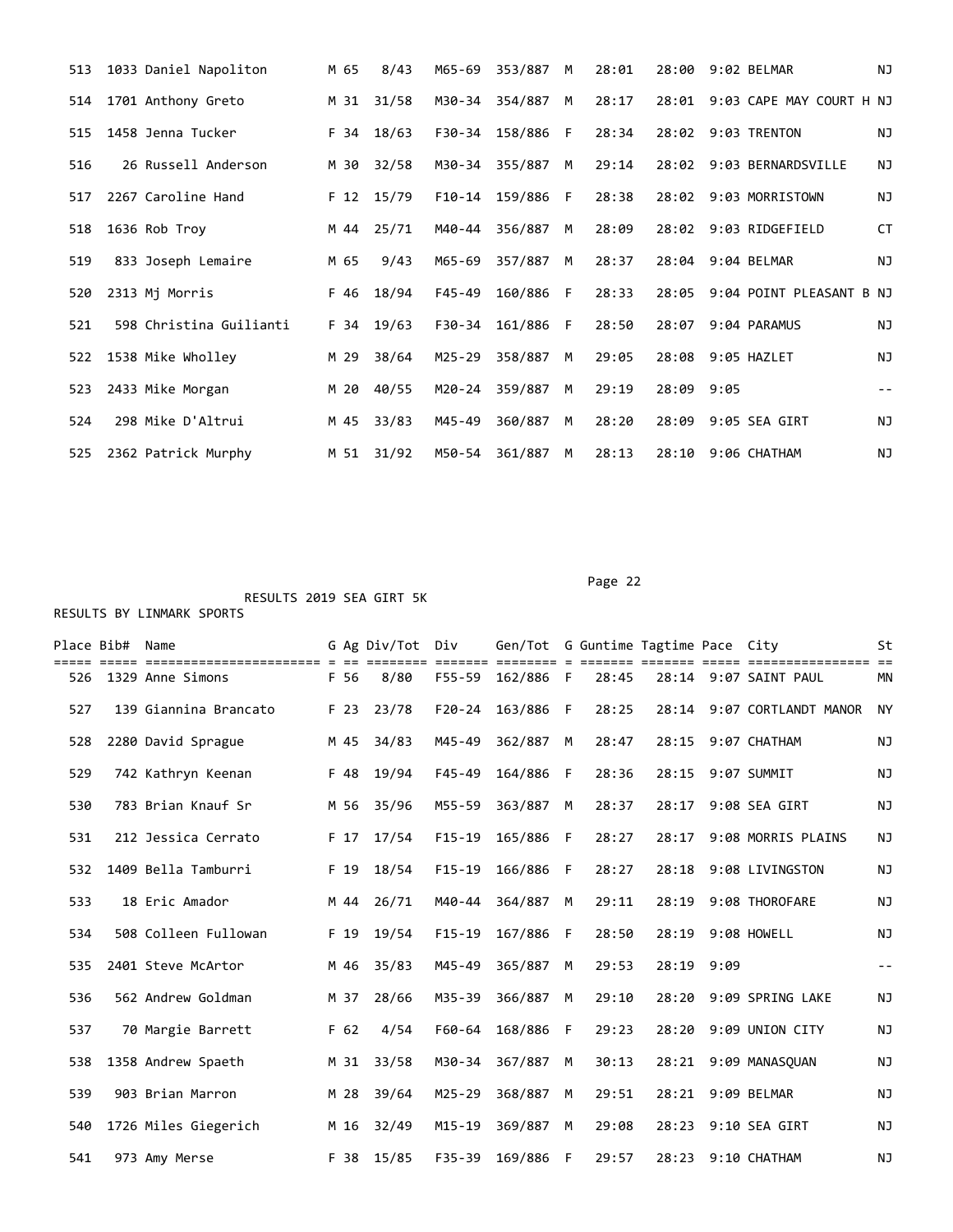| 542 | 1607 John Gibbs      | M 73 | 3/20       | M70-74 | 370/887 M        |   | 28:23 |            | 28:23 9:10 SEA GIRT      | ΝJ |
|-----|----------------------|------|------------|--------|------------------|---|-------|------------|--------------------------|----|
| 543 | 1187 Mike Relli      | M 52 | 32/92      | M50-54 | 371/887 M        |   | 29:01 |            | 28:23 9:10 LITTLE SILVER | ΝJ |
| 544 | 1470 Patty Valentino | F 49 | 20/94      |        | F45-49 170/886 F |   | 29:03 |            | 28:23 9:10 NEW YORK      | NY |
| 545 | 632 Peter Hansen     |      | M 40 27/71 | M40-44 | 372/887 M        |   | 29:34 |            | 28:24 9:10 SHREWSBURY    | NJ |
| 546 | 1722 Domenick Deroma | M 60 | 19/72      | M60-64 | 373/887 M        |   | 29:49 |            | 28:24 9:10 TOMS RIVER    | ΝJ |
| 547 | 2439 Jerry Decicco   | M 56 | 36/96      | M55-59 | 374/887          | M | 28:44 | 28:24 9:10 |                          |    |
| 548 | 1256 Lucia Sarabando | F 54 | 8/88       | F50-54 | 171/886 F        |   | 28:28 |            | 28:25 9:10 KEARNY        | ΝJ |
| 549 | 61 Juliana Bangs     | F 16 | 20/54      |        | F15-19 172/886 F |   | 29:45 |            | 28:26 9:11 MADISON       | ΝJ |
| 550 | 587 Lynn Grennan     | F 56 | 9/80       | F55-59 | 173/886 F        |   | 29:04 | 28:27      | 9:11 PHOENIX             | AZ |

## Page 23

|     | Place Bib# Name |                         |      | G Ag Div/Tot Div |            | Gen/Tot G Guntime Tagtime Pace City |     |       |       |                        | St        |
|-----|-----------------|-------------------------|------|------------------|------------|-------------------------------------|-----|-------|-------|------------------------|-----------|
| 551 |                 | 263 Erica Coviello      | F 38 | 16/85            | $F35 - 39$ | 174/886 F                           |     | 30:30 |       | 28:28 9:11 BELMAR      | ΝJ        |
| 552 |                 | 1603 Brit Arnold        | M 43 | 28/71            | M40-44     | 375/887                             | M   | 28:46 | 28:29 | 9:12 PLAINSBORO        | ΝJ        |
| 553 |                 | 766 Ray Kitchen         | M 49 | 36/83            | M45-49     | 376/887                             | M   | 28:40 | 28:29 | 9:12 STATEN ISLAND     | <b>NY</b> |
| 554 |                 | 1609 Elizabeth Shibles  | F 41 | 11/72            | $F40 - 44$ | 175/886 F                           |     | 29:28 | 28:29 | 9:12 LINCROFT          | ΝJ        |
| 555 |                 | 987 Nella Mirabile      | F 51 | 9/88             | F50-54     | 176/886                             | F   | 28:32 | 28:30 | 9:12 RAHWAY            | ΝJ        |
| 556 |                 | 1613 Ryan Shibles       | M 12 | 40/77            | $M10 - 14$ | 377/887                             | M   | 29:29 | 28:30 | 9:12 LINCROFT          | ΝJ        |
| 557 |                 | 1024 Tim Mulligan       | M 41 | 29/71            | M40-44     | 378/887                             | M   | 29:24 |       | 28:31 9:12 MAYWOOD     | ΝJ        |
| 558 |                 | 626 Christian Hansen    | M 44 | 30/71            | M40-44     | 379/887                             | M   | 29:49 |       | 28:32 9:13 ASBURY PARK | ΝJ        |
| 559 |                 | 1154 Rachele Princiotto | F 36 | 17/85            | F35-39     | 177/886                             | F   | 30:25 |       | 28:32 9:13 NEW YORK    | ΝY        |
| 560 |                 | 1676 Bob Fahey          | M 43 | 31/71            | M40-44     | 380/887                             | M   | 29:42 | 28:33 | 9:13 ASBURY PARK       | ΝJ        |
| 561 |                 | 713 Kate Jaenicke       | F 50 | 10/88            | F50-54     | 178/886                             | F   | 29:31 | 28:34 | 9:13 STATEN ISLAND     | NY.       |
| 562 |                 | 712 Jeff Jaenicke       | M 51 | 33/92            | M50-54     | 381/887                             | M   | 29:32 | 28:34 | 9:13 STATEN ISLAND     | NY        |
| 563 |                 | 553 Luca Giordano       | M 12 | 41/77            | $M10 - 14$ | 382/887                             | M   | 28:48 | 28:36 | 9:14 WEST HARTFORD     | <b>CT</b> |
| 564 |                 | 845 Lindsay Livolsi     | F 31 | 20/63            | F30-34     | 179/886                             | F   | 29:42 | 28:37 | 9:14 SOUTH ORANGE      | ΝJ        |
| 565 |                 | 394 Ellen Dudas         | F 53 | 11/88            | F50-54     | 180/886                             | -F  | 28:39 | 28:37 | 9:14 WYCKOFF           | ΝJ        |
| 566 |                 | 1673 Megan Jacobi       | F 21 | 24/78            | $F20 - 24$ | 181/886                             | - F | 28:52 | 28:38 | 9:15 BRICK             | ΝJ        |
| 567 |                 | 1654 Brooke Moore       | F 14 | 16/79            | $F10-14$   | 182/886                             | F   | 29:05 | 28:39 | 9:15 WESTFORD          | MА        |
| 568 |                 | 1312 Grace Sharp        | F 15 | 21/54            | $F15 - 19$ | 183/886                             | F   | 29:06 | 28:40 | 9:15 BERNARDSVILLE     | ΝJ        |
| 569 |                 | 2204 Jane Stoll         | F 54 | 12/88            | F50-54     | 184/886                             | - F | 29:19 | 28:40 | 9:15 BRICK             | ΝJ        |
| 570 |                 | 2371 Carrie Conte       | F 50 | 13/88            | F50-54     | 185/886                             | F   | 30:30 | 28:41 | 9:15 SEA GIRT          | ΝJ        |
| 571 |                 | 891 Therese Mancuso     | F 60 | 5/54             | F60-64     | 186/886                             | F   | 28:50 | 28:43 | 9:16 SPRING LAKE       | ΝJ        |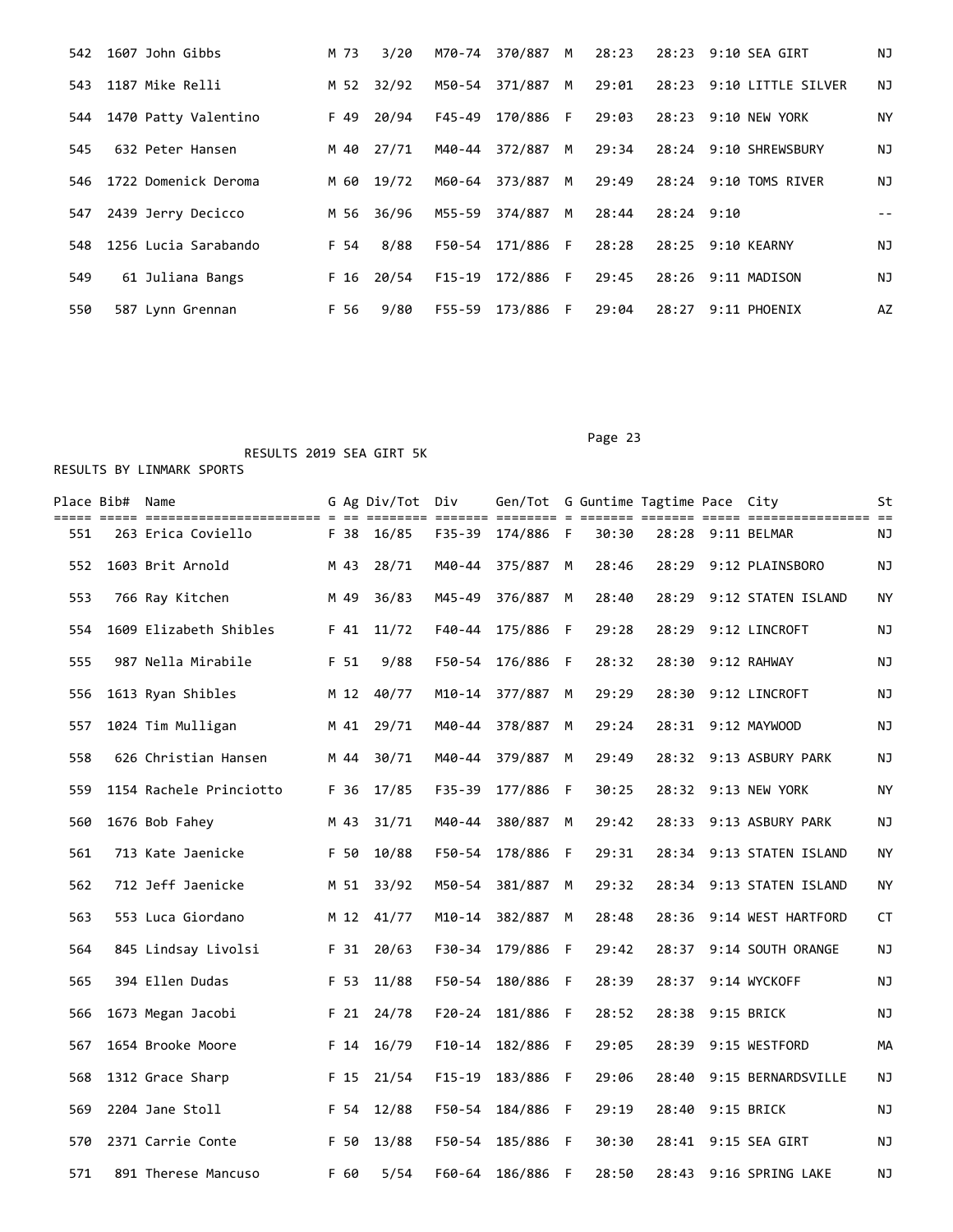|  | 572 2261 Katherine Failla |      |  |  |  | F 13 17/79  F10-14  187/886  F  29:20  28:44  9:16  CHATHAM | ΝJ |
|--|---------------------------|------|--|--|--|-------------------------------------------------------------|----|
|  | 573 2235 Ted Mandalakis   |      |  |  |  | M 55 37/96 M55-59 383/887 M 28:56 28:44 9:16 SOMERSET       | NJ |
|  | 574 1261 Ralph Savo       | M 70 |  |  |  | 4/20 M70-74 384/887 M 29:24 28:45 9:17 BAYONNE              | ΝJ |
|  | 575 1683 Jared Lueddeke   |      |  |  |  | M 22 41/55 M20-24 385/887 M 31:05 28:46 9:17 BELMAR         | ΝJ |

 RESULTS 2019 SEA GIRT 5K RESULTS BY LINMARK SPORTS

|     | Place Bib# Name |                         |      | G Ag Div/Tot Div |            | Gen/Tot G Guntime Tagtime Pace City |     |       |       |      |                      | St |
|-----|-----------------|-------------------------|------|------------------|------------|-------------------------------------|-----|-------|-------|------|----------------------|----|
| 576 |                 | 2289 Lisa Considine     |      | F 41 12/72       | F40-44     | 188/886 F                           |     | 29:29 | 28:46 |      | 9:17 RUTHERFORD      | ΝJ |
| 577 |                 | 522 Anthony Galvin      | M 59 | 38/96            | M55-59     | 386/887                             | M   | 29:27 | 28:47 |      | 9:18 FORT LAUDERDALE | FL |
| 578 |                 | 2295 Unknown            |      |                  |            |                                     |     | 28:48 | 28:48 | 9:18 |                      | ΝJ |
| 579 |                 | 491 Justine Fortkiewicz | F 34 | 21/63            |            | F30-34 189/886                      | - F | 29:17 | 28:48 |      | 9:18 WASHINGTON      | DC |
| 580 |                 | 1246 Kate Salerno       | F 13 | 18/79            | F10-14     | 190/886                             | -F  | 29:54 | 28:50 |      | 9:18 ROSLYN          | ΝY |
| 581 |                 | 860 Michael Lowery      | M 41 | 32/71            | M40-44     | 387/887                             | M   | 29:48 | 28:50 |      | 9:18 MARLTON         | ΝJ |
| 582 |                 | 2286 Lauren Trudeau     | F 54 | 14/88            | F50-54     | 191/886                             | F   | 29:05 | 28:51 |      | 9:19 SEA GIRT        | ΝJ |
| 583 |                 | 899 Julio Mariscal      | M 44 | 33/71            | M40-44     | 388/887                             | M   | 29:02 | 28:51 |      | 9:19 HOBOKEN         | ΝJ |
| 584 |                 | 804 Madeline Kulikowski | F 11 | 19/79            | $F10-14$   | 192/886                             | -F  | 29:26 | 28:51 |      | 9:19 SHORT HILLS     | ΝJ |
| 585 |                 | 2285 Mark Trudeau       | M 51 | 34/92            | M50-54     | 389/887                             | M   | 29:06 | 28:52 |      | 9:19 SEA GIRT        | ΝJ |
| 586 |                 | 2236 Dexter Morse       | M 42 | 34/71            | M40-44     | 390/887                             | M   | 29:24 | 28:52 |      | 9:19 SEA GIRT        | ΝJ |
| 587 |                 | 103 Tony Bertoldo       | M 46 | 37/83            | M45-49     | 391/887                             | M   | 31:07 | 28:54 |      | 9:20 BROOKLYN        | ΝY |
| 588 |                 | 1404 Kathryn Sweeney    | F 41 | 13/72            | F40-44     | 193/886                             | F   | 30:23 | 28:55 |      | 9:20 NEW YORK        | ΝY |
| 589 |                 | 561 Kelly Golden        | F 40 | 14/72            | F40-44     | 194/886                             | F   | 29:27 | 28:55 |      | 9:20 SEA GIRT        | ΝJ |
| 590 |                 | 1761 Martin McGowan     | M 51 | 35/92            | M50-54     | 392/887                             | M   | 30:22 | 28:55 |      | 9:20 NEW YORK        | NY |
| 591 |                 | 517 James Gagliano      | M 54 | 36/92            | M50-54     | 393/887                             | M   | 29:51 | 28:57 |      | 9:21 ESSEX FELLS     | ΝJ |
| 592 |                 | 2327 Reese McDonnell    | F 15 | 22/54            | $F15 - 19$ | 195/886                             | F   | 29:40 | 28:58 |      | 9:21 MIDDLETOWN      | ΝJ |
| 593 |                 | 95 Bernd H. Benson      | M 63 | 20/72            | M60-64     | 394/887                             | M   | 29:16 | 28:58 |      | 9:21 ISELIN          | ΝJ |
| 594 |                 | 1658 Tony Osmond        | M 36 | 29/66            | M35-39     | 395/887                             | M   | 30:59 | 28:59 |      | 9:21 BELMAR          | ΝJ |
| 595 |                 | 1656 Grace Osmond       | F 9  | 1/23             | F9&UND     | 196/886                             | F   | 30:59 | 29:00 |      | 9:21 BELMAR          | ΝJ |
| 596 |                 | 1036 Adam Nasr          | M 35 | 30/66            | M35-39     | 396/887                             | M   | 29:46 | 29:00 |      | 9:22 NEPTUNE         | ΝJ |
| 597 |                 | 1157 Keri Pruett        | F 41 | 15/72            | F40-44     | 197/886 F                           |     | 29:37 | 29:01 |      | 9:22 CRANFORD        | NJ |
| 598 |                 | 366 Dan Dingwell        | M 22 | 42/55            |            | M20-24 397/887                      | М   | 30:07 | 29:01 |      | 9:22 FRANKLIN LAKES  | NJ |
| 599 |                 | 165 Carolyn Burke       |      | F 52 15/88       |            | F50-54 198/886 F                    |     | 29:46 | 29:02 |      | 9:22 HOUSTON         | TX |
| 600 |                 | 1725 Melissa Giegerich  | F 53 | 16/88            |            | F50-54 199/886 F                    |     | 29:51 | 29:03 |      | 9:23 SEA GIRT        | NJ |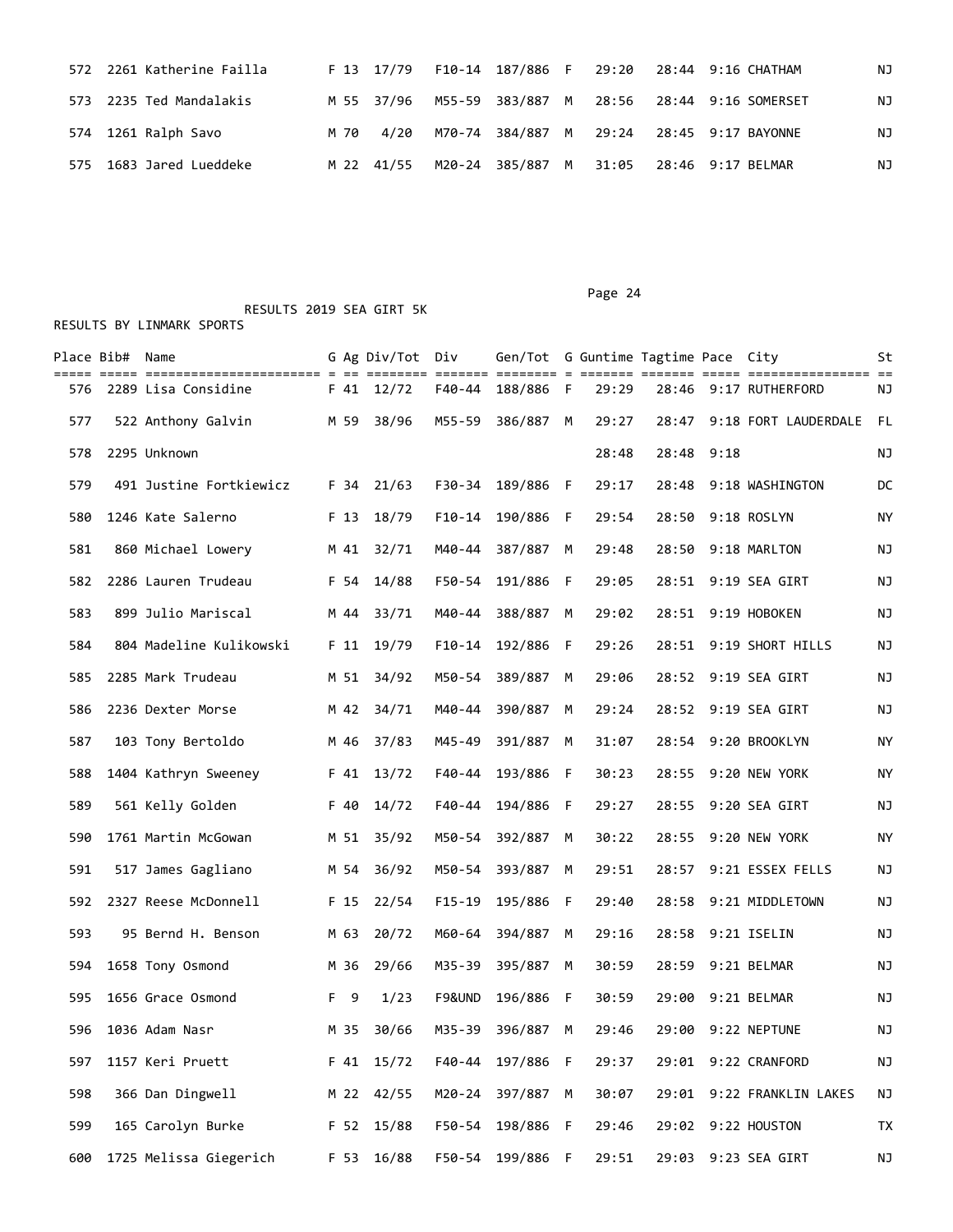## RESULTS 2019 SEA GIRT 5K

|     | Place Bib# | Name                      |      | G Ag Div/Tot Div |            | Gen/Tot G Guntime Tagtime Pace City |     |       |       |            |                          | St        |
|-----|------------|---------------------------|------|------------------|------------|-------------------------------------|-----|-------|-------|------------|--------------------------|-----------|
| 601 |            | 689 Kate Horrigan         | F 55 | 10/80            | F55-59     | 200/886 F                           |     | 30:29 | 29:03 |            | 9:23 MONTCLAIR           | ΝJ        |
| 602 |            | 687 Lucrezia Holmes       | F 38 | 18/85            | F35-39     | 201/886 F                           |     | 29:20 | 29:03 |            | 9:23 HOWELL              | ΝJ        |
| 603 |            | 688 Timothy Holton        | M 59 | 39/96            | M55-59     | 398/887                             | M   | 29:09 | 29:04 |            | 9:23 EAST BRUNSWICK      | ΝJ        |
| 604 |            | 1274 Matthew Schmidt      | M 47 | 38/83            | M45-49     | 399/887                             | M   | 30:00 | 29:05 |            | 9:23 BRIELLE             | ΝJ        |
| 605 |            | 1627 Katherine Whelan     | F 16 | 23/54            | $F15-19$   | 202/886 F                           |     | 30:24 | 29:05 | 9:23       |                          |           |
| 606 |            | 1008 Edward Morea         | M 58 | 40/96            | M55-59     | 400/887                             | M   | 29:43 | 29:05 |            | 9:23 SEA GIRT            | ΝJ        |
| 607 |            | 535 Enrique Genao         | M 40 | 35/71            | M40-44     | 401/887                             | M   | 29:44 | 29:05 |            | 9:23 BARNEGAT            | ΝJ        |
| 608 |            | 739 Deirdre Keenan        | F 10 | 20/79            | F10-14     | 203/886                             | F   | 29:27 | 29:05 |            | 9:23 SUMMIT              | ΝJ        |
| 609 |            | 2443 Jonathan Basile      | M 50 | 37/92            | M50-54     | 402/887                             | M   | 29:56 | 29:06 | 9:23       |                          | $- -$     |
| 610 |            | 1052 Ryan Nolan           | M 17 | 33/49            | M15-19     | 403/887                             | M   | 30:10 | 29:06 |            | 9:24 NEW MILFORD         | ΝJ        |
| 611 |            | 575 Colleen Graham        | F 20 | 25/78            | F20-24     | 204/886                             | - F | 29:30 | 29:07 |            | 9:24 CALDWELL            | ΝJ        |
| 612 |            | 1548 Katie Wombough       | F 29 | 29/87            | $F25 - 29$ | 205/886 F                           |     | 31:16 | 29:08 |            | 9:24 TOMS RIVER          | ΝJ        |
| 613 |            | 686 Justin Hollander      | M 35 | 31/66            | M35-39     | 404/887                             | M   | 29:54 | 29:08 |            | 9:24 ASBURY PARK         | ΝJ        |
| 614 |            | 1104 Kathryn Pasqualone   | F 31 | 22/63            | F30-34     | 206/886 F                           |     | 31:11 | 29:08 |            | 9:24 NEW YORK            | ΝY        |
| 615 |            | 1709 Victoria Walsifer    | F 13 | 21/79            | $F10-14$   | 207/886                             | - F | 29:58 | 29:08 |            | 9:24 SEA GIRT            | ΝJ        |
| 616 |            | 1103 Frank Pasqualone     | M 63 | 21/72            | M60-64     | 405/887                             | M   | 31:13 | 29:10 |            | 9:25 NEW YORK            | <b>NY</b> |
| 617 |            | 2437 Christina Baldasare  | F 40 | 16/72            | F40-44     | 208/886                             | - F | 30:49 |       | 29:11 9:25 |                          | $ -$      |
| 618 |            | 669 Daniel Herrmann       | M 61 | 22/72            | M60-64     | 406/887                             | M   | 29:34 | 29:11 |            | 9:25 CEDAR GROVE         | ΝJ        |
| 619 |            | 566 Patrick Gormally      | M 71 | 5/20             |            | M70-74 407/887                      | M   | 29:34 | 29:11 |            | 9:25 ATLANTIC HIGHLAN NJ |           |
| 620 |            | 1526 Eric Weltner         | M 55 | 41/96            | M55-59     | 408/887                             | M   | 29:32 | 29:11 |            | 9:25 WRIGHTSTOWN         | ΝJ        |
| 621 |            | 664 Jennifer Herchakowski | F 44 | 17/72            | F40-44     | 209/886 F                           |     | 30:39 | 29:13 |            | 9:26 OCEANPORT           | ΝJ        |
| 622 |            | 294 Gavin D'Altrui        | M 10 | 42/77            |            | M10-14 409/887 M                    |     | 29:16 | 29:13 |            | 9:26 SEA GIRT            | NJ        |
| 623 |            | 2384 Holly McGovern       | F 53 | 17/88            | F50-54     | 210/886 F                           |     | 30:59 | 29:13 |            | 9:26 OCEAN GROVE         | ΝJ        |
| 624 |            | 354 Evie Difeo            |      | F 12 22/79       |            | F10-14 211/886 F                    |     | 30:05 | 29:14 |            | 9:26 SEA GIRT            | ΝJ        |
| 625 |            | 1680 Patrick Mastrorilli  |      | M 54 38/92       |            | M50-54 410/887 M                    |     | 30:18 | 29:15 |            | 9:26 SPRING LAKE         | ΝJ        |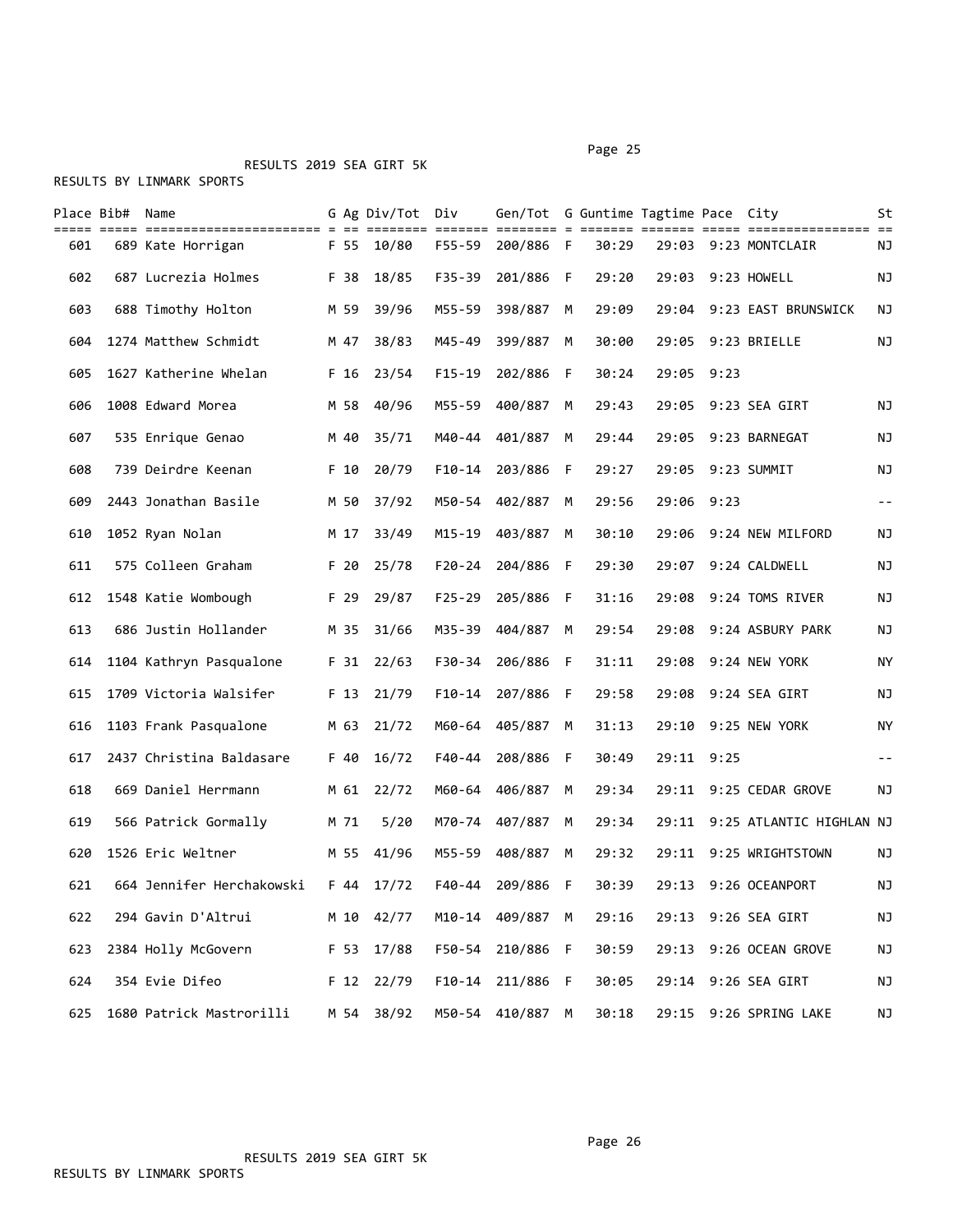|     | Place Bib# Name |                        |      | G Ag Div/Tot Div<br>==== | ======= ==== | Gen/Tot G Guntime Tagtime Pace City<br>==== = == |   |       | ==== ====  |      |                          | St        |
|-----|-----------------|------------------------|------|--------------------------|--------------|--------------------------------------------------|---|-------|------------|------|--------------------------|-----------|
| 626 |                 | 1366 Vincent Stanziola | M 27 | 40/64                    | M25-29       | 411/887 M                                        |   | 30:46 | 29:15      |      | 9:27 FREEHOLD            | ΝJ        |
| 627 |                 | 637 Raymond Harter     | M 69 | 10/43                    |              | M65-69 412/887                                   | M | 29:29 | 29:15      |      | 9:27 SEA GIRT            | ΝJ        |
| 628 |                 | 612 William Hamill     | M 65 | 11/43                    | M65-69       | 413/887                                          | M | 29:40 | 29:16      |      | 9:27 JERSEY CITY         | ΝJ        |
| 629 |                 | 152 Tiffany Bro        | F 38 | 19/85                    | F35-39       | 212/886                                          | F | 29:34 | 29:16      |      | 9:27 BRICK               | NJ        |
| 630 |                 | 2400 Rusty Witcher     | M 53 | 39/92                    |              | M50-54 414/887                                   | М | 29:57 | 29:17      | 9:27 |                          | $- -$     |
| 631 |                 | 1649 Douglas Duritza   |      | M 61 23/72               |              | M60-64 415/887                                   | M | 30:13 | 29:17      |      | 9:27 MANASQUAN           | ΝJ        |
| 632 |                 | 1180 Eric Reich        | M 42 | 36/71                    |              | M40-44 416/887                                   | M | 29:18 | 29:18      |      | 9:27 LONG BRANCH         | ΝJ        |
| 633 |                 | 421 Michael Estok      | M 31 | 34/58                    | M30-34       | 417/887                                          | M | 31:08 | 29:19      |      | 9:28 LINDEN              | ΝJ        |
| 634 |                 | 889 Brian Maitland     | M 38 | 32/66                    |              | M35-39 418/887                                   | M | 31:25 | 29:19      |      | 9:28 POINT PLEASANT B NJ |           |
| 635 |                 | 1254 Jair Sanchez      | M 26 | 41/64                    | M25-29       | 419/887                                          | M | 31:24 | 29:19      |      | 9:28 BRICK               | ΝJ        |
| 636 |                 | 2328 Quinn McDonnell   | M 16 | 34/49                    | M15-19       | 420/887                                          | M | 30:03 | 29:20      |      | 9:28 MIDDLETOWN          | ΝJ        |
| 637 |                 | 1215 Dominic Romano    | M 15 | 35/49                    | M15-19       | 421/887                                          | M | 30:03 | 29:20      |      | 9:28 CALDWELL            | ΝJ        |
| 638 |                 | 1027 Theresa Murphy    | F 35 | 20/85                    | F35-39       | 213/886 F                                        |   | 30:53 | 29:20      |      | 9:28 NEW YORK            | <b>NY</b> |
| 639 |                 | 729 David Kaplan       | M 74 | 6/20                     |              | M70-74 422/887                                   | M | 29:24 |            |      | 29:21 9:29 OCEAN GROVE   | ΝJ        |
| 640 |                 | 2423 Corey Baker       | M 33 | 35/58                    | M30-34       | 423/887                                          | M | 29:29 | 29:21 9:29 |      |                          | $- -$     |
| 641 |                 | 1326 Calista Silletti  | F 20 | 26/78                    | $F20 - 24$   | 214/886 F                                        |   | 31:28 |            |      | 29:22 9:29 TOMS RIVER    | ΝJ        |
| 642 |                 | 390 Rose Duane         | F 57 | 11/80                    | F55-59       | 215/886 F                                        |   | 29:34 | 29:22      |      | 9:29 NORTH ARLINGTON     | ΝJ        |
| 643 |                 | 896 Stephanie Mannion  | F 25 | 30/87                    | F25-29       | 216/886 F                                        |   | 30:41 | 29:23      |      | 9:29 SEA GIRT            | NJ        |
| 644 |                 | 304 Sam Davidson       | M 52 | 40/92                    | M50-54       | 424/887                                          | M | 31:13 | 29:24      |      | 9:29 OLDSMAR             | FL.       |
| 645 |                 | 2317 Andy Laszlo       | M 52 | 41/92                    |              | M50-54 425/887                                   | M | 30:05 | 29:24      |      | 9:29 SEA GIRT            | ΝJ        |
| 646 |                 | 443 Joseph Fazekas     | M 39 | 33/66                    |              | M35-39 426/887 M                                 |   | 31:48 |            |      | 29:24 9:29 EATONTOWN     | ΝJ        |
| 647 |                 | 1394 Shirley Sullivan  | F 72 | 1/7                      | F70-74       | 217/886 F                                        |   | 29:29 | 29:25      |      | 9:30 JACKSON             | NJ        |
| 648 |                 | 197 John Carroll       | M 59 | 42/96                    |              | M55-59 427/887                                   | М | 30:16 | 29:26      |      | 9:30 BRANCHVILLE         | NJ        |
| 649 |                 | 888 Michael Mahoney    | M 42 | 37/71                    |              | M40-44 428/887 M                                 |   | 31:06 | 29:27      |      | 9:30 BRICK               | ΝJ        |
| 650 |                 | 228 Kelly Cielecki     | F 53 | 18/88                    |              | F50-54 218/886 F                                 |   | 30:25 | 29:27      |      | 9:30 SPRING LAKE         | ΝJ        |

|  |  | RESULTS BY LINMARK SPORTS |  |
|--|--|---------------------------|--|
|--|--|---------------------------|--|

|     | Place Bib# Name |                           |  | G Ag Div/Tot Div | Gen/Tot G Guntime Tagtime Pace City       |  |  |                                                        | St |
|-----|-----------------|---------------------------|--|------------------|-------------------------------------------|--|--|--------------------------------------------------------|----|
|     |                 |                           |  |                  |                                           |  |  |                                                        |    |
| 651 |                 | 187 Lisa Caprio           |  |                  |                                           |  |  | F 37 21/85 F35-39 219/886 F 31:05 29:28 9:31 WESTFIELD | NJ |
|     |                 | 652 1776 Michael Ferguson |  |                  |                                           |  |  | M 49 39/83 M45-49 429/887 M 30:39 29:29 9:31 BETHESDA  | MD |
| 653 |                 | 427 Megan Fahey           |  | F 44 18/72       | F40-44 220/886 F 31:08 29:29 9:31 RAYNHAM |  |  |                                                        | MА |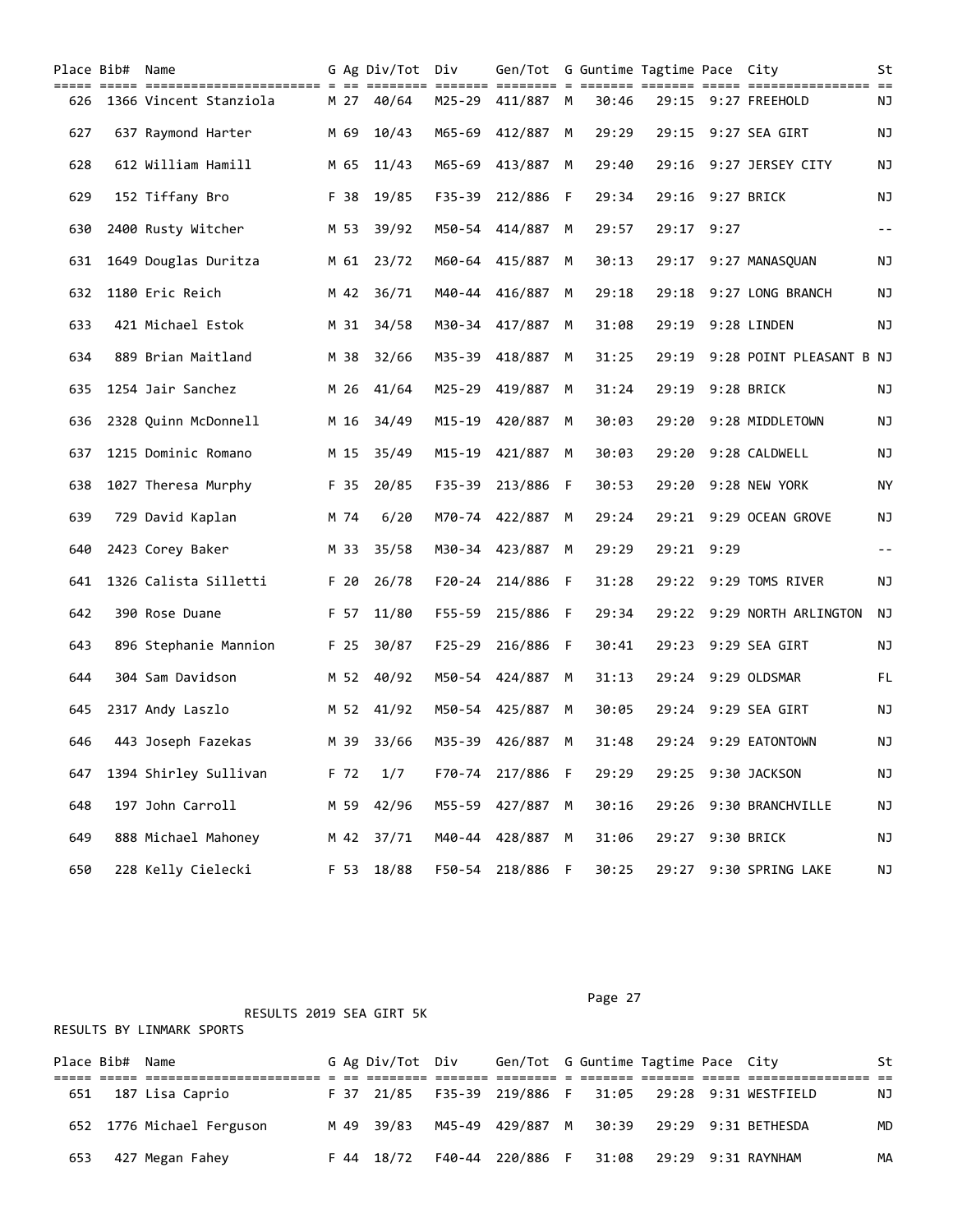| 654 | 1738 Brian Hynes        | M 46 | 40/83      | M45-49     | 430/887        | M   | 31:38 | 29:30 | 9:31 HOLMDEL              | NJ |
|-----|-------------------------|------|------------|------------|----------------|-----|-------|-------|---------------------------|----|
| 655 | 1322 Caroline Sieber    | F 54 | 19/88      | F50-54     | 221/886        | F   | 30:43 | 29:30 | 9:31 NEW YORK             | ΝY |
| 656 | 121 Art Blood           | M 65 | 12/43      | M65-69     | 431/887        | M   | 29:36 | 29:30 | 9:31 BRICK                | ΝJ |
| 657 | 1564 Erica Zalma        | F 27 | 31/87      | $F25 - 29$ | 222/886 F      |     | 31:20 |       | 29:31 9:31 PLAINSBORO     | ΝJ |
| 658 | 1323 Beth Siepmann      | F 49 | 21/94      | F45-49     | 223/886        | F.  | 29:50 |       | 29:31 9:32 NEW EGYPT      | NJ |
| 659 | 2381 Kaitlin Briscoe    | F 36 | 22/85      | $F35 - 39$ | 224/886        | F   | 31:11 |       | 29:32 9:32 NEW YORK       | ΝY |
| 660 | 771 Robert Kleinschmidt |      | M 52 42/92 |            | M50-54 432/887 | M   | 30:54 |       | 29:32 9:32 TOMS RIVER     | ΝJ |
| 661 | 1151 Fred Post          | M 57 | 43/96      | M55-59     | 433/887        | М   | 30:54 |       | 29:32 9:32 WESTPORT       | CT |
| 662 | 409 Addy Ehlis          | F 20 | 27/78      | $F20 - 24$ | 225/886        | F   | 29:45 | 29:32 | 9:32 MONTCLAIR            | NJ |
| 663 | 474 John Robert Flynn   | M 9  | 2/27       | M9&UND     | 434/887        | M   | 29:52 |       | 29:32 9:32 SEA GIRT       | ΝJ |
| 664 | 1704 Sharon Manni       | F 55 | 12/80      | F55-59     | 226/886        | F   | 30:40 |       | 29:33 9:32 MANASQUAN      | ΝJ |
| 665 | 1692 Don Ginty          | M 67 | 13/43      | M65-69     | 435/887        | M   | 30:24 |       | 29:34 9:33 BELMAR         | ΝJ |
| 666 | 709 Matthew Jacobson    | M 56 | 44/96      | M55-59     | 436/887        | M   | 29:41 | 29:35 | 9:33 MARLBORO             | ΝJ |
| 667 | 90 Meghan Bell          | F 26 | 32/87      | $F25 - 29$ | 227/886        | - F | 29:48 |       | 29:36 9:33 SEA GIRT       | NJ |
| 668 | 1301 Jeff Seckinger     |      | M 56 45/96 | M55-59     | 437/887        | M   | 31:46 |       | 29:37 9:33 WEST SAND LAKE | NY |
| 669 | 955 James M McKeon      | M 50 | 43/92      | M50-54     | 438/887        | M   | 30:01 |       | 29:37 9:34 RARITAN        | ΝJ |
| 670 | 548 Kevin Gilmartin     | M 36 | 34/66      | M35-39     | 439/887        | М   | 30:37 | 29:37 | 9:34 FARMINGDALE          | ΝJ |
| 671 | 11 Chick Albers         | M 77 | 1/8        | M75-79     | 440/887        | M   | 29:38 | 29:38 | 9:34 HAZLET               | NJ |
| 672 | 459 Mary Fiorentini     | F 59 | 13/80      | $F55 - 59$ | 228/886        | - F | 29:48 | 29:38 | 9:34 HOBOKEN              | ΝJ |
| 673 | 88 Deb Bell             | F 52 | 20/88      | F50-54     | 229/886        | F   | 29:48 | 29:38 | 9:34 SEA GIRT             | ΝJ |
| 674 | 1729 Avary Tonino       | F 14 | 23/79      | F10-14     | 230/886        | F   | 30:30 | 29:38 | 9:34 HOWELL               | ΝJ |
| 675 | 1119 Andrew Perez       |      | M 33 36/58 |            | M30-34 441/887 | M   | 30:31 |       | 29:39 9:34 BOONTON        | ΝJ |

Page 28

| Place Bib# | Name                     |      | G Ag Div/Tot Div |        | Gen/Tot G Guntime Tagtime Pace City |     |       |                  |                                | St |
|------------|--------------------------|------|------------------|--------|-------------------------------------|-----|-------|------------------|--------------------------------|----|
| 676        | 1042 George Nelson       | M 13 | 43/77            | M10-14 | 442/887                             | M   | 29:52 |                  | 29:39 9:34 CHARLESTOWN         | MA |
| 677        | 1272 Ashlee Schlagenhaft |      | F 12 24/79       |        | F10-14 231/886 F                    |     | 30:30 | 29:39 9:34 BRICK |                                | ΝJ |
| 678        | 64 Kristen Bani          | F 29 | 33/87            | F25-29 | 232/886                             | - F | 30:45 | 29:39            | 9:34 SEA GIRT                  | ΝJ |
| 679        | 655 Bridget Henry        |      | F 14 25/79       |        | F10-14 233/886 F                    |     | 30:30 |                  | 29:39 9:34 POINT PLEASANT B NJ |    |
| 680        | 1107 Natalie Paull       |      | F 41 19/72       | F40-44 | 234/886 F                           |     | 30:56 | 29:40            | 9:35 LONG BRANCH               | ΝJ |
| 681        | 2352 Michael Bonczak     | M 10 | 44/77            | M10-14 | 443/887                             | M   | 30:21 |                  | 29:42 9:35 BELMAR              | NJ |
| 682        | 1009 Elizabeth Morea     | F 26 | 34/87            |        | F25-29 235/886 F                    |     | 30:19 |                  | 29:42 9:35 SEA GIRT            | ΝJ |
| 683        | 446 Robert Fealy         | M 42 | 38/71            | M40-44 | 444/887                             | M   | 31:18 | 29:43            | 9:36 LONG BRANCH               | ΝJ |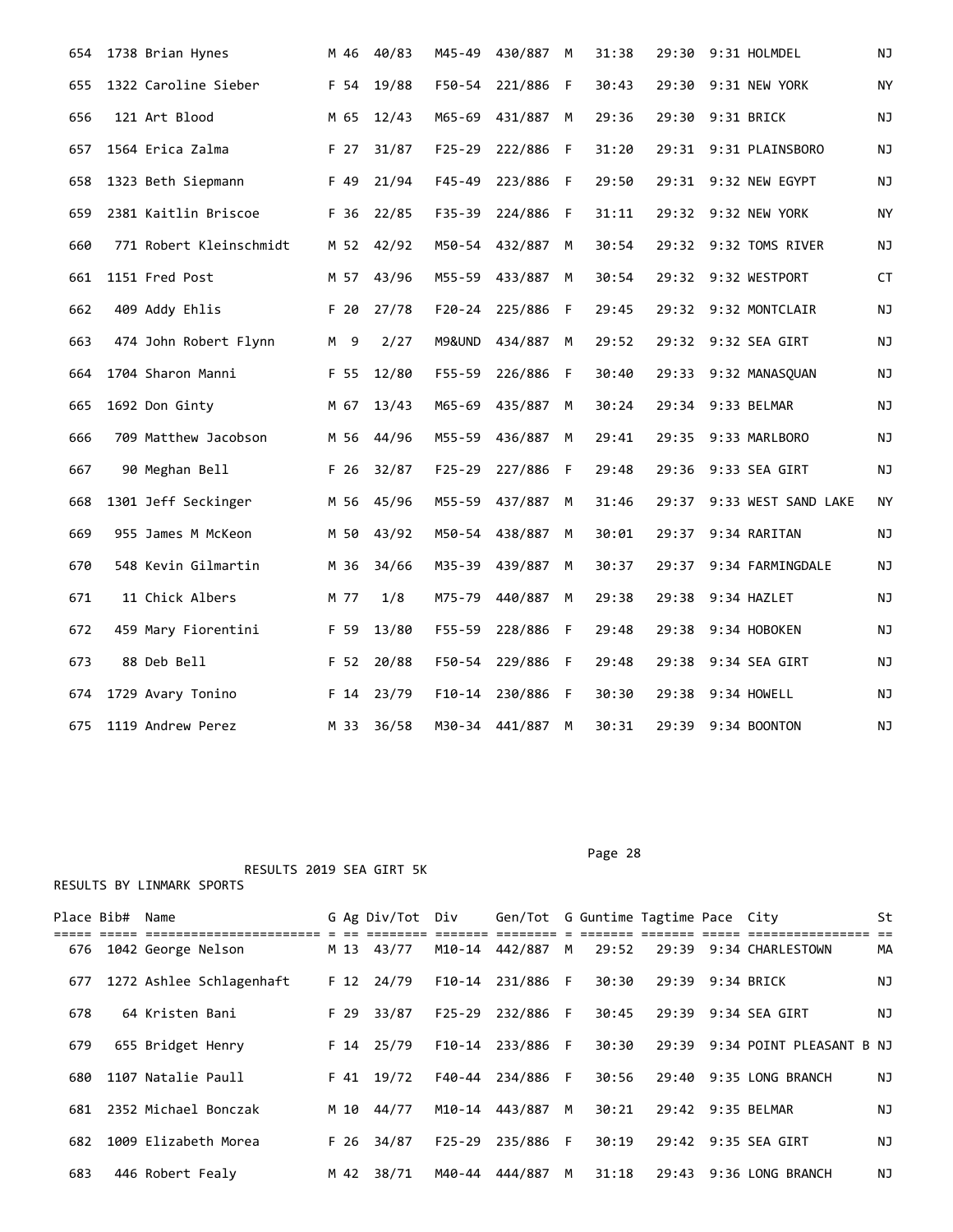| 684 | 1678 Kathy Fahey         | F 45 | 22/94 | $F45 - 49$ | 236/886 | F  | 30:52 | 29:43 | 9:36 ASBURY PARK      | NJ    |
|-----|--------------------------|------|-------|------------|---------|----|-------|-------|-----------------------|-------|
| 685 | 447 Ryan Fealy           | M 8  | 3/27  | M9&UND     | 445/887 | M  | 31:18 | 29:43 | 9:36 MIDDLETOWN       | NJ    |
| 686 | 971 Isa Mellody          | F 16 | 24/54 | $F15-19$   | 237/886 | F  | 29:56 | 29:45 | 9:36 SPRING LAKE      | NJ    |
| 687 | 2416 Joyce Rosely        | F 49 | 23/94 | $F45 - 49$ | 238/886 | F  | 31:12 | 29:45 | 9:36                  | $- -$ |
| 688 | 1044 William Nelson      | M 11 | 45/77 | M10-14     | 446/887 | M  | 29:53 | 29:46 | 9:36 CHARLESTOWN      | MА    |
| 689 | 706 Taryn Ismirlian      | F 27 | 35/87 | $F25 - 29$ | 239/886 | -F | 31:14 |       | 29:47 9:37 PEAPACK    | NJ    |
| 690 | 1668 Tom Scatuorchio     | M 31 | 37/58 | M30-34     | 447/887 | M  | 30:16 | 29:49 | 9:37 SEA GIRT         | NJ    |
| 691 | 904 Vincent Marron       | M 27 | 42/64 | M25-29     | 448/887 | M  | 31:20 | 29:49 | 9:37 SEA GIRT         | NJ    |
| 692 | 1425 Mary Theoclitus     | F 18 | 25/54 | $F15-19$   | 240/886 | F  | 30:02 | 29:50 | 9:38 GILLETTE         | ΝJ    |
| 693 | 1669 Patrick Scatuorchio | M 65 | 14/43 | M65-69     | 449/887 | M  | 30:17 | 29:50 | 9:38 SEA GIRT         | NJ    |
| 694 | 1574 Ellen Moore         | F 61 | 6/54  | F60-64     | 241/886 | F  | 31:08 | 29:50 | 9:38 SUMMIT           | ΝJ    |
| 695 | 1320 Carrie Siano        | F 41 | 20/72 | F40-44     | 242/886 | F  | 30:27 | 29:50 | 9:38 BRIELLE          | NJ    |
| 696 | 2336 Jack D'Angelo       | M 45 | 41/83 | M45-49     | 450/887 | M  | 30:15 |       | 29:51 9:38 BRICK      | NJ    |
| 697 | 1647 Jamie Stinson       | F 36 | 23/85 | F35-39     | 243/886 | F  | 30:45 |       | 29:51 9:38 CINCINNATI | OH    |
| 698 | 1648 Brad Stinson        | M 37 | 35/66 | M35-39     | 451/887 | M  | 30:45 | 29:52 | 9:38 CINCINNATI       | OH    |
| 699 | 555 John Glassford       | M 55 | 46/96 | M55-59     | 452/887 | M  | 31:29 | 29:52 | 9:38 GREENWICH        | CT    |
| 700 | 732 Lucas Kaufman        | M 9  | 4/27  | M9&UND     | 453/887 | М  | 30:23 |       | 29:53 9:39 SEA GIRT   | NJ    |

Page 29

| Place Bib# | Name                 |      | G Ag Div/Tot | Div        | Gen/Tot G Guntime Tagtime Pace City |   |       |            |                           | St        |
|------------|----------------------|------|--------------|------------|-------------------------------------|---|-------|------------|---------------------------|-----------|
| 701        | 473 John Flynn       |      | M 48 42/83   |            | M45-49 454/887 M                    |   | 30:27 |            | 29:54 9:39 SEA GIRT       | ΝJ        |
| 702        | 745 Brandi Kelly     | F 23 | 28/78        |            | F20-24 244/886 F                    |   | 30:57 |            | 29:56 9:40 BELMAR         | ΝJ        |
| 703        | 1593 Matthew Verbit  | M 37 | 36/66        |            | M35-39 455/887                      | M | 30:44 |            | 29:57 9:40 NEW YORK       | <b>NY</b> |
| 704        | 1352 Robert Sobelman | M 33 | 38/58        |            | M30-34 456/887                      | M | 31:23 |            | 29:57 9:40 MILLBURN       | ΝJ        |
| 705        | 2403 Drew McArtor    | M 10 | 46/77        |            | M10-14 457/887                      | M | 31:27 | 29:59 9:41 |                           |           |
| 706        | 1088 Lynne Pagano    |      | F 54 21/88   | F50-54     | 245/886                             | F | 30:19 |            | 29:59 9:41 SHORT HILLS    | ΝJ        |
| 707        | 550 Sarah Gilmer     | F 38 | 24/85        | $F35 - 39$ | 246/886                             | F | 31:27 |            | 29:59 9:41 JOINT BASE MDL | ΝJ        |
| 708        | 1382 Ava Suhocki     | F 14 | 26/79        |            | F10-14 247/886                      | F | 31:06 |            | 30:01 9:41 FREEHOLD       | <b>NJ</b> |
| 709        | 1686 Brian McKenna   |      | M 11 47/77   |            | M10-14 458/887                      | M | 30:25 |            | 30:01 9:41 SEA GIRT       | <b>NJ</b> |
| 710        | 545 Cheryl Gilbert   |      | F 36 25/85   | F35-39     | 248/886                             | F | 31:15 |            | 30:01 9:41 MOUNT LAUREL   | ΝJ        |
| 711        | 268 Craig Coyle      |      | M 57 47/96   | M55-59     | 459/887                             | M | 31:04 |            | 30:03 9:42 NEPTUNE        | ΝJ        |
| 712        | 1200 Ramona Rizzuto  |      | $F$ 42 21/72 | F40-44     | 249/886                             | F | 31:01 |            | 30:03 9:42 MILLTOWN       | ΝJ        |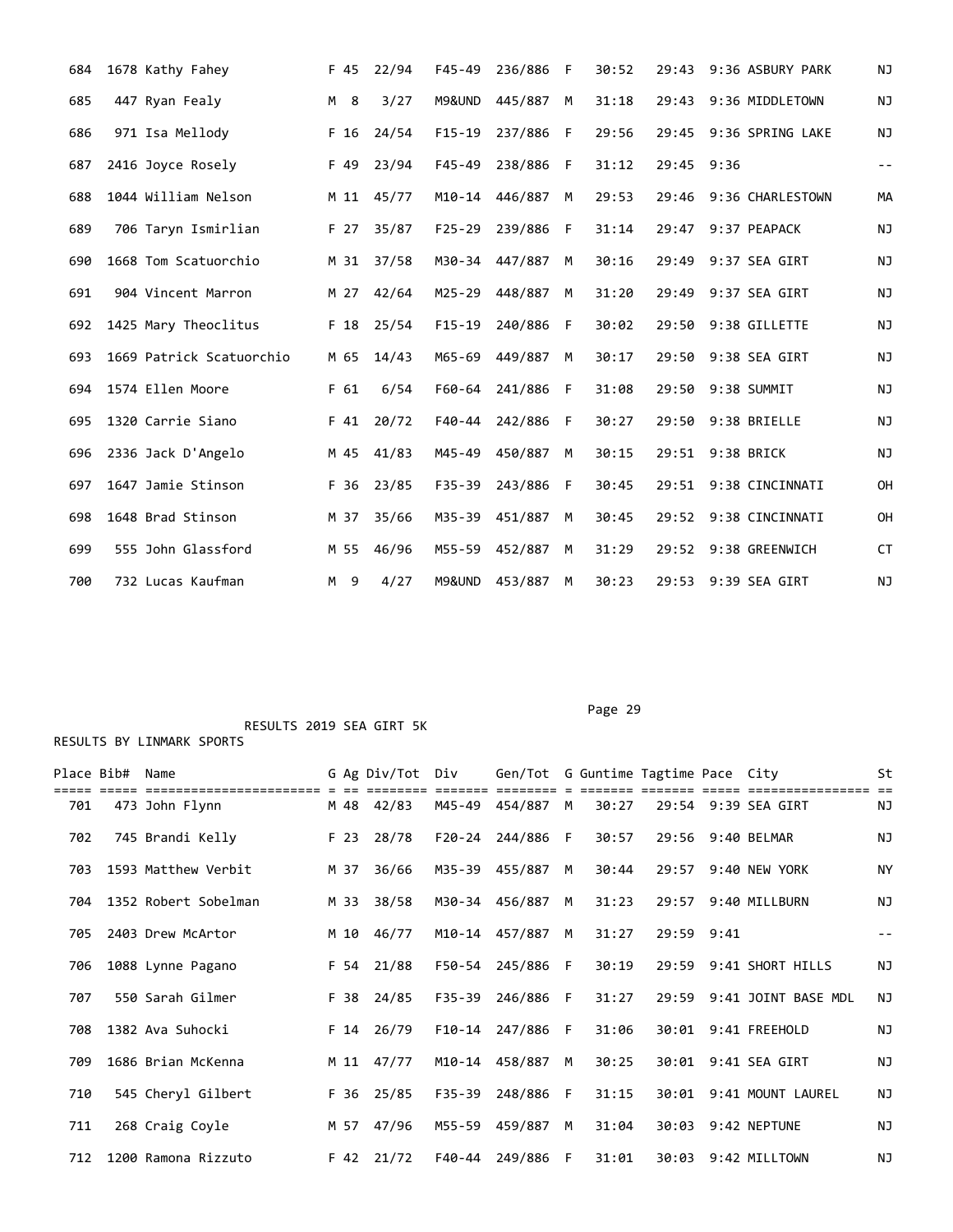| 713 | 1695 Kim Stevenson  |                      |      | M 65 15/43 | M65-69     | 460/887        | M  | 30:59 |                   |             | 30:03 9:42 MANASOUAN           | ΝJ        |
|-----|---------------------|----------------------|------|------------|------------|----------------|----|-------|-------------------|-------------|--------------------------------|-----------|
| 714 |                     | 177 Veronica Cadavid |      | F 24 29/78 | F20-24     | 250/886 F      |    | 30:43 | 30:05 9:43 NYACK  |             |                                | NY        |
| 715 | 710 Jill Jacoski    |                      | F 35 | 26/85      | F35-39     | 251/886 F      |    | 30:11 |                   |             | 30:05 9:43 MANASOUAN           | ΝJ        |
| 716 |                     | 37 William Applegate | M 19 | 36/49      |            | M15-19 461/887 | M  | 32:04 |                   |             | 30:06 9:43 MONMOUTH JUNCTIO NJ |           |
| 717 | 1580 Shea Mellody   |                      |      | M 12 48/77 |            | M10-14 462/887 | M  | 30:16 |                   |             | 30:06 9:43 SPRING LAKE         | ΝJ        |
| 718 | 1605 Mark Mortensen |                      |      | M 49 43/83 | M45-49     | 463/887        | M  | 30:29 |                   |             | 30:06 9:43 MANASOUAN           | <b>NJ</b> |
| 719 | 755 Adam Kenny      |                      |      | M 52 44/92 |            | M50-54 464/887 | M  | 30:26 | 30:06 9:43 BELMAR |             |                                | ΝJ        |
| 720 | 892 Joe Mangan      |                      |      | M 64 24/72 | M60-64     | 465/887        | M  | 30:19 | 30:07             |             | 9:43 MANASQUAN                 | ΝJ        |
| 721 | 854 Paola Lopez     |                      | F 28 | 36/87      | $F25 - 29$ | 252/886        | F. | 32:19 |                   |             | 30:08 9:44 DOYLESTOWN          | PA        |
| 722 | 510 Ken Fullowan    |                      | M 65 | 16/43      | M65-69     | 466/887        | M  | 30:39 | 30:08 9:44 HOWELL |             |                                | <b>NJ</b> |
| 723 | 2252 James Cox      |                      | M 9  | 5/27       | M9&UND     | 467/887        | M  | 30:36 | 30:09             |             | 9:44 VILLANOVA                 | PA        |
| 724 |                     | 605 Jeffrey Hadzima  | M 59 | 48/96      | M55-59     | 468/887        | M  | 31:03 | 30:10             | 9:44 BELMAR |                                | ΝJ        |
| 725 | 2253 Maeve Cox      |                      |      | F 13 27/79 | F10-14     | 253/886        | -F | 30:36 | 30:10             |             | 9:44 VILLANOVA                 | PA        |

Page 30 Page 30 Page 30 Page 30 Page 30 Page 30 Page 30 Page 30 Page 30 Page 30 Page 30 Page 30 Page 30 Page 30

===== ===== ======================= = == ======== ======= ======== = ======= ======= ===== ================ == 726 213 Ali Chaitin F 25 37/87 F25-29 254/886 F 30:51 30:10 9:44 NYACK NY 727 259 Cody Correa M 27 43/64 M25-29 469/887 M 32:22 30:11 9:44 NEW YORK NY 728 1297 Callie Searls F 11 28/79 F10-14 255/886 F 30:23 30:11 9:45 NAZARETH PA

| 729 | 299 Karen D'Andrea   | F 58 | 14/80        | F55-59     | 256/886        | E  | 30:43 |       | 30:11 9:45 NORWALK     | <b>CT</b> |
|-----|----------------------|------|--------------|------------|----------------|----|-------|-------|------------------------|-----------|
| 730 | 2222 Ian Dellapina   | M 17 | 37/49        | M15-19     | 470/887        | M  | 31:26 |       | 30:13 9:45 SPRING LAKE | <b>NJ</b> |
| 731 | 1241 Patrick Ryan    | M 55 | 49/96        | M55-59     | 471/887        | M  | 30:57 |       | 30:15 9:46 MIDDLETOWN  | <b>NJ</b> |
| 732 | 750 Michael Kelly    | M 11 | 49/77        | M10-14     | 472/887        | M  | 30:22 | 30:15 | 9:46 HOWELL            | NJ        |
| 733 | 2247 Cassidy Dailey  | F 9  | 2/23         | F9&UND     | 257/886        | -F | 30:29 |       | 30:16 9:46 GLEN ROCK   | ΝJ        |
| 734 | 1514 Samantha Watts  | F 31 | 23/63        | F30-34     | 258/886        | F  | 32:16 | 30:17 | 9:46 GREEN VILLAGE     | <b>NJ</b> |
| 735 | 1655 Desiree Grace   |      | $F$ 31 24/63 | F30-34     | 259/886        | F  | 32:17 | 30:17 | 9:47 KEARNY            | NJ        |
| 736 | 2249 Brendan Cox     |      | M 48 44/83   | M45-49     | 473/887        | M  | 30:44 |       | 30:18 9:47 VILLANOVA   | PA        |
| 737 | 528 Laura Garcia     | F 25 | 38/87        | $F25 - 29$ | 260/886        | F  | 32:29 |       | 30:18 9:47 ASBURY PARK | ΝJ        |
| 738 | 130 Lauren Bouziotis | F 26 | 39/87        | $F25 - 29$ | 261/886        | F  | 31:47 | 30:19 | 9:47 SOMERVILLE        | <b>NJ</b> |
| 739 | 1713 Thomas Branch   |      | M 61 25/72   |            | M60-64 474/887 | M  | 30:53 |       | 30:21 9:48 SEA GIRT    | NJ        |
| 740 | 196 Patty Carrigan   | F 49 | 24/94        | $F45 - 49$ | 262/886        | F. | 31:06 |       | 30:22 9:48 FREEHOLD    | NJ        |
| 741 | 846 Timothy Livolsi  | M 57 | 50/96        | M55-59     | 475/887        | M  | 31:25 |       | 30:22 9:48 SEA GIRT    | NJ        |
| 742 | 1199 Jennifer Rizk   | F 32 | 25/63        |            | F30-34 263/886 | -F | 31:04 |       | 30:24 9:49 BROOKLYN    | NY.       |

Place Bib# Name 6 Ag Div/Tot Div Gen/Tot G Guntime Tagtime Pace City St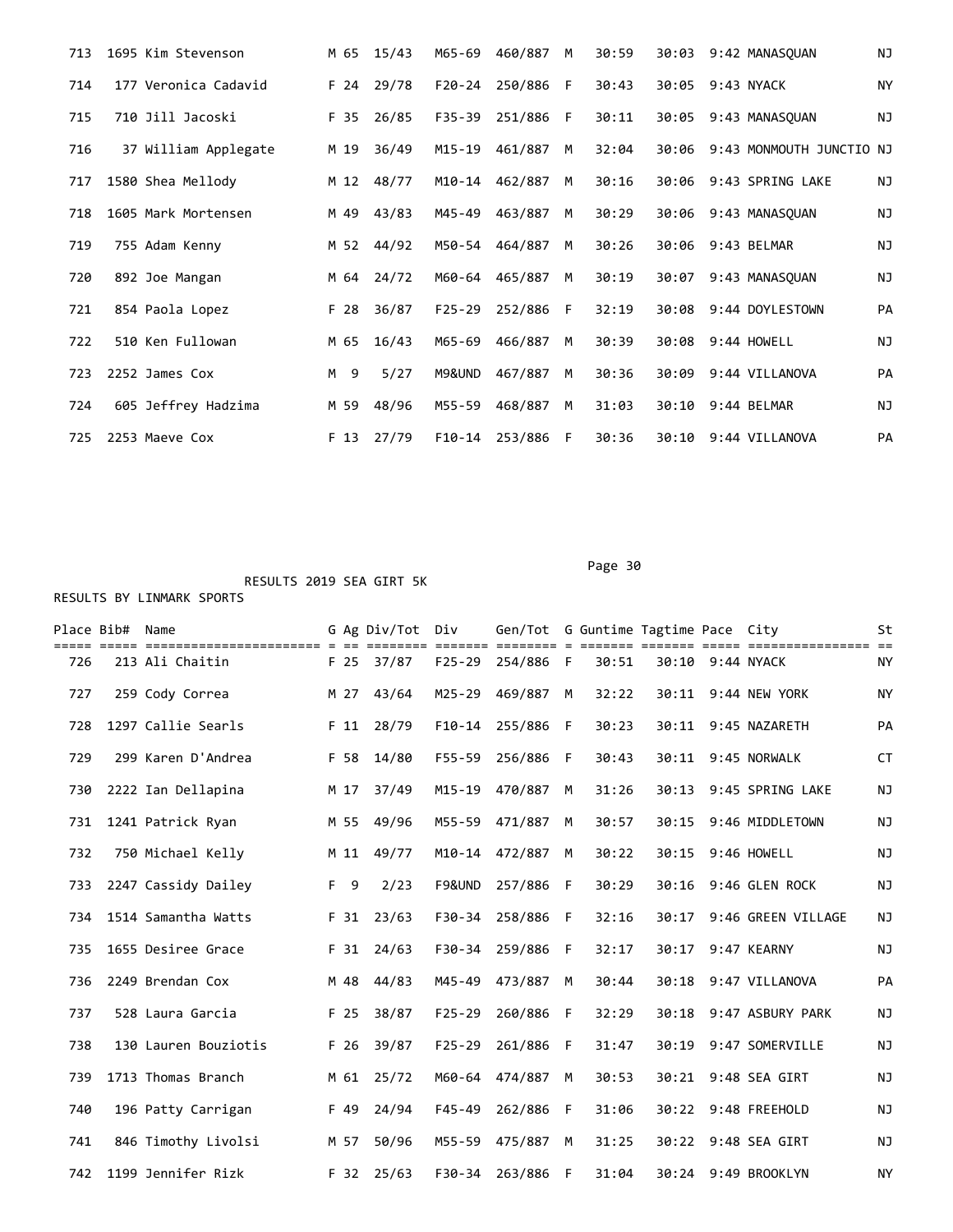| 743 | 1341 Gary Smith      |      | M 64 26/72 |        | M60-64 476/887 M |    | 31:18 |       | 30:25 9:49 NEPTUNE     | NJ |
|-----|----------------------|------|------------|--------|------------------|----|-------|-------|------------------------|----|
| 744 | 821 Karen Larson     | F 60 | 7/54       | F60-64 | 264/886 F        |    | 31:01 |       | 30:25 9:49 NEPTUNE     | NJ |
| 745 | 1480 Ray Venaglia    | M 66 | 17/43      | M65-69 | 477/887          | M  | 31:03 |       | 30:26 9:49 OLD BRIDGE  | ΝJ |
| 746 | 627 Kara Hansen      |      | F 42 22/72 | F40-44 | 265/886 F        |    | 31:40 |       | 30:26 9:49 SHREWSBURY  | ΝJ |
| 747 | 1542 Eliza Willms    |      | F 35 27/85 | F35-39 | 266/886 F        |    | 31:16 |       | 30:27 9:50 SPRING LAKE | ΝJ |
| 748 | 2387 Tyler Frith     | M 14 | 50/77      | M10-14 | 478/887          | M  | 32:14 | 30:27 | 9:50 BLACKSBURG        | VA |
| 749 | 371 Jeffrey Domenick |      | M 63 27/72 |        | M60-64 479/887   | M  | 30:45 |       | 30:28 9:50 MANASOUAN   | NJ |
| 750 | 303 Alexis Davidson  | F 38 | 28/85      | F35-39 | 267/886          | F. | 30:46 | 30:29 | 9:50 EAST BRUNSWICK    | NJ |

 RESULTS 2019 SEA GIRT 5K RESULTS BY LINMARK SPORTS

| Place Bib# Name |                                                           |      |        | G Ag Div/Tot       | Div                      | Gen/Tot G Guntime Tagtime Pace City |     |       |            |      |                     | St        |
|-----------------|-----------------------------------------------------------|------|--------|--------------------|--------------------------|-------------------------------------|-----|-------|------------|------|---------------------|-----------|
| 751             | ===== ======================== = == ==<br>266 Casey Coyle |      |        | ====<br>F 24 30/78 | ======= ==<br>$F20 - 24$ | $=$ $=$ $=$ $=$<br>268/886 F        |     | 32:36 | === =====  |      | 30:29 9:50 BROOKLYN | NY        |
| 752             | 1221 Ma Rose                                              |      | F 54   | 22/88              | F50-54                   | 269/886                             | -F  | 32:41 | 30:29      |      | 9:50 BRICK          | ΝJ        |
| 753             | 1491 Ernie Volkland                                       | M 45 |        | 45/83              | M45-49                   | 480/887                             | M   | 30:40 | 30:29      |      | 9:50 MIDDLETOWN     | ΝJ        |
| 754             | 1554 Monica Wright                                        |      | F 47   | 25/94              | $F45 - 49$               | 270/886                             | -F  | 30:53 | 30:30      |      | 9:51 ABERDEEN       | MD        |
| 755             | 761 Jonathon Ker                                          | M 43 |        | 39/71              | M40-44                   | 481/887                             | M   | 31:28 |            |      | 30:31 9:51 BELMAR   | ΝJ        |
| 756             | 2452 Jennifer Morris                                      |      | F 44   | 23/72              | F40-44                   | 271/886                             | -F  | 32:37 | 30:33      | 9:52 |                     | $ -$      |
| 757             | 1513 Kendall Watts                                        |      | M 36   | 37/66              | M35-39                   | 482/887                             | M   | 32:35 | 30:34      |      | 9:52 GREEN VILLAGE  | ΝJ        |
| 758             | 1229 Robyn Rotante                                        |      | $F$ 51 | 23/88              | F50-54                   | 272/886                             | -F  | 32:05 | 30:35      |      | 9:52 CRESSKILL      | ΝJ        |
| 759             | 693 Elizabeth Horton                                      |      | F 33   | 26/63              | F30-34                   | 273/886                             | F   | 31:03 | 30:35      |      | 9:52 HOLMDEL        | ΝJ        |
| 760             | 1031 Edward Mylod                                         |      | M 51   | 45/92              | M50-54                   | 483/887                             | M   | 32:05 | 30:35      |      | 9:52 CONCORD        | <b>NH</b> |
| 761             | 346 Robert Desevo                                         |      | M 40   | 40/71              | M40-44                   | 484/887                             | M   | 30:37 | 30:36      |      | 9:53 COLTS NECK     | ΝJ        |
| 762             | 192 Michele Carlor                                        |      | F 38   | 29/85              | F35-39                   | 274/886                             | -F  | 31:32 | 30:37      |      | 9:53 PARAMUS        | ΝJ        |
| 763             | 1169 Anazette Ray                                         |      | F 41   | 24/72              | F40-44                   | 275/886                             | F   | 31:36 | 30:37      |      | 9:53 FREEHOLD       | ΝJ        |
| 764             | 1405 Shannon Sweeney                                      |      | F 28   | 40/87              | $F25 - 29$               | 276/886                             | - F | 32:24 | 30:38      |      | 9:53 SEA GIRT       | ΝJ        |
| 765             | 2334 Isabella Keegan                                      |      | F 24   | 31/78              | $F20 - 24$               | 277/886                             | F   | 32:01 |            |      | 30:39 9:54 NEPTUNE  | ΝJ        |
| 766             | 2335 Big Yuri Man                                         |      | M 24   | 43/55              | M20-24                   | 485/887                             | M   | 32:01 | 30:39      |      | 9:54 NEPTUNE        | ΝJ        |
| 767             | 810 Matthew Kurz                                          |      | M 36   | 38/66              | M35-39                   | 486/887                             | M   | 31:15 | 30:39      |      | 9:54 JERSEY CITY    | ΝJ        |
| 768             | 1131 Erin M Pfeiffer                                      |      | F 32   | 27/63              | F30-34                   | 278/886                             | - F | 31:22 | 30:40      |      | 9:54 SEA GIRT       | ΝJ        |
| 769             | 1691 Penny Hinck                                          |      | F 58   | 15/80              | $F55 - 59$               | 279/886                             | -F  | 30:56 | 30:41      |      | 9:54 MONMOUTH BEACH | ΝJ        |
| 770             | 2453 Gina Jurezki                                         | F.   |        |                    |                          | 280/886                             | - F | 30:52 | 30:41 9:54 |      |                     | $- -$     |
| 771             | 134 Katherine Boyle                                       |      |        | F 24 32/78         |                          | F20-24 281/886                      | F   | 31:42 |            |      | 30:43 9:55 NEW YORK | ΝY        |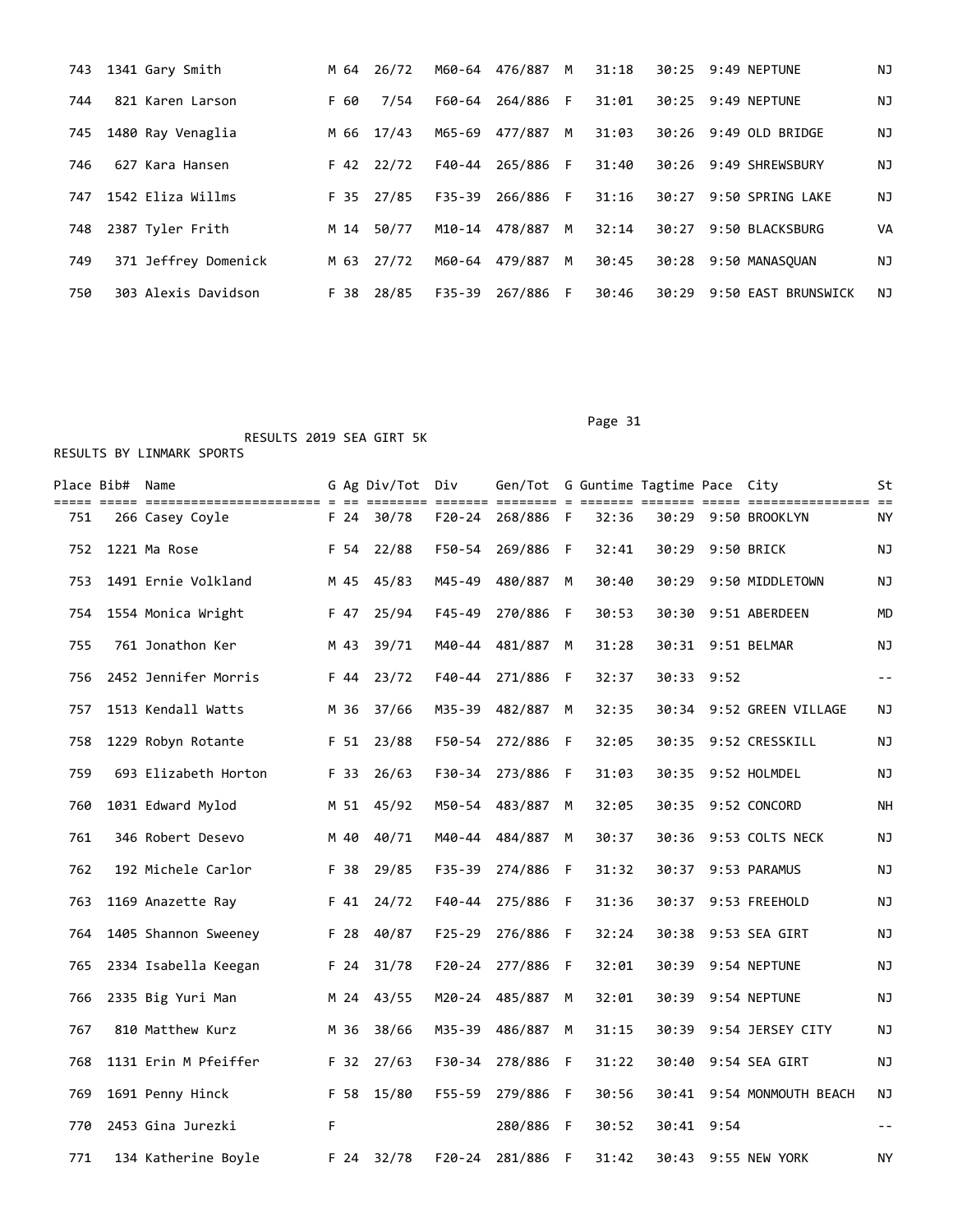|     | 772 1578 Steve Verbit   |      |  |  |  | F 65 2/15 F65-69 282/886 F 31:35 30:44 9:55 NEWTOWN        | PA |
|-----|-------------------------|------|--|--|--|------------------------------------------------------------|----|
|     | 773 2331 Erin Knott     |      |  |  |  | F 44 25/72  F40-44  283/886  F  31:10  30:44  9:55  TOWSON | MD |
| 774 | 206 Patricia Cassin     | F 60 |  |  |  | 8/54  F60-64  284/886  F  31:04  30:49  9:57  SUMMIT       | NJ |
|     | 775 1069 Patrick O'Hara |      |  |  |  | M 57 51/96 M55-59 487/887 M 32:04 30:50 9:57 BRONX         | ΝY |

Page 32 and the contract of the contract of the contract of the contract of the contract of the contract of the contract of the contract of the contract of the contract of the contract of the contract of the contract of th

| Place Bib# | Name                   |      | G Ag Div/Tot Div   |            | Gen/Tot G Guntime Tagtime Pace City |     |       |       |                                 | St |
|------------|------------------------|------|--------------------|------------|-------------------------------------|-----|-------|-------|---------------------------------|----|
| 776        | 62 Kathy Bangs         |      | ====<br>F 53 24/88 | F50-54     | ====== ======== = ==<br>285/886 F   |     | 32:11 |       | 30:50 9:57 MADISON              | ΝJ |
| 777        | 441 Marc Fay           | M 36 | 39/66              | M35-39     | 488/887                             | M   | 32:20 | 30:50 | 9:57 BRICK                      | ΝJ |
| 778        | 635 Pat Hart           | M 29 | 44/64              | M25-29     | 489/887                             | M   | 31:48 |       | 30:51 9:57 BRICK                | ΝJ |
| 779        | 585 Sarah Gregg        | F 28 | 41/87              | $F25 - 29$ | 286/886                             | - F | 31:57 | 30:53 | 9:58 SEA GIRT                   | ΝJ |
| 780        | 2211 Jeff Smith        | M 58 | 52/96              | M55-59     | 490/887                             | M   | 31:25 | 30:54 | 9:58 SEA GIRT                   | ΝJ |
| 781        | 787 Chris Knox         | M 33 | 39/58              |            | M30-34 491/887                      | M   | 31:20 | 30:54 | 9:58 WAKEFIELD                  | МA |
| 782        | 242 Daniel Coghlan     | M 31 | 40/58              |            | M30-34 492/887                      | M   | 31:44 | 30:55 | 9:59 FREEHOLD                   | ΝJ |
| 783        | 824 Tyler Lavell       | M 12 | 51/77              | M10-14     | 493/887                             | M   | 31:52 | 30:55 | 9:59 HOLMDEL                    | NJ |
| 784        | 864 Meagan Luipold     | F 37 | 30/85              | $F35 - 39$ | 287/886                             | - F | 31:08 | 30:56 | 9:59 MANASQUAN                  | NJ |
| 785        | 2356 Brian Morello     |      | M 47 46/83         |            | M45-49 494/887                      | M   | 32:12 |       | 30:57 9:59 OAKLAND              | ΝJ |
| 786        | 937 Trish McGinley     | F 46 | 26/94              | F45-49     | 288/886 F                           |     | 31:44 |       | 30:57 10:00 HOBOKEN             | ΝJ |
| 787        | 872 Maureen MacInnis   | F 58 | 16/80              | F55-59     | 289/886                             | F   | 31:40 |       | 30:58 10:00 SEA GIRT            | ΝJ |
| 788        | 494 Teresa Fox         |      | F 52 25/88         | F50-54     | 290/886                             | -F  | 31:08 |       | 31:00 10:00 NEW YORK            | NY |
| 789        | 1702 Tom Campo         | M 58 | 53/96              | M55-59     | 495/887                             | M   | 31:55 |       | 31:00 10:00 NEW YORK            | ΝY |
| 790        | 1793 Maureen Barry     | F 68 | 3/15               | $F65 - 69$ | 291/886 F                           |     | 31:36 |       | 31:00 10:00 HASTINGS ON HUDS NY |    |
| 791        | 651 Meredith Hellman   | F 40 | 26/72              | F40-44     | 292/886                             | - F | 32:27 |       | 31:01 10:01 BROOKLYN            | ΝY |
| 792        | 1275 Jeffrey Schneider | M 33 | 41/58              |            | M30-34 496/887 M                    |     | 31:20 |       | 31:02 10:01 MANASQUAN           | ΝJ |
| 793        | 930 Erin McCarthy      | F 26 | 42/87              | $F25 - 29$ | 293/886 F                           |     | 31:59 |       | 31:02 10:01 JERSEY CITY         | ΝJ |
| 794        | 676 Brian Hoffman      | M 29 | 45/64              | M25-29     | 497/887                             | M   | 33:09 |       | 31:02 10:01 TOMS RIVER          | NJ |
| 795        | 1357 Megan Soto        | F 33 | 28/63              |            | F30-34 294/886 F                    |     | 31:20 |       | 31:02 10:01 MASSAPEQUA          | NY |
| 796        | 882 Aileen Mahoney     |      | F 12 29/79         |            | F10-14 295/886 F                    |     | 32:38 |       | 31:02 10:01 ORANGEBURG          | ΝY |
| 797        | 448 Erin Feeney        | F 36 | 31/85              | F35-39     | 296/886 F                           |     | 32:43 |       | 31:03 10:01 MANASQUAN           | ΝJ |
| 798        | 1160 Dennis Raffa      | M 40 | 41/71              | M40-44     | 498/887                             | М   | 31:22 |       | 31:03 10:01 SEA GIRT            | NJ |
| 799        | 893 Rita Mangan        | F 64 | 9/54               | F60-64     | 297/886 F                           |     | 31:27 |       | 31:05 10:02 MANASQUAN           | ΝJ |
| 800        | 1235 Marianne Rullo    | F 50 | 26/88              | F50-54     | 298/886 F                           |     | 32:43 |       | 31:07 10:03 FREEHOLD            | NJ |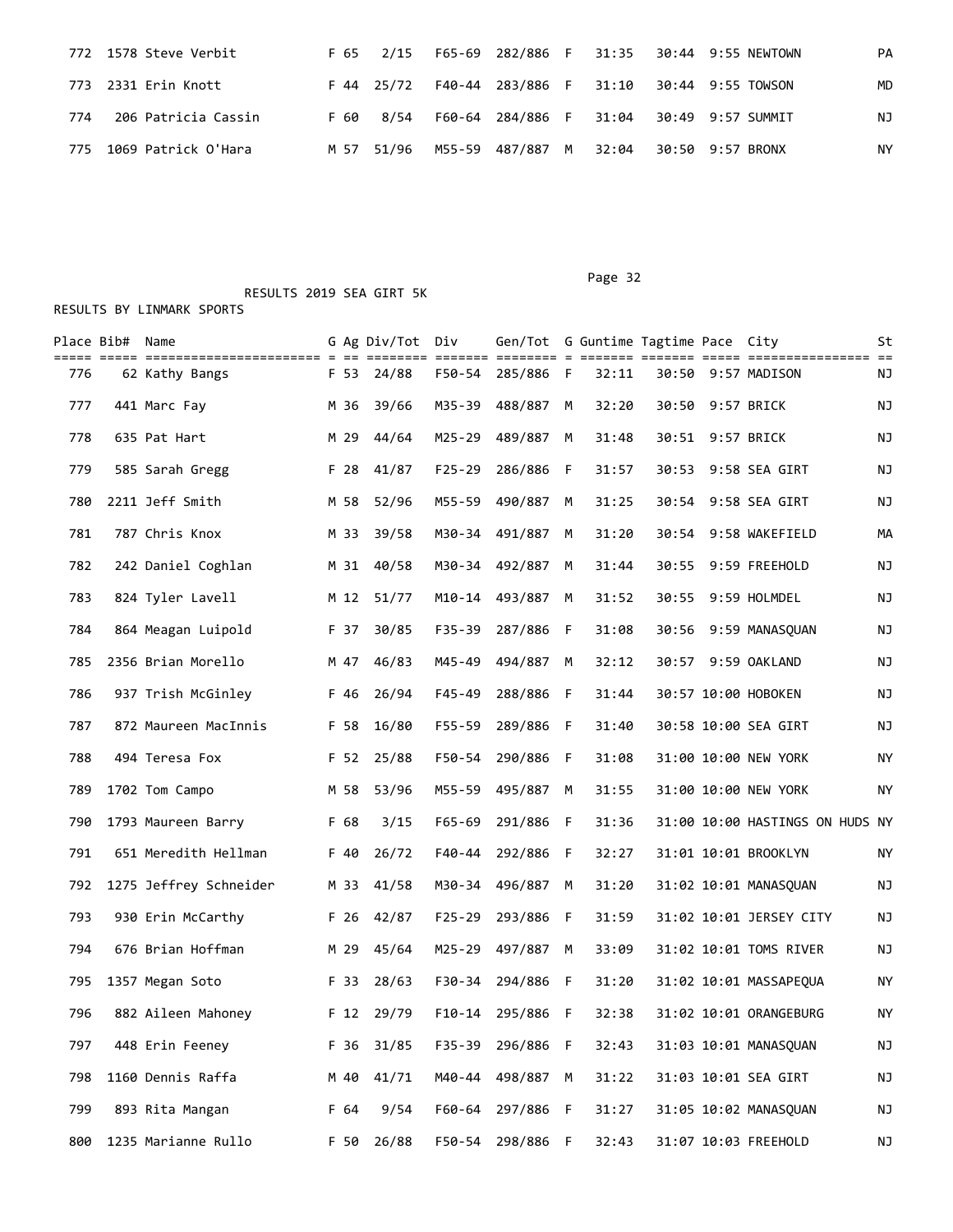RESULTS BY LINMARK SPORTS

|     | Place Bib# Name |                         |                 | G Ag Div/Tot Div |            | Gen/Tot G Guntime Tagtime Pace City |     |       |  |                                 | St |
|-----|-----------------|-------------------------|-----------------|------------------|------------|-------------------------------------|-----|-------|--|---------------------------------|----|
| 801 |                 | 1040 Francois Nelis     |                 | M 54 46/92       |            | M50-54 499/887 M                    |     | 31:44 |  | 31:08 10:03 BELMAR              | ΝJ |
| 802 |                 | 434 Fernando Faria      | M 56            | 54/96            | M55-59     | 500/887                             | M   | 31:50 |  | 31:08 10:03 PLAINSBORO          | ΝJ |
| 803 |                 | 392 Andrew Dubin        | M 57            | 55/96            | M55-59     | 501/887                             | M   | 32:40 |  | 31:08 10:03 NEW YORK            | ΝY |
| 804 |                 | 1092 Robert Paltridge   | M 61            | 28/72            | M60-64     | 502/887                             | M   | 31:49 |  | 31:09 10:03 SEA GIRT            | ΝJ |
| 805 |                 | 1742 Megan Culligan     | F 24            | 33/78            | F20-24     | 299/886 F                           |     | 31:48 |  | 31:09 10:03 SEA GIRT            | ΝJ |
| 806 |                 | 1292 Kelly T. Scott     | F 38            | 32/85            | F35-39     | 300/886 F                           |     | 32:21 |  | 31:10 10:04 BRIDGEWATER         | ΝJ |
| 807 |                 | 356 Hilary Difeo        | F 47            | 27/94            | F45-49     | 301/886 F                           |     | 32:02 |  | 31:14 10:05 SEA GIRT            | ΝJ |
| 808 |                 | 674 Jack Hoban          | M 63            | 29/72            | M60-64     | 503/887                             | M   | 31:43 |  | 31:14 10:05 SPRING LAKE         | ΝJ |
| 809 |                 | 464 Sean Fitzsimmons    | M 49            | 47/83            | M45-49     | 504/887                             | M   | 31:46 |  | 31:15 10:05 SPRING LAKE         | ΝJ |
| 810 |                 | 1445 Amy Tonkin         |                 | F 36 33/85       |            | F35-39 302/886 F                    |     | 33:02 |  | 31:15 10:05 NEPTUNE             | NJ |
| 811 |                 | 357 Josie Difeo         | F 13            | 30/79            |            | F10-14 303/886 F                    |     | 32:06 |  | 31:15 10:05 SEA GIRT            | ΝJ |
| 812 |                 | 927 Ryan McBeth         | M 43            | 42/71            | M40-44     | 505/887 M                           |     | 31:35 |  | 31:16 10:06 SILVER SPRING       | MD |
| 813 |                 | 2264 Kristen Deyko      | F 31            | 29/63            |            | F30-34 304/886 F                    |     | 32:54 |  | 31:17 10:06 ASBURY PARK         | NJ |
| 814 |                 | 591 Sara Gross          | F 30            | 30/63            |            | F30-34 305/886 F                    |     | 32:55 |  | 31:17 10:06 NEPTUNE             | ΝJ |
| 815 |                 | 355 Henry Difeo         | M 10            | 52/77            | M10-14     | 506/887                             | M   | 32:07 |  | 31:17 10:06 SEA GIRT            | ΝJ |
| 816 |                 | 1791 Donna Antice       | F <sub>62</sub> | 10/54            | F60-64     | 306/886                             | - F | 32:28 |  | 31:18 10:06 MANASQUAN           | ΝJ |
| 817 |                 | 1219 Mary Ann Rooney    | F 68            | 4/15             | F65-69     | 307/886 F                           |     | 32:51 |  | 31:18 10:06 SPRING LAKE         | NJ |
| 818 |                 | 1259 Emily Savacool     | F 24            | 34/78            |            | F20-24 308/886 F                    |     | 31:54 |  | 31:19 10:06 SEA GIRT            | ΝJ |
| 819 |                 | 2311 Sharon Amato       | F 53            | 27/88            | F50-54     | 309/886 F                           |     | 31:31 |  | 31:20 10:07 ENGLEWOOD CLIFFS NJ |    |
| 820 |                 | 875 Alison Magee        | F 40            | 27/72            | F40-44     | 310/886                             | - F | 32:31 |  | 31:21 10:07 METUCHEN            | ΝJ |
|     |                 | 821 1220 William Rooney | M 70            | 7/20             |            | M70-74 507/887 M                    |     | 32:53 |  | 31:22 10:07 SPRING LAKE         | ΝJ |
| 822 |                 | 1291 Kelly D. Scott     |                 | M 48 48/83       | M45-49     | 508/887 M                           |     | 32:34 |  | 31:23 10:08 BRIDGEWATER         | NJ |
| 823 |                 | 746 Jennifer Kelly      | F 46            | 28/94            | F45-49     | 311/886 F                           |     | 31:35 |  | 31:23 10:08 SEA GIRT            | ΝJ |
| 824 |                 | 1242 Renee Ryan         | F 56            | 17/80            | $F55 - 59$ | 312/886 F                           |     | 31:57 |  | 31:23 10:08 NEW YORK            | NY |
| 825 |                 | 314 Chelsea Degiacomo   |                 | F 26 43/87       |            | F25-29 313/886 F                    |     | 31:54 |  | 31:26 10:09 HOBOKEN             | NJ |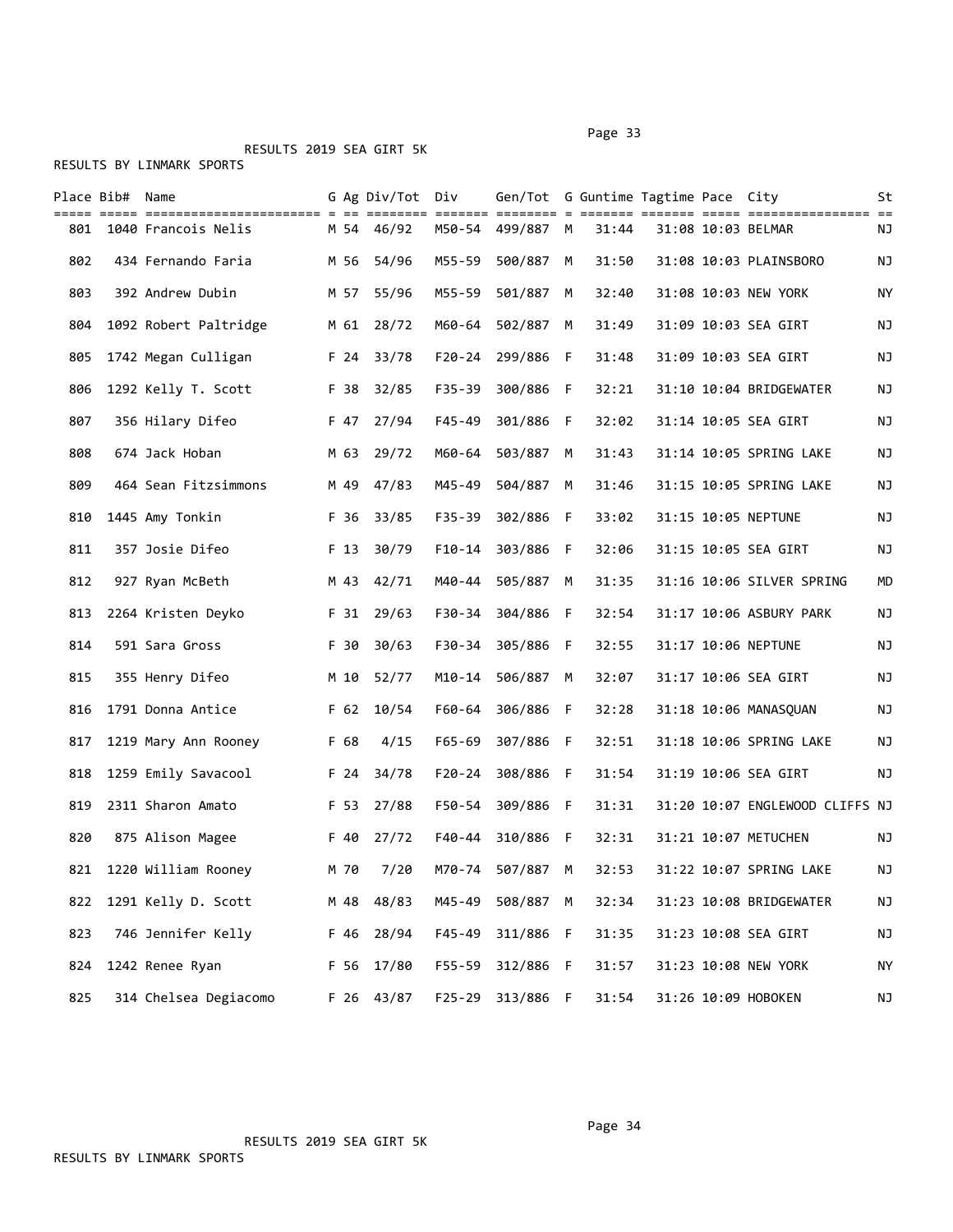|     | Place Bib# Name |                        |   |      | G Ag Div/Tot Div |            | Gen/Tot G Guntime Tagtime Pace City |   |       |             |                             | St    |
|-----|-----------------|------------------------|---|------|------------------|------------|-------------------------------------|---|-------|-------------|-----------------------------|-------|
| 826 |                 | 1239 Joanne Ryan       |   | F 55 | 18/80            | F55-59     | 314/886 F                           |   | 32:40 |             | 31:27 10:09 MORRISTOWN      | ΝJ    |
| 827 |                 | 437 Madeline Faris     |   | F 29 | 44/87            | $F25 - 29$ | 315/886 F                           |   | 31:32 |             | 31:28 10:09 BRIELLE         | ΝJ    |
| 828 |                 | 1269 Shannon Schatzman |   |      | F 22 35/78       | F20-24     | 316/886 F                           |   | 31:33 |             | 31:28 10:09 SEA GIRT        | ΝJ    |
| 829 |                 | 436 Andrew Faris       |   | M 29 | 46/64            | M25-29     | 509/887                             | M | 31:33 |             | 31:28 10:09 BRIELLE         | ΝJ    |
| 830 |                 | 985 Stephen Miller     |   | M 55 | 56/96            | M55-59     | 510/887                             | M | 32:12 |             | 31:29 10:10 BELMAR          | ΝJ    |
| 831 |                 | 1211 Pat Rogers        |   | F 57 | 19/80            | $F55 - 59$ | 317/886 F                           |   | 33:20 |             | 31:29 10:10 SEA GIRT        | ΝJ    |
| 832 |                 | 1249 Marc Salerno      |   | M 46 | 49/83            | M45-49     | 511/887                             | M | 32:53 |             | 31:30 10:10 ROSLYN          | ΝY    |
| 833 |                 | 1617 Ryan Rogers       |   | M 25 | 47/64            | M25-29     | 512/887                             | M | 33:20 |             | 31:30 10:10 SEA GIRT        | ΝJ    |
| 834 |                 | 895 David Manning      |   | M 50 | 47/92            | M50-54     | 513/887                             | M | 32:01 |             | 31:30 10:10 RED BANK        | ΝJ    |
| 835 |                 | 1703 Shea Donnelly     |   |      | F 12 31/79       |            | F10-14 318/886 F                    |   | 32:24 |             | 31:31 10:10 MANASQUAN       | ΝJ    |
| 836 |                 | 2454 Molanda Coto      | F |      |                  |            | 319/886 F                           |   | 31:58 | 31:32 10:11 |                             | $- -$ |
| 837 |                 | 1585 Matthew Foerst    |   | M 22 | 44/55            | M20-24     | 514/887                             | M | 31:53 |             | 31:32 10:11 SEA GIRT        | ΝJ    |
| 838 |                 | 978 Chrissy Michelis   |   | M 16 | 38/49            | M15-19     | 515/887                             | м | 31:33 |             | 31:33 10:11 WOODCLIFF LAKE  | ΝJ    |
| 839 |                 | 267 Courtney Coyle     |   | F 14 | 32/79            |            | F10-14 320/886 F                    |   | 32:28 |             | 31:33 10:11 VERONA          | ΝJ    |
| 840 |                 | 2421 Annemarie Ruhl    |   | F 60 | 11/54            | F60-64     | 321/886 F                           |   | 32:08 | 31:33 10:11 |                             | $- -$ |
| 841 |                 | 325 Thomas Dellanno    |   | M 24 | 45/55            | M20-24     | 516/887                             | M | 31:47 |             | 31:33 10:11 HOWELL          | ΝJ    |
| 842 |                 | 601 Justin Gutkowski   |   | M 12 | 53/77            |            | M10-14 517/887                      | M | 32:57 |             | 31:34 10:11 HERNDON         | VA    |
| 843 |                 | 209 Nancy Cawley       |   | F 62 | 12/54            |            | F60-64 322/886 F                    |   | 32:53 |             | 31:35 10:12 SANDY HOOK      | CT    |
| 844 |                 | 140 Joseph Brancato    |   | M 61 | 30/72            | M60-64     | 518/887                             | M | 31:47 |             | 31:35 10:12 CORTLANDT MANOR | ΝY    |
| 845 |                 | 2208 Caroline Byrne    |   | F 27 | 45/87            | $F25 - 29$ | 323/886 F                           |   | 32:19 |             | 31:37 10:12 BROOKLYN        | ΝY    |
| 846 |                 | 2207 Kevin Byrne       |   |      | M 63 31/72       |            | M60-64 519/887                      | M | 32:19 |             | 31:37 10:12 BROOKLYN        | ΝY    |
| 847 |                 | 1419 Don Terwilliger   |   |      | M 56 57/96       |            | M55-59 520/887 M                    |   | 33:24 |             | 31:39 10:13 SEA GIRT        | ΝJ    |
| 848 |                 | 2448 Cheryl McDevmutt  |   | F 52 | 28/88            | F50-54     | 324/886 F                           |   | 32:09 | 31:40 10:13 |                             | --    |
| 849 |                 | 699 Kate Iacono        |   | F 45 | 29/94            | $F45 - 49$ | 325/886 F                           |   | 32:04 |             | 31:42 10:14 NEW YORK        | NΥ    |
| 850 |                 | 374 Leslie Donato      |   |      | F 52 29/88       |            | F50-54 326/886 F                    |   | 32:23 |             | 31:42 10:14 WYCKOFF         | NJ    |

|            | RESULTS 2019 SEA GIRT 5K  |      |                  |        |                                     |    |       |  |                                 |    |
|------------|---------------------------|------|------------------|--------|-------------------------------------|----|-------|--|---------------------------------|----|
|            | RESULTS BY LINMARK SPORTS |      |                  |        |                                     |    |       |  |                                 |    |
|            |                           |      |                  |        |                                     |    |       |  |                                 |    |
| Place Bib# | Name                      |      | G Ag Div/Tot Div |        | Gen/Tot G Guntime Tagtime Pace City |    |       |  |                                 | St |
|            |                           |      |                  |        |                                     |    |       |  |                                 |    |
| 851        | 1625 Susan Froelich       |      | F 40 28/72       | F40-44 | 327/886 F                           |    | 31:58 |  | 31:42 10:14 SUMMIT              | ΝJ |
|            |                           |      |                  |        |                                     |    |       |  |                                 |    |
| 852        | 962 John McWeeney         |      | M 64 32/72       | M60-64 | 521/887                             | M  | 32:00 |  | 31:42 10:14 AVON BY THE SEA NJ  |    |
|            |                           |      |                  |        |                                     |    |       |  |                                 |    |
| 853        | 646 Sarah Heckman         | F 33 | 31/63            | F30-34 | 328/886                             | -F | 34:00 |  | 31:43 10:14 POINT PLEASANT B NJ |    |
|            |                           |      |                  |        |                                     |    |       |  |                                 |    |
| 854        | 720 Robert Jones          |      | M 42 43/71       | M40-44 | 522/887                             | M  | 33:34 |  | 31:43 10:14 SEA GIRT            | ΝJ |
|            |                           |      |                  |        |                                     |    |       |  |                                 |    |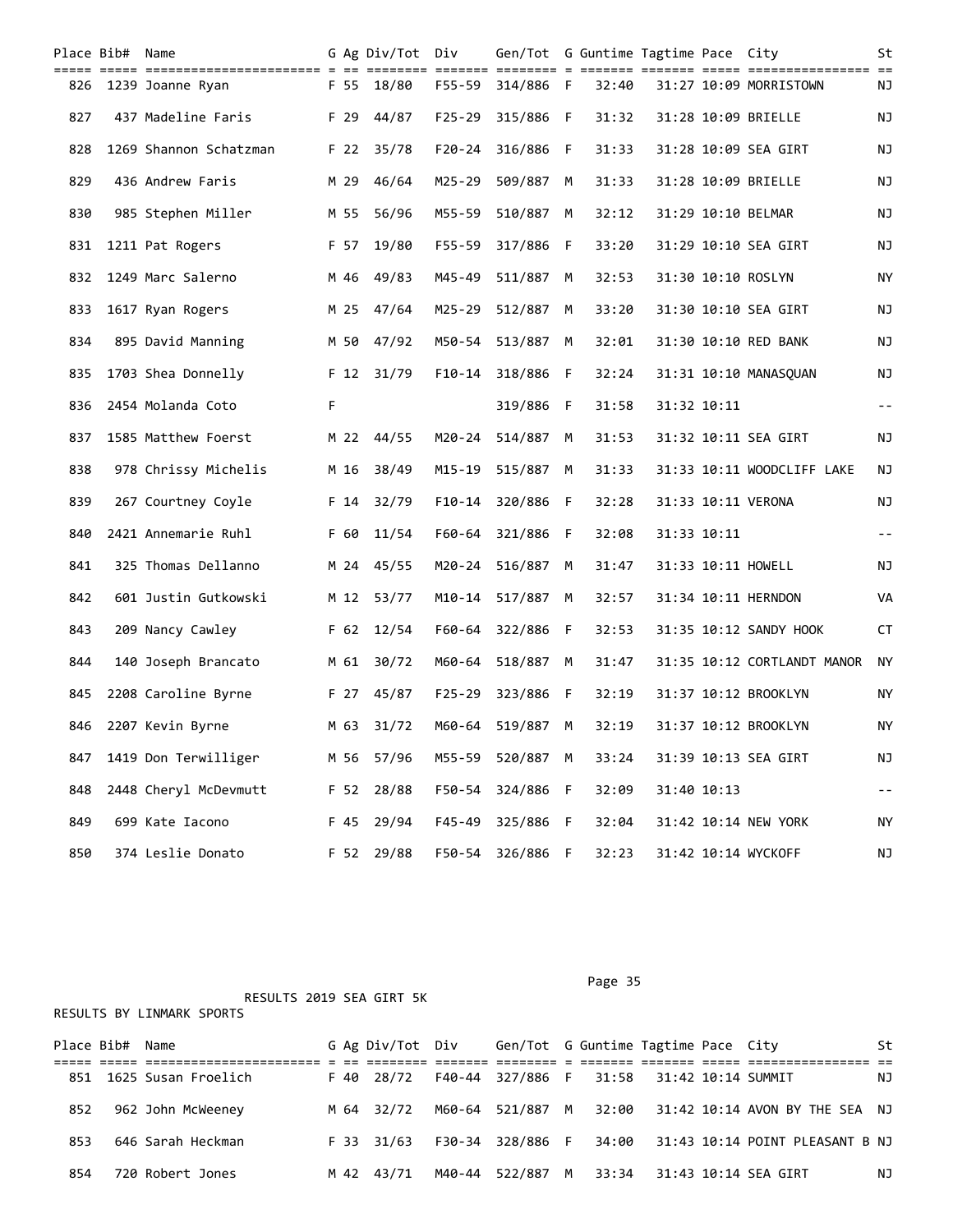| 855 | 593 Tracy Grunsfeld       | F 48       | 30/94 | $F45 - 49$ | 329/886   | F   | 32:33 |                    | 31:44 10:14 POINT PLEASANT B NJ |    |
|-----|---------------------------|------------|-------|------------|-----------|-----|-------|--------------------|---------------------------------|----|
| 856 | 237 Caroline Cliff        | F 23       | 36/78 | $F20 - 24$ | 330/886   | F   | 33:31 |                    | 31:45 10:15 KATONAH             | NY |
| 857 | 1543 Kristin Winter       | F 29       | 46/87 | $F25 - 29$ | 331/886   | F   | 32:09 |                    | 31:45 10:15 SADDLE BROOK        | ΝJ |
| 858 | 820 Erin Larocca          | F 40       | 29/72 | $F40 - 44$ | 332/886   | -F  | 32:52 | 31:45 10:15 CLARK  |                                 | NJ |
| 859 | 568 Samuel Goto           | M 24       | 46/55 | M20-24     | 523/887   | M   | 33:11 |                    | 31:46 10:15 ENGLISHTOWN         | NJ |
| 860 | 1132 Jason Phillips       | M 37       | 40/66 | M35-39     | 524/887   | M   | 32:05 |                    | 31:46 10:15 POINT PLEASANT B NJ |    |
| 861 | 870 Jacqueline Lynch      | F 22       | 37/78 | $F20 - 24$ | 333/886   | F   | 33:11 |                    | 31:46 10:15 FREEHOLD            | NJ |
| 862 | 1769 Haley Meade          | F 23       | 38/78 | $F20 - 24$ | 334/886   | F   | 33:11 |                    | 31:46 10:15 FREEHOLD            | ΝJ |
| 863 | 1641 Carl Gargiulo        | M 64       | 33/72 | M60-64     | 525/887   | M   | 32:28 | 31:47 10:15 BELMAR |                                 | ΝJ |
| 864 | 173 Mark Byers            | M 50       | 48/92 | M50-54     | 526/887   | М   | 32:43 | 31:47 10:15 BRICK  |                                 | NJ |
| 865 | 144 Christopher Bregenzer | M 34 42/58 |       | M30-34     | 527/887   | M   | 33:01 |                    | 31:47 10:15 BURBANK             | CA |
| 866 | 403 Jackie Dwyer          | F 29       | 47/87 | $F25 - 29$ | 335/886   | - F | 33:52 | 31:47 10:16 BRICK  |                                 | NJ |
| 867 | 2221 Sheryl Dellapina     | F 54       | 30/88 | F50-54     | 336/886   | F   | 33:11 |                    | 31:48 10:16 SPRING LAKE         | ΝJ |
| 868 | 1130 Richard Petti        | M 63       | 34/72 | M60-64     | 528/887   | M   | 32:28 | 31:48 10:16 AVENEL |                                 | NJ |
| 869 | 2217 Kelli Oliver         | F 49       | 31/94 | $F45 - 49$ | 337/886 F |     | 33:12 |                    | 31:49 10:16 SPRING LAKE         | NJ |
| 870 | 404 Patrick Dwyer         | M 36       | 41/66 | M35-39     | 529/887   | M   | 33:53 | 31:49 10:16 BRICK  |                                 | NJ |
| 871 | 1049 David Nolan          | M 58       | 58/96 | M55-59     | 530/887   | M   | 32:11 |                    | 31:50 10:16 SEA GIRT            | NJ |
| 872 | 628 Kelly Hansen          | F 39       | 34/85 | F35-39     | 338/886   | F   | 33:08 |                    | 31:51 10:17 ASBURY PARK         | NJ |
| 873 | 795 MacAire Kolchin       | F 27       | 48/87 | $F25 - 29$ | 339/886   | -F  | 33:36 |                    | 31:52 10:17 JERSEY CITY         | NJ |
| 874 | 967 Paul Mehring          | M 54       | 49/92 | M50-54     | 531/887   | M   | 33:31 |                    | 31:53 10:17 SEA GIRT            | NJ |
| 875 | 333 Juliana Demaria       | F 23 39/78 |       | F20-24     | 340/886   | F   | 32:36 |                    | 31:53 10:17 CHATHAM             | NJ |

|     | Place Bib# Name |                           |      | G Ag Div/Tot Div |        | Gen/Tot G Guntime Tagtime Pace City |   |       |  |                           | St             |  |
|-----|-----------------|---------------------------|------|------------------|--------|-------------------------------------|---|-------|--|---------------------------|----------------|--|
| 876 |                 | 826 Jason Lee             |      | M 34 43/58       |        | M30-34 532/887 M                    |   | 32:46 |  | 31:54 10:18 LANOKA HARBOR | ΝJ             |  |
| 877 |                 | 936 Kristi McCullough     | F 39 | 35/85            |        | F35-39 341/886 F                    |   | 34:02 |  | 31:55 10:18 BELMAR        | ΝJ             |  |
| 878 |                 | 935 Kevin McCullough      | M 38 | 42/66            |        | M35-39 533/887 M                    |   | 34:02 |  | 31:55 10:18 BOSTON        | MА             |  |
| 879 |                 | 315 Michele Degli Esposti |      | M 44 44/71       |        | M40-44 534/887                      | M | 32:13 |  | 31:56 10:18 BOLOGNA       | B <sub>0</sub> |  |
| 880 |                 | 348 Tali Deutsch          | F 50 | 31/88            |        | F50-54 342/886 F                    |   | 33:32 |  | 31:56 10:19 MORGANVILLE   | ΝJ             |  |
| 881 |                 | 1228 Ryan Rossi           | M 35 | 43/66            | M35-39 | 535/887 M                           |   | 32:34 |  | 31:58 10:19 MANASOUAN     | ΝJ             |  |
| 882 |                 | 1516 Carolanne Weinberger |      | F 52 32/88       |        | F50-54 343/886 F                    |   | 32:07 |  | 31:59 10:19 TOMS RIVER    | ΝJ             |  |
| 883 |                 | 2326 Grace McDonnell      |      | F 18 26/54       | F15-19 | 344/886 F                           |   | 32:42 |  | 32:00 10:20 MIDDLETOWN    | ΝJ             |  |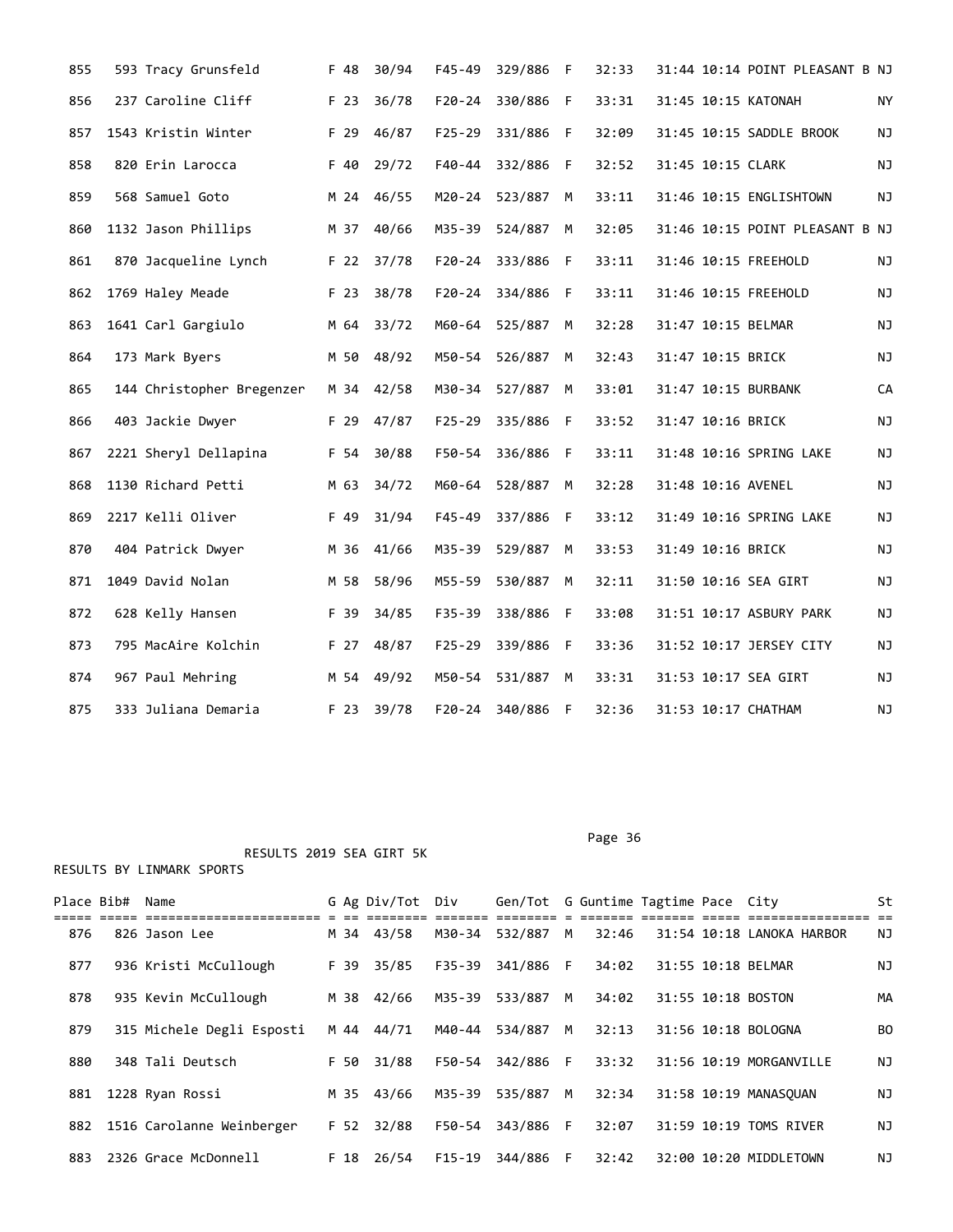| 884 | 757 Ian Keough                   |      | M 42 45/71 | M40-44     | 536/887 | M  | 32:23 | 32:00 10:20 CULVER CITY         | CA        |
|-----|----------------------------------|------|------------|------------|---------|----|-------|---------------------------------|-----------|
| 885 | 758 Melinda Keough               | F 41 | 30/72      | F40-44     | 345/886 | -F | 32:23 | 32:00 10:20 CULVER CITY         | CA        |
| 886 | 1469 Gabby Valentino             | F 14 | 33/79      | $F10-14$   | 346/886 | F  | 32:43 | 32:02 10:20 NEW YORK            | <b>NY</b> |
| 887 | 1527 Carol Werthan               | F 61 | 13/54      | F60-64     | 347/886 | F  | 33:06 | 32:03 10:21 FREEHOLD            | <b>NJ</b> |
| 888 | 336 Michelle Demaria             | F 20 | 40/78      | $F20 - 24$ | 348/886 | F. | 33:28 | 32:04 10:21 GLEN ROCK           | NJ        |
| 889 | 456 Cooper Finkle                | M 8  | 6/27       | M9&UND     | 537/887 | M  | 33:08 | 32:04 10:21 FRANKLIN LAKES      | NJ        |
| 890 | 557 Allison Goldberg             | F 38 | 36/85      | $F35 - 39$ | 349/886 | F  | 33:09 | 32:04 10:21 NEW YORK            | <b>NY</b> |
| 891 | 214 Jennifer Chaitin             | F 49 | 32/94      | $F45 - 49$ | 350/886 | F  | 32:46 | 32:05 10:21 NYACK               | <b>NY</b> |
| 892 | 2269 Tomm Minnefor               | M 57 | 59/96      | M55-59     | 538/887 | М  | 32:17 | 32:05 10:21 MILLTOWN            | <b>NJ</b> |
| 893 | 1531 Jennifer Wexler             | F 41 | 31/72      | F40-44     | 351/886 | F  | 33:09 | 32:05 10:21 NEW YORK            | <b>NY</b> |
| 894 | 1515 R. Weatherbee               | M 58 | 60/96      | M55-59     | 539/887 | M  | 34:15 | 32:06 10:21 MANCHESTER TOWNS NJ |           |
| 895 | 378 Marcia Doolin                | F 58 | 20/80      | $F55 - 59$ | 352/886 | F  | 32:30 | 32:06 10:22 NEWTOWN             | PA        |
| 896 | 1429 Mathew Thompson             | M 47 | 50/83      | M45-49     | 540/887 | М  | 32:48 | 32:06 10:22 TOMS RIVER          | NJ        |
| 897 | 1792 Joseph Hurley               |      | M 64 35/72 | M60-64     | 541/887 | M  | 33:16 | 32:06 10:22 NEPTUNE             | NJ        |
| 898 | 335 Kate Demaria                 | F 29 | 49/87      | $F25 - 29$ | 353/886 | F  | 33:29 | 32:06 10:22 NEW YORK            | ΝY        |
| 899 | 340 Margaret Demaria Ratlif F 39 |      | 37/85      | F35-39     | 354/886 | F  | 33:29 | 32:06 10:22 WASHINGTON          | DC        |
| 900 | 965 Christine Mehring            |      | F 51 33/88 | F50-54     | 355/886 | -F | 33:45 | 32:07 10:22 SEA GIRT            | <b>NJ</b> |

RESULTS BY LINMARK SPORTS

| Place Bib# | Name                    |      | G Ag Div/Tot Div |            | Gen/Tot G Guntime Tagtime Pace City |    |       |             |                         | St<br>$=$                |
|------------|-------------------------|------|------------------|------------|-------------------------------------|----|-------|-------------|-------------------------|--------------------------|
| 901        | 2455 Brooke Monti       |      | F 16 27/54       | F15-19     | 356/886 F                           |    | 33:26 | 32:07 10:22 |                         | $\overline{\phantom{m}}$ |
| 902        | 906 Andrea Martin       | F 25 | 50/87            | $F25 - 29$ | 357/886 F                           |    | 33:08 |             | 32:09 10:22 SUMMIT      | <b>NJ</b>                |
| 903        | 387 Lisa Dreeke         | F 48 | 33/94            | F45-49     | 358/886                             | F. | 32:55 |             | 32:09 10:23 HOBOKEN     | <b>NJ</b>                |
| 904        | 10 Michael Aiello       | M 50 | 50/92            |            | M50-54 542/887                      | M  | 32:26 |             | 32:09 10:23 CHATHAM     | NJ                       |
| 905        | 39 Nilda Araga          | F 63 | 14/54            | F60-64     | 359/886                             | -F | 32:14 |             | 32:09 10:23 PERTH AMBOY | NJ                       |
| 906        | 360 Jane Dilauro        | F 18 | 28/54            | $F15 - 19$ | 360/886                             | -F | 33:14 |             | 32:10 10:23 RAMSEY      | <b>NJ</b>                |
| 907        | 2305 Sebastian Palmeri  | M 70 | 8/20             | M70-74     | 543/887                             | M  | 32:28 |             | 32:11 10:23 SPRING LAKE | <b>NJ</b>                |
| 908        | 422 Alexander Estrada   | M 13 | 54/77            | M10-14     | 544/887                             | M  | 32:19 |             | 32:12 10:24 SPRINGFIELD | NJ                       |
| 909        | 423 Christopher Estrada |      | M 43 46/71       | M40-44     | 545/887                             | M  | 32:21 |             | 32:13 10:24 SPRINGFIELD | NJ                       |
| 910        | 1045 Kate Neubert       | F 26 | 51/87            | $F25 - 29$ | 361/886                             | F. | 33:31 |             | 32:13 10:24 NEW YORK    | <b>NY</b>                |
| 911        | 1471 Sammy Valentino    |      | F 14 34/79       | $F10-14$   | 362/886                             | -F | 32:55 |             | 32:14 10:24 NEW YORK    | <b>NY</b>                |
| 912        | 1496 Owen Wade          | M 33 | 44/58            | M30-34     | 546/887                             | M  | 33:31 |             | 32:14 10:24 NEW YORK    | <b>NY</b>                |
| 913        | 714 Nina Jafferjee      | F 26 | 52/87            | F25-29     | 363/886                             | F. | 33:31 |             | 32:14 10:24 SPRING LAKE | NJ                       |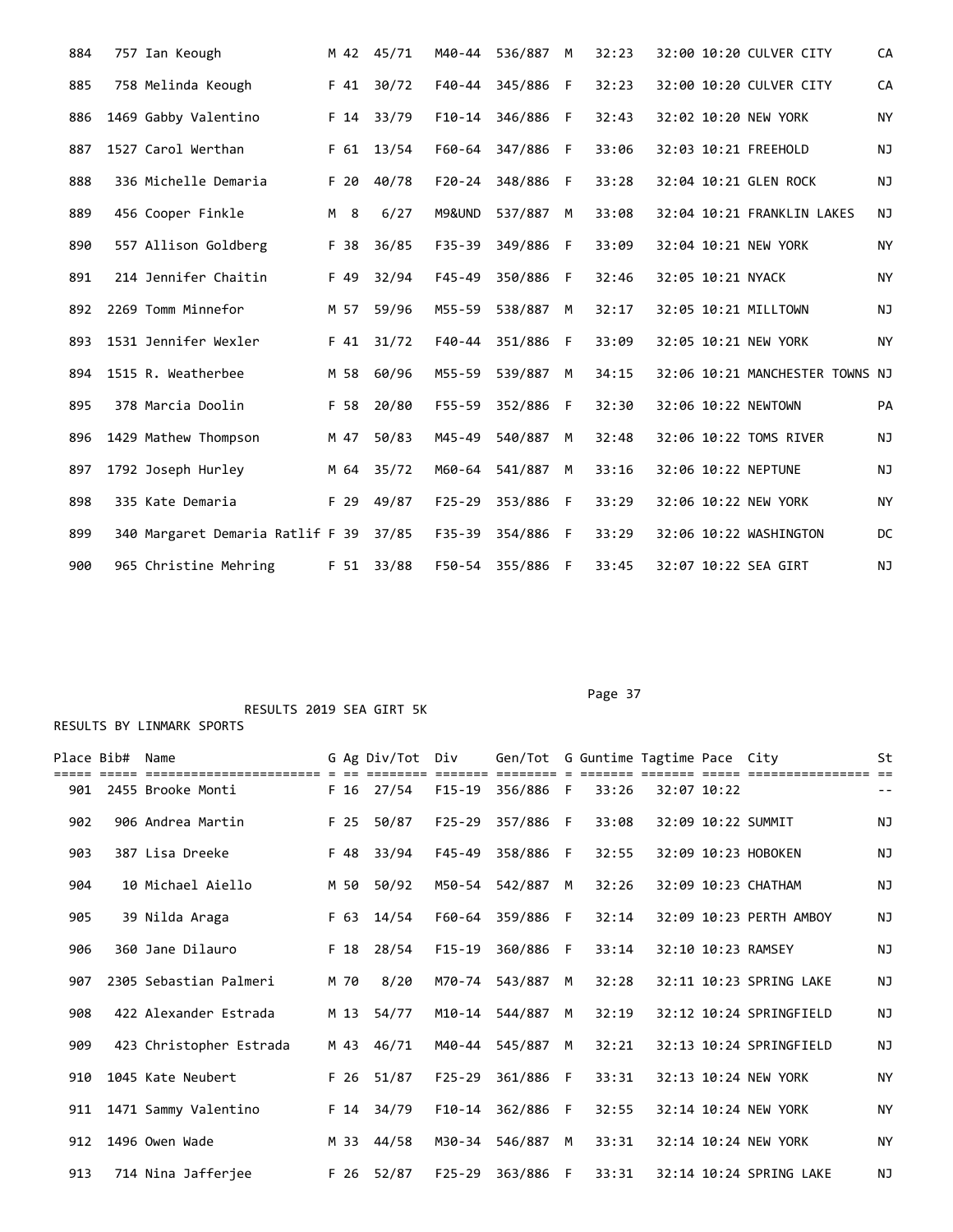| 914 | 349 Julian Diaz                        |      | M 36 44/66 | M35-39     | 547/887 | M  | 33:42 | 32:15 10:25 BROOKLYN   |                            | <b>NY</b> |
|-----|----------------------------------------|------|------------|------------|---------|----|-------|------------------------|----------------------------|-----------|
| 915 | 1661 Brian Scanlon                     | M 62 | 36/72      | M60-64     | 548/887 | M  | 33:40 | 32:15 10:25 TOMS RIVER |                            | <b>NJ</b> |
| 916 | 1665 Megan Scanlon                     | F 27 | 53/87      | $F25 - 29$ | 364/886 | F. | 33:40 | 32:15 10:25 TOMS RIVER |                            | <b>NJ</b> |
| 917 | 806 Johnny Kumpf                       | M 9  | 7/27       | M9&UND     | 549/887 | M  | 32:18 | 32:15 10:25 SEA GIRT   |                            | ΝJ        |
| 918 | 1547 Kevin Wittek                      | M 62 | 37/72      | M60-64     | 550/887 | M  | 33:33 | 32:18 10:25 PITMAN     |                            | ΝJ        |
| 919 | 457 Mic Finkle                         | F 40 | 32/72      | F40-44     | 365/886 | F. | 33:22 |                        | 32:18 10:26 FRANKLIN LAKES | ΝJ        |
| 920 | 1122 Veronica Perez                    | F 32 | 32/63      | F30-34     | 366/886 | F. | 33:12 | 32:19 10:26 BOONTON    |                            | NJ        |
| 921 | 2206 Margaret Julian                   | F 38 | 38/85      | F35-39     | 367/886 | F. | 34:09 | 32:19 10:26 NEW YORK   |                            | NY        |
| 922 | 1576 Alexis Sackariasen                |      | F 16 29/54 | $F15-19$   | 368/886 | E  | 32:59 | 32:20 10:26 SEA GIRT   |                            | <b>NJ</b> |
| 923 | 256 Jennifer E. Constantino F 36 39/85 |      |            | F35-39     | 369/886 | F. | 33:15 | 32:21 10:27 SEA GIRT   |                            | <b>NJ</b> |
| 924 | 652 Mary Henderson                     | F 46 | 34/94      | F45-49     | 370/886 | -F | 33:10 | 32:22 10:27 LINCROFT   |                            | ΝJ        |
| 925 | 887 Megan Mahoney                      |      | F 12 35/79 | F10-14     | 371/886 | -F | 33:57 | 32:23 10:27 ORANGEBURG |                            | NY        |

en de la provincia de la provincia de la provincia de la provincia de la provincia de la provincia de la provi

Place Bib# Name  $G$  Ag Div/Tot Div Gen/Tot G Guntime Tagtime Pace City St ===== ===== ======================= = == ======== ======= ======== = ======= ======= ===== ================ == 926 1110 Thomas Pawlicki M 60 38/72 M60-64 551/887 M 33:12 32:25 10:28 POMPTON PLAINS NJ 927 884 Christopher Mahoney M 61 39/72 M60-64 552/887 M 33:58 32:25 10:28 ORANGEBURG NY 928 2322 Ray Finnegan M 60 40/72 M60-64 553/887 M 33:12 32:25 10:28 TOMS RIVER NJ 929 678 Jamie Hoffman F 34 33/63 F30-34 372/886 F 34:28 32:25 10:28 CHATHAM NJ 930 1375 Gene Stoye M 37 45/66 M35-39 554/887 M 34:54 32:26 10:28 BELMAR NJ 931 677 Damien Hoffman M 33 45/58 M30-34 555/887 M 34:27 32:26 10:28 CHATHAM NJ 932 413 Kaitlyn Eknoian F 19 30/54 F15-19 373/886 F 33:05 32:26 10:28 HOLMDEL NJ 933 1173 Leah Redona F 55 21/80 F55-59 374/886 F 33:52 32:26 10:28 EAST BRUNSWICK NJ 934 1707 Nick Walsifer M 51 51/92 M50-54 556/887 M 33:19 32:27 10:28 SEA GIRT NJ 935 369 Nick Distasi M 37 46/66 M35-39 557/887 M 32:50 32:28 10:29 KEYPORT NJ 936 718 Denise Johnson F 55 22/80 F55-59 375/886 F 33:02 32:28 10:29 BRICK NJ 937 368 Amber Distasi F 35 40/85 F35-39 376/886 F 32:50 32:28 10:29 KEYPORT NJ 938 579 Barbara Grasso F 52 34/88 F50-54 377/886 F 32:45 32:29 10:29 BRIELLE NJ 939 1062 Lawrence O'Connell M 65 18/43 M65-69 558/887 M 33:36 32:29 10:29 SEA GIRT NJ 940 645 Jeff Heckman M 34 46/58 M30-34 559/887 M 34:48 32:30 10:29 POINT PLEASANT B NJ 941 1374 Erika Stoye F 36 41/85 F35-39 378/886 F 34:55 32:30 10:29 BELMAR NJ 942 611 Lisa Hajisafari F 26 54/87 F25-29 379/886 F 33:26 32:30 10:29 LAVALLETTE NJ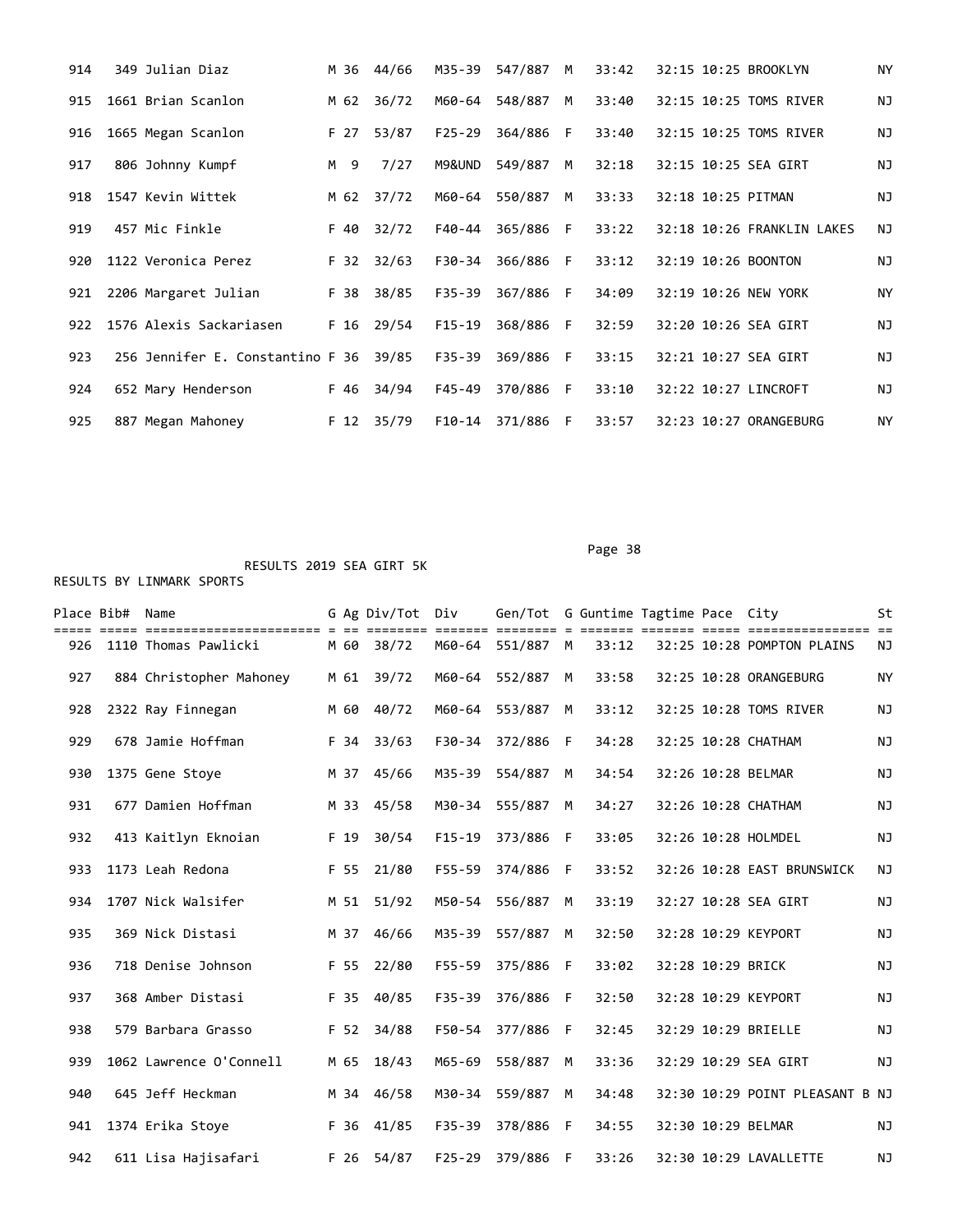| 943 | 2287 Francis Gannon                    | M 51 | 52/92 | M50-54 | 560/887   | M  | 33:22 | 32:31 10:30 GREENWICH    |                                 | CT |
|-----|----------------------------------------|------|-------|--------|-----------|----|-------|--------------------------|---------------------------------|----|
| 944 | 2288 Regina Gannon                     | F 50 | 35/88 | F50-54 | 380/886 F |    | 33:22 | 32:32 10:30 GREENWICH    |                                 | СT |
| 945 | 767 Suzanne Kizis                      | F 52 | 36/88 | F50-54 | 381/886   | F. | 32:54 | 32:34 10:31 SOUTH AMBOY  |                                 | ΝJ |
| 946 | 993 Vincent Molinari                   | M 28 | 48/64 | M25-29 | 561/887   | M  | 32:48 | 32:34 10:31 NEW YORK     |                                 | ΝY |
| 947 | 831 Riccardo Leitner-Merend M 38 47/66 |      |       | M35-39 | 562/887   | M  | 34:38 | 32:35 10:31 MANTOLOKING  |                                 | ΝJ |
| 948 | 2284 Anna Allsopp                      | F 59 | 23/80 | F55-59 | 382/886   | F. | 34:33 |                          | 32:36 10:31 PALM BEACH GARDE FL |    |
| 949 | 1252 Charles Sanborn                   | M 62 | 41/72 | M60-64 | 563/887   | M  | 33:13 | 32:37 10:31 NORTH CONWAY |                                 | NΗ |
| 950 | 352 Nicole Dickerson                   | F 30 | 34/63 | F30-34 | 383/886   | F. | 34:55 | 32:38 10:32 BELMAR       |                                 | ΝJ |

Page 39

|     | Place Bib# Name |                       |      | G Ag Div/Tot | Div<br>====== === | Gen/Tot G Guntime Tagtime Pace City |     | == = == |  |                           | St |
|-----|-----------------|-----------------------|------|--------------|-------------------|-------------------------------------|-----|---------|--|---------------------------|----|
| 951 |                 | 351 David Dickerson   |      | M 41 47/71   | M40-44            | 564/887 M                           |     | 34:54   |  | 32:39 10:32 BELMAR        | ΝJ |
| 952 |                 | 867 Alexandra Lupu    | F 14 | 36/79        | $F10-14$          | 384/886                             | -F  | 34:12   |  | 32:39 10:32 NEPTUNE       | ΝJ |
| 953 |                 | 1084 Danielle Pagano  | F 48 | 35/94        | $F45 - 49$        | 385/886                             | -F  | 34:16   |  | 32:39 10:32 SEA GIRT      | ΝJ |
| 954 |                 | 850 Cathy Long        | M 59 | 61/96        | M55-59            | 565/887                             | M   | 32:48   |  | 32:39 10:32 SEA GIRT      | ΝJ |
| 955 |                 | 518 Daniel Gallagher  | M 64 | 42/72        | M60-64            | 566/887                             | M   | 33:34   |  | 32:41 10:33 ROCKAWAY      | ΝJ |
| 956 |                 | 1190 Joseph Renzella  | M 77 | 2/8          | M75-79            | 567/887                             | M   | 33:43   |  | 32:41 10:33 NEPTUNE       | ΝJ |
| 957 |                 | 1370 Rhona Stein      | F 66 | 5/15         | $F65 - 69$        | 386/886                             | F   | 33:16   |  | 32:42 10:33 SEA GIRT      | ΝJ |
| 958 |                 | 1012 Kevin Morgan     |      | M 51 53/92   | M50-54            | 568/887                             | м   | 33:52   |  | 32:42 10:33 RAHWAY        | ΝJ |
| 959 |                 | 1730 Michael Sheerin  | M 13 | 55/77        | M10-14            | 569/887                             | M   | 33:24   |  | 32:44 10:34 SEA GIRT      | ΝJ |
| 960 |                 | 992 Megan Mochan      | F 38 | 42/85        | $F35 - 39$        | 387/886                             | -F  | 34:19   |  | 32:44 10:34 SPRING LAKE   | ΝJ |
| 961 |                 | 428 Michael Fahey     | M 8  | 8/27         | M9&UND            | 570/887                             | M   | 34:24   |  | 32:45 10:34 RAYNHAM       | MА |
| 962 |                 | 974 Eric Merse        | M 38 | 48/66        | M35-39            | 571/887                             | M   | 34:21   |  | 32:47 10:35 CHATHAM       | ΝJ |
| 963 |                 | 1612 Maura Templeton  | F 56 | 24/80        | $F55 - 59$        | 388/886                             | - F | 33:56   |  | 32:47 10:35 MONTCLAIR     | ΝJ |
| 964 |                 | 705 Pamela Irving     | F 69 | 6/15         | F65-69            | 389/886 F                           |     | 33:11   |  | 32:48 10:35 WARREN        | ΝJ |
| 965 |                 | 2291 Cecelia Horrigan | F 16 | 31/54        | $F15 - 19$        | 390/886                             | - F | 34:15   |  | 32:49 10:35 BROOKLYN      | ΝY |
| 966 |                 | 1013 Tom Moriarty     | M 63 | 43/72        | M60-64            | 572/887                             | M   | 33:44   |  | 32:49 10:35 ROCKAWAY      | ΝJ |
| 967 |                 | 69 Emily Barlow       | F 40 | 33/72        | F40-44            | 391/886                             | -F  | 33:45   |  | 32:50 10:36 STATEN ISLAND | NY |
| 968 |                 | 204 David Cassin      | M 28 | 49/64        | M25-29            | 573/887                             | M   | 33:05   |  | 32:50 10:36 SUMMIT        | ΝJ |
| 969 |                 | 305 Cristine Davis    | F 40 | 34/72        | $F40 - 44$        | 392/886                             | -F  | 34:36   |  | 32:50 10:36 HOWELL        | ΝJ |
| 970 |                 | 307 Glenn Davis       | M 41 | 48/71        | M40-44            | 574/887                             | M   | 34:37   |  | 32:50 10:36 HOWELL        | ΝJ |
| 971 |                 | 442 Albert Faye       | M 50 | 54/92        | M50-54            | 575/887                             | M   | 34:26   |  | 32:52 10:36 OSSINING      | ΝY |
| 972 |                 | 1698 Liz Henky        |      | F 39 43/85   | F35-39            | 393/886 F                           |     | 34:22   |  | 32:52 10:36 RIDGEWOOD     | ΝJ |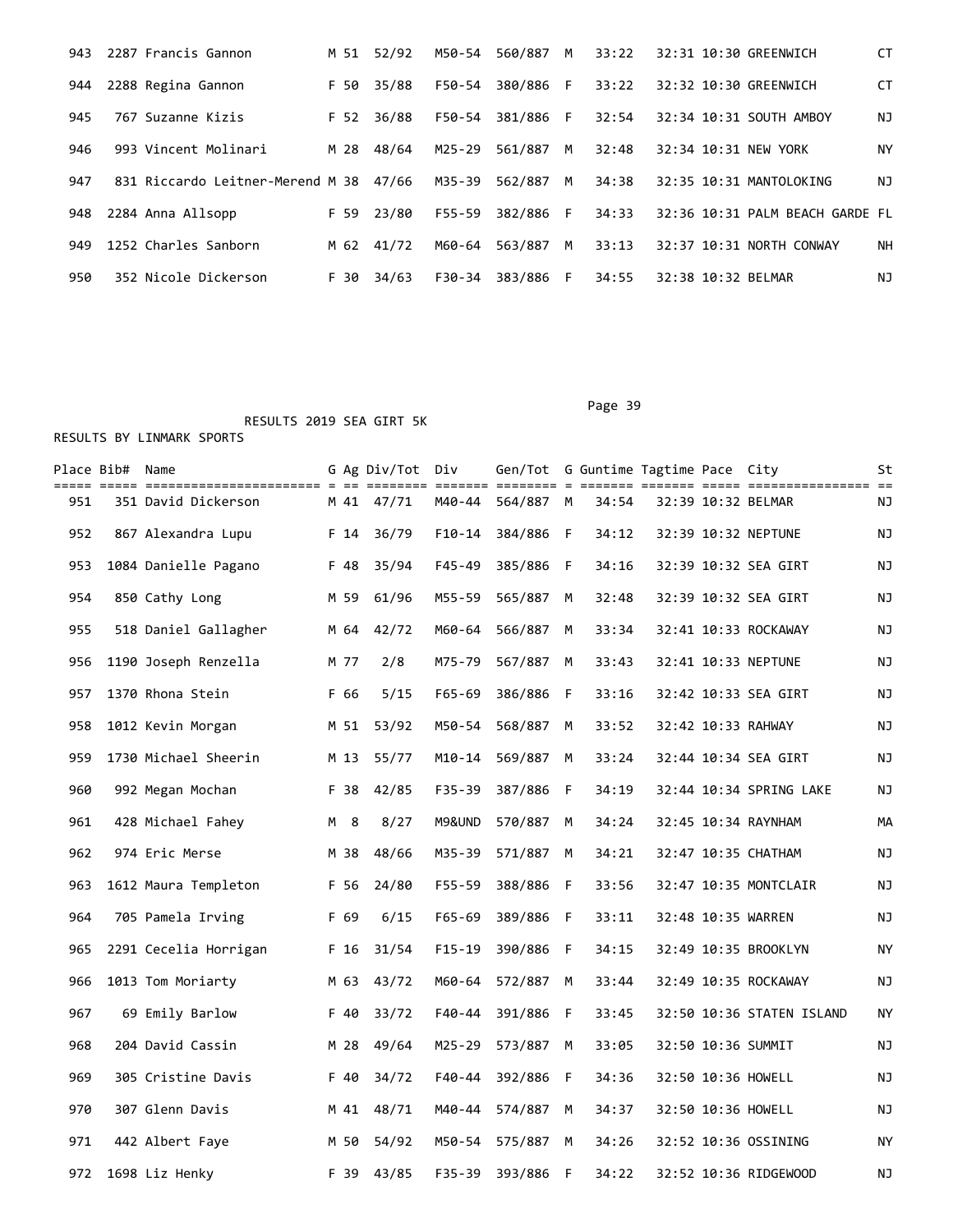| 973 765 Lauren Kiesel      |  |  |  | F 43 35/72  F40-44 394/886  F  33:26  32:52  10:37  ASBURY  PARK | ΝJ |
|----------------------------|--|--|--|------------------------------------------------------------------|----|
| 974 1462 Nancy Turnbach    |  |  |  | F 48 36/94 F45-49 395/886 F 33:26 32:54 10:37 BRICK              | ΝJ |
| 975 1288 William Schwitter |  |  |  | M 61 44/72 M60-64 576/887 M 33:38 32:54 10:37 ORADELL            | ΝJ |

Page 40 RESULTS 2019 SEA GIRT 5K

|      | Place Bib# Name |                      |      | G Ag Div/Tot Div |            | Gen/Tot G Guntime Tagtime Pace City |   |       |           |             |                                 | St    |
|------|-----------------|----------------------|------|------------------|------------|-------------------------------------|---|-------|-----------|-------------|---------------------------------|-------|
| 976  |                 | 692 Peter Horrigan   | M 10 | 56/77            | ======= == | M10-14 577/887 M                    |   | 34:23 | == =====: |             | 32:56 10:38 MONTCLAIR           | ΝJ    |
| 977  |                 | 1001 Grace Morais    | F 15 | 32/54            | $F15-19$   | 396/886 F                           |   | 34:18 |           |             | 32:56 10:38 FAR HILLS           | ΝJ    |
| 978  |                 | 1003 Michael Morais  | M 46 | 51/83            | M45-49     | 578/887                             | M | 34:18 |           |             | 32:56 10:38 FAR HILLS           | NJ    |
| 979  |                 | 1002 Jack Morais     | M 14 | 57/77            | M10-14     | 579/887                             | M | 34:18 |           |             | 32:57 10:38 FAR HILLS           | ΝJ    |
| 980  |                 | 2382 Jake Butkus     | M 8  | 9/27             | M9&UND     | 580/887                             | М | 33:08 |           |             | 32:58 10:38 MANASQUAN           | ΝJ    |
| 981  |                 | 2383 Dan Butkus      | M 45 | 52/83            | M45-49     | 581/887                             | м | 33:08 |           |             | 32:58 10:38 MANASQUAN           | ΝJ    |
| 982  |                 | 226 Frank Ciancio    | M 55 | 62/96            | M55-59     | 582/887 M                           |   | 33:33 |           |             | 32:58 10:39 BRIARCLIFF MANOR NY |       |
| 983  |                 | 858 Lori Loughlin    | F 48 | 37/94            | F45-49     | 397/886 F                           |   | 33:21 |           |             | 32:59 10:39 SEA GIRT            | ΝJ    |
| 984  |                 | 588 Michael Grennan  | M 60 | 45/72            | M60-64     | 583/887                             | M | 33:39 |           |             | 33:01 10:39 PHOENIX             | AZ    |
| 985  |                 | 1579 Abigail Pagano  | F 18 | 33/54            | $F15 - 19$ | 398/886 F                           |   | 33:23 |           |             | 33:02 10:40 SEA GIRT            | ΝJ    |
| 986  |                 | 205 Liz Cassin       | F 26 | 55/87            | $F25 - 29$ | 399/886 F                           |   | 33:18 |           |             | 33:04 10:40 SUMMIT              | ΝJ    |
| 987  |                 | 168 Mary Burke       | F 57 | 25/80            | F55-59     | 400/886 F                           |   | 33:49 |           |             | 33:05 10:41 BALTIMORE           | MD    |
| 988  |                 | 8 Julie Adams        | F 55 | 26/80            | F55-59     | 401/886 F                           |   | 34:12 |           |             | 33:06 10:41 MILLSTONE TOWNSH NJ |       |
| 989  |                 | 876 Brennan Magee    | M 12 | 58/77            | M10-14     | 584/887 M                           |   | 34:17 |           |             | 33:08 10:42 METUCHEN            | ΝJ    |
| 990  |                 | 2450 Brenda Yarnold  | F 54 | 37/88            |            | F50-54 402/886 F                    |   | 34:54 |           | 33:12 10:43 |                                 | $- -$ |
| 991  |                 | 2417 Carlos Aguirrga | M 41 | 49/71            | M40-44     | 585/887                             | M | 35:00 |           | 33:13 10:43 |                                 | $- -$ |
| 992  |                 | 1435 Erin Timmons    | F 40 | 36/72            |            | F40-44 403/886 F                    |   | 34:32 |           |             | 33:13 10:43 SEA GIRT            | ΝJ    |
| 993  |                 | 280 Denise Cumiskey  | F 57 | 27/80            |            | F55-59 404/886 F                    |   | 35:25 |           |             | 33:15 10:44 ALLENHURST          | ΝJ    |
| 994  |                 | 923 Karen Matuch     | F 46 | 38/94            | F45-49     | 405/886 F                           |   | 34:59 |           |             | 33:15 10:44 SPRING LAKE         | ΝJ    |
| 995  |                 | 921 Georgia Matuch   | F 6  | 3/23             | F9&UND     | 406/886 F                           |   | 34:59 |           |             | 33:16 10:44 SPRING LAKE         | ΝJ    |
| 996  |                 | 1296 Lisa Searing    | F 39 | 44/85            | F35-39     | 407/886 F                           |   | 34:41 |           |             | 33:16 10:44 NEW YORK            | ΝY    |
| 997  |                 | 1434 Connor Timmons  | M 10 | 59/77            |            | M10-14 586/887 M                    |   | 34:32 |           |             | 33:16 10:44 SEA GIRT            | NJ    |
| 998  |                 | 145 Mary Bregenzer   | F 36 | 45/85            |            | F35-39 408/886 F                    |   | 34:31 |           |             | 33:16 10:44 ASBURY PARK         | NJ    |
| 999  |                 | 58 Brianna Bals      | F 25 | 56/87            |            | F25-29 409/886 F                    |   | 35:15 |           |             | 33:16 10:44 BRICK               | NJ    |
| 1000 |                 | 1338 Ann Smith       | F 59 | 28/80            | F55-59     | 410/886 F                           |   | 33:20 |           |             | 33:17 10:44 WYCKOFF             | NJ    |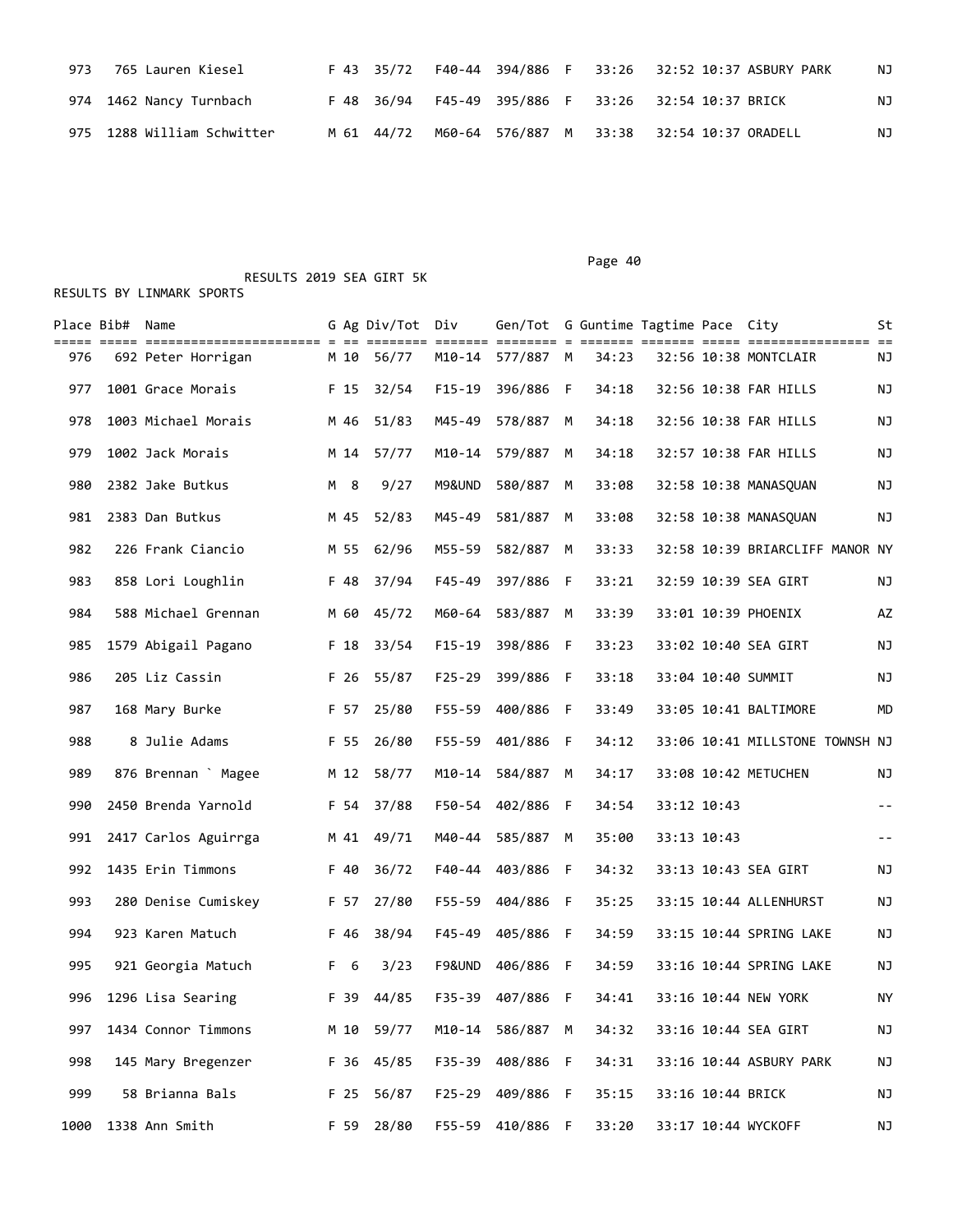RESULTS 2019 SEA GIRT 5K

RESULTS BY LINMARK SPORTS

|      | Place Bib# Name |                            |      | G Ag Div/Tot Div |        | Gen/Tot G Guntime Tagtime Pace City |   |       |  |                           | St  |
|------|-----------------|----------------------------|------|------------------|--------|-------------------------------------|---|-------|--|---------------------------|-----|
|      |                 | 1001 1710 Kelly Gresh      |      | F 21 41/78       |        | F20-24 411/886 F                    |   | 34:58 |  | 33:17 10:44 SPRING LAKE   | ΝJ  |
| 1002 |                 | 59 Gordon Bals             | M 55 | 63/96            | M55-59 | 587/887 M                           |   | 35:17 |  | 33:18 10:45 BIRMINGHAM    | AL  |
| 1003 |                 | 1234 Neal Rudnick          | M 49 | 53/83            | M45-49 | 588/887 M                           |   | 34:21 |  | 33:19 10:45 CALDWELL      | ΝJ  |
| 1004 |                 | 31 Carissa Angeles         | F 26 | 57/87            |        | F25-29 412/886 F                    |   | 34:29 |  | 33:20 10:45 NEPTUNE       | ΝJ  |
| 1005 |                 | 747 Jennifer Kelly         | F 36 | 46/85            | F35-39 | 413/886 F                           |   | 34:41 |  | 33:20 10:46 FLAGLER BEACH | FL  |
| 1006 |                 | 717 Janice Jensen          | F 53 | 38/88            |        | F50-54 414/886 F                    |   | 34:06 |  | 33:21 10:46 STONY POINT   | ΝY  |
| 1007 |                 | 691 Matt Horrigan          |      | M 51 55/92       |        | M50-54 589/887 M                    |   | 34:52 |  | 33:21 10:46 MONTCLAIR     | ΝJ  |
| 1008 |                 | 2315 John Bradley          | M 52 | 56/92            | M50-54 | 590/887                             | M | 34:32 |  | 33:22 10:46 NEW YORK      | ΝY  |
| 1009 |                 | 382 Wyatt Dowling          | M 63 | 46/72            | M60-64 | 591/887 M                           |   | 34:39 |  | 33:23 10:46 KEYPORT       | ΝJ  |
| 1010 |                 | 2342 Ben Levine            | M 70 | 9/20             |        | M70-74 592/887 M                    |   | 33:25 |  | 33:23 10:47 OCEAN GROVE   | NJ  |
| 1011 |                 | 2329 Susan McDonnell       | F 49 | 39/94            |        | F45-49 415/886 F                    |   | 34:08 |  | 33:25 10:47 MIDDLETOWN    | ΝJ  |
| 1012 |                 | 310 Toby Deantonio         | F 41 | 37/72            | F40-44 | 416/886 F                           |   | 35:12 |  | 33:26 10:47 SEA GIRT      | ΝJ  |
| 1013 |                 | 1363 Jessica Stakofsky     | F 30 | 35/63            |        | F30-34 417/886 F                    |   | 34:37 |  | 33:26 10:48 FREEHOLD      | ΝJ  |
| 1014 |                 | 2324 Alex Simon            | F 19 | 34/54            |        | F15-19 418/886 F                    |   | 33:37 |  | 33:27 10:48 PALATINE      | IL. |
| 1015 |                 | 1782 Charlotte Carson      | F 9  | 4/23             |        | F9&UND 419/886 F                    |   | 34:22 |  | 33:28 10:48 BELMAR        | ΝJ  |
| 1016 |                 | 1780 Michael Carson        | M 47 | 54/83            | M45-49 | 593/887 M                           |   | 34:24 |  | 33:29 10:48 BELMAR        | ΝJ  |
| 1017 |                 | 451 Monica Ferraro         | F 47 | 40/94            | F45-49 | 420/886 F                           |   | 34:18 |  | 33:30 10:49 WESTMINSTER   | MА  |
| 1018 |                 | 1236 Francine Russo        | F 20 | 42/78            |        | F20-24 421/886 F                    |   | 33:30 |  | 33:30 10:49 RED BANK      | ΝJ  |
| 1019 |                 | 631 Pete Hansen            | M 20 | 47/55            | M20-24 | 594/887 M                           |   | 33:30 |  | 33:30 10:49 RED BANK      | ΝJ  |
| 1020 |                 | 630 Kim Hansen             | F 20 | 43/78            |        | F20-24 422/886 F                    |   | 33:31 |  | 33:31 10:49 RED BANK      | ΝJ  |
| 1021 |                 | 629 Kevin Hansen           |      | M 20 48/55       |        | M20-24 595/887 M                    |   | 33:31 |  | 33:31 10:49 RED BANK      | ΝJ  |
| 1022 |                 | 1019 Diane Moss            |      | F 20 44/78       |        | F20-24 423/886 F                    |   | 33:31 |  | 33:31 10:49 RED BANK      | NJ  |
| 1023 |                 | 946 Conor McHugh           | M 34 | 47/58            | M30-34 | 596/887 M                           |   | 34:16 |  | 33:31 10:49 NEPTUNE       | ΝJ  |
| 1024 |                 | 2307 Melanie Werthan       | F 23 | 45/78            |        | F20-24 424/886 F                    |   | 34:35 |  | 33:31 10:49 FREEHOLD      | NJ  |
| 1025 |                 | 1489 Elaine Vitello-Burger | F 49 | 41/94            |        | F45-49 425/886 F                    |   | 34:03 |  | 33:32 10:49 MADISON       | ΝJ  |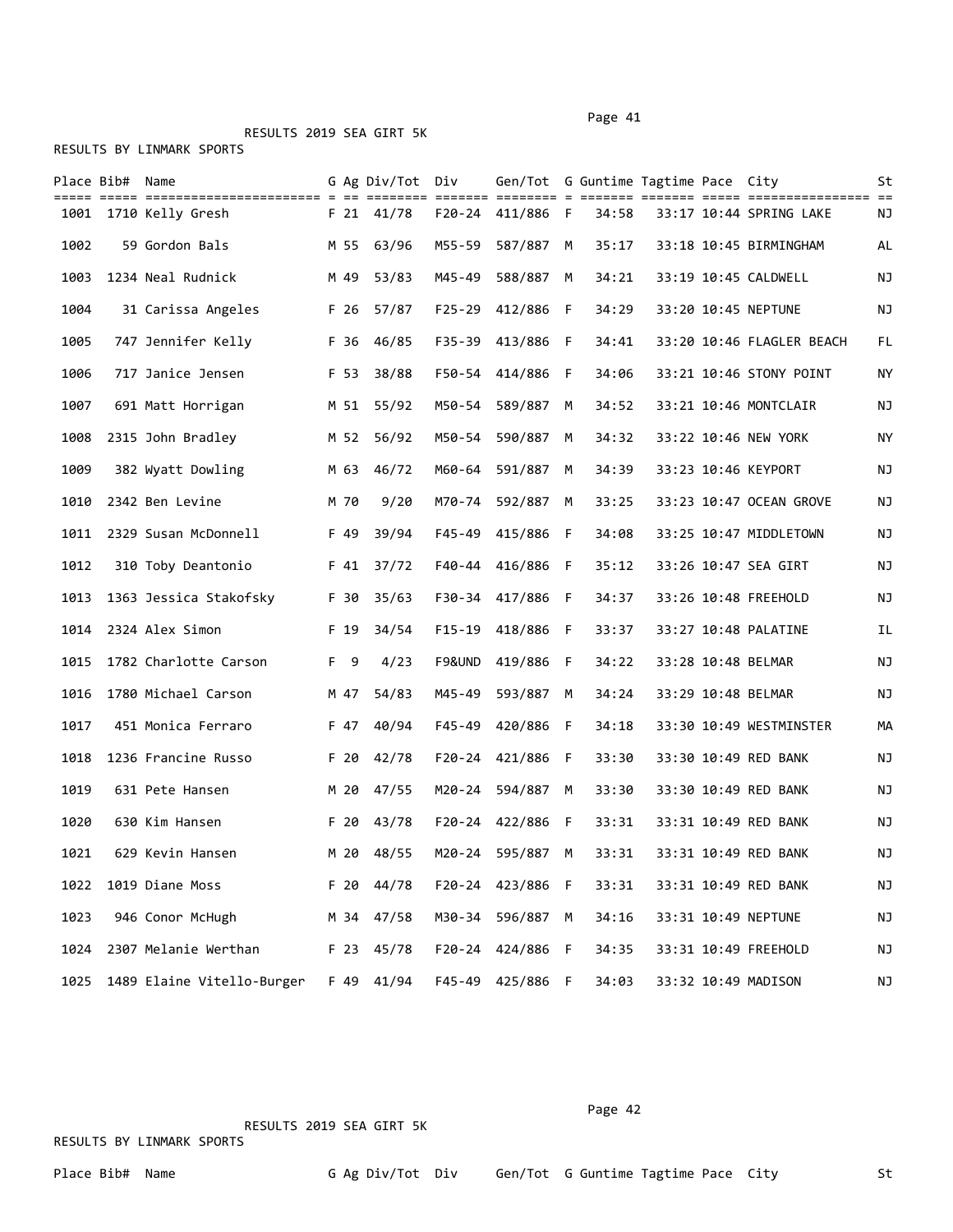| 1026 | 164 John Burger        | M 51 | 57/92      |          | M50-54 597/887 M |     | 34:03 |             | 33:33 10:50 MADISON         | ΝJ        |
|------|------------------------|------|------------|----------|------------------|-----|-------|-------------|-----------------------------|-----------|
| 1027 | 115 Kelly Bolsch       | F 19 | 35/54      | $F15-19$ | 426/886          | - F | 34:42 |             | 33:35 10:50 MONMOUTH BEACH  | ΝJ        |
| 1028 | 1608 John Shibles      | M 40 | 50/71      | M40-44   | 598/887          | M   | 34:33 |             | 33:36 10:50 LINCROFT        | ΝJ        |
| 1029 | 926 Ari McBeth         | M 13 | 60/77      | M10-14   | 599/887          | M   | 33:56 |             | 33:36 10:51 CHERRY HILL     | ΝJ        |
| 1030 | 114 Dianne Bolsch      | F 55 | 29/80      |          | F55-59 427/886   | - F | 34:44 |             | 33:37 10:51 MONMOUTH BEACH  | ΝJ        |
| 1031 | 1184 Philip Reid       | M 26 | 50/64      | M25-29   | 600/887          | M   | 34:32 |             | 33:37 10:51 MADISON         | СT        |
| 1032 | 1037 Kaitlyn Nasr      | F 36 | 47/85      |          | F35-39 428/886 F |     | 34:22 |             | 33:37 10:51 NEPTUNE         | ΝJ        |
| 1033 | 1050 Erin Nolan        | F 14 | 37/79      | F10-14   | 429/886 F        |     | 34:40 |             | 33:37 10:51 NEW MILFORD     | ΝJ        |
| 1034 | 1381 Janice Suczewski  | F 59 | 30/80      |          | F55-59 430/886   | - F | 33:47 |             | 33:38 10:51 SPRING LAKE     | ΝJ        |
| 1035 | 126 Daniel Bossett     | M 15 | 39/49      | M15-19   | 601/887          | M   | 34:11 |             | 33:38 10:51 HOWELL          | ΝJ        |
| 1036 | 2390 Monika Balsamo    | F 34 | 36/63      |          | F30-34 431/886   | - F | 35:51 |             | 33:38 10:51 LITTLE SILVER   | ΝJ        |
| 1037 | 570 Hannah Gould       | F 44 | 38/72      | F40-44   | 432/886 F        |     | 34:01 |             | 33:39 10:52 JACKSON HEIGHTS | ΝY        |
| 1038 | 983 Liam Miller        | M 12 | 61/77      |          | M10-14 602/887   | M   | 34:21 |             | 33:40 10:52 BELMAR          | ΝJ        |
| 1039 | 127 Evan Bossett       | M 43 | 51/71      | M40-44   | 603/887          | M   | 34:14 |             | 33:40 10:52 HOWELL          | ΝJ        |
| 1040 | 25 Jenna Anderson      | F 29 | 58/87      |          | F25-29 433/886   | - F | 34:56 |             | 33:40 10:52 BERNARDSVILLE   | ΝJ        |
| 1041 | 667 Kristin Herrera    | F 53 | 39/88      | F50-54   | 434/886          | - F | 35:10 |             | 33:41 10:52 SEA GIRT        | ΝJ        |
| 1042 | 665 Greg Herrera       | M 55 | 64/96      | M55-59   | 604/887          | M   | 35:10 |             | 33:42 10:53 SEA GIRT        | ΝJ        |
| 1043 | 835 Lisa Levine        | F 48 | 42/94      | F45-49   | 435/886 F        |     | 35:38 |             | 33:42 10:53 NEW YORK        | ΝY        |
| 1044 | 2372 Mike Franklin     | M 64 | 47/72      | M60-64   | 605/887          | M   | 34:49 |             | 33:43 10:53 NEWTOWN         | <b>PA</b> |
| 1045 | 1751 Ian Orlofsky      | M 11 | 62/77      | M10-14   | 606/887          | M   | 34:41 |             | 33:43 10:53 SPRING LAKE     | ΝJ        |
| 1046 | 281 Kelli Cumiskey     |      | F 31 37/63 |          | F30-34 436/886 F |     | 35:55 |             | 33:44 10:53 BROOKLYN        | ΝY        |
| 1047 | 2370 Christopher Tufts | M 44 | 52/71      | M40-44   | 607/887          | M   | 35:54 |             | 33:44 10:53 BROOKLYN        | <b>NY</b> |
| 1048 | 322 Karla Dellanno     | F 20 | 46/78      | F20-24   | 437/886 F        |     | 33:58 |             | 33:45 10:53 HOWELL          | ΝJ        |
| 1049 | 2250 Unknown           |      |            |          |                  |     | 34:48 | 33:45 10:53 |                             | ΝJ        |
| 1050 | 201 Matthew Casserly   |      | M 33 48/58 |          | M30-34 608/887 M |     | 35:31 |             | 33:45 10:54 STATEN ISLAND   | <b>NY</b> |

Place Bib# Name 6 Ag Div/Tot Div Gen/Tot G Guntime Tagtime Pace City St ===== ===== ======================= = == ======== ======= ======== = ======= ======= ===== ================ == M 28 51/64 M25-29 609/887 M 34:41 33:46 10:54 HOBOKEN NJ 1052 1262 Elisa Saxton-Lopez F 27 59/87 F25-29 438/886 F 34:41 33:46 10:54 HOBOKEN NJ 1053 999 Tom Moonan M 61 48/72 M60-64 610/887 M 35:05 33:48 10:54 BELMAR NJ 1054 920 Steve Matthews M 50 58/92 M50-54 611/887 M 35:36 33:50 10:55 CHATHAM NJ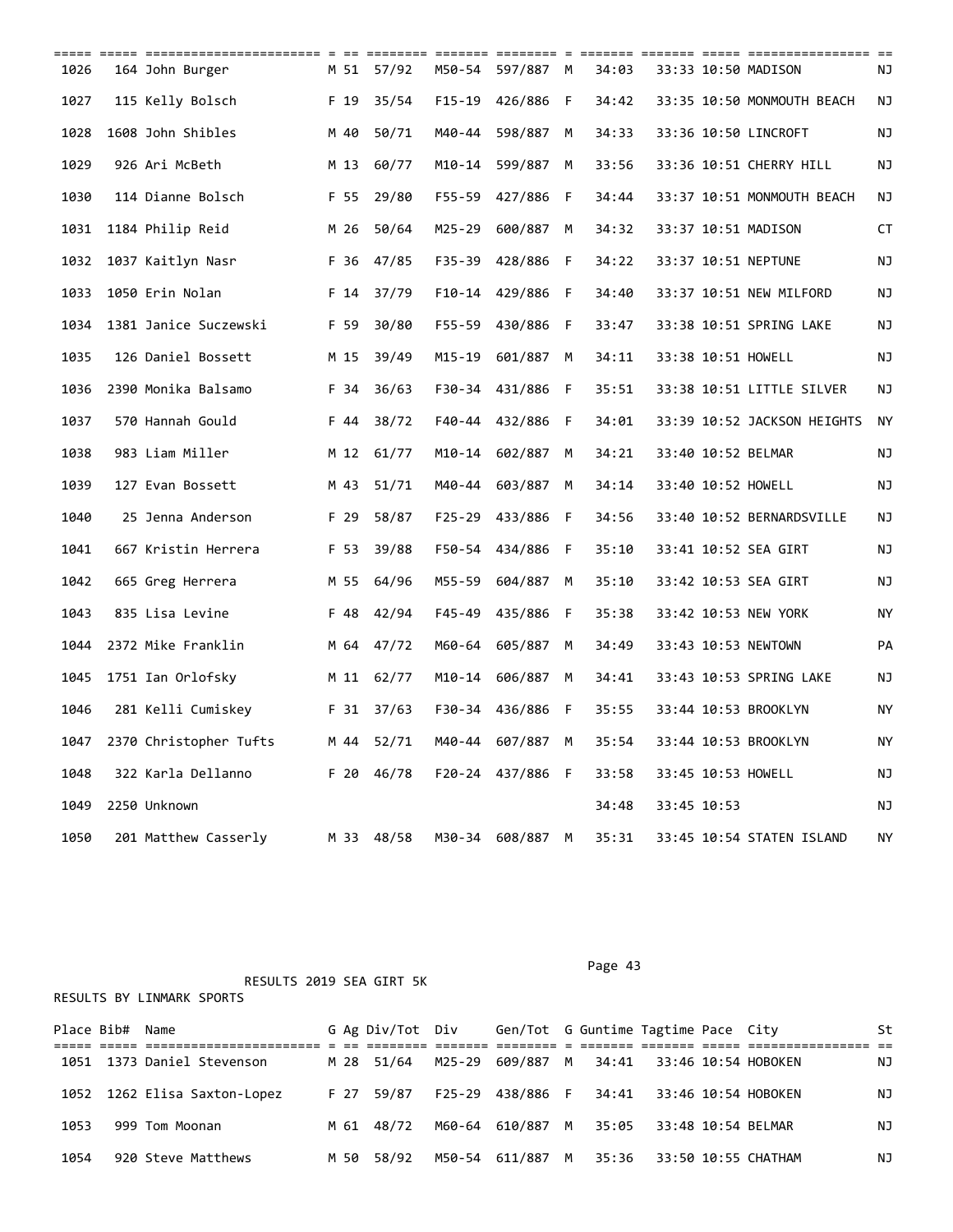| 1055 | 1406 Bob Tafaro          | M 69 | 19/43 | M65-69     | 612/887          | M  | 34:22 | 33:50 10:55 SPRING LAKE    | NJ        |
|------|--------------------------|------|-------|------------|------------------|----|-------|----------------------------|-----------|
| 1056 | 324 Kristina Dellanno    | F 22 | 47/78 | F20-24     | 439/886          | F  | 34:04 | 33:51 10:55 HOWELL         | NJ        |
| 1057 | 707 Kerry Jackson        | F 51 | 40/88 |            | F50-54 440/886 F |    | 33:58 | 33:52 10:56 LAVALLETTE     | ΝJ        |
| 1058 | 1745 Mark Chazen         | M 45 | 55/83 | M45-49     | 613/887          | M  | 35:05 | 33:52 10:56 CHATHAM        | <b>NJ</b> |
| 1059 | 128 Douglas Boucher      | M 36 | 49/66 | M35-39     | 614/887          | M  | 34:43 | 33:53 10:56 BRICK          | ΝJ        |
| 1060 | 1747 Emmy Chazen         | F 13 | 38/79 |            | F10-14 441/886   | -F | 35:05 | 33:53 10:56 CHATHAM        | ΝJ        |
| 1061 | 499 Michael Francalangia | M 18 | 40/49 | M15-19     | 615/887          | M  | 35:01 | 33:53 10:56 WEST HARTFORD  | CT        |
| 1062 | 780 Lisa Knauf           | F 56 | 31/80 | F55-59     | 442/886          | F  | 34:13 | 33:53 10:56 SEA GIRT       | NJ        |
| 1063 | 203 Kimberly Cassidy     | F 49 | 43/94 | $F45 - 49$ | 443/886          | -F | 35:03 | 33:55 10:57 HOBOKEN        | NJ        |
| 1064 | 1398 Martin Swanson      | M 57 | 65/96 | M55-59     | 616/887          | M  | 35:23 | 33:56 10:57 SEA GIRT       | NJ        |
| 1065 | 989 Amy Mitchell         | F 40 | 39/72 |            | F40-44 444/886 F |    | 34:26 | 33:56 10:57 BELMAR         | NJ        |
| 1066 | 1300 Iris Seckinger      | F 40 | 40/72 | F40-44     | 445/886          | -F | 36:05 | 33:57 10:57 WEST SAND LAKE | NY        |
| 1067 | 1289 Michael Sclafani    | M 37 | 50/66 | M35-39     | 617/887          | M  | 36:09 | 34:00 10:58 HOWELL         | NJ        |
| 1068 | 2277 Barbara Cooper      | F 64 | 15/54 |            | F60-64 446/886 F |    | 35:06 | 34:00 10:58 MANASQUAN      | ΝJ        |
| 1069 | 683 Carole Hojnoski      | F 54 | 41/88 |            | F50-54 447/886 F |    | 34:58 | 34:01 10:59 ENGLISHTOWN    | NJ        |
| 1070 | 1757 Daniel Vecsi        | M 43 | 53/71 | M40-44     | 618/887          | M  | 34:30 | 34:02 10:59 PHILADELPHIA   | PA        |
| 1071 | 2333 Shaun Keegan        | M 33 | 49/58 | M30-34     | 619/887          | M  | 35:23 | 34:03 10:59 NEPTUNE        | NJ        |
| 1072 | 1756 Scarlett Vecsi      | F 9  | 5/23  | F9&UND     | 448/886          | F  | 34:30 | 34:03 10:59 PHILADELPHIA   | PA        |
| 1073 | 1520 Sheryl Weitz        | F 49 | 44/94 | $F45 - 49$ | 449/886          | F  | 36:09 | 34:03 10:59 CREAM RIDGE    | NJ        |
| 1074 | 1465 Jeffrey Udis        | M 58 | 66/96 | M55-59     | 620/887          | M  | 34:51 | 34:03 11:00 SEA GIRT       | NJ        |
| 1075 | 1127 Jim Persicketti     | M 66 | 20/43 |            | M65-69 621/887   | M  | 34:34 | 34:04 11:00 CHESTERFIELD   | NJ        |

Page 44

|      | Place Bib#  Name |                       |      | G Ag Div/Tot Div |        | Gen/Tot G Guntime Tagtime Pace City |   |       |  |                                 | St        |  |
|------|------------------|-----------------------|------|------------------|--------|-------------------------------------|---|-------|--|---------------------------------|-----------|--|
| 1076 |                  | 255 Priscilla Connors |      | F 38 48/85       |        | F35-39 450/886 F                    |   | 34:39 |  | 34:07 11:01 PRINCETON JUNCTI NJ |           |  |
| 1077 |                  | 1343 Laurie Smith     |      | F 54 42/88       |        | F50-54 451/886 F                    |   | 36:08 |  | 34:10 11:02 PALM BEACH GARDE FL |           |  |
| 1078 |                  | 525 Kate Gamble       |      | F 43 41/72       |        | F40-44 452/886 F                    |   | 34:24 |  | 34:10 11:02 AVON BY THE SEA NJ  |           |  |
| 1079 |                  | 1715 Robert Fogarty   | M 44 | 54/71            | M40-44 | 622/887                             | M | 35:09 |  | 34:12 11:02 MANASOUAN           | NJ        |  |
| 1080 |                  | 1706 Tom Manni        | M 67 | 21/43            | M65-69 | 623/887                             | M | 35:20 |  | 34:12 11:02 MANASOUAN           | ΝJ        |  |
| 1081 |                  | 475 Mike Flynn        | M 26 | 52/64            | M25-29 | 624/887                             | M | 34:47 |  | 34:12 11:02 NEW YORK            | NY        |  |
| 1082 |                  | 642 Jill Healy        |      | F 22 48/78       |        | F20-24 453/886 F                    |   | 34:47 |  | 34:13 11:02 FORT LAUDERDALE     | - FL      |  |
| 1083 |                  | 1243 Shannon Ryan     | F 26 | 60/87            |        | F25-29 454/886 F                    |   | 34:47 |  | 34:13 11:03 NEW YORK            | <b>NY</b> |  |
| 1084 |                  | 1407 Steve Tafaro     | M 76 | 3/8              | M75-79 | 625/887                             | M | 35:12 |  | 34:13 11:03 MORRISTOWN          | ΝJ        |  |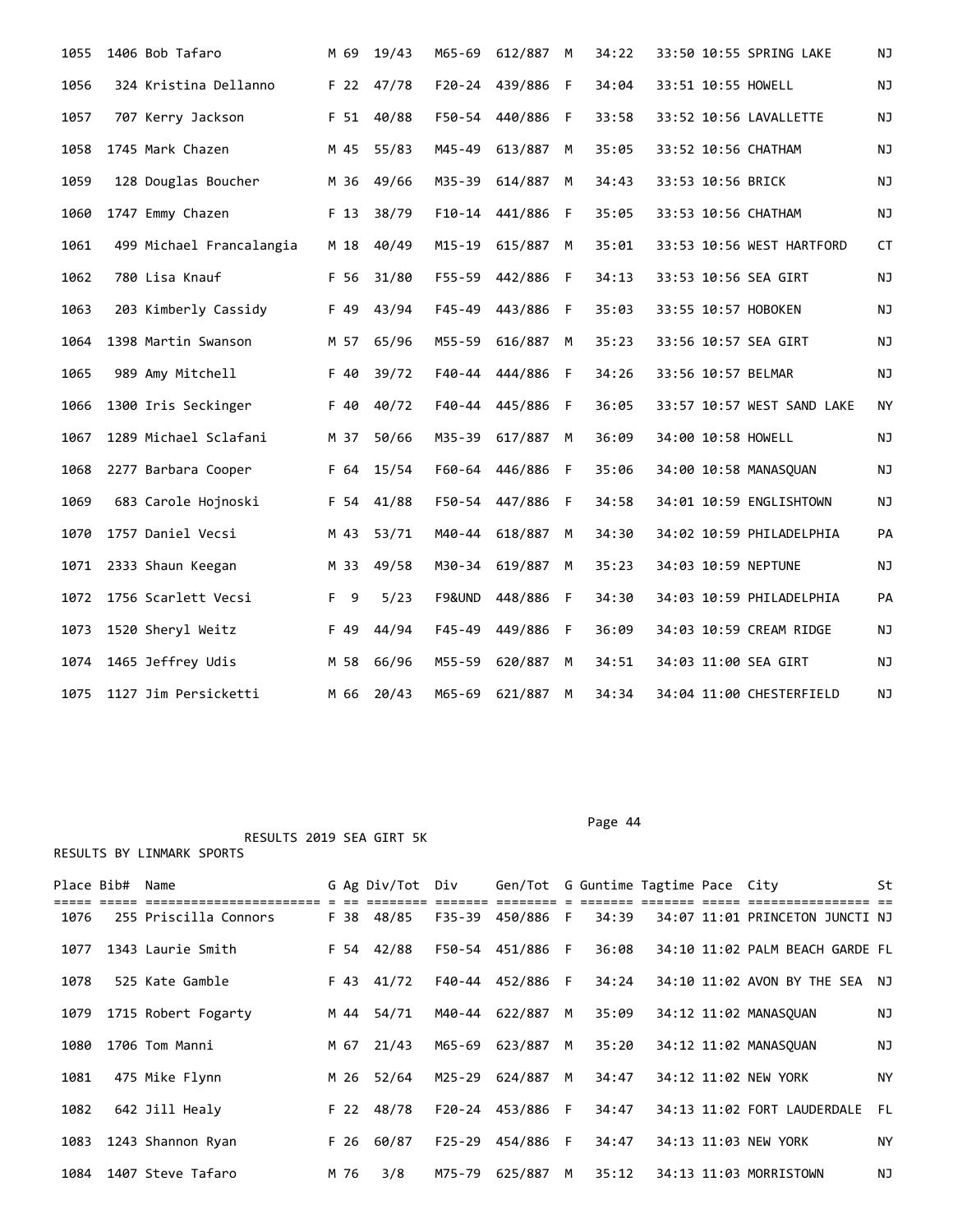| 1085 | 2445 Danny Proscia      |      | M 52 59/92 |            | M50-54 626/887   | M  | 36:02 | 34:14 11:03               | $\sim$ $-$        |
|------|-------------------------|------|------------|------------|------------------|----|-------|---------------------------|-------------------|
| 1086 | 2411 Samantha Halder    | F 13 | 39/79      |            | F10-14 455/886   | -F | 34:53 | 34:14 11:03               | $\frac{1}{2}$     |
| 1087 | 323 Kathie Dellanno     | F 54 | 43/88      | F50-54     | 456/886          | F  | 34:28 | 34:15 11:03 HOWELL        | <b>NJ</b>         |
| 1088 | 583 C Greffard          | F 58 | 32/80      |            | F55-59 457/886 F |    | 34:21 | 34:16 11:04 BELMAR        | <b>NJ</b>         |
| 1089 | 2375 John Kirk          | M 59 | 67/96      | M55-59     | 627/887          | M  | 35:23 | 34:19 11:04               | NJ                |
| 1090 | 2377 Juliette Kirk      | F 28 | 61/87      | $F25 - 29$ | 458/886          | F  | 35:24 | 34:19 11:04 HINSDALE      | <b>IL</b>         |
| 1091 | 1368 Jay Stasi          | M 39 | 51/66      | M35-39     | 628/887          | M  | 35:42 | 34:20 11:05 MATAWAN       | ΝJ                |
| 1092 | 1309 Ali Shapiro        | F 25 | 62/87      | $F25 - 29$ | 459/886          | F  | 35:02 | 34:22 11:05 NYACK         | <b>NY</b>         |
| 1093 | 1231 Layla Rudnick      |      | F 14 40/79 |            | F10-14 460/886   | -F | 35:08 | 34:23 11:06 CALDWELL      | NJ                |
| 1094 | 2402 Chase McArtor      |      | M 15 41/49 | $M15 - 19$ | 629/887          | M  | 35:56 | 34:23 11:06               | $\qquad \qquad -$ |
| 1095 | 287 Dwight Dachnowicz   | M 47 | 56/83      | M45-49     | 630/887          | M  | 35:58 | 34:24 11:06 BASKING RIDGE | ΝJ                |
| 1096 | 1233 Maria Rudnick      | F 49 | 45/94      | F45-49     | 461/886          | -F | 35:11 | 34:25 11:06 CALDWELL      | NJ                |
| 1097 | 288 Joseph Dachnowicz   |      | M 12 63/77 | M10-14     | 631/887          | M  | 36:00 | 34:25 11:06 BASKING RIDGE | <b>NJ</b>         |
| 1098 | 286 Andrew Dachnowicz   |      | M 12 64/77 |            | M10-14 632/887   | M  | 36:00 | 34:25 11:07 BASKING RIDGE | NJ                |
| 1099 | 2265 John Doherty       | M 50 | 60/92      | M50-54     | 633/887          | M  | 35:00 | 34:26 11:07 SPRING LAKE   | <b>NJ</b>         |
| 1100 | 372 Alexandra Donaldson |      | F 24 49/78 |            | F20-24 462/886   | -F | 34:53 | 34:26 11:07 LONG VALLEY   | <b>NJ</b>         |

Page 45

| Place Bib# Name |                        |                | G Ag Div/Tot Div |        | Gen/Tot G Guntime Tagtime Pace City |     |       |                   |                          | St        |
|-----------------|------------------------|----------------|------------------|--------|-------------------------------------|-----|-------|-------------------|--------------------------|-----------|
| 1101            | 312 Carmela Degennaro  |                | F 57 33/80       |        | F55-59 463/886 F                    |     | 35:44 |                   | 34:26 11:07 SEA GIRT     | NJ        |
| 1102            | 185 Kevin Cannon       | M 57           | 68/96            | M55-59 | 634/887                             | M   | 36:18 |                   | 34:28 11:08 SPRING LAKE  | <b>NJ</b> |
| 1103            | 1765 Ella O'Reilly     | F 10           | 41/79            |        | F10-14 464/886                      | F   | 34:31 |                   | 34:29 11:08 SEA GIRT     | <b>NJ</b> |
| 1104            | 878 Lucy Magee         | F 8            | 6/23             | F9&UND | 465/886                             | - F | 35:39 |                   | 34:29 11:08 METUCHEN     | <b>NJ</b> |
| 1105            | 907 Cassia Martin      |                | F 41 42/72       |        | F40-44 466/886                      | F.  | 35:48 |                   | 34:30 11:08 HILLSBOROUGH | <b>NJ</b> |
| 1106            | 786 Caitlyn Knox       | F 32           | 38/63            |        | F30-34 467/886                      | - F | 34:56 |                   | 34:30 11:08 WAKEFIELD    | MA        |
| 1107            | 1657 Lily Osmond       | F <sub>7</sub> | 7/23             | F9&UND | 468/886                             | F   | 36:31 |                   | 34:30 11:08 BELMAR       | <b>NJ</b> |
| 1108            | 1762 Beth O'Reilly     |                | F 44 43/72       |        | F40-44 469/886                      | - F | 34:32 |                   | 34:30 11:08 SEA GIRT     | <b>NJ</b> |
| 1109            | 1121 Ronnie Perez      |                | F 43 44/72       |        | F40-44 470/886                      | -F  | 35:23 |                   | 34:31 11:08 BOONTON      | <b>NJ</b> |
| 1110            | 725 Maureen Kaltenbach | F 58           | 34/80            | F55-59 | 471/886                             | F   | 35:16 |                   | 34:32 11:09 LONG BRANCH  | <b>NJ</b> |
| 1111            | 1354 Joseph Sodano     |                | M 15 42/49       | M15-19 | 635/887                             | M   | 35:18 |                   | 34:32 11:09 HOWELL       | <b>NJ</b> |
| 1112            | 444 Kathleen Fazekas   | F 36           | 49/85            |        | F35-39 472/886                      | F.  | 36:50 |                   | 34:32 11:09 EATONTOWN    | <b>NJ</b> |
| 1113            | 1120 Juan Perez        | M 68           | 22/43            |        | M65-69 636/887                      | M   | 35:24 | 34:32 11:09 BRICK |                          | <b>NJ</b> |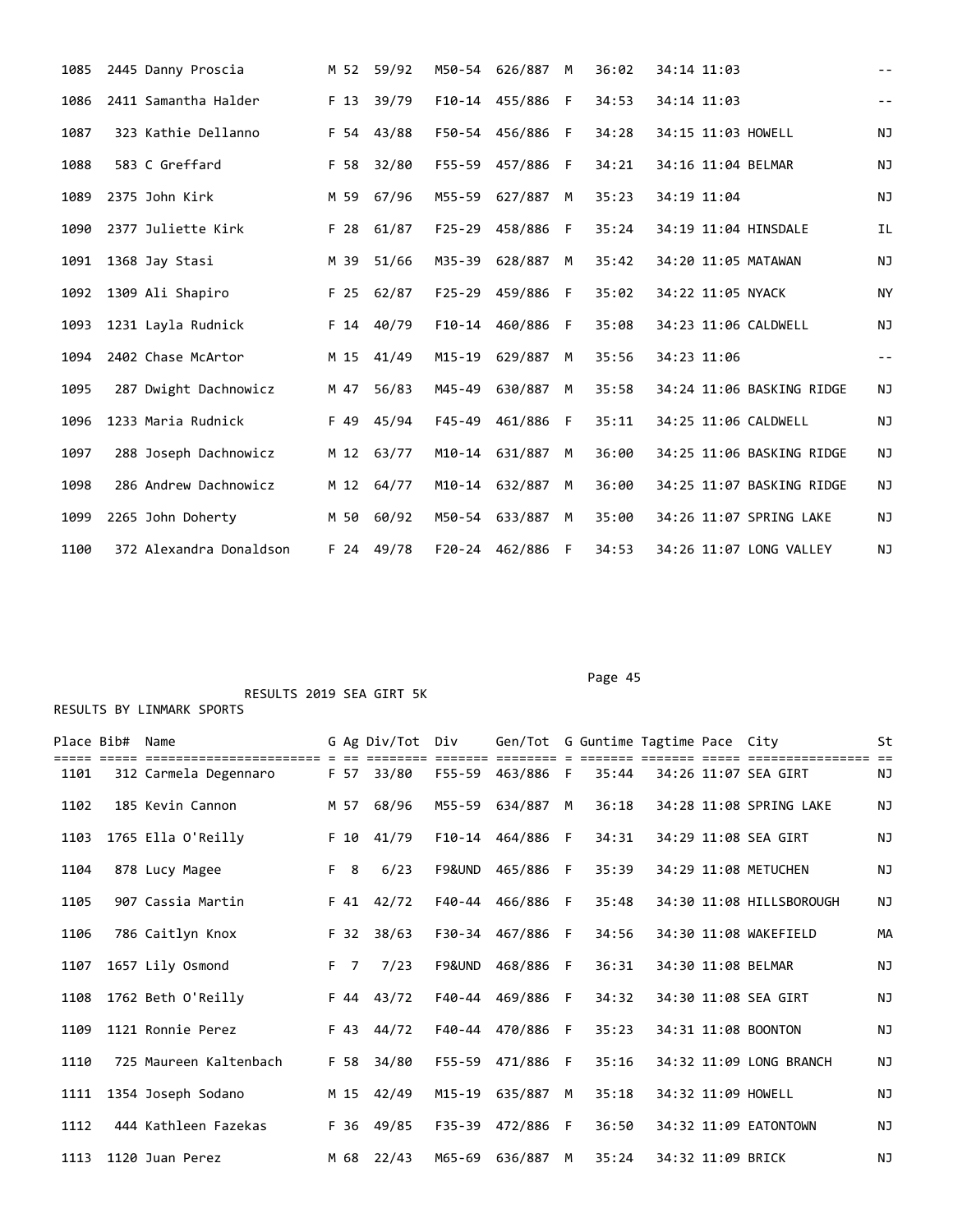| 1114 | 77 Tracy Bean         | F 20 | 50/78      |        | F20-24 473/886 F |   | 34:33 | 34:33 11:09 RED BANK     | NJ        |
|------|-----------------------|------|------------|--------|------------------|---|-------|--------------------------|-----------|
| 1115 | 981 Melanie Miladinov | F 38 | 50/85      |        | F35-39 474/886   | F | 36:43 | 34:33 11:09 ENGLISHTOWN  | <b>NJ</b> |
| 1116 | 2203 Eric Mehler      |      | M 10 65/77 | M10-14 | 637/887          | M | 35:58 | 34:34 11:09 ROCKVILLE    | MD        |
| 1117 | 736 John Keale        | M 28 | 53/64      | M25-29 | 638/887          | M | 35:33 | 34:35 11:10 BELMAR       | <b>NJ</b> |
| 1118 | 1267 Paul Schaetzle   |      | M 65 23/43 |        | M65-69 639/887   | M | 35:58 | 34:35 11:10 JERSEY CITY  | <b>NJ</b> |
| 1119 | 476 Nikki Flynn       |      | F 33 39/63 |        | F30-34 475/886 F |   | 35:55 | 34:35 11:10 HOWELL       | ΝJ        |
| 1120 | 2201 Charles Mehler   | M 49 | 57/83      | M45-49 | 640/887          | M | 35:57 | 34:37 11:10 ROCKVILLE    | MD        |
| 1121 | 113 Kimberly Bogden   |      | F 44 45/72 |        | F40-44 476/886 F |   | 35:32 | 34:38 11:11 HILLSBOROUGH | <b>NJ</b> |
| 1122 | 1731 Ryan Sheerin     |      | M 12 66/77 |        | M10-14 641/887   | M | 35:19 | 34:39 11:11 SEA GIRT     | ΝJ        |
| 1123 | 1663 Magee King       |      | F 44 46/72 |        | F40-44 477/886 F |   | 35:24 | 34:40 11:11 BELMAR       | ΝJ        |
| 1124 | 1644 Marc Sheerin     |      | M 52 61/92 | M50-54 | 642/887          | M | 35:19 | 34:40 11:11 SEA GIRT     | <b>NJ</b> |
| 1125 | 2385 Eric Frith       |      | M 53 62/92 |        | M50-54 643/887   | M | 36:27 | 34:40 11:11 BLACKSBURG   | VA        |

Page 46

| Place Bib# Name |                        |      | G Ag Div/Tot Div |            | Gen/Tot G Guntime Tagtime Pace City |              |       |  |                            | St        |
|-----------------|------------------------|------|------------------|------------|-------------------------------------|--------------|-------|--|----------------------------|-----------|
| 1126            | 1781 Abigail Carson    |      | F 12 42/79       |            | F10-14 478/886 F                    |              | 35:34 |  | 34:41 11:12 BELMAR         | NJ        |
| 1127            | 1736 Emily Richards    | F 9  | 8/23             | F9&UND     | 479/886 F                           |              | 35:35 |  | 34:42 11:12 MANASOUAN      | ΝJ        |
| 1128            | 1737 Marybeth Richards |      | F 41 47/72       | F40-44     | 480/886 F                           |              | 35:35 |  | 34:42 11:12 MANASQUAN      | <b>NJ</b> |
| 1129            | 1076 Meg Oser          | F 57 | 35/80            | F55-59     | 481/886 F                           |              | 35:17 |  | 34:42 11:12 VERONA         | ΝJ        |
| 1130            | 1414 Augusto Tascon    | M 38 | 52/66            | M35-39     | 644/887                             | M            | 35:51 |  | 34:42 11:12 LAKE HOPATCONG | <b>NJ</b> |
| 1131            | 67 Anna Barelli        | F 64 | 16/54            |            | F60-64 482/886                      | - F          | 34:57 |  | 34:42 11:12 SEA GIRT       | ΝJ        |
| 1132            | 1752 Andy King         | M 43 | 55/71            |            | M40-44 645/887                      | M            | 35:27 |  | 34:43 11:12 PORT CHESTER   | <b>NY</b> |
| 1133            | 644 Wesley Hebrew      | M 28 | 54/64            |            | M25-29 646/887                      | M            | 36:08 |  | 34:43 11:12 NEPTUNE        | <b>NJ</b> |
| 1134            | 1349 Shamus Smith      | M 40 | 56/71            |            | M40-44 647/887                      | M            | 37:24 |  | 34:43 11:12 NEW YORK       | <b>NY</b> |
| 1135            | 194 Maureen Carpenter  |      | F 51 44/88       |            | F50-54 483/886                      | - F          | 34:59 |  | 34:44 11:13 MATAWAN        | ΝJ        |
| 1136            | 2202 Elizabeth Mehler  | F 13 | 43/79            |            | F10-14 484/886                      | F            | 36:08 |  | 34:44 11:13 ROCKVILLE      | <b>MD</b> |
| 1137            | 1214 Dom Romano        | M 47 | 58/83            | M45-49     | 648/887                             | M            | 35:47 |  | 34:45 11:13 CALDWELL       | <b>NJ</b> |
| 1138            | 1075 Elizabeth Oser    |      | F 22 51/78       |            | F20-24 485/886                      | - F          | 35:21 |  | 34:46 11:13 VERONA         | ΝJ        |
| 1139            | 472 George Flynn       | M 7  | 10/27            | M9&UND     | 649/887                             | M            | 35:17 |  | 34:47 11:13 SEA GIRT       | ΝJ        |
| 1140            | 1739 Jaimie Hynes      | F 46 | 46/94            | $F45 - 49$ | 486/886                             | $\mathsf{F}$ | 36:58 |  | 34:49 11:14 HOLMDEL        | <b>NJ</b> |
| 1141            | 982 Erin Miller        | F 30 | 40/63            |            | F30-34 487/886                      | - F          | 35:38 |  | 34:50 11:14 SEA GIRT       | <b>NJ</b> |
| 1142            | 100 Jennifer Berish    | F 49 | 47/94            | $F45 - 49$ | 488/886                             | F            | 34:59 |  | 34:50 11:15 TRENTON        | NJ        |
| 1143            | 200 Tom Carty          | M 67 | 24/43            | M65-69     | 650/887                             | M            | 35:16 |  | 34:51 11:15 NEW PROVIDENCE | NJ        |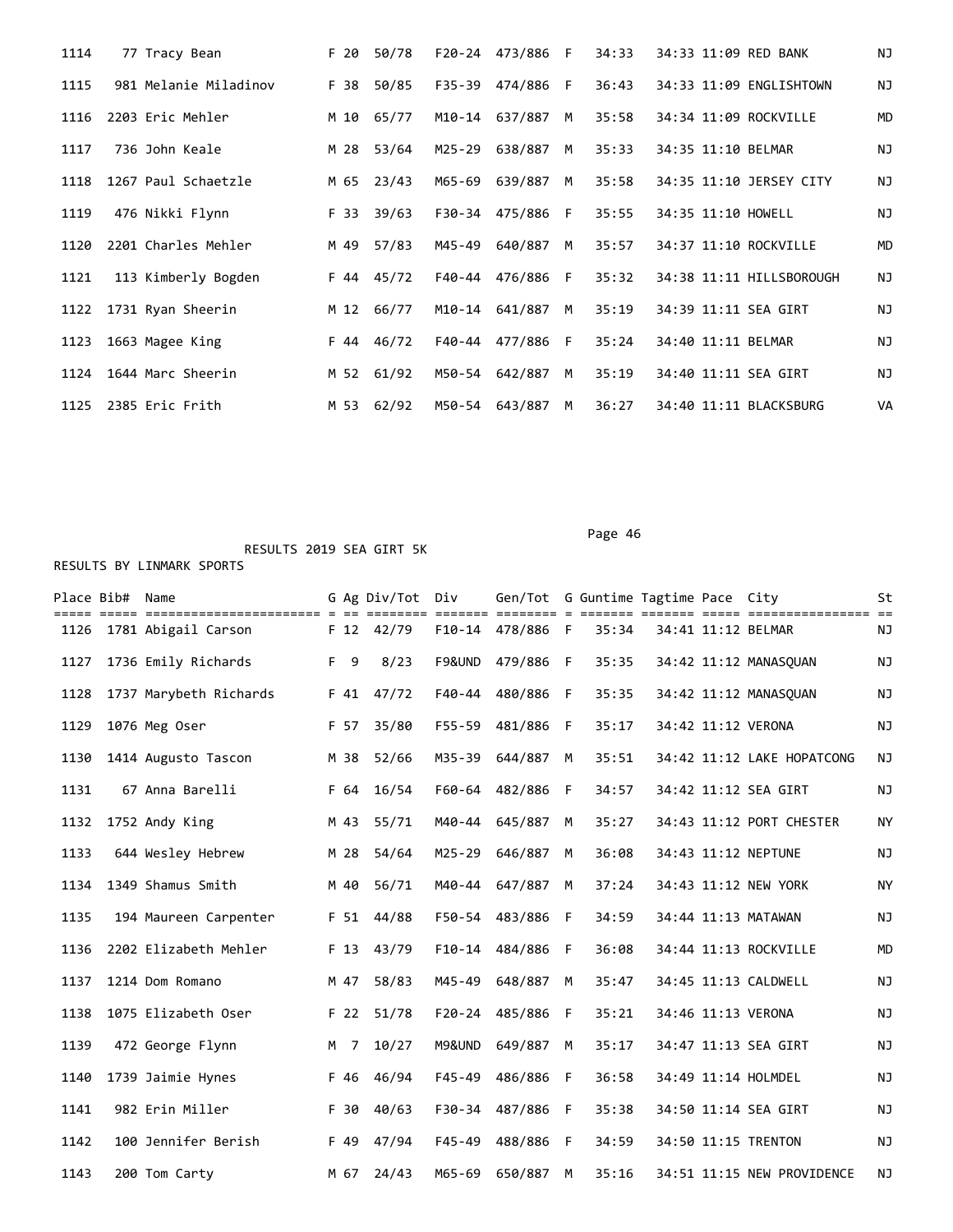|      | 1144 1741 Riley Hynes |      | F 12 44/79 |        |                  |       | F10-14 489/886 F 37:00 34:51 11:15 HOLMDEL       | ΝJ |
|------|-----------------------|------|------------|--------|------------------|-------|--------------------------------------------------|----|
| 1145 | 647 Nancy Hedeen      |      | F 62 17/54 |        | F60-64 490/886 F |       | 36:33 34:51 11:15 BELMAR                         | ΝJ |
| 1146 | 505 Maura Frischmann  |      | F 31 41/63 |        | F30-34 491/886 F | 35:57 | 34:52 11:15 SUCCASUNNA                           | ΝJ |
| 1147 | 1502 Gloria Walsh     | F 61 | 18/54      | F60-64 | 492/886 F        |       | 35:07    34:52    11:15    AVON BY THE SEA    NJ |    |
|      | 1148 1677 Kelli Fahey |      | F 43 48/72 |        | F40-44 493/886 F | 36:02 | 34:54 11:16 ASBURY PARK                          | ΝJ |
| 1149 | 2414 Paul Turner      |      | M 52 63/92 | M50-54 | 651/887 M        | 35:29 | 34:54 11:16                                      |    |
| 1150 | 1397 Brittany Swanson |      | F 23 52/78 | F20-24 | 494/886 F        | 36:21 | 34:54 11:16 SEA GIRT                             | ΝJ |

Page 47

|      | Place Bib# Name |                         |      | G Ag Div/Tot Div |            | Gen/Tot G Guntime Tagtime Pace City |   |       |             |                                 | St                |
|------|-----------------|-------------------------|------|------------------|------------|-------------------------------------|---|-------|-------------|---------------------------------|-------------------|
| 1151 |                 | 104 Luke Beshar         |      | M 61 49/72       |            | M60-64 652/887 M                    |   | 35:26 |             | 34:54 11:16 SEA GIRT            | NJ                |
| 1152 |                 | 1083 Steven Paganessi   | M 56 | 69/96            | M55-59     | 653/887 M                           |   | 35:09 |             | 34:58 11:17 SADDLE RIVER        | ΝJ                |
| 1153 |                 | 1203 Nathaniel Robinson | M 37 | 53/66            |            | M35-39 654/887 M                    |   | 36:29 |             | 35:01 11:18 NEW YORK            | ΝY                |
| 1154 |                 | 915 Erica Masiello      | F 37 | 51/85            | F35-39     | 495/886 F                           |   | 36:58 |             | 35:01 11:18 NEW YORK            | ΝY                |
| 1155 |                 | 702 James Ingling       | M 49 | 59/83            | M45-49     | 655/887                             | M | 35:23 |             | 35:01 11:18 WRIGHTSTOWN         | ΝJ                |
| 1156 |                 | 666 Gregory Herrera     | M 12 | 67/77            |            | M10-14 656/887 M                    |   | 35:21 |             | 35:02 11:18 SEA GIRT            | ΝJ                |
| 1157 |                 | 2430 Katie Lanlor       | F 39 | 52/85            | F35-39     | 496/886 F                           |   | 37:05 | 35:03 11:19 |                                 | $\equiv$ $\equiv$ |
| 1158 |                 | 1217 Leah Romito        | F 41 | 49/72            |            | F40-44 497/886 F                    |   | 36:58 |             | 35:03 11:19 NEW YORK            | NY.               |
| 1159 |                 | 1359 Jimmy Spano        | M 63 | 50/72            | M60-64     | 657/887                             | M | 35:37 |             | 35:05 11:19 BRIARCLIFF MANOR NY |                   |
| 1160 |                 | 741 James Keenan        | M 48 | 60/83            | M45-49     | 658/887                             | M | 35:29 |             | 35:07 11:20 SUMMIT              | ΝJ                |
| 1161 |                 | 2412 Ted Willkomm       | M 8  | 11/27            | M9&UND     | 659/887                             | M | 35:07 | 35:07 11:20 |                                 | $\equiv$ $\equiv$ |
| 1162 |                 | 549 Kristina Gilmartin  | F 34 | 42/63            | F30-34     | 498/886 F                           |   | 36:07 |             | 35:08 11:20 FARMINGDALE         | ΝJ                |
| 1163 |                 | 2256 Christian Soltis   | M 7  | 12/27            | M9&UND     | 660/887                             | M | 35:15 |             | 35:09 11:21 MANASQUAN           | ΝJ                |
| 1164 |                 | 1170 Santosh Rayala     | M 28 | 55/64            | M25-29     | 661/887                             | M | 37:04 |             | 35:09 11:21 EDISON              | ΝJ                |
| 1165 |                 | 408 Robin Edwards       | F 53 | 45/88            |            | F50-54 499/886 F                    |   | 36:57 |             | 35:09 11:21 TOMS RIVER          | ΝJ                |
| 1166 |                 | 181 Ali Campagna        | F 30 | 43/63            | F30-34     | 500/886 F                           |   | 36:01 |             | 35:11 11:21 WEST HARTFORD       | <b>CT</b>         |
| 1167 |                 | 169 Lindsey Burt        | F 30 | 44/63            | F30-34     | 501/886 F                           |   | 36:02 |             | 35:11 11:21 NEWTON UPPER FAL MA |                   |
| 1168 |                 | 1325 Rachel Sigler      | F 29 | 63/87            | $F25 - 29$ | 502/886 F                           |   | 36:22 |             | 35:13 11:22 TOMS RIVER          | ΝJ                |
| 1169 |                 | 894 Justin Manni        | M 38 | 54/66            | M35-39     | 662/887                             | M | 36:22 |             | 35:13 11:22 TOMS RIVER          | ΝJ                |
| 1170 |                 | 1389 Callie Sullivan    | M 20 | 49/55            |            | M20-24 663/887 M                    |   | 36:59 |             | 35:13 11:22 MORRISTOWN          | ΝJ                |
| 1171 |                 | 533 Stephania Gautieri  | F 31 | 45/63            | F30-34     | 503/886 F                           |   | 35:37 |             | 35:13 11:22 CALDWELL            | ΝJ                |
| 1172 |                 | 254 Peter Connors       | M 68 | 25/43            | M65-69     | 664/887                             | M | 35:45 |             | 35:14 11:22 PRINCETON JUNCTI NJ |                   |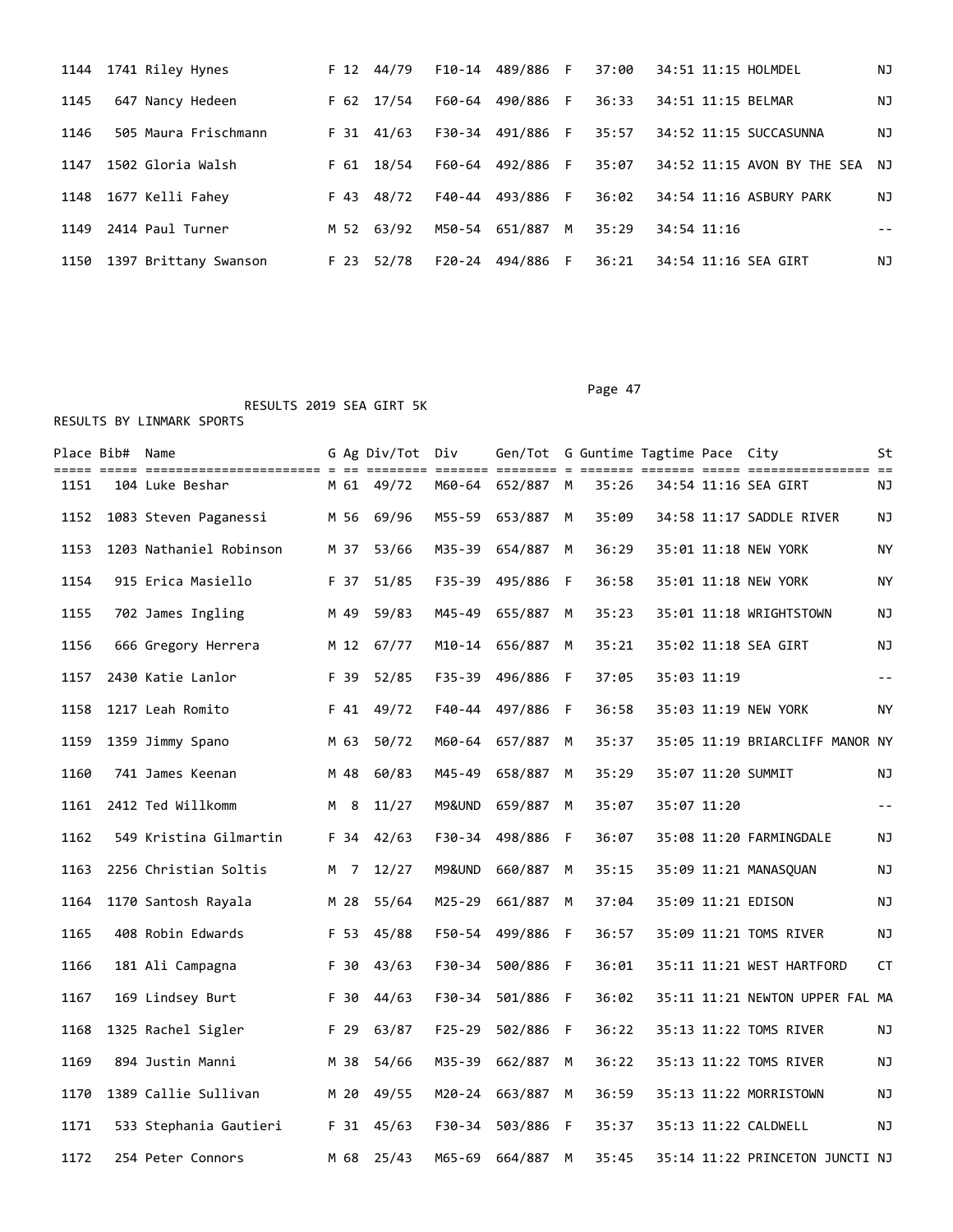| 1173  1533 Erik White     |  |  |  | M 53 64/92 M50-54 665/887 M 36:47 35:14 11:22 MONTCLAIR | ΝJ |
|---------------------------|--|--|--|---------------------------------------------------------|----|
| 1174     22 Eric Andersen |  |  |  | M 54 65/92 M50-54 666/887 M 37:08 35:21 11:24 SEA GIRT  | ΝJ |
| 1175 1302 Rebecca Seery   |  |  |  | F 39 53/85 F35-39 504/886 F 37:30 35:22 11:25 FREEHOLD  | NJ |

RESULTS 2019 SEA GIRT 5K

|      | Place Bib# Name |                            |      |                 | G Ag Div/Tot Div |            | Gen/Tot G Guntime Tagtime Pace City |     |       |  |                                | St |
|------|-----------------|----------------------------|------|-----------------|------------------|------------|-------------------------------------|-----|-------|--|--------------------------------|----|
| 1176 |                 | 1065 Judy O'Connor         |      |                 | F 53 46/88       |            | F50-54 505/886 F                    |     | 35:54 |  | 35:22 11:25 VERONA             | ΝJ |
| 1177 |                 | 118 Andrew Bonnar          | M 16 |                 | 43/49            | M15-19     | 667/887 M                           |     | 35:32 |  | 35:22 11:25 LIVINGSTON         | ΝJ |
| 1178 |                 | 1331 Drew Sisk             |      | M 53            | 66/92            |            | M50-54 668/887 M                    |     | 36:30 |  | 35:22 11:25 BRIELLE            | ΝJ |
| 1179 |                 | 1307 Lauren Seufert        | F 39 |                 | 54/85            | F35-39     | 506/886                             | - F | 35:47 |  | 35:24 11:25 JERSEY CITY        | ΝJ |
| 1180 |                 | 897 Kat Marcinkowski       |      | F 22            | 53/78            | $F20 - 24$ | 507/886 F                           |     | 36:08 |  | 35:24 11:26 CARLSTADT          | ΝJ |
| 1181 |                 | 2357 Joe Urbanik           |      |                 | M 52 67/92       |            | M50-54 669/887 M                    |     | 36:07 |  | 35:26 11:26 SOUTH RIVER        | ΝJ |
| 1182 |                 | 174 Allison Byrne          |      | F 23            | 54/78            |            | F20-24 508/886 F                    |     | 36:02 |  | 35:30 11:27 BASKING RIDGE      | ΝJ |
| 1183 |                 | 176 Linda Byrne            |      |                 | F 52 47/88       | F50-54     | 509/886                             | - F | 36:03 |  | 35:30 11:27 SEA GIRT           | ΝJ |
| 1184 |                 | 1293 Mike Scott            | M 70 |                 | 10/20            |            | M70-74 670/887                      | M   | 36:05 |  | 35:31 11:28 BASKING RIDGE      | ΝJ |
| 1185 |                 | 2234 Jack Munn             |      |                 | M 62 51/72       |            | M60-64 671/887 M                    |     | 36:10 |  | 35:32 11:28 TRENTON            | ΝJ |
| 1186 |                 | 1689 Kelly Meehan          |      | F 17            | 36/54            | $F15 - 19$ | 510/886                             | - F | 36:59 |  | 35:33 11:28 BERNARDSVILLE      | ΝJ |
| 1187 |                 | 1182 Gavin Reid            | M 13 |                 | 68/77            | M10-14     | 672/887 M                           |     | 36:02 |  | 35:33 11:28 HOWELL             | ΝJ |
| 1188 |                 | 7 Jocelyn Adair            |      |                 | F 50 48/88       |            | F50-54 511/886 F                    |     | 35:52 |  | 35:33 11:28 MAYS LANDING       | NJ |
| 1189 |                 | 728 Dheeraj Reddy Kanthala | M 27 |                 | 56/64            |            | M25-29 673/887 M                    |     | 37:31 |  | 35:37 11:30 WEST HARTFORD      | CT |
| 1190 |                 | 1577 Kurt Sackariasen      | M 53 |                 | 68/92            | M50-54     | 674/887                             | M   | 36:21 |  | 35:40 11:30 SEA GIRT           | NJ |
| 1191 |                 | 1134 Lynn Pilot            | F 56 |                 | 36/80            | F55-59     | 512/886                             | - F | 36:50 |  | 35:41 11:31 SEA GIRT           | ΝJ |
| 1192 |                 | 1135 Robert Pilot          |      |                 | M 55 70/96       |            | M55-59 675/887 M                    |     | 36:50 |  | 35:41 11:31 SEA GIRT           | ΝJ |
| 1193 |                 | 1183 Marc Reid             | M 46 |                 | 61/83            | M45-49     | 676/887 M                           |     | 36:13 |  | 35:44 11:32 HOWELL             | ΝJ |
| 1194 |                 | 814 Ellen Lafferty         |      | F 42            | 50/72            | F40-44     | 513/886 F                           |     | 37:00 |  | 35:44 11:32 BRIELLE            | ΝJ |
| 1195 |                 | 1212 Siobhan Rogers        | F 48 |                 | 48/94            |            | F45-49 514/886 F                    |     | 37:00 |  | 35:44 11:32 OCEAN GROVE        | NJ |
| 1196 |                 | 1753 Maggie Michael        |      |                 | F 22 55/78       |            | F20-24 515/886 F                    |     | 36:02 |  | 35:44 11:32 WALLINGFORD        | PA |
| 1197 |                 | 2263 Anne Marie Gibbons    |      |                 | F 42 51/72       |            | F40-44 516/886 F                    |     | 37:44 |  | 35:46 11:33 SUMMIT             | NJ |
| 1198 |                 | 785 Suzanne Knoeller       |      | F 57            | 37/80            |            | F55-59 517/886 F                    |     | 36:50 |  | 35:49 11:34 FLEMINGTON         | ΝJ |
| 1199 |                 | 301 Julia D'Arecca         |      | F <sub>21</sub> | 56/78            |            | F20-24 518/886 F                    |     | 37:20 |  | 35:50 11:34 ALLENDALE          | NJ |
| 1200 |                 | 1553 Robert Woods          |      |                 | M 68 26/43       |            | M65-69 677/887 M                    |     | 36:16 |  | 35:50 11:34 EAST RUTHERFORD NJ |    |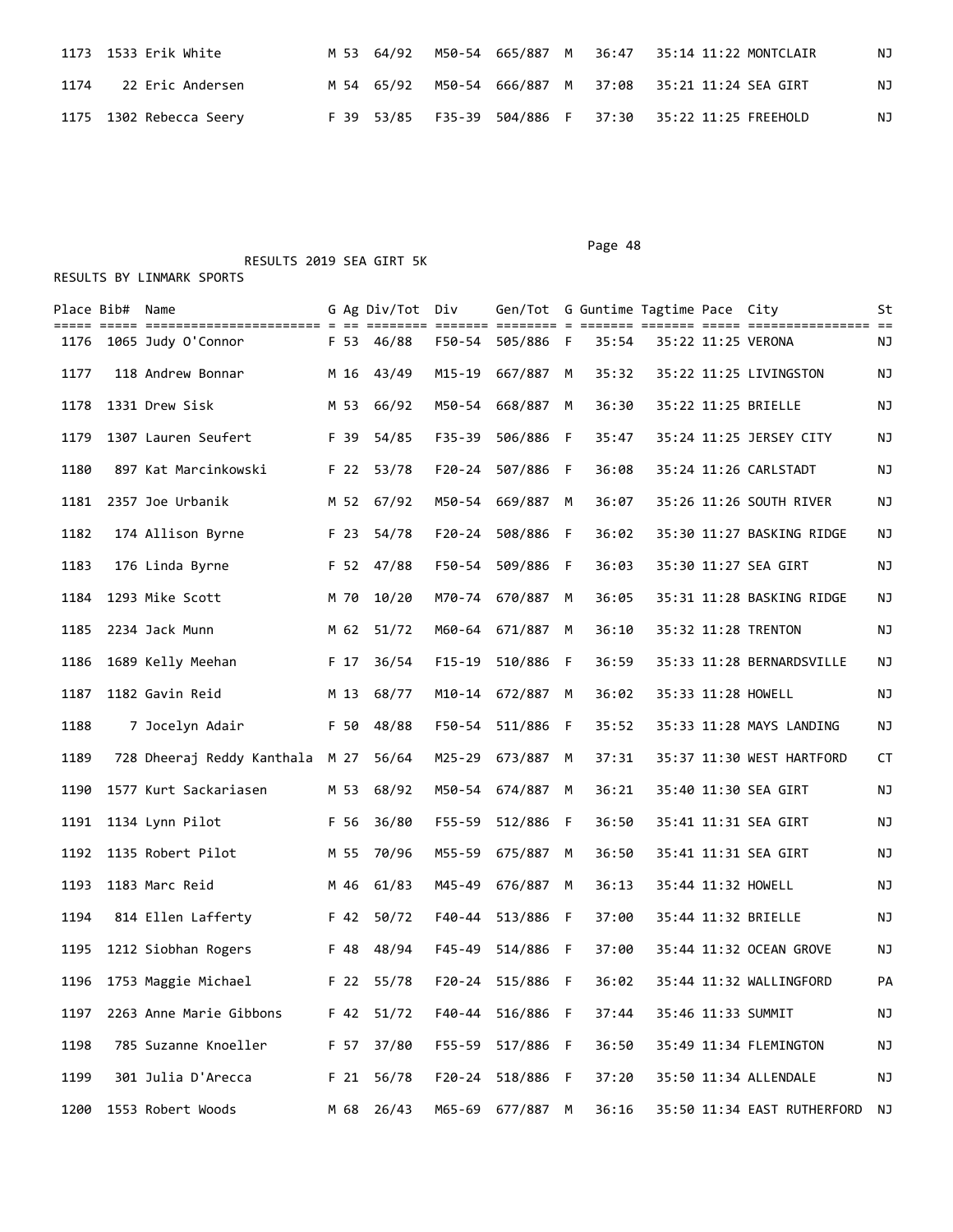|      | Place Bib# Name |                            |      | G Ag Div/Tot Div |          | Gen/Tot G Guntime Tagtime Pace City |     |       |             |                                 | St    |
|------|-----------------|----------------------------|------|------------------|----------|-------------------------------------|-----|-------|-------------|---------------------------------|-------|
|      |                 | 1201 1438 Courtney Tintle  |      | F 33 46/63       |          | F30-34 519/886 F                    |     | 36:38 |             | 35:52 11:34 MIDDLETOWN          | ΝJ    |
| 1202 |                 | 547 Stacie Gillman         | F 40 | 52/72            | F40-44   | 520/886 F                           |     | 37:17 |             | 35:52 11:34 BROOKLYN            | ΝY    |
| 1203 |                 | 1786 Nick Kucharski        |      | M 21 50/55       |          | M20-24 678/887 M                    |     | 37:49 |             | 35:52 11:35 JACKSON             | ΝJ    |
| 1204 |                 | 1413 Sarah Tanner          | F 38 | 55/85            | F35-39   | 521/886                             | - F | 36:57 |             | 35:54 11:35 NEW YORK            | ΝY    |
| 1205 |                 | 1166 Laura Rastogi         | F 48 | 49/94            | F45-49   | 522/886 F                           |     | 36:40 |             | 35:54 11:35 CALDWELL            | ΝJ    |
| 1206 |                 | 156 Brendan Brown          | M 49 | 62/83            |          | M45-49 679/887                      | M   | 37:46 |             | 35:55 11:36 SUMMIT              | NJ    |
| 1207 |                 | 1441 Tracey Tomaro         | F 51 | 49/88            | F50-54   | 523/886 F                           |     | 36:15 |             | 35:58 11:37 HOUSTON             | TX    |
| 1208 |                 | 1314 Kathryn Sheehan       | F 10 | 45/79            | F10-14   | 524/886 F                           |     | 36:26 |             | 35:58 11:37 NEW YORK            | ΝY    |
| 1209 |                 | 179 Sheila Cain            | F 49 | 50/94            | F45-49   | 525/886                             | - F | 36:26 |             | 35:59 11:37 NEW YORK            | ΝY    |
| 1210 |                 | 399 Jessica Dumpert        | F 37 | 56/85            |          | F35-39 526/886 F                    |     | 36:40 |             | 36:00 11:37 HOPATCONG           | ΝJ    |
| 1211 |                 | 223 Angela Ciambrone       | F 43 | 53/72            | F40-44   | 527/886                             | - F | 36:05 |             | 36:01 11:37 LINCROFT            | ΝJ    |
| 1212 |                 | 2308 Kelly Sean            | F 70 | 2/7              | F70-74   | 528/886 F                           |     | 37:59 |             | 36:02 11:38 SKILLMAN            | ΝJ    |
| 1213 |                 | 1061 Joan O'Connell        | F 64 | 19/54            | F60-64   | 529/886 F                           |     | 37:09 |             | 36:06 11:39 SEA GIRT            | NJ    |
| 1214 |                 | 1530 Paul Wessel           | M 57 | 71/96            | M55-59   | 680/887                             | M   | 36:25 |             | 36:07 11:40 GLEN RIDGE          | ΝJ    |
| 1215 |                 | 2431 Charles Keating       | M 23 | 51/55            | M20-24   | 681/887                             | M   | 38:37 | 36:11 11:41 |                                 | $- -$ |
| 1216 |                 | 1485 Thomas Vincelli       | M 39 | 55/66            |          | M35-39 682/887                      | M   | 37:06 |             | 36:11 11:41 HOLMDEL             | ΝJ    |
| 1217 |                 | 763 Ruby Key-Wright        |      | F 54 50/88       |          | F50-54 530/886 F                    |     | 36:21 |             | 36:12 11:41 ENGLISHTOWN         | ΝJ    |
| 1218 |                 | 832 Tara Leitner-Merendino | F 38 | 57/85            |          | F35-39 531/886 F                    |     | 38:13 |             | 36:13 11:41 MANTOLOKING         | ΝJ    |
| 1219 |                 | 1240 Pat Ryan              | M 55 | 72/96            | M55-59   | 683/887                             | M   | 36:49 |             | 36:13 11:41 NEW YORK            | ΝY    |
| 1220 |                 | 1017 Charlotte Moscardelli | F 46 | 51/94            | F45-49   | 532/886 F                           |     | 37:47 |             | 36:15 11:42 SEA GIRT            | NJ    |
| 1221 |                 | 1500 Dawn Wall             | F 57 | 38/80            | F55-59   | 533/886 F                           |     | 36:51 |             | 36:15 11:42 SEA GIRT            | ΝJ    |
| 1222 |                 | 463 Cat Fitzgerald         | F 47 | 52/94            | F45-49   | 534/886 F                           |     | 37:47 |             | 36:15 11:42 NEW YORK            | NY    |
| 1223 |                 | 2244 Kyle Dewitte          | M 15 | 44/49            | M15-19   | 684/887                             | М   | 38:07 |             | 36:15 11:42 POINT PLEASANT B NJ |       |
| 1224 |                 | 1125 Hope Perry            | F 12 | 46/79            | $F10-14$ | 535/886 F                           |     | 38:10 |             | 36:15 11:42 SEA GIRT            | NJ    |
| 1225 |                 | 648 Justin Hedges          | M 39 | 56/66            |          | M35-39 685/887 M                    |     | 37:15 |             | 36:16 11:42 BELMAR              | ΝJ    |

Page 50

RESULTS 2019 SEA GIRT 5K

| Place Bib#     | Name                        |  | Ag Div/Tot          | Div | Gen/Tot G Guntime Tagtime Pace |  |          |                             |  |
|----------------|-----------------------------|--|---------------------|-----|--------------------------------|--|----------|-----------------------------|--|
| ____<br>______ | ___________________________ |  | ___________________ |     | __________                     |  | ________ | ___________________________ |  |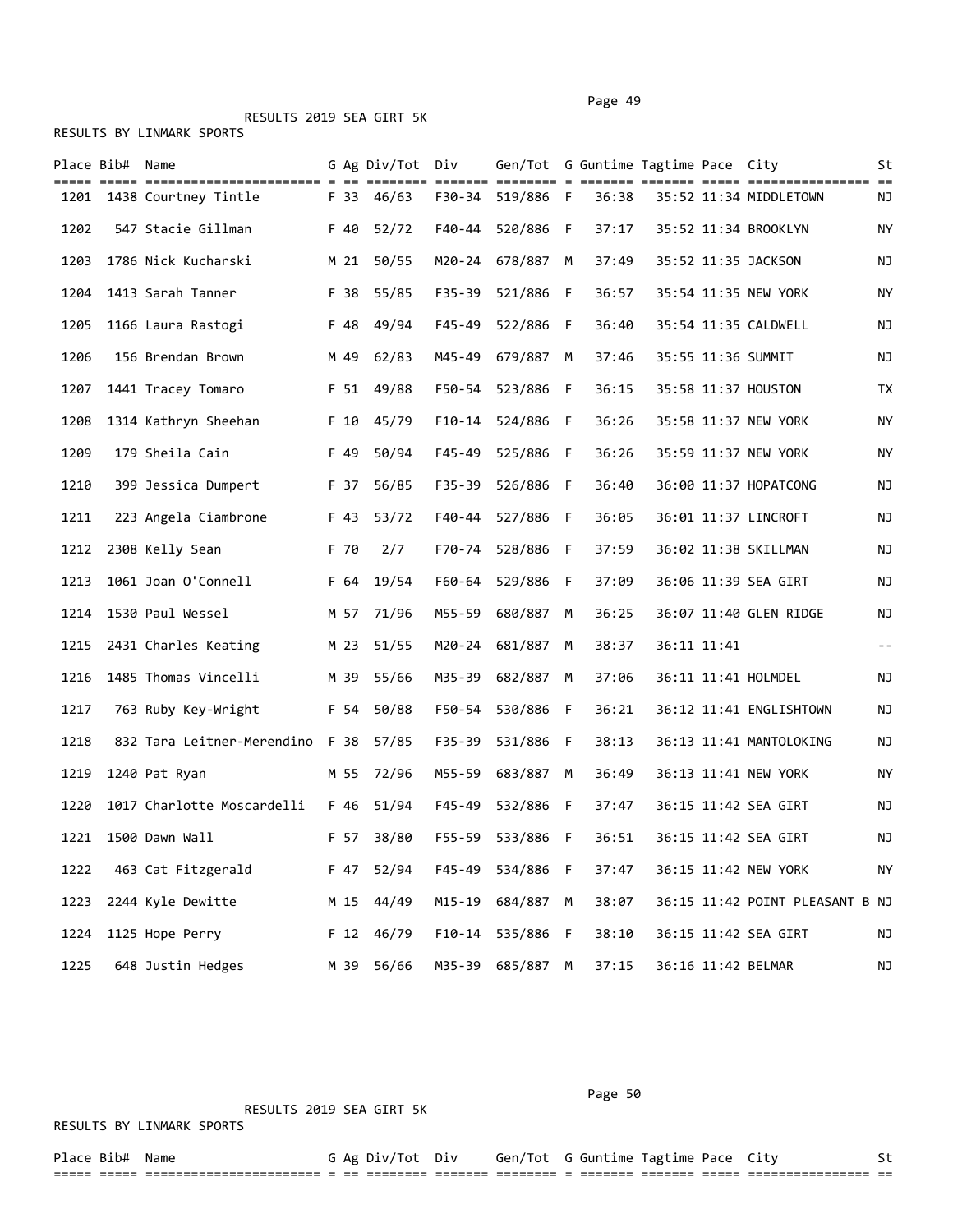| 1226 | 1464 Danielle Udis   |                      | F 28 | 64/87 | $F25 - 29$ | 536/886   | - F | 37:06 |  | 36:19 11:43 SEA GIRT            | ΝJ  |
|------|----------------------|----------------------|------|-------|------------|-----------|-----|-------|--|---------------------------------|-----|
| 1227 | 138 Carla Brancato   |                      | F 57 | 39/80 | F55-59     | 537/886   | F   | 36:32 |  | 36:19 11:43 CORTLANDT MANOR     | NY. |
| 1228 | 1775 Tim English     |                      | M 58 | 73/96 | M55-59     | 686/887   | М   | 37:38 |  | 36:19 11:43 BRONXVILLE          | ΝY  |
| 1229 | 507 Lynnette Fucci   |                      | F 35 | 58/85 | F35-39     | 538/886 F |     | 37:31 |  | 36:22 11:44 NEWTOWN             | PA  |
| 1230 | 9 James Addesa       |                      | M 36 | 57/66 | M35-39     | 687/887 M |     | 38:11 |  | 36:23 11:44 MATAWAN             | ΝJ  |
| 1231 | 1178 Chloe Rehill    |                      | F 10 | 47/79 | $F10-14$   | 539/886 F |     | 36:51 |  | 36:23 11:45 SPRING LAKE         | ΝJ  |
| 1232 | 1225 Julie Rosen     |                      | F 49 | 53/94 | $F45 - 49$ | 540/886 F |     | 38:20 |  | 36:23 11:45 NEW YORK            | ΝY  |
| 1233 | 560 Grace Golden     |                      | F 9  | 9/23  | F9&UND     | 541/886   | - F | 36:51 |  | 36:23 11:45 SEA GIRT            | ΝJ  |
| 1234 | 521 Nula Gallagher   |                      | F 49 | 54/94 | F45-49     | 542/886 F |     | 38:20 |  | 36:24 11:45 BUTLER              | ΝJ  |
| 1235 | 406 Rose Eckert      |                      | F 62 | 20/54 | F60-64     | 543/886   | F   | 37:04 |  | 36:24 11:45 SEA GIRT            | ΝJ  |
| 1236 | 28 Kelly Andrews     |                      | F 37 | 59/85 | F35-39     | 544/886 F |     | 37:37 |  | 36:25 11:45 FREEHOLD            | NJ  |
| 1237 | 1770 Kelli Zicha     |                      | F 36 | 60/85 | F35-39     | 545/886   | - F | 37:35 |  | 36:25 11:45 ENGLISHTOWN         | ΝJ  |
| 1238 | 2344 Adrian Williams |                      | M 29 | 57/64 | M25-29     | 688/887   | M   | 38:44 |  | 36:25 11:45 HACKETTSTOWN        | ΝJ  |
| 1239 | 328 Megan Demarco    |                      | F 30 | 47/63 | F30-34     | 546/886 F |     | 38:44 |  | 36:26 11:46 ABSECON             | ΝJ  |
| 1240 | 592 Karen Grouss     |                      | F 61 | 21/54 | F60-64     | 547/886 F |     | 37:16 |  | 36:30 11:47 CALIFON             | ΝJ  |
| 1241 | 1550 Mary Woodland   |                      | F 30 | 48/63 | F30-34     | 548/886   | F   | 37:58 |  | 36:30 11:47 WATERTOWN           | МA  |
| 1242 | 235 Tara Clark       |                      | F 21 | 57/78 | F20-24     | 549/886   | F.  | 38:13 |  | 36:30 11:47 POINT PLEASANT B NJ |     |
| 1243 | 1652 Anielle Duritza |                      | F 20 | 58/78 | $F20 - 24$ | 550/886   | F   | 37:27 |  | 36:30 11:47 MANASQUAN           | ΝJ  |
| 1244 | 1124 Charlotte Perry |                      | F 9  | 10/23 | F9&UND     | 551/886   | - F | 38:25 |  | 36:31 11:47 SEA GIRT            | ΝJ  |
| 1245 | 1333 Nancy Sivilli   |                      | F 61 | 22/54 | F60-64     | 552/886 F |     | 37:57 |  | 36:31 11:47 WEST ORANGE         | ΝJ  |
| 1246 |                      | 950 Patrick McIntyre | M 49 | 63/83 | M45-49     | 689/887   | М   | 36:57 |  | 36:32 11:47 BRADLEY BEACH       | ΝJ  |
| 1247 | 1721 Luci Ditosto    |                      | F 11 | 48/79 | $F10-14$   | 553/886 F |     | 37:08 |  | 36:32 11:48 SHORT HILLS         | ΝJ  |
| 1248 | 233 Patrick Clark    |                      | M 18 | 45/49 | M15-19     | 690/887   | М   | 38:14 |  | 36:33 11:48 POINT PLEASANT B NJ |     |
| 1249 | 793 Alice Kolator    |                      | F 67 | 7/15  | $F65 - 69$ | 554/886   | - F | 36:33 |  | 36:33 11:48 SUMMIT              | ΝJ  |
| 1250 | 947 Kevin McHugh     |                      | M 63 | 52/72 | M60-64     | 691/887   | M   | 37:18 |  | 36:33 11:48 NEPTUNE             | ΝJ  |

|            | RESULTS 2019 SEA GIRT 5K  |      |                  |                |                                     |    |       |  |                                 |    |
|------------|---------------------------|------|------------------|----------------|-------------------------------------|----|-------|--|---------------------------------|----|
|            | RESULTS BY LINMARK SPORTS |      |                  |                |                                     |    |       |  |                                 |    |
| Place Bib# | Name                      |      | G Ag Div/Tot Div |                | Gen/Tot G Guntime Tagtime Pace City |    |       |  |                                 | St |
|            |                           |      |                  |                |                                     |    |       |  |                                 |    |
| 1251       | 948 Molly McHugh          | F 28 | 65/87            | F25-29         | 555/886 F                           |    | 37:18 |  | 36:34 11:48 NEPTUNE             | ΝJ |
|            |                           |      |                  |                |                                     |    |       |  |                                 |    |
| 1252       | 1720 Tom Ditosto          |      | M 55 74/96       |                | M55-59 692/887                      | M  | 37:10 |  | 36:35 11:48 SHORT HILLS         | ΝJ |
|            |                           |      |                  |                |                                     |    |       |  |                                 |    |
| 1253       | 1446 Glen Tonkin          | M 50 | 69/92            | M50-54 693/887 |                                     | M  | 38:27 |  | 36:39 11:50 NEPTUNE             | ΝJ |
|            |                           |      |                  |                |                                     |    |       |  |                                 |    |
| 1254       | 868 Catherine Lupu        | F 10 | 49/79            | F10-14         | 556/886 F                           |    | 38:15 |  | 36:40 11:50 NEPTUNE             | ΝJ |
|            |                           |      |                  |                |                                     |    |       |  |                                 |    |
|            |                           |      |                  |                |                                     |    |       |  |                                 |    |
| 1255       | 2241 Erica Dewitte        | F 54 | 51/88            | F50-54         | 557/886                             | F. | 38:32 |  | 36:41 11:50 POINT PLEASANT B NJ |    |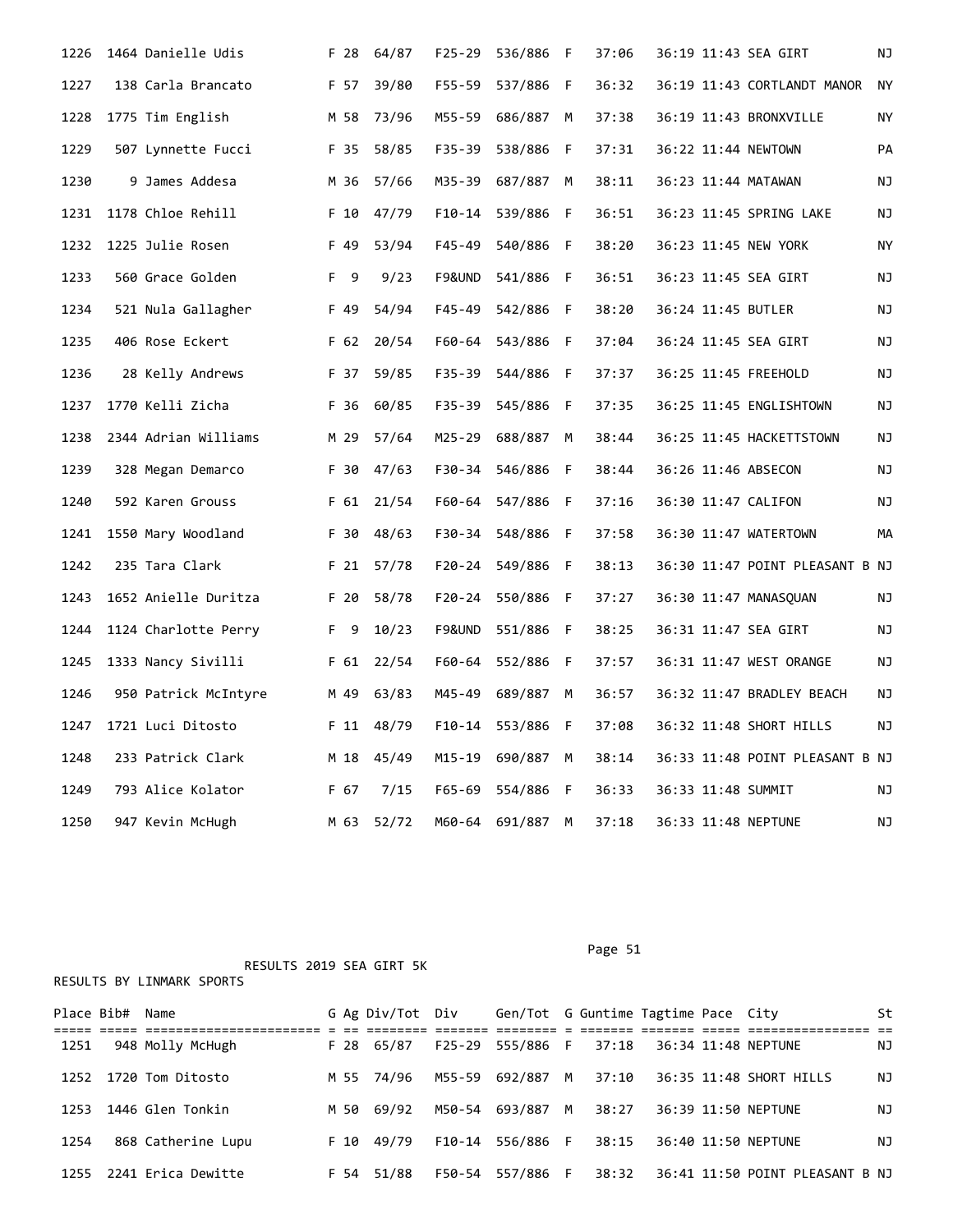| 1256 | 1126 Jennifer Perry    |      | F 45 55/94 | $F45 - 49$ | 558/886        | F  | 38:37 | 36:42 11:51 SEA GIRT   |                                 | <b>NJ</b> |
|------|------------------------|------|------------|------------|----------------|----|-------|------------------------|---------------------------------|-----------|
| 1257 | 1123 Bryan Perry       | M 44 | 57/71      | M40-44     | 694/887        | M  | 38:36 | 36:43 11:51 SEA GIRT   |                                 | ΝJ        |
| 1258 | 1342 Grace Smith       | F 18 | 37/54      | $F15-19$   | 559/886        | F  | 38:39 |                        | 36:43 11:51 PALM BEACH GARDE FL |           |
| 1259 | 1487 Joseph Viola      | M 77 | 4/8        | M75-79     | 695/887        | M  | 37:21 |                        | 36:44 11:51 ASBURY PARK         | NJ        |
| 1260 | 1294 Suzanne Scott     | F 53 | 52/88      | F50-54     | 560/886        | F  | 37:53 | 36:45 11:52 MORRISTOWN |                                 | ΝJ        |
| 1261 | 1185 Christina Reis    | F 28 | 66/87      | $F25 - 29$ | 561/886        | F. | 37:24 | 36:45 11:52 BELMAR     |                                 | <b>NJ</b> |
| 1262 | 1179 Jessica Rehill    | F 48 | 56/94      | $F45 - 49$ | 562/886 F      |    | 37:14 |                        | 36:46 11:52 SPRING LAKE         | NJ        |
| 1263 | 290 John Dalton        | M 80 | 1/5        | M80+       | 696/887        | M  | 37:19 | 36:48 11:53 MANASQUAN  |                                 | NJ        |
| 1264 | 1202 Ramondy Robertson | M 75 | 5/8        | M75-79     | 697/887        | M  | 37:50 |                        | 36:49 11:53 ASBURY PARK         | NJ        |
| 1265 | 2205 Stephanie Stoll   | F 19 | 38/54      | $F15 - 19$ | 563/886 F      |    | 37:49 | 36:50 11:53 BRICK      |                                 | NJ        |
| 1266 | 1774 Maureen English   | F 49 | 57/94      | $F45 - 49$ | 564/886 F      |    | 38:08 | 36:51 11:53 BRONXVILLE |                                 | NY        |
| 1267 | 1163 Lauren Rahaghi    | F 37 | 61/85      | $F35 - 39$ | 565/886        | -F | 37:24 | 36:52 11:54 NEW YORK   |                                 | <b>NY</b> |
| 1268 | 1552 Ellen Woods       | F 67 | 8/15       | $F65 - 69$ | 566/886        | F  | 37:19 |                        | 36:53 11:54 EAST RUTHERFORD     | ΝJ        |
| 1269 | 764 Stephanie Kiefer   | F 54 | 53/88      | F50-54     | 567/886        | F  | 38:04 | 36:53 11:54 SEA GIRT   |                                 | NJ        |
| 1270 | 536 Kristen Genao      | F 38 | 62/85      | $F35 - 39$ | 568/886        | F  | 37:31 | 36:54 11:54 BARNEGAT   |                                 | <b>NJ</b> |
| 1271 | 17 Lauren Allen        | F 27 | 67/87      | $F25 - 29$ | 569/886        | F  | 37:14 | 36:54 11:55 MANASQUAN  |                                 | NJ        |
| 1272 | 1097 Gerard Paris      | M 52 | 70/92      | M50-54     | 698/887        | M  | 38:22 | 36:59 11:56 WAYNE      |                                 | NJ        |
| 1273 | 2374 Julia Franklin    | F 14 | 50/79      | $F10-14$   | 570/886        | -F | 38:05 | 37:00 11:56 NEWTOWN    |                                 | PA        |
| 1274 | 40 Valeriano Araga     | M 62 | 53/72      | M60-64     | 699/887        | М  | 37:08 |                        | 37:03 11:58 PERTH AMBOY         | NJ        |
| 1275 | 1456 Richard Trenk     |      | M 61 54/72 |            | M60-64 700/887 | M  | 38:29 |                        | 37:03 11:58 WEST ORANGE         | <b>NJ</b> |

Page 52 and the contract of the contract of the contract of the contract of the contract of the contract of the contract of the contract of the contract of the contract of the contract of the contract of the contract of th

| Place Bib# | Name                     |      | G Ag Div/Tot | Div    | Gen/Tot G Guntime Tagtime Pace City |   |       |                   |                                 | St  |  |
|------------|--------------------------|------|--------------|--------|-------------------------------------|---|-------|-------------------|---------------------------------|-----|--|
| 1276       | 1503 Thomas Walsh        | M 73 | 11/20        | M70-74 | 701/887                             | M | 37:21 |                   | 37:04 11:58 AVON BY THE SEA NJ  |     |  |
| 1277       | 574 Brad Graham          |      | M 42 58/71   | M40-44 | 702/887                             | M | 38:02 |                   | 37:05 11:58 FAIRLESS HILLS      | PA  |  |
| 1278       | 221 Bob Chavez           |      | M 74 12/20   | M70-74 | 703/887                             | M | 37:39 |                   | 37:06 11:59 COLONIA             | NJ. |  |
| 1279       | 1760 Shannon Nish        |      | F 36 63/85   |        | F35-39 571/886 F                    |   | 39:15 |                   | 37:07 11:59 POINT PLEASANT B NJ |     |  |
| 1280       | 972 Rosemarie Mellody    | F 71 | 3/7          |        | F70-74 572/886 F                    |   | 37:12 |                   | 37:07 11:59 MANASOUAN           | ΝJ  |  |
| 1281       | 1308 Frank Shanley       |      | M 67 27/43   | M65-69 | 704/887                             | M | 37:31 |                   | 37:08 11:59 SEA GIRT            | ΝJ  |  |
| 1282       | 661 Walter Henry         | M 49 | 64/83        | M45-49 | 705/887                             | M | 38:37 |                   | 37:08 11:59 SEA GIRT            | ΝJ  |  |
| 1283       | 1561 Megan Youncofski    |      | $F$ 31 49/63 |        | F30-34 573/886 F                    |   | 39:13 | 37:08 11:59 BRICK |                                 | ΝJ  |  |
| 1284       | 701 Veronica Impellizeri | F 30 | 50/63        |        | F30-34 574/886 F                    |   | 37:58 |                   | 37:08 11:59 SEA GIRT            | NJ. |  |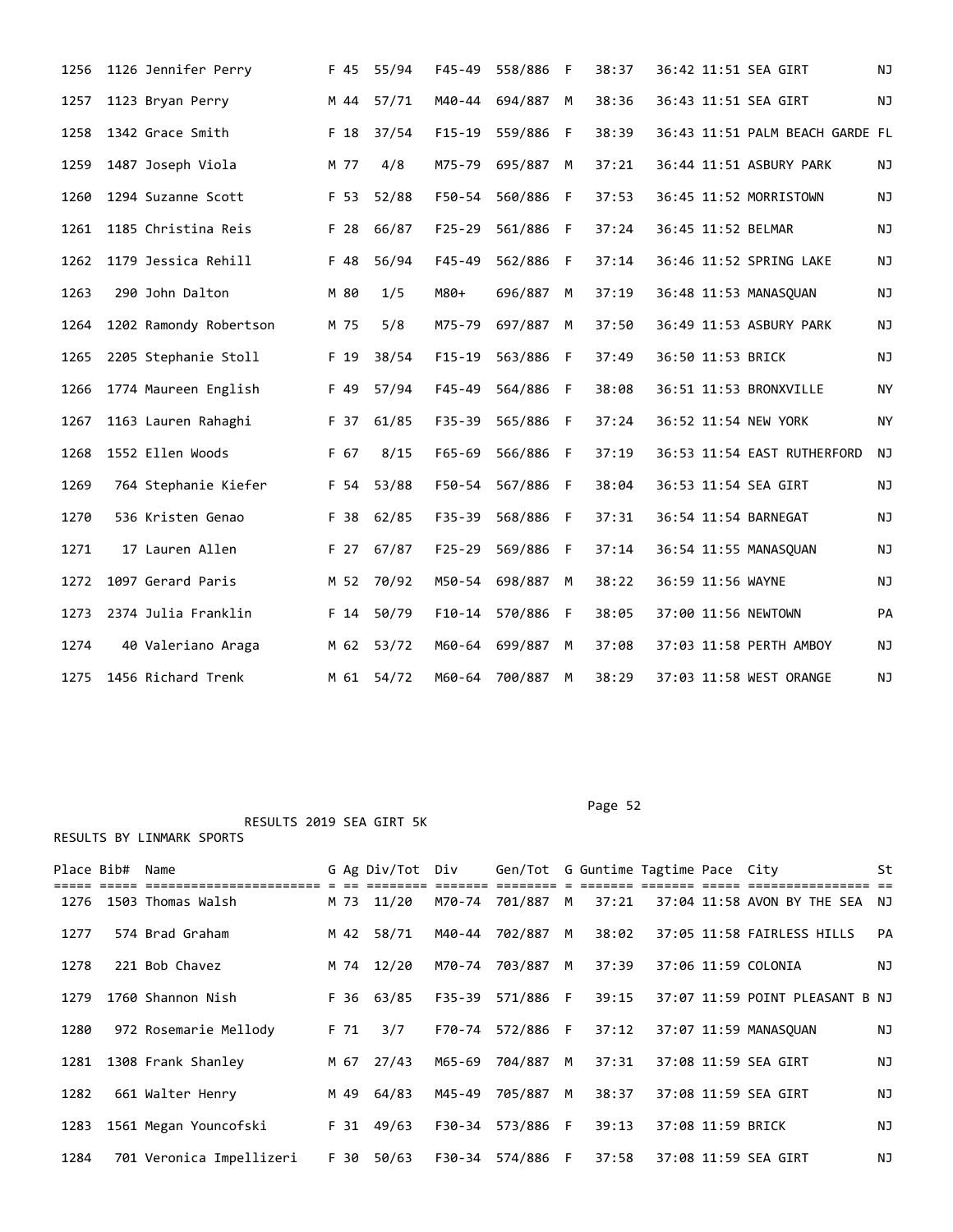| 1285 | 656 Caity Henry      | F <sub>12</sub> | 51/79 | $F10-14$   | 575/886 | F   | 40:47 | 37:09 11:59 POINT PLEASANT B NJ      |  |
|------|----------------------|-----------------|-------|------------|---------|-----|-------|--------------------------------------|--|
| 1286 | 1010 John Morea      | M 55            | 75/96 | M55-59     | 706/887 | M   | 37:49 | 37:12 12:00 SEA GIRT<br><b>NJ</b>    |  |
| 1287 | 1380 Ronan Strempek  | M 11            | 69/77 | $M10 - 14$ | 707/887 | M   | 38:22 | 37:13 12:01 SPRING LAKE<br><b>NJ</b> |  |
| 1288 | 877 Evie Magee       | $F$ 11          | 52/79 | $F10-14$   | 576/886 | - F | 38:23 | 37:14 12:01 METUCHEN<br>ΝJ           |  |
| 1289 | 362 Annette Dillon   | F 61            | 23/54 | F60-64     | 577/886 | F   | 37:46 | 37:16 12:02 CHESTERFIELD<br>NJ       |  |
| 1290 | 639 Erin Hawryluk    | F 35            | 64/85 | $F35 - 39$ | 578/886 | F   | 37:51 | 37:17 12:02 POINT PLEASANT B NJ      |  |
| 1291 | 1090 Michael Pagano  | M 50            | 71/92 | M50-54     | 708/887 | M   | 37:39 | 37:18 12:02 SEA GIRT<br><b>NJ</b>    |  |
| 1292 | 1086 Hannah Pagano   | F 16            | 39/54 | $F15-19$   | 579/886 | F   | 37:39 | 37:18 12:02 SEA GIRT<br>NJ           |  |
| 1293 | 258 Kathy Cornelius  | F 57            | 40/80 | $F55 - 59$ | 580/886 | F.  | 38:51 | 37:20 12:03 ROCKY RIVER<br><b>OH</b> |  |
| 1294 | 711 Nicholas Jacoski | M 38            | 58/66 | M35-39     | 709/887 | M   | 37:27 | 37:20 12:03 MANASOUAN<br>NJ          |  |
| 1295 | 1367 Hillary Stark   | F 26            | 68/87 | $F25 - 29$ | 581/886 | -F  | 38:08 | 37:23 12:04 KANSAS CITY<br><b>MO</b> |  |
| 1296 | 1222 Rick Rose       | M 30            | 50/58 | M30-34     | 710/887 | M   | 38:09 | 37:24 12:04 JERSEY CITY<br>NJ        |  |
| 1297 | 1379 Joe Strempek    | M 44            | 59/71 | M40-44     | 711/887 | M   | 38:35 | 37:25 12:04 SPRING LAKE<br>NJ        |  |
| 1298 | 722 Douglas Kabak    | M 61            | 55/72 | M60-64     | 712/887 | М   | 39:19 | 37:25 12:05 OCEAN GROVE<br>NJ        |  |
| 1299 | 998 Deb Montgomery   | F 47            | 58/94 | $F45 - 49$ | 582/886 | F   | 38:09 | 37:25 12:05 LIBERTY CORNER<br>ΝJ     |  |
| 1300 | 2363 Mark Zarilli    | M 53            | 72/92 | M50-54     | 713/887 | M   | 37:44 | 37:26 12:05 BELMAR<br><b>NJ</b>      |  |

Page 53 and the contract of the contract of the contract of the contract of the contract of the contract of the contract of the contract of the contract of the contract of the contract of the contract of the contract of th

#### RESULTS 2019 SEA GIRT 5K RESULTS BY LINMARK SPORTS

| Place Bib# | Name<br>========================= |      | G Ag Div/Tot | Div        | Gen/Tot G Guntime Tagtime Pace City |     |       |             |                                 | St        |  |
|------------|-----------------------------------|------|--------------|------------|-------------------------------------|-----|-------|-------------|---------------------------------|-----------|--|
| 1301       | 211 Sandy Cerami                  |      | M 52 73/92   |            | M50-54 714/887                      | M   | 39:42 |             | 37:27 12:05 WYCKOFF             | NJ        |  |
| 1302       | 879 Timothy Magee                 |      | M 41 60/71   | M40-44     | 715/887                             | M   | 38:38 |             | 37:28 12:06 METUCHEN            | NJ        |  |
| 1303       | 2440 Jeff Brown                   |      | M 34 51/58   | M30-34     | 716/887                             | M   | 39:15 | 37:31 12:06 |                                 | $- -$     |  |
| 1304       | 569 Erin Gould                    |      | F 36 65/85   | F35-39     | 583/886                             | - F | 38:03 |             | 37:31 12:06 JERSEY CITY         | NJ        |  |
| 1305       | 589 Paul Grodeck                  |      | M 62 56/72   | M60-64     | 717/887                             | M   | 37:54 |             | 37:31 12:06 SEA GIRT            | <b>NJ</b> |  |
| 1306       | 400 Amy Duncan                    |      | F 51 54/88   | F50-54     | 584/886                             | F   | 37:49 |             | 37:35 12:08 MADISON             | NJ        |  |
| 1307       | 1537 Carrie Wholley               |      | F 30 51/63   |            | F30-34 585/886 F                    |     | 38:34 |             | 37:36 12:08 HAZLET              | NJ        |  |
| 1308       | 881 James Magretti                | M 57 | 76/96        | M55-59     | 718/887                             | M   | 38:07 |             | 37:37 12:08 TAPPAN              | <b>NY</b> |  |
| 1309       | 541 Casey Gervolino               |      | F 21 59/78   |            | F20-24 586/886                      | - F | 39:09 |             | 37:39 12:09 RIDGEWOOD           | ΝJ        |  |
| 1310       | 1063 Peter O'Connell              |      | M 52 74/92   | M50-54     | 719/887                             | M   | 39:18 |             | 37:39 12:09 RUMSON              | NJ        |  |
| 1311       | 582 Kaitlynn Greenberg            |      | F 31 52/63   | F30-34     | 587/886                             | F   | 39:55 |             | 37:40 12:09 POINT PLEASANT B NJ |           |  |
| 1312       | 994 Julie Molod                   | F 49 | 59/94        | $F45 - 49$ | 588/886                             | F.  | 39:18 |             | 37:40 12:09 MARLBORO            | <b>NJ</b> |  |
| 1313       | 1476 Barbara Vargas               | F 50 | 55/88        |            | F50-54 589/886                      | - F | 38:01 |             | 37:41 12:10 PARLIN              | NJ        |  |
| 1314       | 668 Arnie Herrmann                | M 56 | 77/96        |            | M55-59 720/887                      | M   | 38:21 |             | 37:42 12:10 SEA GIRT            | ΝJ        |  |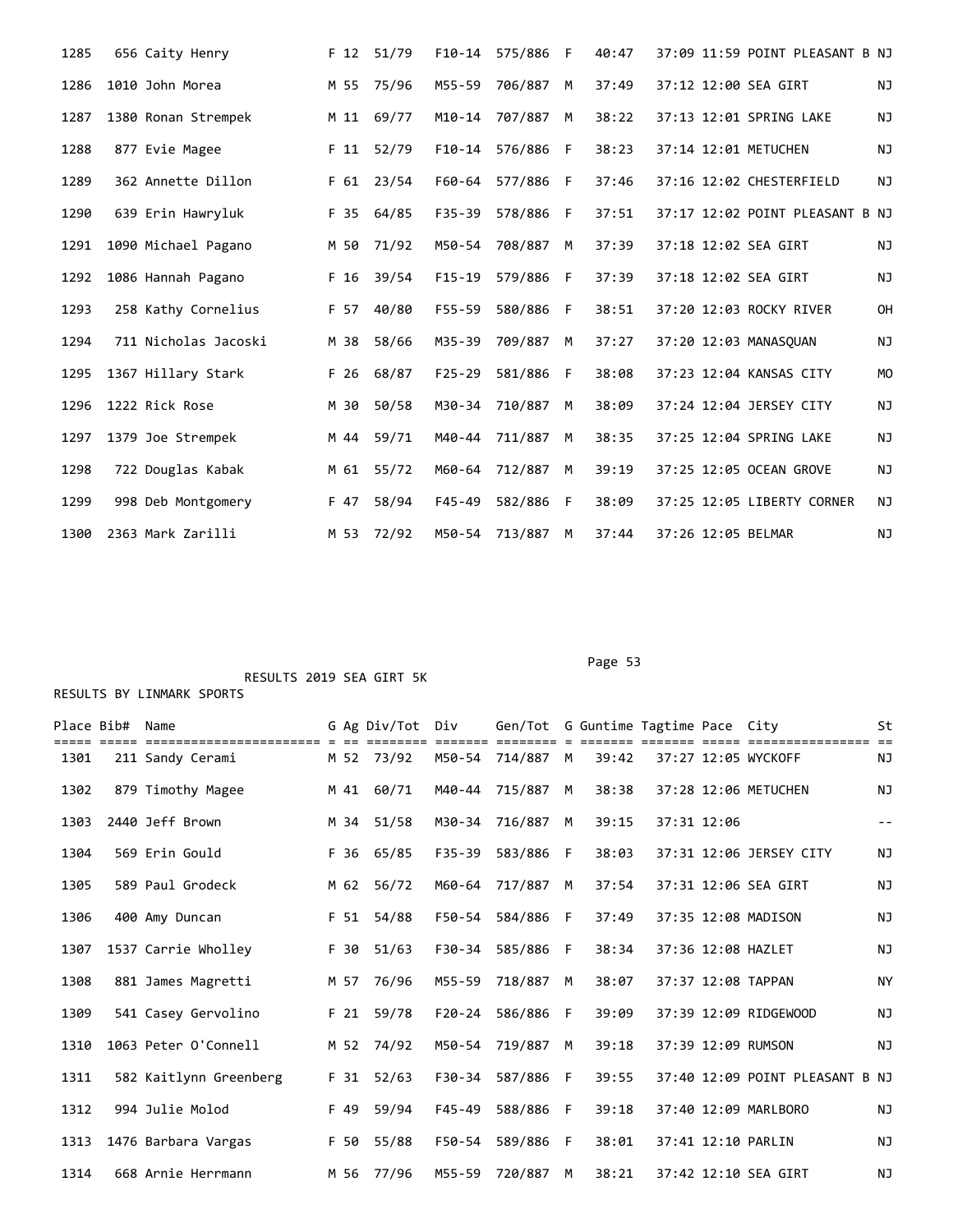| 1315 | 337 Peter Demaria    | M 57 | 78/96 | M55-59     | 721/887 | M  | 38:36 | 37:45 12:11 CHATHAM       | <b>NJ</b> |
|------|----------------------|------|-------|------------|---------|----|-------|---------------------------|-----------|
| 1316 | 54 Christine Baldino | F 36 | 66/85 | $F35 - 39$ | 590/886 | F. | 40:00 | 37:46 12:11 FREEHOLD      | NJ        |
| 1317 | 853 Lorena Lopez     | F 26 | 69/87 | $F25 - 29$ | 591/886 | F. | 40:00 | 37:46 12:11 MIDDLETOWN    | <b>NJ</b> |
| 1318 | 914 Tom Masi         | M 26 | 58/64 | M25-29     | 722/887 | M  | 40:00 | 37:46 12:11 MIDDLETOWN    | ΝJ        |
| 1319 | 93 Elizabeth Bender  | F 60 | 24/54 | F60-64     | 592/886 | F. | 39:02 | 37:51 12:13 BASKING RIDGE | ΝJ        |
| 1320 | 539 Kelly Gerding    | F 26 | 70/87 | $F25 - 29$ | 593/886 | F. | 39:15 | 37:52 12:13 TRENTON       | ΝJ        |
| 1321 | 306 Elizabeth Davis  | F 25 | 71/87 | $F25 - 29$ | 594/886 | E  | 39:15 | 37:52 12:13 BELMAR        | ΝJ        |
| 1322 | 815 Larry Laforge    | M 72 | 13/20 | M70-74     | 723/887 | M  | 38:10 | 37:53 12:14 DUNELLEN      | NJ        |
| 1323 | 1418 Ann Terwilliger | F 56 | 41/80 | $F55 - 59$ | 595/886 | F. | 39:41 | 37:54 12:14 SEA GIRT      | <b>NJ</b> |
| 1324 | 865 Maria Luistro    | F 49 | 60/94 | $F45 - 49$ | 596/886 | F. | 38:35 | 37:58 12:15 EDISON        | <b>NJ</b> |
| 1325 | 435 Marisa Farina    | F 48 | 61/94 | F45-49     | 597/886 | F. | 40:17 | 38:01 12:16 BROOKLYN      | NY        |

Page 54

|      | Place Bib# Name |                         |                 | G Ag Div/Tot Div |            | Gen/Tot G Guntime Tagtime Pace City |     |       |  |                            | St        |
|------|-----------------|-------------------------|-----------------|------------------|------------|-------------------------------------|-----|-------|--|----------------------------|-----------|
| 1326 |                 | 919 Sarah-Jane Matthews |                 | F 21 60/78       |            | F20-24 598/886 F                    |     | 39:25 |  | 38:04 12:17 CHATHAM        | NJ        |
| 1327 |                 | 1167 Sameer Rastogi     | M 47            | 65/83            | M45-49     | 724/887 M                           |     | 39:08 |  | 38:04 12:17 CALDWELL       | NJ        |
| 1328 |                 | 1306 Christian Seufert  | M 43            | 61/71            | M40-44     | 725/887 M                           |     | 38:27 |  | 38:04 12:17 JERSEY CITY    | NJ        |
| 1329 |                 | 1575 Vernon Ralph       |                 | M 64 57/72       | M60-64     | 726/887 M                           |     | 39:42 |  | 38:04 12:17 SEA GIRT       | NJ        |
| 1330 |                 | 1759 Paula Meissner     |                 | F 14 53/79       |            | F10-14 599/886                      | - F | 38:31 |  | 38:05 12:17 NEW YORK       | <b>NY</b> |
| 1331 |                 | 1758 Angela Meissner    |                 | F 14 54/79       | $F10-14$   | 600/886                             | - F | 38:31 |  | 38:05 12:18 NEW YORK       | <b>NY</b> |
| 1332 |                 | 1266 Paul Sceppaguercio | M 46            | 66/83            | M45-49     | 727/887                             | M   | 39:09 |  | 38:06 12:18 CALDWELL       | NJ        |
| 1333 |                 | 321 Jamie Delgado       | F 38            | 67/85            | $F35 - 39$ | 601/886                             | -F  | 40:16 |  | 38:06 12:18 FREEHOLD       | NJ        |
| 1334 |                 | 1068 Marieclaire Odell  | F <sub>61</sub> | 25/54            | F60-64     | 602/886                             | F   | 39:10 |  | 38:07 12:18 SPRING LAKE    | NJ        |
| 1335 |                 | 554 Deborah Glassford   | F 58            | 42/80            | $F55 - 59$ | 603/886                             | F   | 39:45 |  | 38:08 12:18 FAIR LAWN      | ΝJ        |
| 1336 |                 | 1453 Blanche Totman     | F 19            | 40/54            | $F15-19$   | 604/886                             | F   | 38:51 |  | 38:10 12:19 ISLAND HEIGHTS | <b>NJ</b> |
| 1337 |                 | 278 Vanessa Cruz        | F 28            | 72/87            | $F25 - 29$ | 605/886                             | F   | 38:39 |  | 38:12 12:20 CLEMENTON      | NJ        |
| 1338 |                 | 63 Samantha Bangs       | F 16            | 41/54            | $F15-19$   | 606/886                             | F   | 40:22 |  | 38:12 12:20 MADISON        | ΝJ        |
| 1339 |                 | 1454 Robert Totman      | M 59            | 79/96            | M55-59     | 728/887                             | M   | 38:53 |  | 38:12 12:20 ISLAND HEIGHTS | NJ        |
| 1340 |                 | 1728 Luke Giegerich     | M 12            | 70/77            |            | M10-14 729/887                      | M   | 39:00 |  | 38:12 12:20 SEA GIRT       | NJ        |
| 1341 |                 | 106 Kevin Birdsall      |                 | M 52 75/92       | M50-54     | 730/887                             | M   | 38:43 |  | 38:13 12:20 MONTVALE       | ΝJ        |
| 1342 |                 | 2386 Jordan Frith       | M 17            | 46/49            | M15-19     | 731/887                             | M   | 40:01 |  | 38:14 12:20 BLACKSBURG     | VA        |
| 1343 |                 | 65 Andrea Barauskas     |                 | F 57 43/80       | F55-59     | 607/886                             | F   | 39:19 |  | 38:15 12:21 MATAWAN        | NJ        |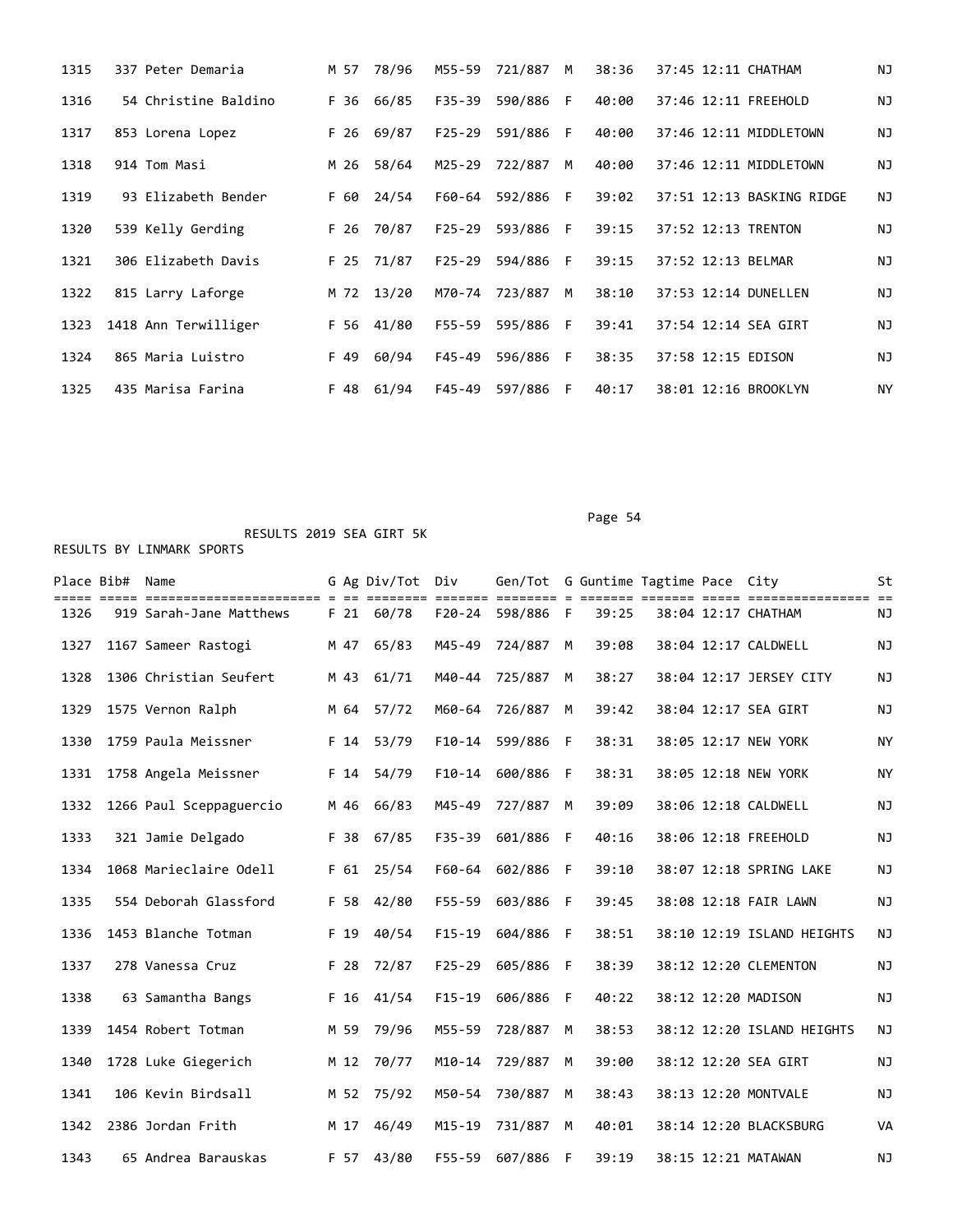| 1344 | 105 Jill Birdsall      |      | F 59 44/80   | F55-59 | 608/886 F        |    | 38:45 | 38:16 12:21 RUMSON      | NJ |
|------|------------------------|------|--------------|--------|------------------|----|-------|-------------------------|----|
| 1345 | 1041 Elizabeth Nelson  |      | F 10 55/79   | F10-14 | 609/886 F        |    | 38:30 | 38:17 12:21 CHARLESTOWN | МA |
| 1346 | 285 Gosia Czech        |      | F 38 68/85   | F35-39 | 610/886 F        |    | 40:24 | 38:17 12:21 NEW YORK    | ΝY |
| 1347 | 1011 Tracey Moreno     | F 67 | 9/15         | F65-69 | 611/886 F        |    | 38:34 | 38:19 12:22 SEA GIRT    | ΝJ |
| 1348 | 573 David Graf         | M 49 | 67/83        |        | M45-49 732/887 M |    | 38:47 | 38:19 12:22 FREEHOLD    | NJ |
| 1349 | 1089 Mary Pagano       |      | $F$ 20 61/78 | F20-24 | 612/886 F        |    | 38:38 | 38:19 12:22 SHORT HILLS | ΝJ |
| 1350 | 540 Caroline Gervolino | F 20 | 62/78        | F20-24 | 613/886          | F. | 39:50 | 38:19 12:22 RIDGEWOOD   | ΝJ |

 RESULTS 2019 SEA GIRT 5K RESULTS BY LINMARK SPORTS

|      | Place Bib# Name |                         |   |      | G Ag Div/Tot Div<br>==== |            | Gen/Tot G Guntime Tagtime Pace City |     |       |             |                                 | St    |
|------|-----------------|-------------------------|---|------|--------------------------|------------|-------------------------------------|-----|-------|-------------|---------------------------------|-------|
| 1351 |                 | 966 Owen Mehring        |   |      | M 12 71/77               |            | M10-14 733/887 M                    |     | 39:58 |             | 38:21 12:22 SEA GIRT            | ΝJ    |
| 1352 |                 | 614 David Hammer        |   | M 41 | 62/71                    | M40-44     | 734/887                             | M   | 39:43 |             | 38:23 12:23 BROOKLYN            | ΝY    |
| 1353 |                 | 1316 Suzanne Sherman    |   | F 46 | 62/94                    | $F45 - 49$ | 614/886                             | - F | 38:55 |             | 38:23 12:23 MANASQUAN           | ΝJ    |
| 1354 |                 | 1014 Michelle Morrisroe |   | F 45 | 63/94                    | F45-49     | 615/886 F                           |     | 39:44 |             | 38:24 12:24 SOUTH ORANGE        | ΝJ    |
| 1355 |                 | 1315 Neil Sherman       |   | M 46 | 68/83                    | M45-49     | 735/887                             | M   | 38:56 |             | 38:24 12:24 MANASQUAN           | ΝJ    |
| 1356 |                 | 1007 Kyle Moran         | M | 8    | 13/27                    | M9&UND     | 736/887                             | M   | 40:01 |             | 38:25 12:24 SPRING LAKE         | ΝJ    |
| 1357 |                 | 615 Hank Hammer         |   | M 4  | 14/27                    | M9&UND     | 737/887                             | M   | 39:44 |             | 38:25 12:24 BROOKLYN            | ΝY    |
| 1358 |                 | 749 Katelyn Kelly       |   | F 13 | 56/79                    | $F10-14$   | 616/886                             | - F | 38:40 |             | 38:26 12:24 HOWELL              | ΝJ    |
| 1359 |                 | 1377 Jennifer Strasnick |   | F 38 | 69/85                    | F35-39     | 617/886                             | - F | 39:49 |             | 38:27 12:25 LIVINGSTON          | ΝJ    |
| 1360 |                 | 1796 Lily Kennedy       |   | F 20 | 63/78                    | F20-24     | 618/886 F                           |     | 38:35 |             | 38:27 12:25 CHICAGO             | ΙL    |
| 1361 |                 | 1376 Benjamin Strasnick | M | 9    | 15/27                    | M9&UND     | 738/887                             | M   | 39:46 |             | 38:28 12:25 LIVINGSTON          | NJ    |
| 1362 |                 | 640 Jessica Hayee       |   | F 26 | 73/87                    | F25-29     | 619/886 F                           |     | 39:30 |             | 38:32 12:26 POINT PLEASANT B NJ |       |
| 1363 |                 | 516 Elizabeth Gagliano  |   | F 54 | 56/88                    | F50-54     | 620/886 F                           |     | 39:27 |             | 38:32 12:26 ESSEX FELLS         | ΝJ    |
| 1364 |                 | 1004 Ashley Moran       |   | F 43 | 54/72                    | F40-44     | 621/886 F                           |     | 40:11 |             | 38:34 12:27 SPRING LAKE         | ΝJ    |
| 1365 |                 | 1423 Kerry Textor       |   | F 49 | 64/94                    | F45-49     | 622/886 F                           |     | 39:27 |             | 38:36 12:27 MANASQUAN           | ΝJ    |
| 1366 |                 | 2428 Mike Textor        |   | M 53 | 76/92                    | M50-54     | 739/887                             | M   | 39:28 | 38:36 12:27 |                                 | $- -$ |
| 1367 |                 | 97 James Bergum         |   | M 70 | 14/20                    | M70-74     | 740/887                             | M   | 38:51 |             | 38:37 12:28 HOWELL              | ΝJ    |
| 1368 |                 | 1478 Roseanne Vassallo  |   | F 58 | 45/80                    | F55-59     | 623/886                             | - F | 38:41 |             | 38:37 12:28 WESTFIELD           | ΝJ    |
| 1369 |                 | 594 Danielle Grunwald   |   | F 16 | 42/54                    | $F15 - 19$ | 624/886 F                           |     | 38:44 |             | 38:38 12:28 BELMAR              | ΝJ    |
| 1370 |                 | 2349 Matthew Cusack     |   | M 56 | 80/96                    | M55-59     | 741/887                             | M   | 39:19 |             | 38:39 12:28 ENGLISHTOWN         | ΝJ    |
| 1371 |                 | 1571 Lauretta Zitano    |   | F 60 | 26/54                    | F60-64     | 625/886 F                           |     | 38:48 |             | 38:40 12:29 SEA GIRT            | ΝJ    |
| 1372 |                 | 1570 Joel Zingler       |   | M 56 | 81/96                    | M55-59     | 742/887                             | M   | 39:30 |             | 38:41 12:29 RAMSEY              | ΝJ    |
| 1373 |                 | 2242 Neal Dewitte       |   | M 58 | 82/96                    |            | M55-59 743/887                      | M   | 40:34 |             | 38:43 12:30 POINT PLEASANT B NJ |       |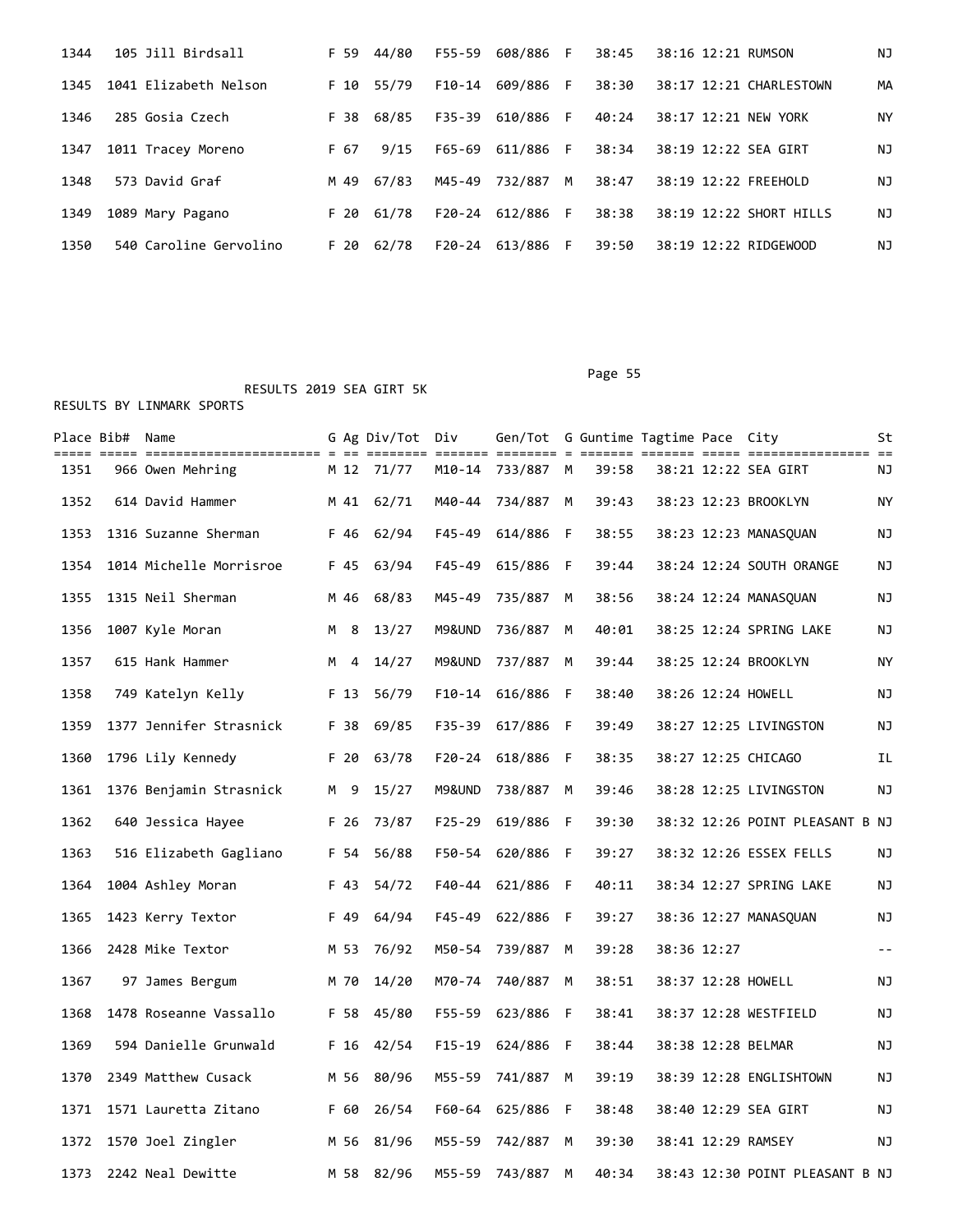| 1374 649 Makenzie Hedges  |  |  |  | F 41 55/72 F40-44 626/886 F 39:45 38:46 12:31 BELMAR              | NJ |
|---------------------------|--|--|--|-------------------------------------------------------------------|----|
| 1375   227 Olivia Ciancio |  |  |  | F 17 43/54 F15-19 627/886 F 39:20 38:46 12:31 BRIARCLIFF MANOR NY |    |

# Page 56

|      | Place Bib# Name |                           |      | G Ag Div/Tot Div |          | Gen/Tot G Guntime Tagtime Pace City |   |       |                   |                           | St |
|------|-----------------|---------------------------|------|------------------|----------|-------------------------------------|---|-------|-------------------|---------------------------|----|
|      |                 | 1376 1146 Korinne Pongrac |      | F 43 56/72       |          | F40-44 628/886 F                    |   | 39:13 |                   | 38:47 12:31 SEA GIRT      | ΝJ |
| 1377 |                 | 1457 Vicki Trerotola      | F 34 | 53/63            |          | F30-34 629/886 F                    |   | 40:40 |                   | 38:51 12:32 ENGLISHTOWN   | ΝJ |
| 1378 |                 | 1788 Larry Holzberg       | M 60 | 58/72            |          | M60-64 744/887 M                    |   | 39:31 |                   | 38:52 12:33 MONTVALE      | ΝJ |
| 1379 |                 | 2290 Chris Horrigan       | M 49 | 69/83            | M45-49   | 745/887                             | M | 40:23 |                   | 38:52 12:33 BROOKLYN      | ΝY |
| 1380 |                 | 56 Eric Ballou            | M 47 | 70/83            | M45-49   | 746/887 M                           |   | 39:51 |                   | 38:52 12:33 BELMAR        | ΝJ |
| 1381 |                 | 1015 Thomas Morrisroe     |      | M 42 63/71       |          | M40-44 747/887 M                    |   | 40:16 |                   | 39:00 12:35 SOUTH ORANGE  | ΝJ |
| 1382 |                 | 754 Coleen Kennedy        | F 51 | 57/88            | F50-54   | 630/886 F                           |   | 40:23 |                   | 39:00 12:35 RAMSEY        | ΝJ |
| 1383 |                 | 1051 Peter Nolan          | M 11 | 72/77            | M10-14   | 748/887                             | M | 39:27 |                   | 39:06 12:37 SEA GIRT      | ΝJ |
| 1384 |                 | 1054 Susan Nolan          | F 49 | 65/94            |          | F45-49 631/886 F                    |   | 39:30 |                   | 39:08 12:38 SEA GIRT      | ΝJ |
| 1385 |                 | 295 Jacqueline D'Altrui   |      | F 12 57/79       |          | F10-14 632/886 F                    |   | 39:44 |                   | 39:08 12:38 SEA GIRT      | ΝJ |
| 1386 |                 | 297 Lily D'Altrui         | F 13 | 58/79            |          | F10-14 633/886 F                    |   | 39:45 |                   | 39:09 12:38 SEA GIRT      | ΝJ |
| 1387 |                 | 1495 Daniel Vroom         | M 38 | 59/66            |          | M35-39 749/887 M                    |   | 40:03 |                   | 39:11 12:39 BEACHWOOD     | ΝJ |
| 1388 |                 | 1486 Carol Viola          | F 76 | 1/3              |          | F75-79 634/886 F                    |   | 39:48 |                   | 39:12 12:39 ASBURY PARK   | ΝJ |
| 1389 |                 | 752 Christian Kennedy     | M 10 | 73/77            |          | M10-14 750/887 M                    |   | 40:15 |                   | 39:13 12:39 RAMSEY        | ΝJ |
| 1390 |                 | 1150 Deborah Popp         | F 27 | 74/87            | F25-29   | 635/886 F                           |   | 40:14 |                   | 39:13 12:39 LOVETTSVILLE  | VA |
| 1391 |                 | 1174 Linda Reeves         | F 63 | 27/54            |          | F60-64 636/886 F                    |   | 39:49 |                   | 39:13 12:40 ASBURY PARK   | ΝJ |
| 1392 |                 | 753 Christian Kennedy     |      | M 53 77/92       |          | M50-54 751/887 M                    |   | 40:15 |                   | 39:14 12:40 RAMSEY        | ΝJ |
| 1393 |                 | 1281 Juliet Schwartz      | F 10 | 59/79            |          | F10-14 637/886 F                    |   | 40:14 |                   | 39:24 12:43 SEA GIRT      | ΝJ |
| 1394 |                 | 576 Mark Gramcko          |      | M 56 83/96       | M55-59   | 752/887 M                           |   | 40:50 | 39:27 12:44 BRICK |                           | ΝJ |
| 1395 |                 | 1364 Barbara Stanziano    | F 64 | 28/54            |          | F60-64 638/886 F                    |   | 41:09 |                   | 39:27 12:44 BARNEGAT      | ΝJ |
| 1396 |                 | 796 Alexa Koopman         |      | F 13 60/79       |          | F10-14 639/886 F                    |   | 40:16 |                   | 39:28 12:44 MIDDLETOWN    | ΝJ |
| 1397 |                 | 798 Sydney Koopman        | F 17 | 44/54            | $F15-19$ | 640/886 F                           |   | 40:16 |                   | 39:28 12:44 MIDDLETOWN    | ΝJ |
| 1398 |                 | 1544 Lauren Winter        | F 44 | 57/72            | F40-44   | 641/886 F                           |   | 39:39 |                   | 39:29 12:45 NEW YORK      | NY |
| 1399 |                 | 797 Olivia Koopman        | F 15 | 45/54            | $F15-19$ | 642/886 F                           |   | 40:18 |                   | 39:30 12:45 MIDDLETOWN    | ΝJ |
| 1400 |                 | 1186 Dawn Relli           |      | F 52 58/88       |          | F50-54 643/886 F                    |   | 40:09 |                   | 39:31 12:45 LITTLE SILVER | NJ |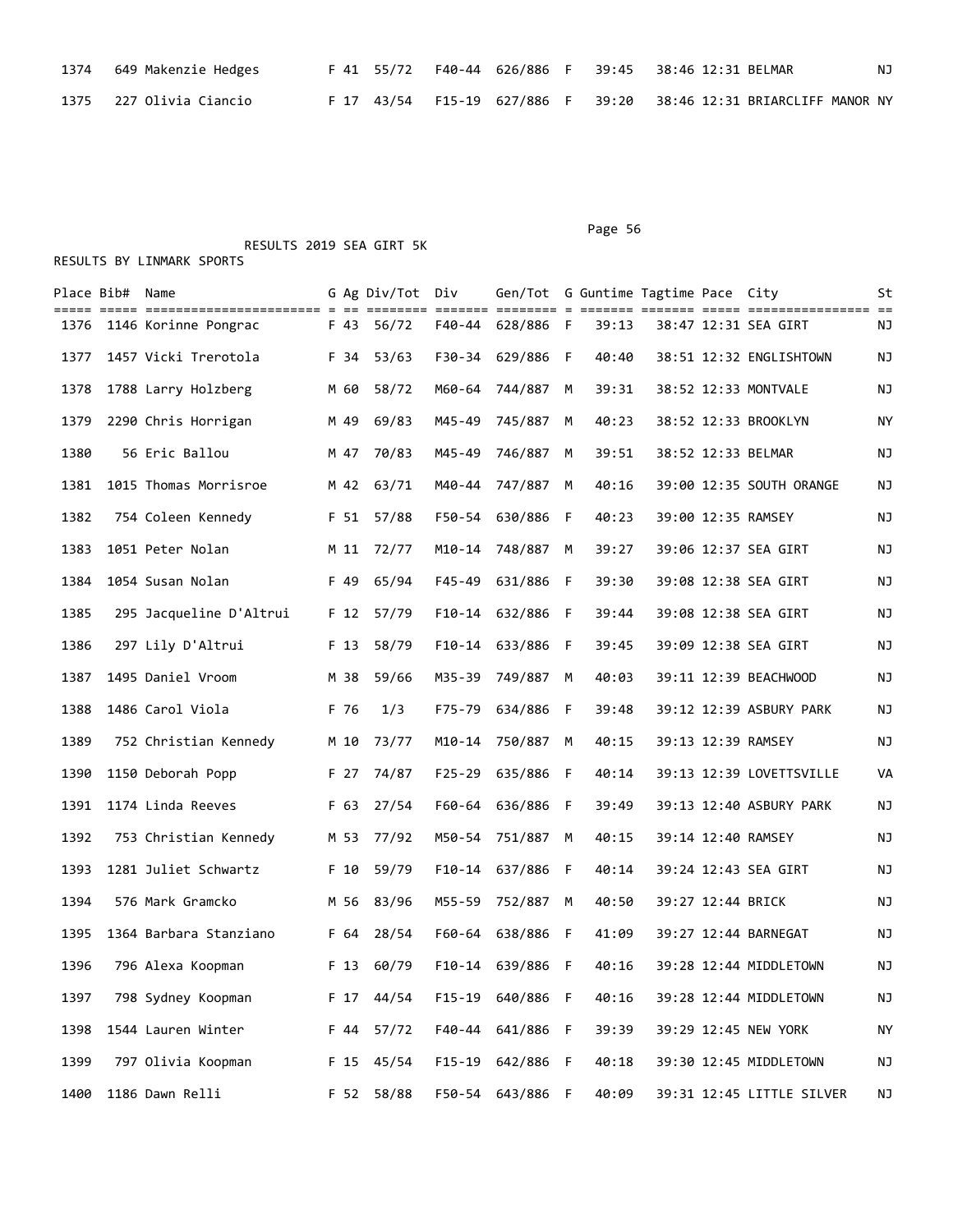|  |  | RESULTS BY LINMARK SPORTS |  |
|--|--|---------------------------|--|
|--|--|---------------------------|--|

|      | Place Bib# Name |                                   |                 | G Ag Div/Tot  | Div    | Gen/Tot G Guntime Tagtime Pace City |     |       |                   |                                 | St                       |
|------|-----------------|-----------------------------------|-----------------|---------------|--------|-------------------------------------|-----|-------|-------------------|---------------------------------|--------------------------|
| 1401 |                 | 46 Christine Aumack               | F 55            | ====<br>46/80 | F55-59 | 644/886 F                           |     | 40:20 |                   | 39:31 12:45 RED BANK            | ΝJ                       |
| 1402 |                 | 2332 Lilly Knott                  | F 15            | 46/54         | F15-19 | 645/886 F                           |     | 39:57 |                   | 39:31 12:45 TOWSON              | MD                       |
| 1403 |                 | 1687 Luke McKenna                 | M 8             | 16/27         | M9&UND | 753/887                             | M   | 40:01 |                   | 39:34 12:46 SEA GIRT            | ΝJ                       |
| 1404 |                 | 1766 Quin O'Reilly                | M 7             | 17/27         | M9&UND | 754/887                             | M   | 40:06 |                   | 39:36 12:47 SEA GIRT            | ΝJ                       |
| 1405 |                 | 477 Stephanie Flynn               | F 38            | 70/85         | F35-39 | 646/886 F                           |     | 40:07 |                   | 39:37 12:47 SEA GIRT            | ΝJ                       |
| 1406 |                 | 2254 Alison Soltis                | F 46            | 66/94         | F45-49 | 647/886 F                           |     | 39:45 |                   | 39:38 12:47 MANASQUAN           | ΝJ                       |
| 1407 |                 | 370 Kevin Dolan                   | M 69            | 28/43         | M65-69 | 755/887                             | M   | 39:56 |                   | 39:39 12:48 NAZARETH            | PA                       |
| 1408 |                 | 2255 Jack Soltis                  | M 10            | 74/77         | M10-14 | 756/887                             | M   | 39:44 |                   | 39:41 12:49 MANASQUAN           | ΝJ                       |
| 1409 |                 | 1264 Emma Sceppaguercio           | F <sub>12</sub> | 61/79         | F10-14 | 648/886                             | - F | 40:22 |                   | 39:42 12:49 CALDWELL            | ΝJ                       |
| 1410 |                 | 944 Anne McGuinness               | F 40            | 58/72         | F40-44 | 649/886 F                           |     | 41:09 |                   | 39:42 12:49 HOWELL              | ΝJ                       |
| 1411 |                 | 1164 Asha Rastogi                 |                 | F 12 62/79    |        | F10-14 650/886 F                    |     | 40:22 |                   | 39:43 12:49 CALDWELL            | ΝJ                       |
| 1412 |                 | 1685 Molly McKenna                | F 14            | 63/79         | F10-14 | 651/886                             | F   | 40:10 |                   | 39:44 12:49 SEA GIRT            | ΝJ                       |
| 1413 |                 | 1483 Clare Verre Ciancio          | F 56            | 47/80         |        | F55-59 652/886 F                    |     | 40:19 |                   | 39:45 12:50 BRIARCLIFF MANOR NY |                          |
| 1414 |                 | 1493 William Von Bischoffsha M 73 |                 | 15/20         |        | M70-74 757/887                      | M   | 39:47 |                   | 39:47 12:50 SUMMIT              | ΝJ                       |
| 1415 |                 | 398 Veronica Duffy                | F 71            | 4/7           | F70-74 | 653/886                             | - F | 40:54 | 39:47 12:50 BRICK |                                 | ΝJ                       |
| 1416 |                 | 1430 Mathew C Thompson            | M 9             | 18/27         | M9&UND | 758/887                             | M   | 40:30 |                   | 39:48 12:51 TOMS RIVER          | ΝJ                       |
| 1417 |                 | 2427 Unknown                      |                 |               |        |                                     |     | 39:59 | 39:55 12:53       |                                 | ΝJ                       |
| 1418 |                 | 684 Don Holford                   | M 69            | 29/43         |        | M65-69 759/887 M                    |     | 41:01 |                   | 39:56 12:53 SPRING LAKE         | ΝJ                       |
| 1419 |                 | 1498 Mary Wagner                  | F 58            | 48/80         | F55-59 | 654/886 F                           |     | 40:22 |                   | 39:57 12:54 MILLINGTON          | ΝJ                       |
| 1420 |                 | 1043 Olie Nelson                  | M 83            | 2/5           | M80+   | 760/887                             | M   | 40:16 |                   | 40:01 12:55 FARMINGDALE         | ΝJ                       |
| 1421 |                 | 733 Michael Kaufman               | M 44            | 64/71         |        | M40-44 761/887 M                    |     | 40:36 |                   | 40:06 12:56 SEA GIRT            | ΝJ                       |
| 1422 |                 | 886 Mary Mahoney                  |                 | F 11 64/79    |        | F10-14 655/886 F                    |     | 41:42 |                   | 40:06 12:56 ORANGEBURG          | NY                       |
| 1423 |                 | 734 Xanthe Kaufman                | F 8             | 11/23         | F9&UND | 656/886 F                           |     | 40:35 |                   | 40:06 12:56 SEA GIRT            | NJ                       |
| 1424 |                 | 2444 Nicole Materia               | F 33            | 54/63         | F30-34 | 657/886 F                           |     | 42:25 | 40:06 12:57       |                                 | $\overline{\phantom{m}}$ |
| 1425 |                 | 2343 Allison Galvin               | F 28            | 75/87         |        | F25-29 658/886 F                    |     | 42:25 |                   | 40:07 12:57 HACKETTSTOWN        | ΝJ                       |

RESULTS 2019 SEA GIRT 5K

Page 58 and the contract of the contract of the contract of the contract of the contract of the contract of the contract of the contract of the contract of the contract of the contract of the contract of the contract of th

|                  | RESULTS BY LINMARK SPORTS |  |                  |                                                       |  |  |    |
|------------------|---------------------------|--|------------------|-------------------------------------------------------|--|--|----|
| Place Bib#  Name |                           |  | G Ag Div/Tot Div | Gen/Tot G Guntime Tagtime Pace City                   |  |  |    |
|                  |                           |  |                  |                                                       |  |  |    |
|                  | 1426  1436 Kilian Timmons |  |                  | M 5 19/27 M9&UND 762/887 M 41:27 40:09 12:57 SEA GIRT |  |  | NJ |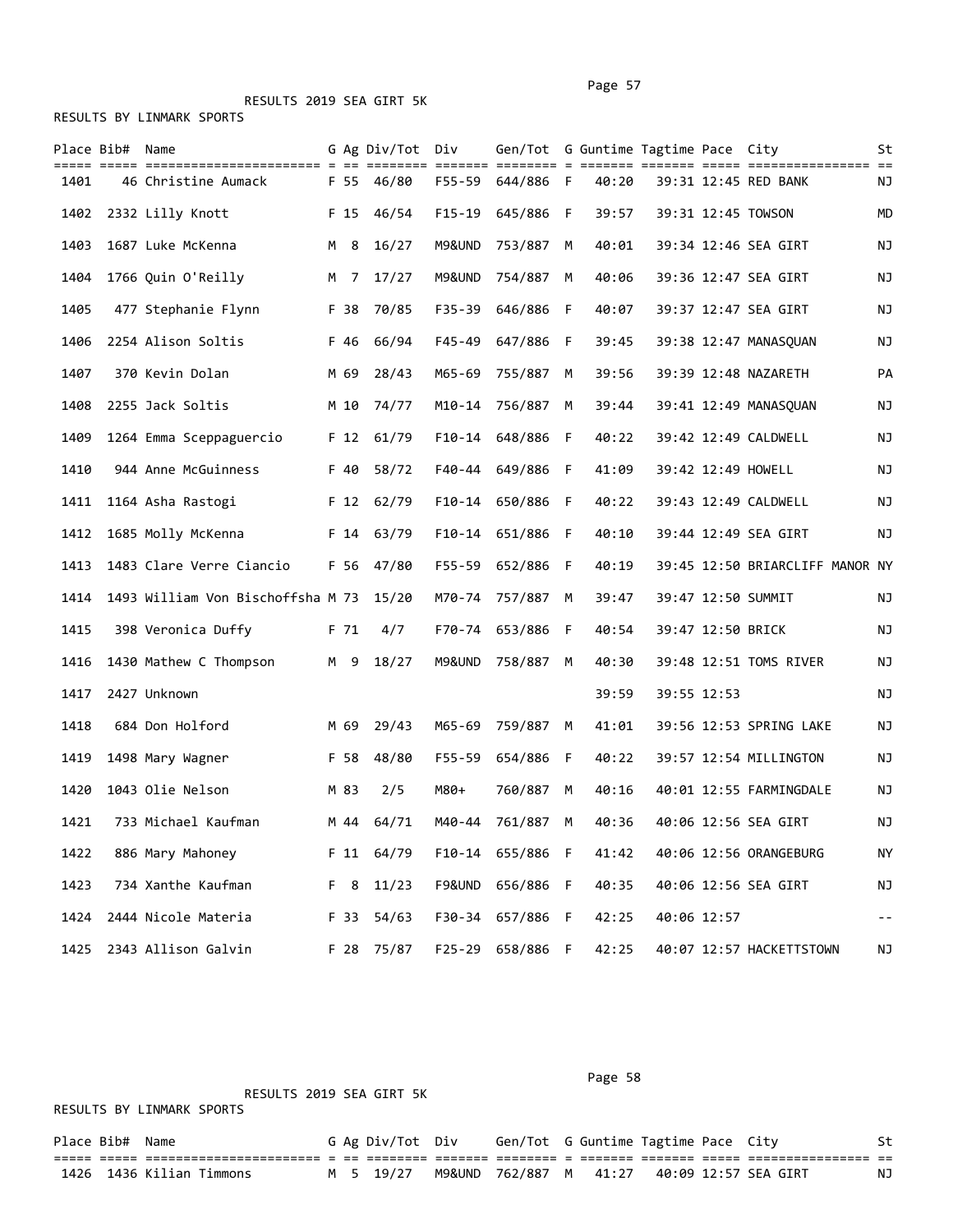| 1427 | 1437 Marty Timmons       | M 39 | 60/66      | M35-39     | 763/887          | М   | 41:29 | 40:10 12:58 SEA GIRT   |                         | ΝJ |
|------|--------------------------|------|------------|------------|------------------|-----|-------|------------------------|-------------------------|----|
| 1428 | 902 Lisa Marretta        | F 45 | 67/94      | $F45 - 49$ | 659/886          | - F | 42:19 | 40:11 12:58 COLTS NECK |                         | ΝJ |
| 1429 | 885 Kelly Mahoney        | F 49 | 68/94      | $F45 - 49$ | 660/886 F        |     | 41:50 | 40:13 12:59 ORANGEBURG |                         | ΝY |
| 1430 | 1557 Joseph Wysocki      | M 36 | 61/66      | M35-39     | 764/887          | M   | 41:59 | 40:15 12:59 HOWELL     |                         | ΝJ |
| 1431 | 855 Victoria Lopomo      | F 27 | 76/87      | F25-29     | 661/886 F        |     | 41:59 |                        | 40:15 12:59 ASBURY PARK | ΝJ |
| 1432 | 603 Stanley Gutkowski    | M 69 | 30/43      | M65-69     | 765/887          | M   | 42:08 | 40:15 12:59 HERNDON    |                         | VA |
| 1433 | 1403 Diane Sweeney       | F 39 | 71/85      | F35-39     | 662/886 F        |     | 42:03 | 40:16 13:00 SEA GIRT   |                         | ΝJ |
| 1434 | 1426 Maureen Theoclitus  | F 53 | 59/88      | F50-54     | 663/886 F        |     | 41:40 | 40:23 13:02 GILLETTE   |                         | ΝJ |
| 1435 | 1484 Christie Vincelli   | F 36 | 72/85      | F35-39     | 664/886          | F   | 41:18 | 40:24 13:02 HOLMDEL    |                         | ΝJ |
| 1436 | 1087 Kurt Pagano         | M 68 | 31/43      | M65-69     | 766/887          | M   | 42:00 | 40:24 13:02 SEA GIRT   |                         | ΝJ |
| 1437 | 613 Samantha Hamilton    | F 21 | 64/78      | $F20 - 24$ | 665/886          | - F | 40:53 | 40:24 13:02 BRICK      |                         | ΝJ |
| 1438 | 458 Federico Fiorentini  | M 46 | 71/83      | M45-49     | 767/887          | M   | 40:37 | 40:26 13:03 HOBOKEN    |                         | ΝJ |
| 1439 | 1395 Sarah Sundberg      | F 26 | 77/87      | $F25 - 29$ | 666/886 F        |     | 40:36 | 40:27 13:03 CONCORD    |                         | МA |
| 1440 | 27 Allison Andrews       | F 33 | 55/63      | F30-34     | 667/886          | -F  | 41:20 | 40:30 13:04 ANDOVER    |                         | ΝJ |
| 1441 | 217 Raviteja Charugundla | M 27 | 59/64      | M25-29     | 768/887          | M   | 42:26 | 40:30 13:04 EDISON     |                         | ΝJ |
| 1442 | 617 Keri Hammer          | F 40 | 59/72      | F40-44     | 668/886          | -F  | 41:50 | 40:31 13:04 BROOKLYN   |                         | ΝY |
| 1443 | 618 Mady Hammer          | F 6  | 12/23      | F9&UND     | 669/886          | F   | 41:50 | 40:32 13:05 BROOKLYN   |                         | ΝY |
| 1444 | 1675 Brian Gillet        | M 62 | 59/72      | M60-64     | 769/887          | M   | 41:33 | 40:34 13:06 MANASQUAN  |                         | ΝJ |
| 1445 | 1598 Emma Stafford       | F 68 | 10/15      | $F65 - 69$ | 670/886          | - F | 42:35 | 40:35 13:06 MANASQUAN  |                         | ΝJ |
| 1446 | 1604 Deedre Mortensen    | F 40 | 60/72      | F40-44     | 671/886          | - F | 40:59 | 40:36 13:06 MANASQUAN  |                         | ΝJ |
| 1447 | 1556 Brittany Wysocki    | F 34 | 56/63      | F30-34     | 672/886          | -F  | 42:22 | 40:37 13:06 HOWELL     |                         | ΝJ |
| 1448 | 80 Shaina Bednarski      | F 32 | 57/63      |            | F30-34 673/886 F |     | 41:45 | 40:38 13:07 BELMAR     |                         | ΝJ |
| 1449 | 1000 Brady Morais        | M 11 | 75/77      | M10-14     | 770/887          | M   | 42:02 | 40:40 13:07 FAR HILLS  |                         | ΝJ |
| 1450 | 73 Patricia Battersby    |      | F 53 60/88 |            | F50-54 674/886   | F   | 42:02 |                        | 40:45 13:09 SPRING LAKE | ΝJ |

| Place Bib# | Name                 |      | G Ag Div/Tot Div | Gen/Tot G Guntime Tagtime Pace City |   |       |  |                                      | St |
|------------|----------------------|------|------------------|-------------------------------------|---|-------|--|--------------------------------------|----|
| 1451       | 1072 Julie Olters    | F 27 | 78/87            | F25-29 675/886 F                    |   | 41:12 |  | 40:46 13:09 HOWELL                   | ΝJ |
| 1452       | 110 William Black    | M 31 | 52/58            | M30-34 771/887 M                    |   |       |  | 43:04   40:58   13:13   COLTS   NECK | NJ |
| 1453       | 1597 Suzanne Githens |      | F 61 29/54       | F60-64 676/886 F                    |   | 41:30 |  | 40:58 13:13 SEA GIRT                 | NJ |
| 1454       | 1662 Amy Kelly       | F 57 | 49/80            | F55-59 677/886 F                    |   | 41:31 |  | 40:59 13:14 SEA GIRT                 | ΝJ |
| 1455       | 1501 Robert Wall     | M 48 | 72/83            | M45-49 772/887                      | M |       |  | 42:18 41:03 13:15 FLEMINGTON         | ΝJ |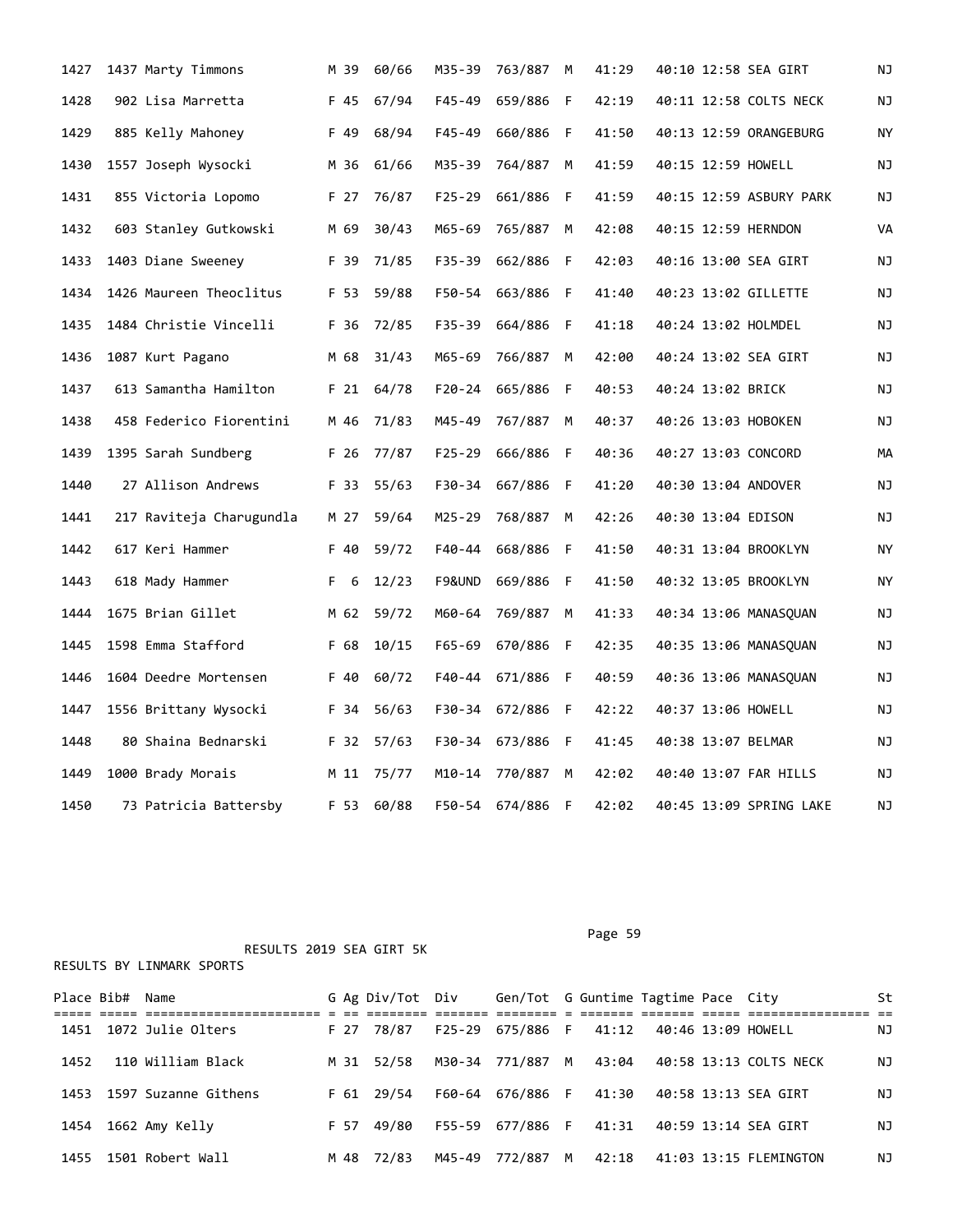| 1456 | 1679 Kristin Williams-Kelly F 37 73/85 |                 |            | $F35 - 39$ | 678/886        | F  | 43:06 | 41:08 13:16 EATONTOWN       | NJ         |
|------|----------------------------------------|-----------------|------------|------------|----------------|----|-------|-----------------------------|------------|
| 1457 | 1606 Kristen Ross                      | F 36            | 74/85      | F35-39     | 679/886        | F  | 41:33 | 41:11 13:17 MANASQUAN       | NJ         |
| 1458 | 453 Cindy Feury                        | F 53            | 61/88      | F50-54     | 680/886        | F  | 42:30 | 41:12 13:18 SEA GIRT        | NJ         |
| 1459 | 1028 Rich Murray                       | M 76            | 6/8        | M75-79     | 773/887        | M  | 41:42 | 41:12 13:18 MANASQUAN       | NJ         |
| 1460 | 1790 Kaitlyn Grossi                    | F <sub>14</sub> | 65/79      | $F10-14$   | 681/886        | F  | 42:03 | 41:14 13:18 WESTMINSTER     | MA         |
| 1461 | 1789 Delaney Taylor                    | F 14            | 66/79      | $F10-14$   | 682/886        | F  | 42:07 | 41:19 13:20 WESTMINSTER     | МA         |
| 1462 | 1472 Edward Valerio                    | M 36            | 62/66      | M35-39     | 774/887        | M  | 42:50 | 41:21 13:21 TEANECK         | NJ         |
| 1463 | 2418 David Cace                        | M 69            | 32/43      | M65-69     | 775/887        | M  | 42:15 | 41:27 13:23 SEA GIRT        | $\sim$ $-$ |
| 1464 | 812 Patricia Kuzemchak                 | F 59            | 50/80      | F55-59     | 683/886        | F  | 42:39 | 41:27 13:23 HILLSBOROUGH    | NJ         |
| 1465 | 1408 Tinsley Tafifi                    | F 10            | 67/79      | $F10-14$   | 684/886        | F  | 43:06 | 41:30 13:23 SEA GIRT        | ΝJ         |
| 1466 | 170 Erwin Bustamante                   | M 54            | 78/92      | M50-54     | 776/887        | M  | 43:42 | 41:30 13:24 MATAWAN         | NJ         |
| 1467 | 883 Camille Carol Mahoney              | F 10            | 68/79      | $F10-14$   | 685/886        | -F | 43:08 | 41:32 13:24 SEA GIRT        | NJ         |
| 1468 | 2262 Terry McHugh                      | M 54            | 79/92      | M50-54     | 777/887        | M  | 42:29 | 41:34 13:25 MOUNT ARLINGTON | <b>NJ</b>  |
| 1469 | 526 Paulette Gaquer                    | F 36            | 75/85      | F35-39     | 686/886        | F  | 43:07 | 41:38 13:26 NEPTUNE         | NJ         |
| 1470 | 1573 Jami Cerrato                      | F 17            | 47/54      | $F15-19$   | 687/886        | F  | 41:52 | 41:41 13:27 MORRIS PLAINS   | ΝJ         |
| 1471 | 276 Stephen Crocco                     | M 16            | 47/49      | $M15 - 19$ | 778/887        | M  | 41:51 | 41:41 13:27 RANDOLPH        | NJ         |
| 1472 | 265 Bridget Coyle                      | F 10            | 69/79      | $F10-14$   | 688/886        | F  | 42:51 | 41:49 13:30 VERONA          | NJ         |
| 1473 | 1521 Abigail Weldon                    | F <sub>12</sub> | 70/79      | F10-14     | 689/886        | F  | 42:50 | 41:50 13:30 SUMMIT          | ΝJ         |
| 1474 | 1518 Jamie Weingarten                  |                 | F 24 65/78 |            | F20-24 690/886 | F. | 42:58 | 41:52 13:31 BELMAR          | NJ         |
| 1475 | 682 Kevin Hogan                        |                 | M 39 63/66 |            | M35-39 779/887 | M  | 42:54 | 41:53 13:31 CHATHAM         | <b>NJ</b>  |

Place Bib# Name The G Ag Div/Tot Div Gen/Tot G Guntime Tagtime Pace City St ===== ===== ======================= = == ======== ======= ======== = ======= ======= ===== ================ == 1476 681 Jack Hogan M 7 20/27 M9&UND 780/887 M 42:54 41:54 13:31 CHATHAM NJ 1477 129 Amy Bouer F 55 51/80 F55-59 691/886 F 43:30 41:55 13:32 MARLBORO NJ 1478 2360 Donna Alfieri-Timmes F 54 62/88 F50-54 692/886 F 43:24 41:56 13:32 FORT LEE NJ 1479 2410 Unknown 42:35 41:56 13:32 NJ 1480 414 Claire Elia F 9 13/23 F9&UND 693/886 F 43:00 41:57 13:32 CHATHAM NJ 1481 2409 Liz Wilkomm F 40 61/72 F40-44 694/886 F 42:36 41:58 13:33 -- 1482 1714 Layla Fogarty F 37 76/85 F35-39 695/886 F 42:55 41:58 13:33 MANASQUAN NJ 1483 257 Kim Jennifer Cook F 49 69/94 F45-49 696/886 F 43:35 41:58 13:33 SEA GIRT NJ 1484 1201 Jackie Robertson F 45 70/94 F45-49 697/886 F 42:52 41:59 13:33 HOWELL NJ 1485 1422 Samantha Terwilliger F 21 66/78 F20-24 698/886 F 43:22 41:59 13:33 SEA GIRT NJ

RESULTS 2019 SEA GIRT 5K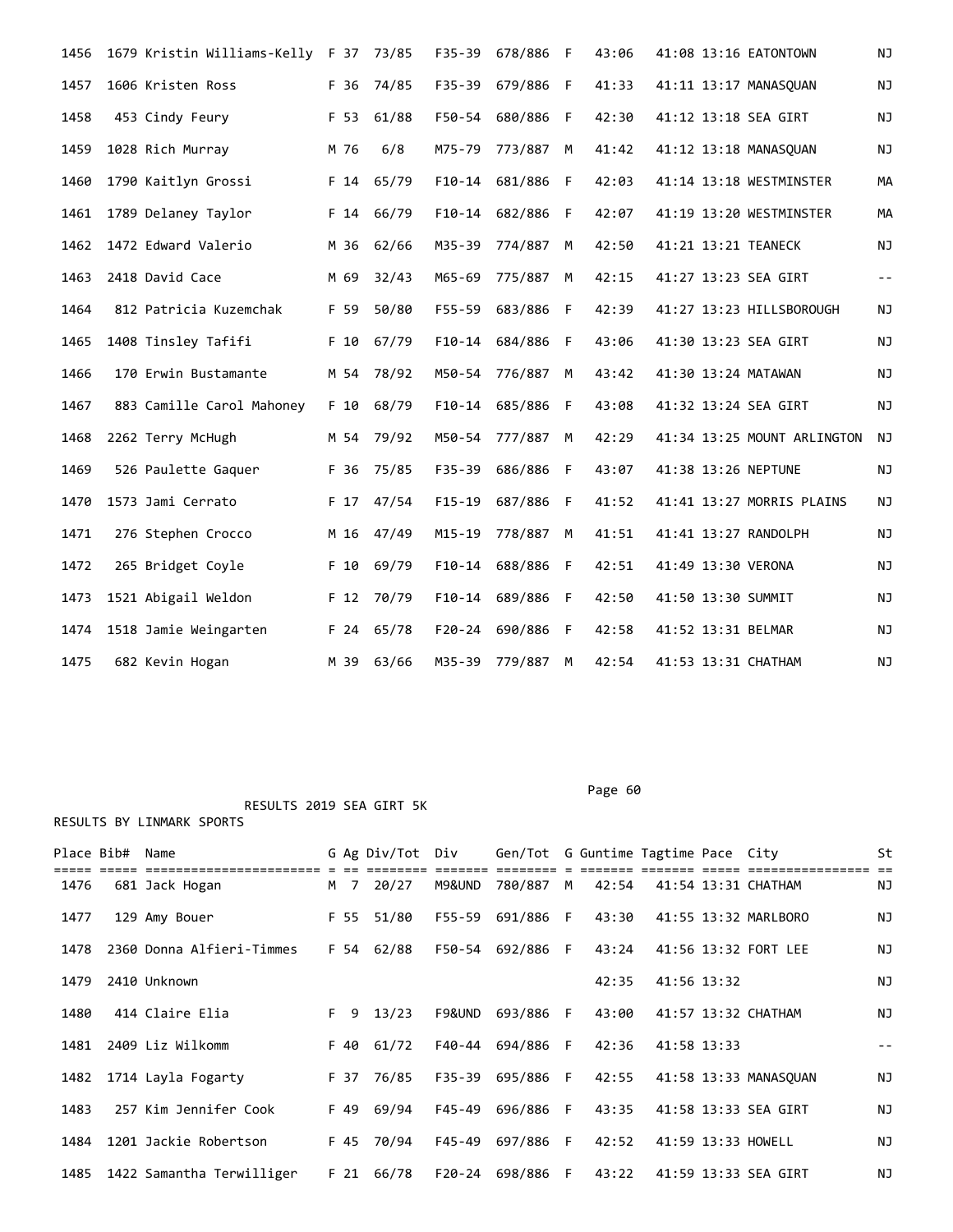| 1486 | 1271 Amy Schlagenhaft  | F 50   | 63/88 | F50-54     | 699/886 F |    | 42:52 | 41:59 13:33 BRICK       | <b>NJ</b> |
|------|------------------------|--------|-------|------------|-----------|----|-------|-------------------------|-----------|
| 1487 | 1295 Patricia Scudder  | F 73   | 5/7   | F70-74     | 700/886   | F  | 42:52 | 41:59 13:33 BRIELLE     | <b>NJ</b> |
| 1488 | 1102 Heather Partridge | F 45   | 71/94 | $F45 - 49$ | 701/886 F |    | 43:07 | 42:04 13:35 CHATHAM     | <b>NJ</b> |
| 1489 | 2314 Unknown           |        |       |            |           |    | 44:32 | 42:08 13:36             | <b>NJ</b> |
| 1490 | 731 Kristen Kaufman    | F 39   | 77/85 | F35-39     | 702/886   | F  | 42:39 | 42:09 13:36 SEA GIRT    | <b>NJ</b> |
| 1491 | 243 Jeffrey Coghlan    | M 62   | 60/72 | M60-64     | 781/887   | M  | 43:20 | 42:22 13:40 FREEHOLD    | <b>NJ</b> |
| 1492 | 1428 Lynn Thompson     | F 46   | 72/94 | $F45 - 49$ | 703/886   | F  | 43:10 | 42:27 13:42 TOMS RIVER  | NJ        |
| 1493 | 2348 Janet Cusack      | F 54   | 64/88 | F50-54     | 704/886   | F  | 42:59 | 42:30 13:43 ENGLISHTOWN | NJ        |
| 1494 | 302 Lauren D'Arecca    | F 17   | 48/54 | $F15-19$   | 705/886   | F  | 44:01 | 42:30 13:43 ALLENDALE   | NJ        |
| 1495 | 911 Taylor Martino     | F 31   | 58/63 | $F30-34$   | 706/886   | E  | 44:40 | 42:35 13:44 BELMAR      | <b>NJ</b> |
| 1496 | 800 Shiva Korrapati    | M 27   | 60/64 | $M25 - 29$ | 782/887   | M  | 44:32 | 42:36 13:45 EDISON      | <b>NJ</b> |
| 1497 | 1708 Kerri Walsifer    | F 45   | 73/94 | $F45 - 49$ | 707/886   | F. | 43:35 | 42:44 13:47 SEA GIRT    | NJ        |
| 1498 | 1492 Kristen Volkland  | F 45   | 74/94 | $F45 - 49$ | 708/886   | F  | 42:58 | 42:46 13:48 MIDDLETOWN  | ΝJ        |
| 1499 | 358 Millie Difeo       | $F$ 11 | 71/79 | $F10-14$   | 709/886   | F. | 43:36 | 42:47 13:48 SEA GIRT    | <b>NJ</b> |
| 1500 | 825 Jay Layug          | F 53   | 65/88 | F50-54     | 710/886   | F  | 44:15 | 42:51 13:50 HIGHTSTOWN  | <b>NJ</b> |

Page 61

|      | Place Bib# Name |                        |   |      | G Ag Div/Tot Div |            | Gen/Tot G Guntime Tagtime Pace City |              |       |  |                             | St        |
|------|-----------------|------------------------|---|------|------------------|------------|-------------------------------------|--------------|-------|--|-----------------------------|-----------|
|      |                 |                        |   |      |                  |            |                                     |              |       |  |                             | $=$       |
| 1501 |                 | 945 Chryseis McHugh    |   |      | F 35 78/85       |            | F35-39 711/886 F                    |              | 43:34 |  | 42:52 13:50 NEPTUNE         | <b>NJ</b> |
| 1502 |                 | 542 Jude Gever-Mihalic |   | M 8  | 21/27            | M9&UND     | 783/887                             | M            | 43:30 |  | 42:53 13:50 SEA GIRT        | <b>NJ</b> |
| 1503 |                 | 1421 Paige Terwilliger |   |      | F 24 67/78       | $F20 - 24$ | 712/886                             | $\mathsf{F}$ | 44:16 |  | 42:53 13:50 SEA GIRT        | ΝJ        |
| 1504 |                 | 980 Anthony Mihalic    |   | M 43 | 65/71            | M40-44     | 784/887                             | M            | 43:31 |  | 42:53 13:50 SEA GIRT        | <b>NJ</b> |
| 1505 |                 | 35 Maryann Apostolou   |   | F 65 | 11/15            | $F65 - 69$ | 713/886                             | F            | 43:36 |  | 42:54 13:51 NEPTUNE         | <b>NJ</b> |
| 1506 |                 | 623 Maxwell Hanna      | M | 6    | 22/27            | M9&UND     | 785/887                             | M            | 44:54 |  | 42:55 13:51 MORRISTOWN      | <b>NJ</b> |
| 1507 |                 | 622 Mark Hanna         |   | M 41 | 66/71            | M40-44     | 786/887                             | M            | 44:54 |  | 42:56 13:51 MORRISTOWN      | ΝJ        |
| 1508 |                 | 624 Zachary Hanna      | M | 6    | 23/27            | M9&UND     | 787/887                             | M            | 44:57 |  | 42:58 13:52 MORRISTOWN      | <b>NJ</b> |
| 1509 |                 | 748 John Kelly         |   | M 72 | 16/20            | M70-74     | 788/887                             | M            | 44:26 |  | 43:10 13:56 SEA GIRT        | <b>NJ</b> |
| 1510 |                 | 452 Susan Ferraro      |   | F 48 | 75/94            | $F45 - 49$ | 714/886                             | F.           | 44:21 |  | 43:11 13:56 BRIELLE         | <b>NJ</b> |
| 1511 |                 | 571 Wayne Grabowski    |   | M 65 | 33/43            | M65-69     | 789/887                             | M            | 43:29 |  | 43:14 13:57 SEA GIRT        | <b>NJ</b> |
| 1512 |                 | 1651 Bob Stroebel      |   | M 67 | 34/43            | M65-69     | 790/887                             | M            | 44:01 |  | 43:14 13:57 AVON BY THE SEA | <b>NJ</b> |
| 1513 |                 | 445 Jaclyn Fealy       |   | F 12 | 72/79            | $F10-14$   | 715/886                             | F            | 44:55 |  | 43:18 13:58 MIDDLETOWN      | <b>NJ</b> |
| 1514 |                 | 1650 Mark Klemow       |   | M 58 | 84/96            | M55-59     | 791/887                             | M            | 44:40 |  | 43:20 13:59 SCOTCH PLAINS   | <b>NJ</b> |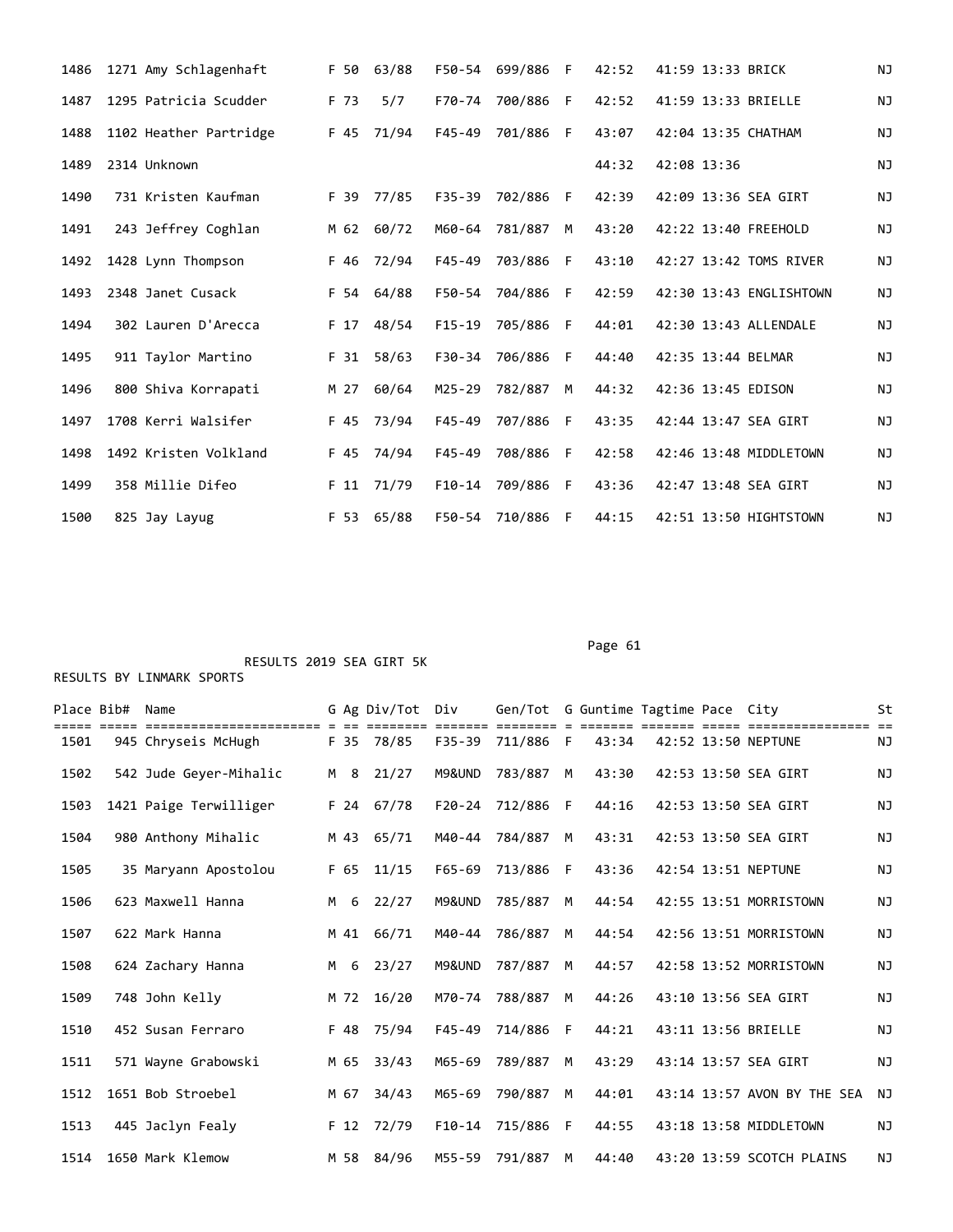| 1515 | 282 Cathy Cunningham   |      | M 57 85/96 |        | M55-59 792/887 M |    | 43:42 | 43:22 14:00 IJAMSVILLE          | <b>MD</b> |
|------|------------------------|------|------------|--------|------------------|----|-------|---------------------------------|-----------|
| 1516 | 551 Jenna Gingo        | F 10 | 73/79      |        | F10-14 716/886 F |    | 44:21 | 43:27 14:01 STATEN ISLAND       | <b>NY</b> |
| 1517 | 565 Sandi Gorlin       | F 69 | 12/15      |        | F65-69 717/886 F |    | 44:55 | 43:31 14:02 BRICK               | NJ        |
| 1518 | 1634 Christopher Olson | M 57 | 86/96      | M55-59 | 793/887          | M  | 45:55 | 43:31 14:03 POINT PLEASANT B NJ |           |
| 1519 | 1330 Mike Simons       | M 60 | 61/72      | M60-64 | 794/887          | M  | 44:07 | 43:31 14:03 SAINT PAUL          | ΜN        |
| 1520 | 1633 George Swander    | M 75 | 7/8        | M75-79 | 795/887          | M  | 45:12 | 43:33 14:03 MANASOUAN           | NJ        |
| 1521 | 1096 Leslie Pardavila  |      | F 34 59/63 | F30-34 | 718/886 F        |    | 44:40 | 43:34 14:04 MANASOUAN           | ΝJ        |
|      | 1522 1195 Daniel Ribet | M 44 | 67/71      | M40-44 | 796/887          | M  | 44:53 | 43:36 14:04 HOWELL              | ΝJ        |
| 1523 | 604 Lisa Haas          |      | F 56 52/80 |        | F55-59 719/886 F |    | 44:42 | 43:37 14:04 MANASOUAN           | ΝJ        |
| 1524 | 2426 Unknown           |      |            |        |                  |    | 43:41 | 43:38 14:05                     | ΝJ        |
| 1525 | 869 Meghan Lupu        |      | F 42 62/72 | F40-44 | 720/886          | F. | 45:19 | 43:38 14:05 NEPTUNE             | ΝJ        |

Place Bib# Name G Ag Div/Tot Div Gen/Tot G Guntime Tagtime Pace City St ===== ===== ======================= = == ======== ======= ======== = ======= ======= ===== ================ == 1526 116 Larry Bolsch M 56 87/96 M55-59 797/887 M 44:52 43:45 14:07 MONMOUTH BEACH NJ 1527 45 Marissa Attardi F 28 79/87 F25-29 721/886 F 45:03 43:52 14:09 LAKEWOOD NJ 1528 2408 Drew Reda M 23 52/55 M20-24 798/887 M 44:10 43:53 14:10 -- 1529 1171 Kathleen Reda F 50 66/88 F50-54 722/886 F 44:12 43:54 14:10 MATAWAN NJ 1530 727 Kathleen Kane-Francalan F 55 53/80 F55-59 723/886 F 44:59 43:59 14:12 WEST HARTFORD CT 1531 1396 Jaclyn Suriano F 28 80/87 F25-29 724/886 F 44:43 44:04 14:13 BROOKLYN NY 1532 1797 Michael Kennedy M 51 80/92 M50-54 799/887 M 44:13 44:05 14:13 CHICAGO IL 1533 29 Keri Andrews F 54 67/88 F50-54 725/886 F 45:00 44:10 14:15 SAYREVILLE NJ 1534 30 Lanie Andrews F 27 81/87 F25-29 726/886 F 45:01 44:10 14:15 SPRING LAKE NJ 1535 163 Victor Bulzacchelli M 60 62/72 M60-64 800/887 M 45:28 44:13 14:16 CHATHAM NJ 1536 1388 Sarah Sullens F 34 60/63 F30-34 727/886 F 44:59 44:14 14:17 WEST LONG BRANCH NJ 1537 1690 Patricia Howlind F 64 30/54 F60-64 728/886 F 44:23 44:18 14:18 FRANKLIN LAKES NJ 1538 1279 Megan Schnurr F 51 68/88 F50-54 729/886 F 44:41 44:22 14:19 SEA GIRT NJ 1539 1400 Susan Swanson F 55 54/80 F55-59 730/886 F 45:54 44:26 14:20 SEA GIRT NJ 1540 1610 David Templeton M 53 81/92 M50-54 801/887 M 45:40 44:29 14:21 MONTCLAIR NJ 1541 1504 Tom Walsh M 68 35/43 M65-69 802/887 M 45:16 44:32 14:22 POINT PLEASANT B NJ 1542 730 Marygail Karras F 48 76/94 F45-49 731/886 F 45:43 44:33 14:23 POINT PLEASANT B NJ 1543 1327 Kate Silvester F 45 77/94 F45-49 732/886 F 46:14 44:33 14:23 PLAINSBORO NJ 1544 1280 Elizabeth Schwartz F 7 14/23 F9&UND 733/886 F 45:30 44:34 14:23 SEA GIRT NJ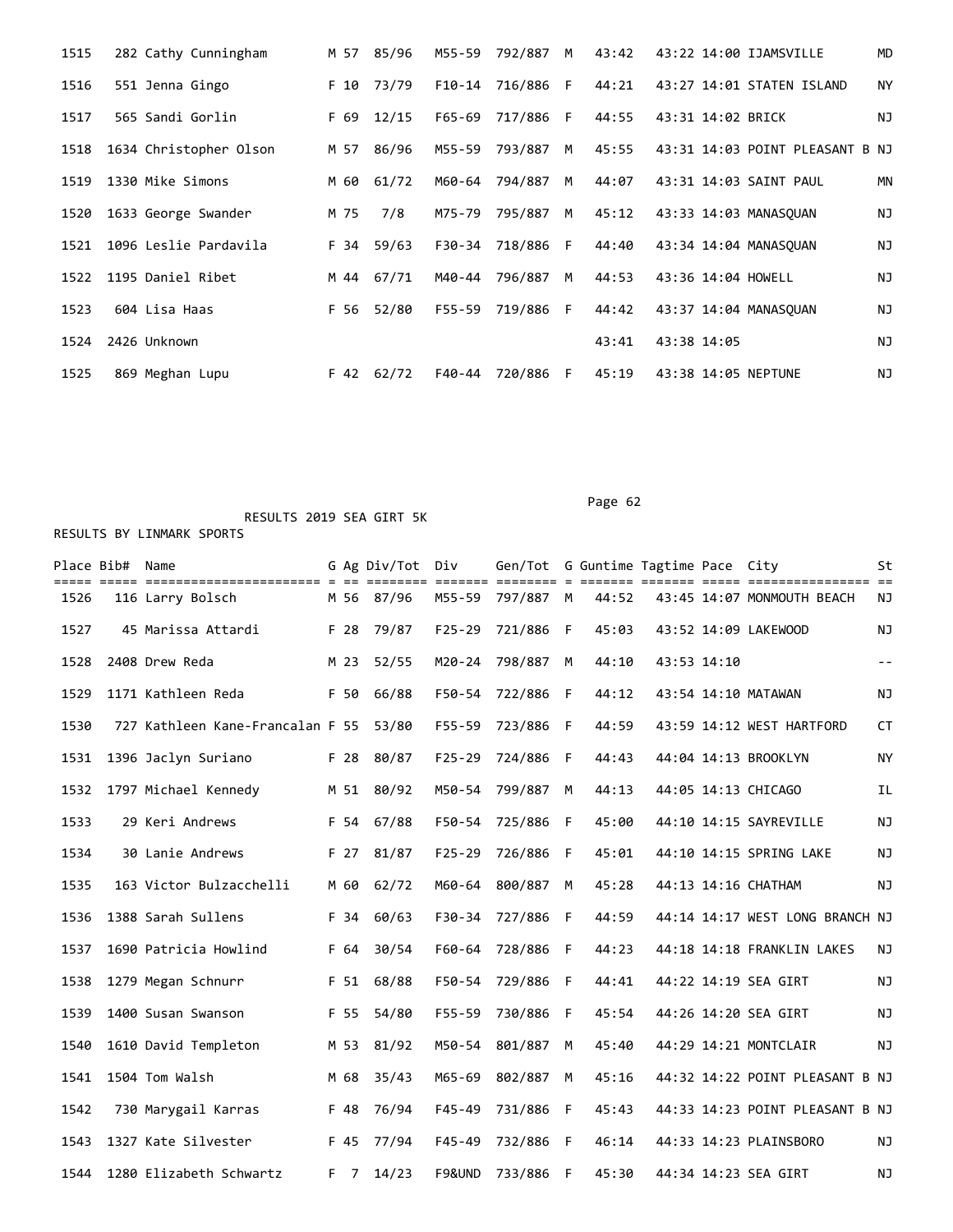| 1545 | 1399 Ryan Swanson       |      | M 27 61/64 | M25-29 | 803/887 M        | 45:50 | 44:34 14:23 SEA GIRT   | ΝJ |
|------|-------------------------|------|------------|--------|------------------|-------|------------------------|----|
| 1546 | 94 Robyn Bennett        |      | F 41 63/72 |        | F40-44 734/886 F | 45:31 | 44:35 14:23 SEA GIRT   | ΝJ |
| 1547 | 838 Alex Liberatore     | M 67 | 36/43      | M65-69 | 804/887 M        | 45:20 | 44:36 14:24 BRIELLE    | ΝJ |
| 1548 | 391 Joseph Dubas        | M 69 | 37/43      | M65-69 | 805/887 M        | 45:50 | 44:41 14:25 TOMS RIVER | ΝJ |
| 1549 | 653 Dexter Hendricks    |      | M 50 82/92 | M50-54 | 806/887 M        | 48:38 | 44:42 14:26 HIGHTSTOWN | ΝJ |
| 1550 | 768 Kencis Kleinschmidt |      | F 45 78/94 |        | F45-49 735/886 F | 48:38 | 44:43 14:26 TOMS RIVER | ΝJ |

Page 63

|      | Place Bib# Name |                         |      | G Ag Div/Tot Div |            | Gen/Tot G Guntime Tagtime Pace City |     |       |  |                            | St |
|------|-----------------|-------------------------|------|------------------|------------|-------------------------------------|-----|-------|--|----------------------------|----|
| 1551 |                 | 246 Claire Cognata      | F 41 | 64/72            |            | F40-44 736/886 F                    |     | 46:42 |  | 44:49 14:28 SEA GIRT       | ΝJ |
| 1552 |                 | 620 Sarah Hanfland      | F 41 | 65/72            | F40-44     | 737/886 F                           |     | 46:43 |  | 44:50 14:28 SEA GIRT       | ΝJ |
| 1553 |                 | 1750 Dennis Bonagura    | M 64 | 63/72            | M60-64     | 807/887                             | M   | 45:28 |  | 44:55 14:30 FRANKLIN LAKES | ΝJ |
| 1554 |                 | 2 Sionee Abalos         | F 61 | 31/54            | F60-64     | 738/886                             | - F | 45:07 |  | 45:02 14:32 HOWELL         | ΝJ |
| 1555 |                 | 1144 Jack Poland        |      | M 11 76/77       | M10-14     | 808/887 M                           |     | 46:18 |  | 45:03 14:32 SEA GIRT       | ΝJ |
| 1556 |                 | 1145 Katie Poland       | F 44 | 66/72            | $F40 - 44$ | 739/886                             | - F | 46:20 |  | 45:05 14:33 SEA GIRT       | ΝJ |
| 1557 |                 | 395 Mike Dudas          | M 55 | 88/96            | M55-59     | 809/887 M                           |     | 45:39 |  | 45:05 14:33 WYCKOFF        | ΝJ |
| 1558 |                 | 581 Karen Grau          | F 68 | 13/15            | $F65 - 69$ | 740/886                             | - F | 46:48 |  | 45:18 14:37 BELMAR         | ΝJ |
| 1559 |                 | 48 Caroline Avallone    | F 48 | 79/94            | $F45 - 49$ | 741/886 F                           |     | 47:07 |  | 45:19 14:37 SEA GIRT       | ΝJ |
| 1560 |                 | 1251 Thalia Sampson     | F 58 | 55/80            | F55-59     | 742/886                             | - F | 46:32 |  | 45:19 14:38 WARREN         | ΝJ |
| 1561 |                 | 49 Chris Avallone       | M 53 | 83/92            | M50-54     | 810/887                             | M   | 47:09 |  | 45:22 14:39 SEA GIRT       | ΝJ |
| 1562 |                 | 419 Carl Enriquez       | M 34 | 53/58            | M30-34     | 811/887                             | M   | 47:43 |  | 45:26 14:40 EDISON         | ΝJ |
| 1563 |                 | 415 Jack Elia           | M 7  | 24/27            | M9&UND     | 812/887                             | M   | 46:30 |  | 45:29 14:41 CHATHAM        | ΝJ |
| 1564 |                 | 416 Paul Elia           | M 48 | 73/83            | M45-49     | 813/887                             | M   | 46:34 |  | 45:32 14:41 CHATHAM        | ΝJ |
| 1565 |                 | 1155 Sal Princiotto     | M 67 | 38/43            | M65-69     | 814/887                             | M   | 47:27 |  | 45:35 14:42 SEA GIRT       | ΝJ |
| 1566 |                 | 81 Camryn Begley        | F 7  | 15/23            | F9&UND     | 743/886 F                           |     | 46:50 |  | 45:37 14:43 SEA GIRT       | ΝJ |
| 1567 |                 | 147 Ryan Brennan        | M 27 | 62/64            | M25-29     | 815/887                             | M   | 47:46 |  | 45:37 14:43 COLONIA        | ΝJ |
| 1568 |                 | 1767 Caroline Stanley   | F 39 | 79/85            | F35-39     | 744/886                             | - F | 47:12 |  | 45:39 14:44 HOBOKEN        | ΝJ |
| 1569 |                 | 1595 Lori Van Der Vliet | F 50 | 69/88            | F50-54     | 745/886                             | - F | 47:35 |  | 45:39 14:44 BELMAR         | ΝJ |
| 1570 |                 | 1768 Michael Detweiler  | M 43 | 68/71            | M40-44     | 816/887                             | M   | 47:12 |  | 45:39 14:44 HOBOKEN        | ΝJ |
| 1571 |                 | 1510 Mark Warfield      | M 62 | 64/72            |            | M60-64 817/887                      | M   | 46:40 |  | 45:40 14:44 HIGHTSTOWN     | ΝJ |
| 1572 |                 | 1509 Debra Warfield     | F 61 | 32/54            | F60-64     | 746/886                             | - F | 46:40 |  | 45:41 14:44 HIGHTSTOWN     | ΝJ |
| 1573 |                 | 84 Matthew Begley       | M 9  | 25/27            |            | M9&UND 818/887 M                    |     | 46:55 |  | 45:42 14:45 SEA GIRT       | ΝJ |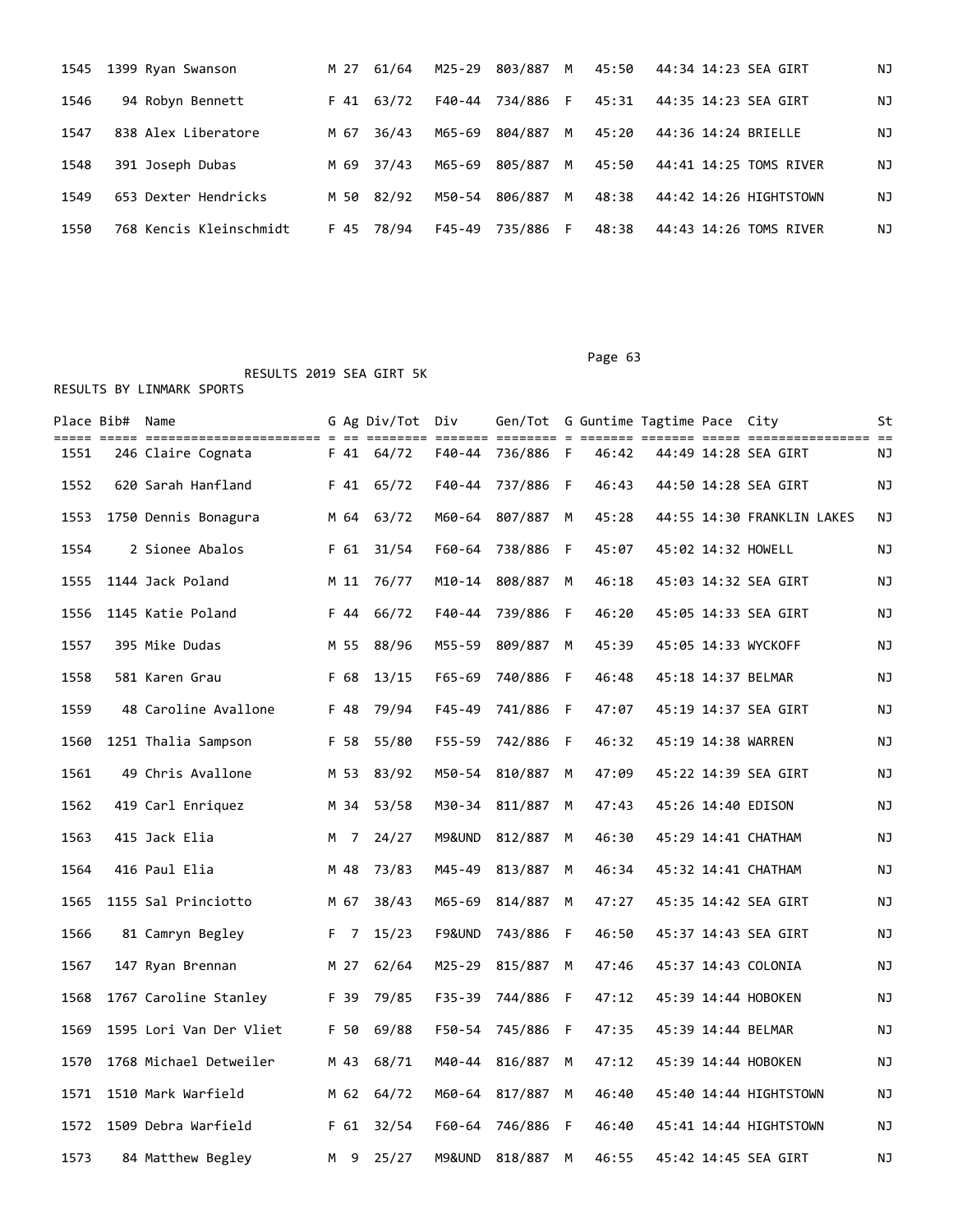| 1574 289 Joe Dale          |  |  |  | M 38 64/66 M35-39 819/887 M 46:10 45:43 14:45 NAZARETH | PA |
|----------------------------|--|--|--|--------------------------------------------------------|----|
| 1575  1193 Jennifer Reuber |  |  |  | F 48 80/94 F45-49 747/886 F 46:11 45:46 14:46 NAZARETH | PA |

 RESULTS 2019 SEA GIRT 5K RESULTS BY LINMARK SPORTS

|      | Place Bib# Name |                                         |      | G Ag Div/Tot Div |            | Gen/Tot G Guntime Tagtime Pace City |   |       |                   |                         | St |
|------|-----------------|-----------------------------------------|------|------------------|------------|-------------------------------------|---|-------|-------------------|-------------------------|----|
| 1576 |                 | 1630 Madeline Grosso                    | F 8  | 16/23            |            | F9&UND 748/886 F                    |   | 47:14 |                   | 45:49 14:47 CHATHAM     | ΝJ |
| 1577 |                 | 1534 Nancy White                        | F 63 | 33/54            |            | F60-64 749/886 F                    |   | 46:36 |                   | 45:50 14:47 BRIELLE     | ΝJ |
| 1578 |                 | 109 Jennianne Black                     | F 29 | 82/87            | $F25 - 29$ | 750/886 F                           |   | 47:59 |                   | 45:52 14:48 COLTS NECK  | ΝJ |
| 1579 |                 | 807 Ava Kuntz                           | F 8  | 17/23            | F9&UND     | 751/886 F                           |   | 47:39 |                   | 45:53 14:48 ENGLISHTOWN | ΝJ |
| 1580 |                 | 82 Carey Begley                         | F 38 | 80/85            | F35-39     | 752/886 F                           |   | 47:08 |                   | 45:55 14:49 SEA GIRT    | ΝJ |
| 1581 |                 | 808 Peter Kuntz                         | M 38 | 65/66            | M35-39     | 820/887                             | M | 47:41 |                   | 45:56 14:49 ENGLISHTOWN | ΝJ |
| 1582 |                 | 193 Deanna Carlucci                     | F 25 | 83/87            | $F25 - 29$ | 753/886 F                           |   | 48:06 |                   | 45:58 14:50 COLONIA     | ΝJ |
| 1583 |                 | 2451 Megan Luppino                      | F 24 | 68/78            |            | F20-24 754/886 F                    |   | 48:06 |                   | 45:59 14:50 HOBOKEN     | ΝJ |
| 1584 |                 | 1108 Robert Paulukiewicxz               | M 68 | 39/43            |            | M65-69 821/887                      | M | 48:18 |                   | 46:08 14:53 SOUTH AMBOY | ΝJ |
| 1585 |                 | 1433 Todd Thompson                      | M 53 | 84/92            |            | M50-54 822/887                      | M | 46:28 |                   | 46:09 14:54 FREEHOLD    | ΝJ |
| 1586 |                 | 1467 Melissa Valenti                    | F 49 | 81/94            | F45-49     | 755/886 F                           |   | 46:28 |                   | 46:11 14:54 SOUTH AMBOY | ΝJ |
| 1587 |                 | 607 Evan Haidri                         | M 15 | 48/49            |            | M15-19 823/887                      | M | 47:45 |                   | 46:11 14:54 SEA GIRT    | ΝJ |
| 1588 |                 | 609 Lana Haidri                         | F 11 | 74/79            |            | F10-14 756/886 F                    |   | 47:44 |                   | 46:12 14:55 SEA GIRT    | ΝJ |
| 1589 |                 | 1596 Christina Van Der Vliet F 22 69/78 |      |                  | F20-24     | 757/886 F                           |   | 48:18 | 46:22 14:58 BRICK |                         | ΝJ |
| 1590 |                 | 1799 Deborah Princiotto                 | F 63 | 34/54            | F60-64     | 758/886 F                           |   | 48:18 |                   | 46:25 14:59 SEA GIRT    | ΝJ |
| 1591 |                 | 241 Caroline Coghlan                    | F 26 | 84/87            |            | F25-29 759/886 F                    |   | 47:35 |                   | 46:26 14:59 FREEHOLD    | ΝJ |
| 1592 |                 | 1594 Bruce Van Der Vliet                |      | M 52 85/92       |            | M50-54 824/887                      | M | 48:26 |                   | 46:30 15:00 BELMAR      | ΝJ |
| 1593 |                 | 1536 Tricia White                       | F 53 | 70/88            | F50-54     | 760/886 F                           |   | 47:03 |                   | 46:34 15:02 SEA GIRT    | ΝJ |
| 1594 |                 | 890 Danielle Mancuso                    | F 53 | 71/88            | F50-54     | 761/886 F                           |   | 47:03 |                   | 46:34 15:02 WILTON      | СT |
| 1595 |                 | 2228 Loraine Minici-Magretti F 58       |      | 56/80            |            | F55-59 762/886 F                    |   | 47:40 |                   | 46:35 15:02 TAPPAN      | ΝY |
| 1596 |                 | 1735 John McLean                        | M 75 | 8/8              |            | M75-79 825/887                      | M | 48:09 |                   | 46:44 15:05 SEA GIRT    | ΝJ |
| 1597 |                 | 1522 Katherine Weldon                   | F 10 | 75/79            |            | F10-14 763/886 F                    |   | 47:45 |                   | 46:48 15:06 SUMMIT      | ΝJ |
| 1598 |                 | 1477 Debra Vassallo                     | F 64 | 35/54            |            | F60-64 764/886 F                    |   | 48:32 |                   | 46:50 15:07 FARMINGDALE | ΝJ |
| 1599 |                 | 1442 Paul Tomaszeski                    | M 66 | 40/43            |            | M65-69 826/887                      | М | 48:03 |                   | 46:51 15:07 MANTOLOKING | ΝJ |
| 1600 |                 | 1079 Catherine Pacchia                  |      | F 46 82/94       | F45-49     | 765/886 F                           |   | 48:33 |                   | 46:53 15:08 CHATHAM     | NJ |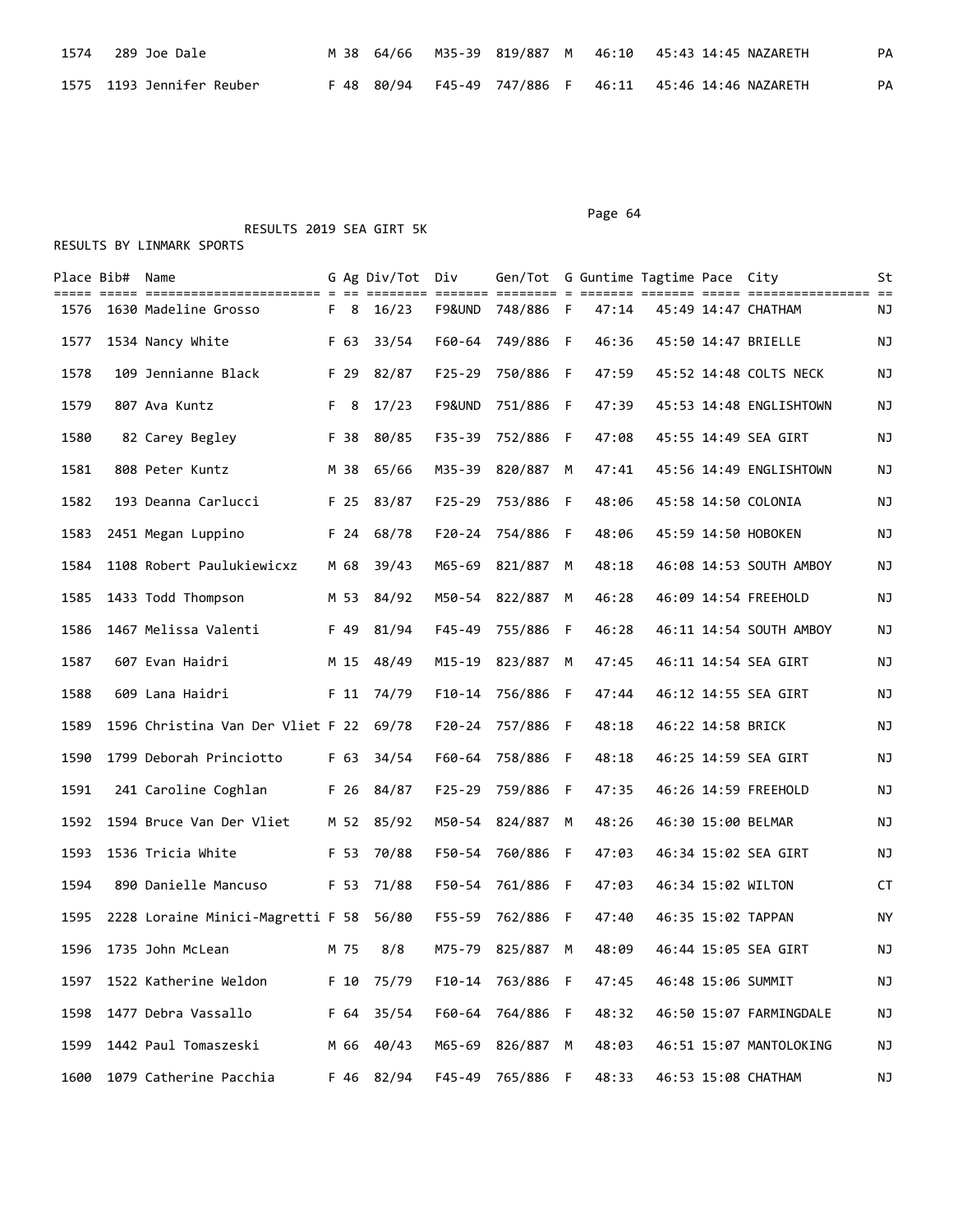RESULTS BY LINMARK SPORTS

|      | Place Bib# Name |                          |   |      | G Ag Div/Tot Div |            | Gen/Tot G Guntime Tagtime Pace City |   |       |                   |                                 | St        |
|------|-----------------|--------------------------|---|------|------------------|------------|-------------------------------------|---|-------|-------------------|---------------------------------|-----------|
| 1601 |                 | 1113 Steven Penk         |   |      | M 61 65/72       |            | ==== = ==:<br>M60-64 827/887 M      |   | 48:12 | 47:02 15:11 BRICK |                                 | ΝJ        |
| 1602 |                 | 1006 Kaitlyn Moran       |   | F 9  | 18/23            | F9&UND     | 766/886 F                           |   | 48:42 |                   | 47:04 15:11 SPRING LAKE         | ΝJ        |
| 1603 |                 | 1393 Peggy Sullivan      |   | F 63 | 36/54            |            | F60-64 767/886 F                    |   | 47:58 |                   | 47:11 15:14 SOUTH PLAINFIELD NJ |           |
| 1604 |                 | 1005 David Moran         |   | M 47 | 74/83            | M45-49     | 828/887                             | M | 48:48 |                   | 47:11 15:14 SPRING LAKE         | ΝJ        |
| 1605 |                 | 871 Pattie Lyons         |   | F 59 | 57/80            | $F55 - 59$ | 768/886 F                           |   | 48:07 |                   | 47:24 15:18 ATLANTIC HIGHLAN NJ |           |
| 1606 |                 | 784 Robert Knauf Sr      |   | M 52 | 86/92            |            | M50-54 829/887                      | M | 47:43 |                   | 47:25 15:18 JACKSON             | ΝJ        |
| 1607 |                 | 781 Sharon Knauf         |   |      | F 52 72/88       |            | F50-54 769/886 F                    |   | 47:44 |                   | 47:27 15:19 JACKSON             | ΝJ        |
| 1608 |                 | 1559 Juliana Yanushefski |   | F 68 | 14/15            | F65-69     | 770/886 F                           |   | 48:06 |                   | 47:40 15:23 AVON BY THE SEA     | NJ        |
| 1609 |                 | 79 Chris Bednarski       |   | M 32 | 54/58            | M30-34     | 830/887                             | M | 48:49 |                   | 47:41 15:23 BELMAR              | ΝJ        |
| 1610 |                 | 829 Lynn Leitner         |   | F 72 | 6/7              |            | F70-74 771/886 F                    |   | 49:49 |                   | 47:47 15:25 MANTOLOKING         | ΝJ        |
| 1611 |                 | 1035 Laura Nash          |   | F 56 | 58/80            | F55-59     | 772/886 F                           |   | 49:26 |                   | 47:48 15:26 BEDMINSTER          | ΝJ        |
| 1612 |                 | 830 Steve Leitner        |   | M 73 | 17/20            | M70-74     | 831/887                             | M | 49:50 |                   | 47:49 15:26 MANTOLOKING         | ΝJ        |
| 1613 |                 | 1156 Beth Prol           |   | F 59 | 59/80            | F55-59     | 773/886 F                           |   | 48:53 |                   | 47:50 15:26 SPARTA              | ΝJ        |
| 1614 |                 | 1081 Cheryl Pacis        |   |      | F 47 83/94       | F45-49     | 774/886 F                           |   | 49:12 |                   | 47:52 15:27 TOMS RIVER          | ΝJ        |
| 1615 |                 | 234 Paul Clark           |   | M 56 | 89/96            |            | M55-59 832/887 M                    |   | 49:35 |                   | 47:52 15:27 POINT PLEASANT B NJ |           |
| 1616 |                 | 1619 Dena Stewart        |   | F 43 | 67/72            | F40-44     | 775/886 F                           |   | 47:52 |                   | 47:52 15:27 LITTLE SILVER       | ΝJ        |
| 1617 |                 | 1622 Rylan Stewart       | M | 5    | 26/27            | M9&UND     | 833/887                             | М | 47:52 |                   | 47:52 15:27 LITTLE SILVER       | ΝJ        |
| 1618 |                 | 57 Evelyn Balondo        |   | F 48 | 84/94            | F45-49     | 776/886 F                           |   | 49:14 |                   | 47:54 15:27 JACKSON             | ΝJ        |
| 1619 |                 | 572 James Graczyk        |   | M 22 | 53/55            | M20-24     | 834/887                             | M | 49:26 |                   | 47:54 15:27 PARSIPPANY          | ΝJ        |
| 1620 |                 | 317 Cherry Dela Torre    |   | F 45 | 85/94            | F45-49     | 777/886 F                           |   | 49:14 |                   | 47:54 15:27 JACKSON             | ΝJ        |
| 1621 |                 | 47 Lyn Austin            |   |      | F 64 37/54       |            | F60-64 778/886 F                    |   | 49:27 |                   | 47:55 15:28 MIDDLETOWN          | ΝJ        |
| 1622 |                 | 1621 Andi Stewart        |   | F 7  | 19/23            |            | F9&UND 779/886 F                    |   | 48:00 |                   | 48:00 15:29 LITTLE SILVER       | <b>NJ</b> |
| 1623 |                 | 1620 Steve Stewart       |   | M 49 | 75/83            | M45-49     | 835/887 M                           |   | 48:00 |                   | 48:00 15:29 LITTLE SILVER       | ΝJ        |
| 1624 |                 | 963 Kathy McWeeney       |   | F 63 | 38/54            | F60-64     | 780/886 F                           |   | 50:03 |                   | 48:06 15:31 AVON BY THE SEA     | ΝJ        |
| 1625 |                 | 339 Toni Demaria         |   | F 58 | 60/80            | F55-59     | 781/886 F                           |   | 49:01 |                   | 48:10 15:33 CHATHAM             | ΝJ        |

RESULTS 2019 SEA GIRT 5K

#### Page 66

RESULTS BY LINMARK SPORTS

Place Bib# Name 6 Ag Div/Tot Div Gen/Tot G Guntime Tagtime Pace City St ===== ===== ======================= = == ======== ======= ======== = ======= ======= ===== ================ == 1626 910 Nicholas Martino M 30 55/58 M30-34 836/887 M 49:04 48:17 15:35 PHILADELPHIA PA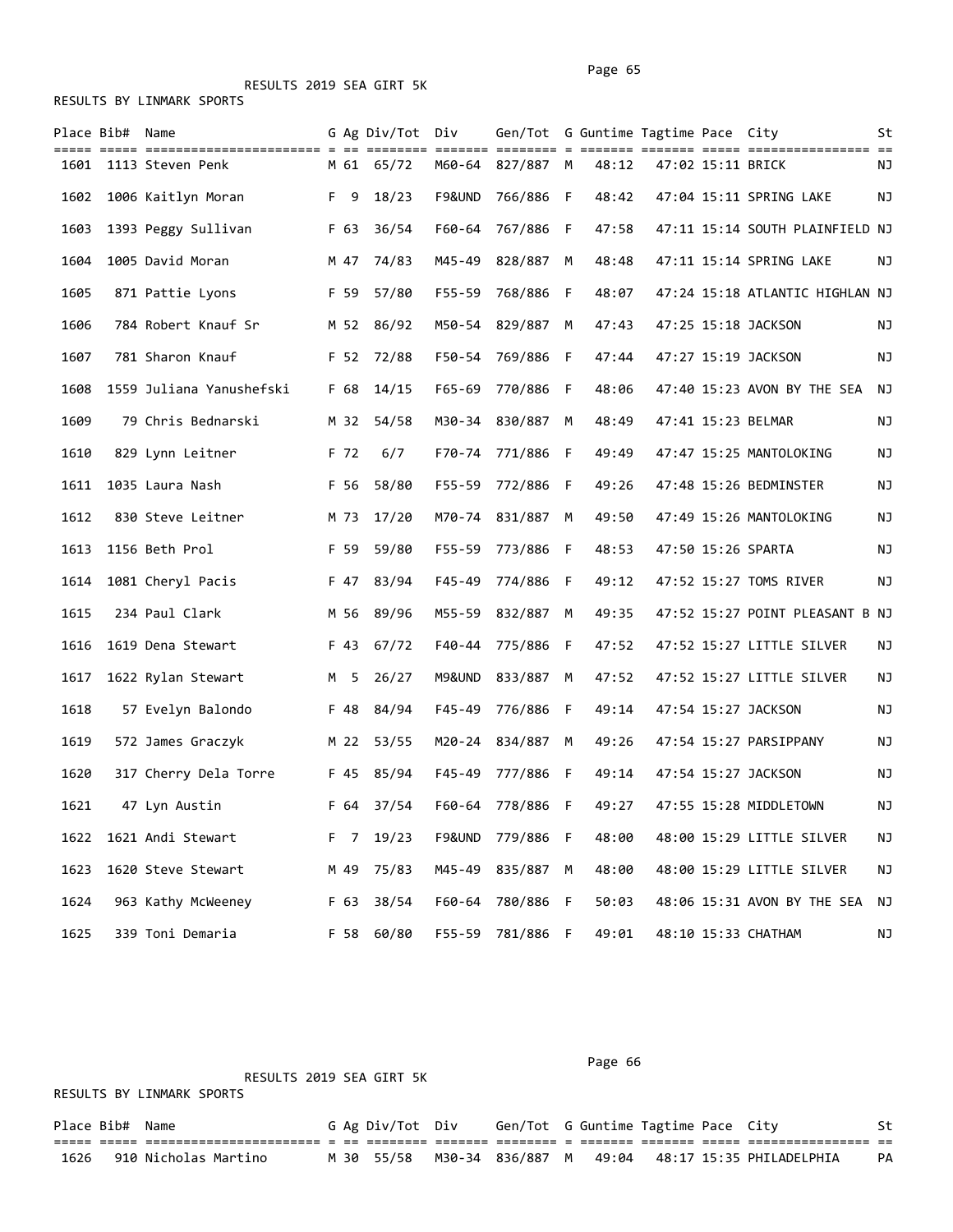| 1627 | 1100 Rob Parrillo       | M 65 | 41/43 | M65-69     | 837/887          | M   | 50:04 | 48:19 15:35 MARLTON       | ΝJ |
|------|-------------------------|------|-------|------------|------------------|-----|-------|---------------------------|----|
| 1628 | 543 Nancy Gibson        | F 68 | 15/15 | $F65 - 69$ | 782/886          | - F | 49:05 | 48:19 15:35 BELMAR        | ΝJ |
| 1629 | 1385 Joel Sulkes        | M 48 | 76/83 | M45-49     | 838/887          | M   | 50:00 | 48:20 15:36 SPRING LAKE   | ΝJ |
| 1630 | 1386 Paige Sulkes       | F 9  | 20/23 | F9&UND     | 783/886          | F   | 50:04 | 48:23 15:37 SPRING LAKE   | ΝJ |
| 1631 | 1384 Jill Sulkes        | F 47 | 86/94 | F45-49     | 784/886 F        |     | 50:04 | 48:24 15:37 SPRING LAKE   | ΝJ |
| 1632 | 2373 Gwenn Benson       | F 58 | 61/80 | $F55 - 59$ | 785/886          | -F  | 49:38 | 48:29 15:39 NEWTOWN       | PA |
| 1633 | 538 Steve Gerbino       | M 48 | 77/83 | M45-49     | 839/887          | M   | 48:39 | 48:37 15:41 HAWTHORNE     | ΝJ |
| 1634 | 167 Kathleen Burke      | F 41 | 68/72 | F40-44     | 786/886          | - F | 49:00 | 48:40 15:42 SEA GIRT      | ΝJ |
| 1635 | 1681 Nancy Manco-Lynch  | F 56 | 62/80 | F55-59     | 787/886 F        |     | 49:45 | 48:40 15:42 NEPTUNE       | ΝJ |
| 1636 | 1505 Selena Ward        | F 41 | 69/72 | F40-44     | 788/886 F        |     | 49:56 | 48:48 15:45 SILVER SPRING | MD |
| 1637 | 1226 Frank Rossello     | M 58 | 90/96 | M55-59     | 840/887          | M   | 50:46 | 48:49 15:45 SOMERSET      | ΝJ |
| 1638 | 1227 Lisa Rossello      | F 52 | 73/88 |            | F50-54 789/886 F |     | 50:46 | 48:50 15:45 SOMERSET      | ΝJ |
| 1639 | 608 Julia Haidri        | F 13 | 76/79 | $F10-14$   | 790/886          | - F | 50:23 | 48:50 15:45 SEA GIRT      | ΝJ |
| 1640 | 1034 Kathie Napoliton   | F 59 | 63/80 | F55-59     | 791/886          | F   | 49:55 | 48:51 15:46 BELMAR        | ΝJ |
| 1641 | 1039 Debra Nelis        | F 51 | 74/88 | F50-54     | 792/886 F        |     | 50:38 | 48:57 15:48 BELMAR        | ΝJ |
| 1642 | 2319 Madeleine Robb     | F 9  | 21/23 | F9&UND     | 793/886          | - F | 50:21 | 48:58 15:48 SUMMIT        | ΝJ |
| 1643 | 1777 Grace Ferguson     | F 19 | 49/54 | F15-19     | 794/886 F        |     | 50:16 | 49:00 15:49 BETHESDA      | MD |
| 1644 | 1711 Kate Milkowski     | F 48 | 87/94 | $F45 - 49$ | 795/886          | - F | 50:55 | 49:00 15:49 BELMAR        | ΝJ |
| 1645 | 1712 Steve Milkowski    | M 50 | 87/92 | M50-54     | 841/887          | M   | 50:55 | 49:00 15:49 BELMAR        | ΝJ |
| 1646 | 1778 Rose Ferguson      | F 16 | 50/54 | F15-19     | 796/886 F        |     | 50:17 | 49:00 15:49 BETHESDA      | MD |
| 1647 | 2320 Bill Robb          | M 45 | 78/83 | M45-49     | 842/887          | M   | 50:24 | 49:00 15:49 SUMMIT        | ΝJ |
| 1648 | 2367 Michele Liberti    | F 58 | 64/80 | F55-59     | 797/886 F        |     | 50:05 | 49:16 15:54 POMPANO BEACH | FL |
| 1649 | 2351 Angela Pontipiedra | F 13 | 77/79 | $F10-14$   | 798/886          | F   | 50:45 | 49:31 15:59 TOMS RIVER    | ΝJ |
| 1650 | 208 Ashley Cautillo     | F 28 | 85/87 | F25-29     | 799/886 F        |     | 50:33 | 49:37 16:01 MATAWAN       | ΝJ |

Place Bib# Name 6 Ag Div/Tot Div Gen/Tot G Guntime Tagtime Pace City St ===== ===== ======================= = == ======== ======= ======== = ======= ======= ===== ================ == 1651 389 Janet Drennan F 60 39/54 F60-64 800/886 F 50:47 49:41 16:02 MATAWAN NJ 1652 606 Christina Haidri M 47 79/83 M45-49 843/887 M 51:21 49:49 16:04 SEA GIRT NJ 1653 154 James Brophy M 8 27/27 M9&UND 844/887 M 51:13 49:49 16:04 NEW YORK NY 1654 155 Nick Brophy M 46 80/83 M45-49 845/887 M 51:13 49:49 16:05 NEW YORK NY 1655 610 Riaz Haidri M 48 81/83 M45-49 846/887 M 51:23 49:50 16:05 SEA GIRT NJ 1656 1149 Maria Elma Pontipiedra F 51 75/88 F50-54 801/886 F 51:08 49:56 16:07 TOMS RIVER NJ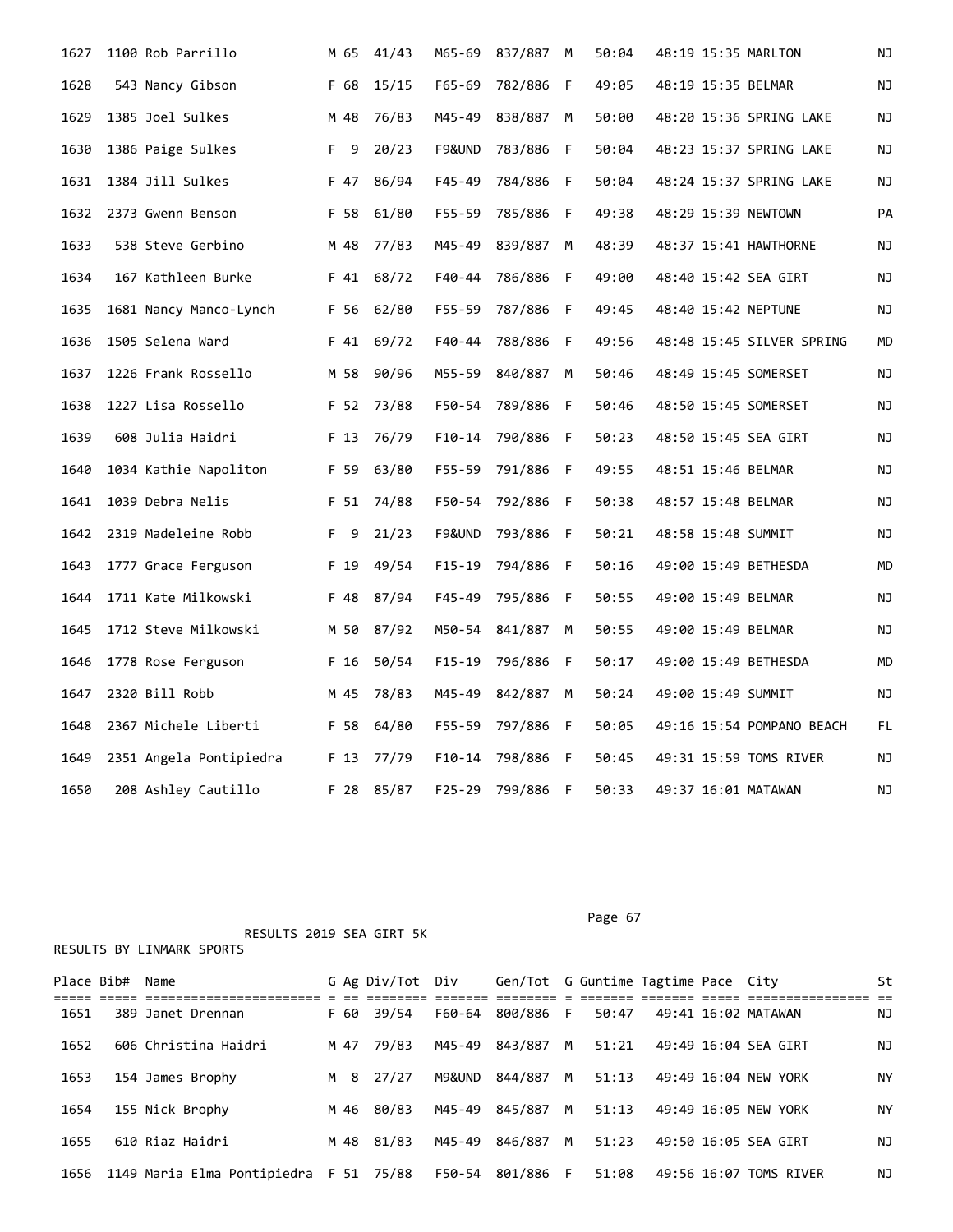| 1657 | 1128 Raymond Petronko  | M 64 | 66/72      |            | M60-64 847/887 | M | 50:43 |  | 49:59 16:08 SEA GIRT            | NJ        |
|------|------------------------|------|------------|------------|----------------|---|-------|--|---------------------------------|-----------|
| 1658 | 244 Madeleine Coghlan  | F 61 | 40/54      | F60-64     | 802/886        | F | 51:08 |  | 49:59 16:08 FREEHOLD            | ΝJ        |
| 1659 | 1305 Anne Semanik      | F 59 | 65/80      | $F55 - 59$ | 803/886        | F | 50:44 |  | 50:00 16:08 SEA GIRT            | ΝJ        |
| 1660 | 250 Suzanne Collins    | F 44 | 70/72      | F40-44     | 804/886        | F | 51:43 |  | 50:00 16:08 HOBOKEN             | ΝJ        |
| 1661 | 249 Kevin Collins      | M 51 | 88/92      | M50-54     | 848/887        | M | 51:43 |  | 50:01 16:08 NEW YORK            | <b>NY</b> |
| 1662 | 643 Julie Healy        | F 52 | 76/88      | F50-54     | 805/886        | F | 50:39 |  | 50:04 16:09 FORT LAUDERDALE     | FL.       |
| 1663 | 1253 Christine Sanborn | F 53 | 77/88      | F50-54     | 806/886        | F | 50:40 |  | 50:05 16:10 NORTH CONWAY        | <b>NH</b> |
| 1664 | 2309 Elizabeth Bailey  | F 38 | 81/85      | $F35 - 39$ | 807/886        | F | 50:59 |  | 50:10 16:11 BELMAR              | NJ        |
| 1665 | 270 Jane Coyle         | F 76 | 2/3        | F75-79     | 808/886        | F | 51:19 |  | 50:10 16:11 RAMSEY              | NJ        |
| 1666 | 1247 Kathleen Salerno  | F 45 | 88/94      | $F45 - 49$ | 809/886        | F | 51:18 |  | 50:11 16:12 ROSLYN              | ΝY        |
| 1667 | 2312 Sue Kove          | F 54 | 78/88      | F50-54     | 810/886        | F | 51:49 |  | 50:14 16:13 EDISON              | NJ        |
| 1668 | 1583 Lexie Liebler     | F 8  | 22/23      | F9&UND     | 811/886        | F | 51:52 |  | 50:16 16:13 SEA GIRT            | NJ        |
| 1669 | 719 Kathleen Jones     | F 52 | 79/88      | F50-54     | 812/886        | F | 51:50 |  | 50:16 16:13 SOUTH PLAINFIELD NJ |           |
| 1670 | 1581 Eric Liebler      | M 41 | 69/71      | M40-44     | 849/887        | М | 51:53 |  | 50:17 16:14 SEA GIRT            | NJ        |
| 1671 | 1582 Lauren Liebler    | F 42 | 71/72      | $F40 - 44$ | 813/886        | F | 51:55 |  | 50:17 16:14 SEA GIRT            | NJ        |
| 1672 | 210 Maria Cepero       | F 56 | 66/80      | F55-59     | 814/886        | F | 51:50 |  | 50:19 16:14 ROSELLE PARK        | ΝJ        |
| 1673 | 1584 Ellen Meixsell    | M 69 | 42/43      | M65-69     | 850/887        | M | 51:54 |  | 50:19 16:14 SEA GIRT            | ΝJ        |
| 1674 | 425 Victor Estrella    | M 54 | 89/92      | M50-54     | 851/887        | M | 51:50 |  | 50:20 16:14 BOGOTA              | NJ        |
| 1675 | 1519 David Weischadle  |      | M 58 91/96 | M55-59     | 852/887        | M | 51:51 |  | 50:21 16:15 CRANFORD            | NJ        |

Page 68

| Place Bib# | Name                                  |      | G Ag Div/Tot Div | Gen/Tot G Guntime Tagtime Pace City |   |       |             |                   |                             | St  |
|------------|---------------------------------------|------|------------------|-------------------------------------|---|-------|-------------|-------------------|-----------------------------|-----|
| 1676       | 431 Antoinette Fakhreddine F 47 89/94 |      |                  | F45-49 815/886 F                    |   | 52:06 |             | 50:25 16:16 BRICK |                             | NJ. |
| 1677       | 1055 Suzanne Nolan                    |      | F 47 90/94       | F45-49 816/886 F                    |   | 51:55 |             |                   | 50:43 16:22 NEW MILFORD     | ΝJ  |
| 1678       | 918 Amy Matthews                      |      | F 52 80/88       | F50-54 817/886 F                    |   | 52:48 |             |                   | 51:01 16:28 CHATHAM         | ΝJ  |
| 1679       | 172 Shirley Butulan                   |      | F 59 67/80       | F55-59 818/886 F                    |   | 51:11 |             |                   | 51:07 16:30 SEASIDE HEIGHTS | NJ  |
| 1680       | 2296 Unknown                          |      |                  |                                     |   | 51:12 | 51:12 16:31 |                   |                             | ΝJ  |
| 1681       | 1148 Allan Pontipiedra                |      | M 50 90/92       | M50-54 853/887                      | M | 52:27 |             |                   | 51:14 16:32 TOMS RIVER      | ΝJ  |
| 1682       | 527 Denise Garagliano                 |      | F 46 91/94       | F45-49 819/886 F                    |   | 51:27 |             |                   | 51:24 16:35 HAWTHORNE       | ΝJ  |
| 1683       | 2294 Roslyn Allman                    |      | $F$ 62 41/54     | F60-64 820/886 F                    |   | 53:46 |             |                   | 51:44 16:42 FAIR HAVEN      | ΝJ  |
| 1684       | 2293 Bryan Allman                     |      | M 32 56/58       | M30-34 854/887                      | M | 53:46 |             |                   | 51:44 16:42 FAIR HAVEN      | ΝJ  |
| 1685       | 774 John Klick                        | M 70 | 18/20            | M70-74 855/887                      | M | 53:30 |             |                   | 51:48 16:43 MC LEAN         | VA  |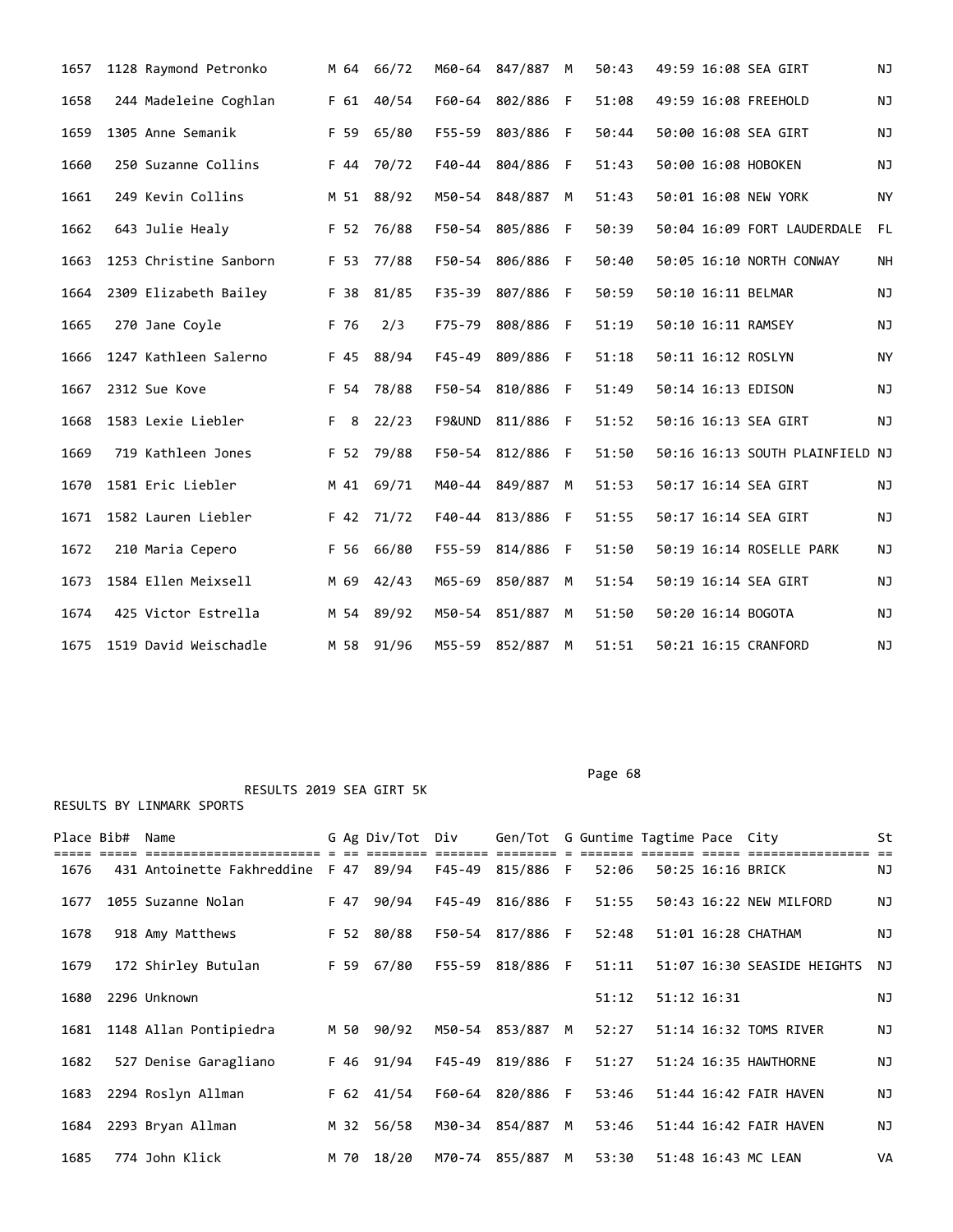| 1686 | 773 Emma Klick             |      | F 15 51/54   |        | F15-19 821/886 F |    | 53:31 | 51:49 16:43 MC LEAN             | <b>VA</b> |
|------|----------------------------|------|--------------|--------|------------------|----|-------|---------------------------------|-----------|
| 1687 | 721 Judith Jones-Ambrosini | F 74 | 7/7          |        | F70-74 822/886 F |    | 52:32 | 51:52 16:44 SEA GIRT            | <b>NJ</b> |
| 1688 | 1718 Tracy White           |      | $F$ 31 61/63 |        | F30-34 823/886   | -F | 54:08 | 51:52 16:44 POINT PLEASANT B NJ |           |
| 1689 | 117 Vinay Bongarala        | M 33 | 57/58        |        | M30-34 856/887   | M  | 54:10 | 52:04 16:48 EDISON              | <b>NJ</b> |
| 1690 | 969 Munazza Mehroze        | F 26 | 86/87        |        | F25-29 824/886   | -F | 54:11 | 52:07 16:49 PHILADELPHIA        | PA        |
| 1691 | 202 James Cassidy          | M 48 | 82/83        | M45-49 | 857/887          | M  | 53:30 | 52:19 16:53 MAHWAH              | <b>NJ</b> |
| 1692 | 964 William Meehan         | M 80 | 3/5          | M80+   | 858/887          | M  | 53:30 | 52:20 16:53 BRIELLE             | NJ        |
| 1693 | 146 Thomas Bregenzer       | M 65 | 43/43        | M65-69 | 859/887          | M  | 53:45 | 52:25 16:55 LAKE ARIEL          | PA        |
| 1694 | 1318 Jay Shmulewitz        | M 60 | 67/72        | M60-64 | 860/887          | M  | 52:44 | 52:26 16:55 VALLEY STREAM       | <b>NY</b> |
| 1695 | 1572 John Donoghue         |      | M 74 19/20   |        | M70-74 861/887   | M  | 54:39 | 52:28 16:56 HOWELL              | <b>NJ</b> |
| 1696 | 1490 Claire Vogel          | F 23 | 70/78        |        | F20-24 825/886   | F  | 54:35 | 52:46 17:02 PLAINSBORO          | <b>NJ</b> |
| 1697 | 466 Lucy Fleischman        |      | F 52 81/88   |        | F50-54 826/886   | F  | 54:41 | 52:46 17:02 SEA GIRT            | NJ        |
| 1698 | 1743 Jacqueline Kuchar     | F 18 | 52/54        | F15-19 | 827/886          | -F | 54:37 | 52:47 17:02 ORADELL             | <b>NJ</b> |
| 1699 | 1563 Brian Zalma           | M 23 | 54/55        |        | M20-24 862/887   | M  | 54:36 | 52:47 17:02 PLAINSBORO          | ΝJ        |
| 1700 | 1744 Stephanie Kuchar      | F 28 | 87/87        | F25-29 | 828/886          | F  | 54:37 | 52:48 17:02 ORADELL             | ΝJ        |

| Place Bib# | Name                   |      | G Ag Div/Tot | Div    | Gen/Tot G Guntime Tagtime Pace City |              |       |  | ========== ==              | St        |
|------------|------------------------|------|--------------|--------|-------------------------------------|--------------|-------|--|----------------------------|-----------|
| 1701       | 467 Sabrina Fleischman | F 20 | 71/78        |        | F20-24 829/886 F                    |              | 54:43 |  | 52:48 17:02 SEA GIRT       | ΝJ        |
| 1702       | 440 Eva Fatenko        |      | F 53 82/88   |        | F50-54 830/886 F                    |              | 54:45 |  | 52:48 17:02 SEA GIRT       | <b>NJ</b> |
| 1703       | 1588 Jacqueline Cook   | F 20 | 72/78        | F20-24 | 831/886                             | -F           | 54:40 |  | 52:48 17:02 MADISON        | NJ        |
| 1704       | 1586 Theresa Cook      | F 0  |              |        | 832/886                             | - F          | 54:41 |  | 52:49 17:03 MADISON        | <b>NJ</b> |
| 1705       | 1587 Christopher Cook  |      | M 49 83/83   | M45-49 | 863/887                             | M            | 54:41 |  | 52:49 17:03 MADISON        | NJ        |
| 1706       | 102 Charlie Bertoldo   | M 15 | 49/49        | M15-19 | 864/887                             | M            | 55:13 |  | 52:56 17:05 BROOKLYN       | <b>NY</b> |
| 1707       | 220 Grace Chatzky      |      | $F$ 30 62/63 |        | F30-34 833/886                      | -F           | 54:23 |  | 53:02 17:07 WASHINGTON     | DC        |
| 1708       | 546 Donnalee Gillen    |      | F 62 42/54   |        | F60-64 834/886                      | $\mathsf{F}$ | 55:17 |  | 53:02 17:07 BELMAR         | NJ        |
| 1709       | 960 Melia McManus      | F 30 | 63/63        |        | F30-34 835/886                      | - F          | 54:24 |  | 53:02 17:07 HENDERSONVILLE | <b>TN</b> |
| 1710       | 2456 Amy Silverman     |      | F 56 68/80   |        | F55-59 836/886                      | - F          | 53:55 |  | 53:05 17:08 WYCKOFF        | NJ        |
| 1711       | 670 Judi Herrmann      |      | F 54 83/88   |        | F50-54 837/886                      | - F          | 53:56 |  | 53:07 17:08 SEA GIRT       | NJ        |
| 1712       | 1488 Ginger Vitale     |      | F 51 84/88   |        | F50-54 838/886                      | -F           | 55:07 |  | 53:08 17:09 MANASOUAN      | ΝJ        |
| 1713       | 1475 Kristine Varcoe   |      | F 58 69/80   |        | F55-59 839/886                      | -F           | 55:09 |  | 53:10 17:09 SEA GIRT       | NJ        |
| 1714       | 2337 Wendy Wikel       |      | F 61 43/54   |        | F60-64 840/886                      | - F          | 53:55 |  | 53:12 17:10 MAYBROOK       | <b>NY</b> |
| 1715       | 2340 Amanda Smith      |      | F 37 82/85   |        | F35-39 841/886                      | - F          | 53:55 |  | 53:13 17:10 SEA GIRT       | ΝJ        |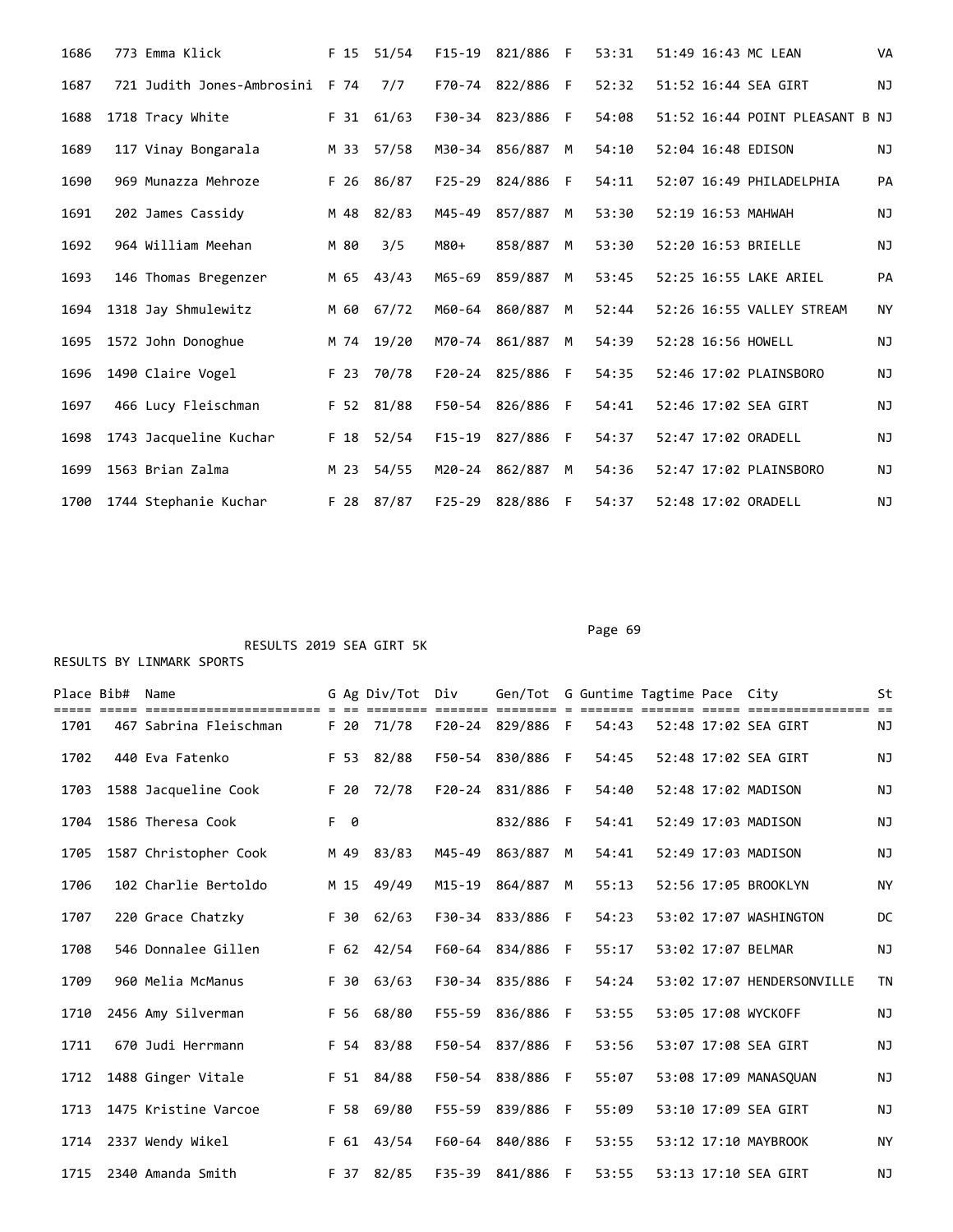| 1716 | 1106 Savannah Patten |      | F 23 73/78 |        | F20-24 842/886 F |    | 53:25 | 53:25 17:14 MANASOUAN  | NJ |
|------|----------------------|------|------------|--------|------------------|----|-------|------------------------|----|
| 1717 | 166 Christina Burke  |      | F 24 74/78 |        | F20-24 843/886 F |    | 53:25 | 53:25 17:14 MANASOUAN  | ΝJ |
| 1718 | 41 Mary Anne Arias   |      | F 63 44/54 | F60-64 | 844/886 F        |    | 54:52 | 53:25 17:14 FREEHOLD   | ΝJ |
| 1719 | 2278 Minal Jain      |      | F 45 92/94 | F45-49 | 845/886 F        |    | 54:00 | 53:36 17:18 TOMS RIVER | ΝJ |
| 1720 | 817 Mary Lane        |      | F 45 93/94 | F45-49 | 846/886          | F. | 54:01 | 53:42 17:20 NEPTUNE    | NJ |
| 1721 | 660 Paul Henry       |      | M 54 91/92 | M50-54 | 865/887          | M  | 55:49 | 53:43 17:20 SEA GIRT   | ΝJ |
| 1722 | 580 Henry Grau       | M 73 | 20/20      | M70-74 | 866/887          | M  | 55:14 | 53:44 17:20 BELMAR     | ΝJ |
| 1723 | 621 Heather Hanna    |      | F 39 83/85 |        | F35-39 847/886 F |    | 55:52 | 53:51 17:23 MORRISTOWN | NJ |
| 1724 | 2231 Theresa Trinkle |      | F 53 85/88 | F50-54 | 848/886 F        |    | 55:33 | 54:02 17:26 WESTFIELD  | ΝJ |
| 1725 | 2232 Kathie Caminiti |      | F 56 70/80 | F55-59 | 849/886 F        |    | 55:34 | 54:04 17:27 WESTFIELD  | ΝJ |

RESULTS 2019 SEA GIRT 5K

|      | Place Bib# Name |                          |      | G Ag Div/Tot Div | ====== ==  | Gen/Tot G Guntime Tagtime Pace City |    |       |  |                            | St        |
|------|-----------------|--------------------------|------|------------------|------------|-------------------------------------|----|-------|--|----------------------------|-----------|
| 1726 |                 | 279 James Csimbok        |      | M 56 92/96       | M55-59     | 867/887 M                           |    | 54:29 |  | 54:04 17:27 MATAWAN        | ΝJ        |
| 1727 |                 | 1755 Idalina Lopes       | F 56 | 71/80            | $F55 - 59$ | 850/886                             | -F | 56:09 |  | 54:11 17:29 ELIZABETH      | ΝJ        |
| 1728 |                 | 932 Joan McCullen        | F 75 | 3/3              | $F75 - 79$ | 851/886                             | F  | 55:51 |  | 54:11 17:29 KENNETT SQUARE | PA        |
| 1729 |                 | 1224 Nancy Roselli       | F 51 | 86/88            | F50-54     | 852/886                             | F  | 55:51 |  | 54:11 17:29 KENNETT SQUARE | PA        |
| 1730 |                 | 1332 Jordan Sisk         | F 10 | 78/79            | $F10-14$   | 853/886                             | F  | 55:17 |  | 54:21 17:32 BRIELLE        | <b>NJ</b> |
| 1731 |                 | 584 Marybeth Gregg       | F 60 | 45/54            | F60-64     | 854/886                             | F  | 56:57 |  | 55:00 17:45 SEA GIRT       | ΝJ        |
| 1732 |                 | 320 Francis Delepine     | M 62 | 68/72            | M60-64     | 868/887                             | M  | 56:33 |  | 55:07 17:47 MIDDLETOWN     | NJ        |
| 1733 |                 | 1116 Joanne Penrose      | F 59 | 72/80            | F55-59     | 855/886                             | F  | 56:34 |  | 55:08 17:47 OCEAN GROVE    | NJ        |
| 1734 |                 | 818 Charlotte Langhorne  | F 13 | 79/79            |            | F10-14 856/886                      | F  | 55:31 |  | 55:27 17:53 GREENWICH      | <b>CT</b> |
| 1735 |                 | 792 John Koenig          | M 41 | 70/71            | M40-44     | 869/887                             | M  | 56:00 |  | 55:39 17:57 SOMERVILLE     | <b>NJ</b> |
| 1736 |                 | 791 Charlotte Koenig     | F 6  | 23/23            | F9&UND     | 857/886                             | F  | 56:01 |  | 55:39 17:58 SOMERVILLE     | <b>NJ</b> |
| 1737 |                 | 1551 Colleen Woods       | F 40 | 72/72            | $F40 - 44$ | 858/886                             | F  | 56:41 |  | 55:53 18:02 SPRING LAKE    | <b>NJ</b> |
| 1738 |                 | 1532 Brian Whelan        | M 26 | 63/64            | $M25 - 29$ | 870/887                             | М  | 57:21 |  | 55:58 18:04 BELMAR         | <b>NJ</b> |
| 1739 |                 | 178 Liam Cahill          | M 27 | 64/64            | $M25 - 29$ | 871/887                             | M  | 57:21 |  | 55:58 18:04 BELMAR         | <b>NJ</b> |
| 1740 |                 | 1566 Michele Zalma       | F 55 | 73/80            | $F55 - 59$ | 859/886                             | F  | 57:54 |  | 56:00 18:04 PLAINSBORO     | <b>NJ</b> |
| 1741 |                 | 1565 Marc Zalma          | M 58 | 93/96            | M55-59     | 872/887                             | M  | 58:01 |  | 56:06 18:06 PLAINSBORO     | <b>NJ</b> |
| 1742 |                 | 1447 Elizabeth Tonkovich | F 60 | 46/54            | F60-64     | 860/886                             | F  | 58:29 |  | 56:41 18:17 BRIELLE        | <b>NJ</b> |
| 1743 |                 | 1568 Barbara Ziegler     | F 63 | 47/54            | F60-64     | 861/886                             | -F | 58:29 |  | 56:41 18:17 BELMAR         | <b>NJ</b> |
| 1744 |                 | 107 Kristen Birudaraju   |      | F 37 84/85       | F35-39     | 862/886                             | F  | 58:42 |  | 57:01 18:24 JACKSON        | <b>NJ</b> |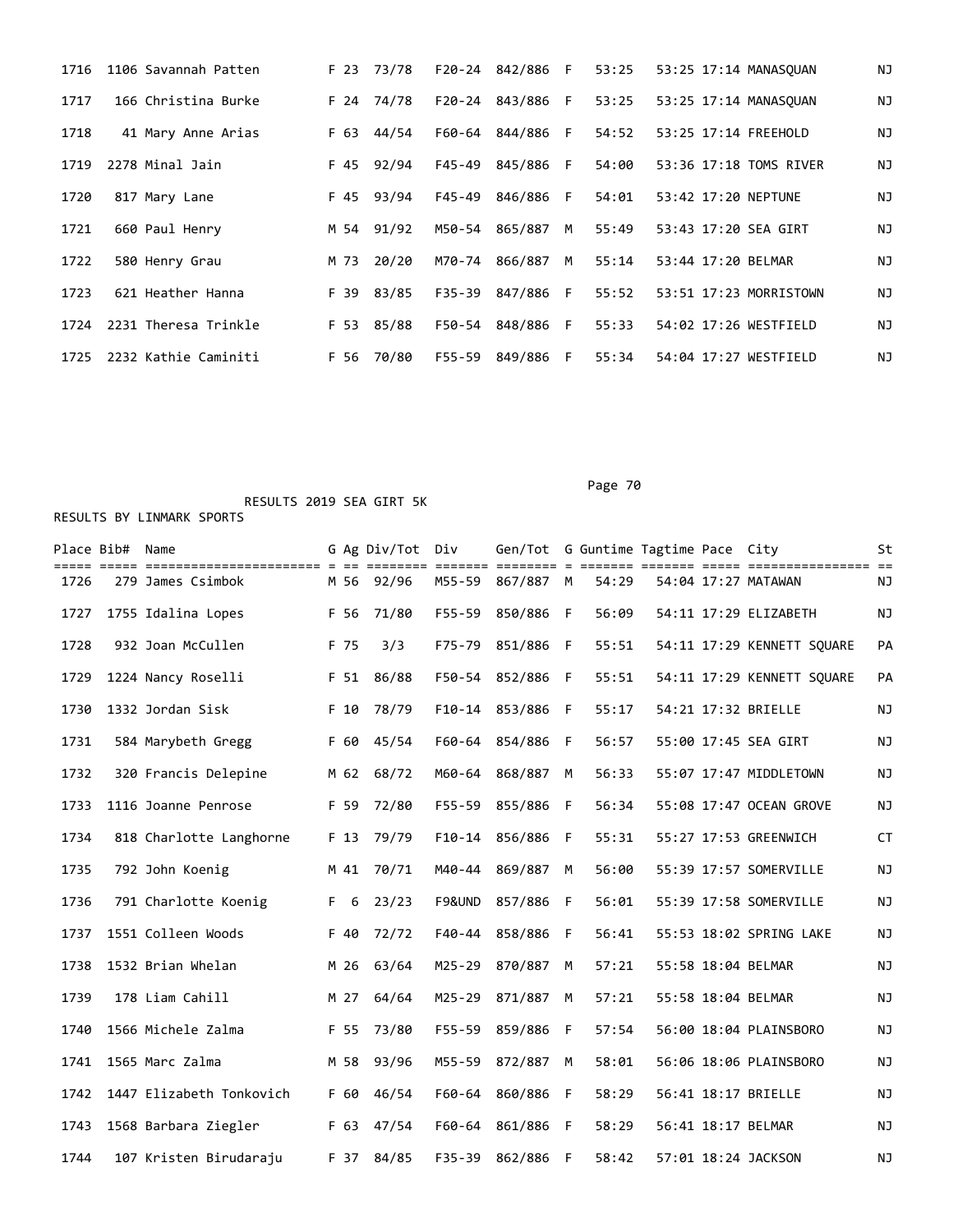|      | 1745 2438 Brian Baldasare |      | M 44 71/71 |                  |       | M40-44 873/887 M 57:25 57:25 18:32           |    |
|------|---------------------------|------|------------|------------------|-------|----------------------------------------------|----|
| 1746 | 405 Grace Echavez         |      | F 53 87/88 | F50-54 863/886 F |       | 59:51   57:39   18:36 MATAWAN                | ΝJ |
| 1747 | 1168 Kris Ratliff         | M 30 | 58/58      | M30-34 874/887 M |       |                                              | DC |
| 1748 | 327 Mary Demarco          |      | F 57 74/80 |                  |       | F55-59 864/886 F 1:00:05 57:46 18:38 ABSECON | ΝJ |
|      | 1749 1238 Eileen Ryan     |      | F 56 75/80 | F55-59 865/886 F | 59:53 | 57:48 18:39 SUFFERN                          | ΝY |
| 1750 | 1340 David Smith          |      | M 53 92/92 | M50-54 875/887 M | 58:51 | 57:52 18:40 TOMS RIVER                       | ΝJ |

|      | Place Bib#  Name |                                                  |      | G Ag Div/Tot | Div<br>===== ==: | Gen/Tot G Guntime Tagtime Pace City |     | == = ==                         | :=== =====  |                                         | St        |
|------|------------------|--------------------------------------------------|------|--------------|------------------|-------------------------------------|-----|---------------------------------|-------------|-----------------------------------------|-----------|
| 1751 |                  | ======================== = ==<br>332 Joe Demaria | F 59 | 76/80        | F55-59           | 866/886 F                           |     | 59:59                           |             | 57:54 18:41 HASBROUCK HEIGHT NJ         |           |
| 1752 |                  | 1346 Nanette Smith                               | F 64 | 48/54        | F60-64           | 867/886 F                           |     | 58:55                           |             | 57:55 18:41 TOMS RIVER                  | ΝJ        |
| 1753 |                  | 775 Lydia Klick                                  | F 19 | 53/54        | $F15-19$         | 868/886                             | -F  | 59:45                           |             | 58:01 18:43 MC LEAN                     | VA        |
| 1754 |                  | 777 Patricia Klick                               | F 48 | 94/94        | F45-49           | 869/886                             | - F | 59:48                           |             | 58:04 18:44 MC LEAN                     | VA        |
| 1755 |                  | 275 Patty Cristiani                              | F 62 | 49/54        | F60-64           | 870/886                             | F   | 59:43                           |             | 58:09 18:46 MILLTOWN                    | ΝJ        |
| 1756 |                  | 2229 Florence Reyes                              | F 59 | 77/80        |                  | F55-59 871/886                      | - F | 59:53                           |             | 58:26 18:51 PARLIN                      | ΝJ        |
| 1757 |                  | 1032 Maureen Nally                               | F 63 | 50/54        | F60-64           | 872/886                             | - F | 59:31                           |             | 58:26 18:51 SOMERVILLE                  | ΝJ        |
| 1758 |                  | 158 Patty Brownett                               | F 54 | 88/88        |                  | F50-54 873/886 F                    |     | 59:35                           |             | 58:30 18:53 SPRING LAKE                 | ΝJ        |
| 1759 |                  | 1206 Heather Rodman                              | F 35 | 85/85        | F35-39           | 874/886                             |     | F 1:00:53                       |             | 59:01 19:03 NEPTUNE                     | ΝJ        |
| 1760 |                  | 1207 Matthew Rodman                              | M 35 | 66/66        |                  | M35-39 876/887                      |     | M 1:00:53                       |             | 59:02 19:03 NEPTUNE                     | ΝJ        |
| 1761 |                  | 19 Unknow Runner                                 |      |              |                  |                                     |     | 59:41                           | 59:26 19:11 |                                         | ΝJ        |
| 1762 |                  | 520 Margaret Gallagher                           | F 60 | 51/54        |                  | F60-64 875/886 F                    |     | 59:41                           |             | 59:27 19:11 BRIDGEWATER                 | ΝJ        |
| 1763 |                  | 1700 Sara Venables                               | F 58 | 78/80        | F55-59           | 876/886                             |     | F 1:01:23                       |             | 59:41 19:16 MANASQUAN                   | ΝJ        |
| 1764 |                  | 991 Michael Mittelmann                           | M 86 | 4/5          | M80+             | 877/887                             |     | M 1:01:23                       |             | 59:42 19:16 MANASQUAN                   | ΝJ        |
| 1765 |                  | 2347 Nico Keating                                | M 23 | 55/55        | M20-24           | 878/887                             |     | M 1:02:13                       |             | 59:46 19:17 LANGHORNE                   | <b>PA</b> |
| 1766 |                  | 450 Lilibeth Felibrico                           | F 60 | 52/54        | F60-64           | 877/886                             |     | F 1:01:12                       |             | 59:46 19:17 FREEHOLD                    | ΝJ        |
| 1767 |                  | 316 Francisco Del Valle                          | M 59 | 94/96        | M55-59           | 879/887                             |     | M 1:01:12                       |             | 59:48 19:18 ENGLISHTOWN                 | ΝJ        |
| 1768 |                  | 2345 Kelly Keating                               | F 22 | 75/78        | $F20 - 24$       | 878/886                             |     | F 1:02:15                       |             | 59:48 19:18 LANGHORNE                   | PA        |
| 1769 |                  | 2346 Theresa Keating                             | F 23 | 76/78        | F20-24           | 879/886                             |     | F 1:02:17                       |             | 59:51 19:19 LANGHORNE                   | PA        |
| 1770 |                  | 1196 Karen Ring                                  | F 61 | 53/54        | F60-64           | 880/886                             |     |                                 |             | F 1:01:48 1:00:02 19:22 SEASIDE HEIGHTS | NJ        |
| 1771 |                  | 1482 Kathi Verbeek                               | F 60 | 54/54        | F60-64           | 881/886                             |     | F 1:01:50 1:00:05 19:23 LEONIA  |             |                                         | ΝJ        |
| 1772 |                  | 1197 Thomas Ring                                 | M 61 | 69/72        | M60-64           | 880/887                             |     |                                 |             | M 1:01:54 1:00:08 19:24 SEASIDE HEIGHTS | ΝJ        |
| 1773 |                  | 1481 Bob Verbeek                                 | M 62 | 70/72        | M60-64           | 881/887                             |     | M 1:01:53 1:00:08 19:24 LEONIA  |             |                                         | ΝJ        |
| 1774 |                  | 33 Rosalie Angeles                               | F 58 | 79/80        | F55-59           | 882/886                             |     | F 1:02:04 1:00:48 19:37 JACKSON |             |                                         | ΝJ        |